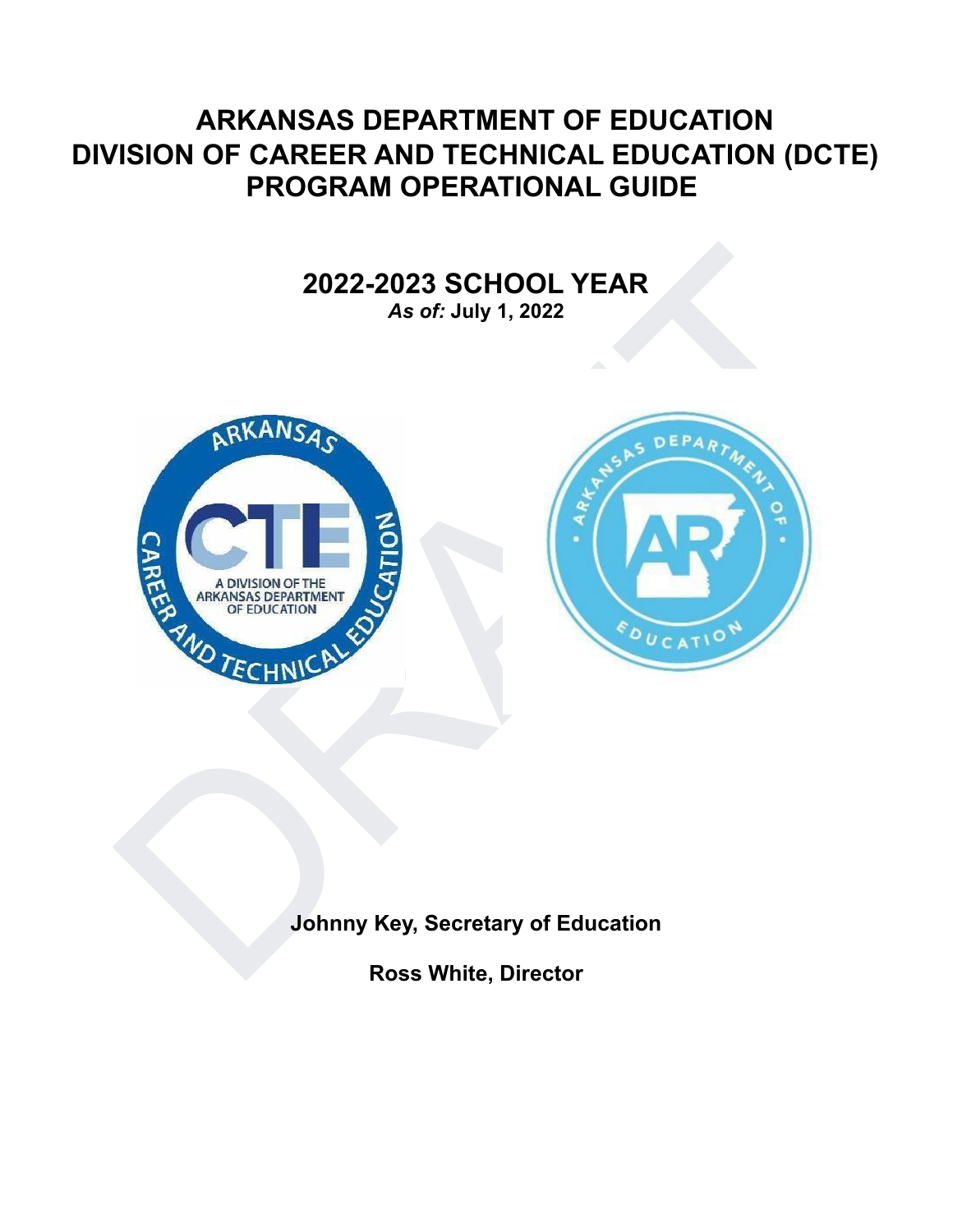# **TABLE OF CONTENTS**

<span id="page-1-0"></span>

| <b>Content</b>                                               | <b>Page Number(s)</b> |
|--------------------------------------------------------------|-----------------------|
| <b>Staff Directory</b>                                       | $\overline{3}$        |
| <b>DCTE Policies and Procedures</b>                          | 5                     |
| <b>DCTE Perkins Manual</b>                                   | 5                     |
| <b>Standards for Accreditation</b>                           | 5                     |
| <b>Occupational Areas</b>                                    | 6                     |
| <b>Safety Checklist</b>                                      | 7                     |
| <b>Career and Technical Student Organizations (CTSO)</b>     | 8                     |
| <b>Adaptive Equipment for CTE Students with Disabilities</b> | 8                     |
| <b>Agriculture Science and Technology Education Guide</b>    | 9                     |
| <b>Business and Marketing Technology Education Guide</b>     | 15                    |
| <b>Family and Consumer Science Education Guide</b>           | 26                    |
| Science, Technology, Engineering, and Math (STEM) Guide      | 33                    |
| <b>Trade and Industry Education Guide</b>                    | 42                    |
| <b>Career Readiness/ Work Based Learning Guide</b>           | 65                    |
| Jobs for Arkansas Graduates (JAG)                            | 69                    |
| <b>Secondary Career Centers</b>                              | 72                    |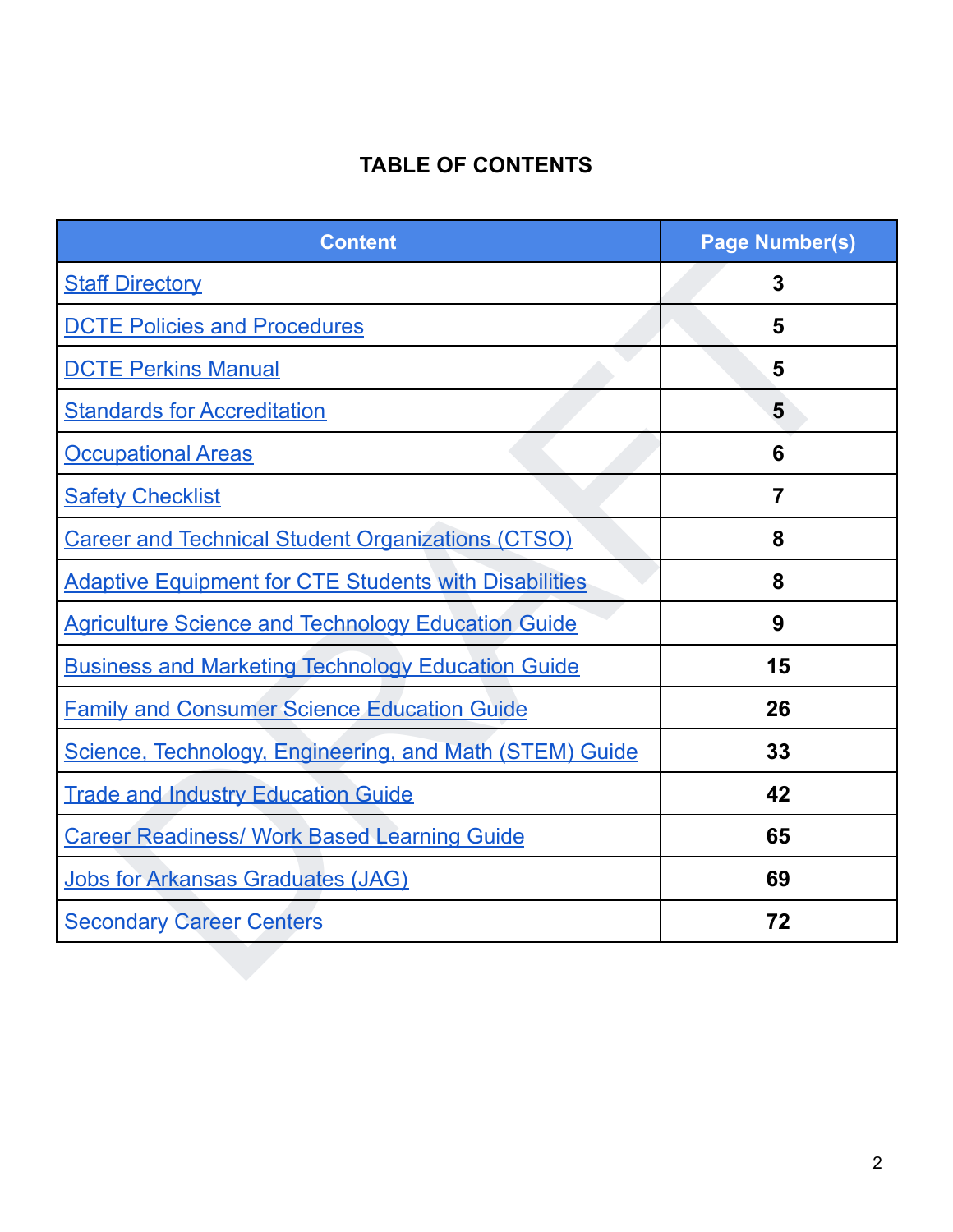# **Staff Directory**

<span id="page-2-0"></span>

| <b>DIRECTOR</b>                                        |                                                   |              |
|--------------------------------------------------------|---------------------------------------------------|--------------|
| Ross White, Director                                   | Ross.White@ade.Arkansas.gov                       | 501-682-4801 |
| Ebony Everett, Division Administrative Analyst         | Ebony.Everett@ade.Arkansas.gov                    | 501-682-1271 |
| Renee Sheppard, Administrative Specialist III          | Renee.Sheppard@ade.Arkansas.gov                   | 501-682-1500 |
| Valerie Brown, Division Administrative Specialist III  | Valerie.Brown@ade.Arkansas.gov                    | 501-682-1768 |
| <b>SENIOR ASSOCIATE DIRECTOR</b>                       |                                                   |              |
| Dr. Sonja Wright-McMurray, Senior Associate Director   | Sonja.McMurray@ade.Arkansas.gov                   | 501-683-4434 |
| Vacant, Administrative Specialist III                  |                                                   |              |
| <b>ASSOCIATE DIRECTOR</b>                              |                                                   |              |
| Tim Johnston, Associate Director                       | Tim.Johnson@ade.Arkansas.gov                      | 501-683-1705 |
| Sherry Cerutti, Administrative Specialist              | Sherry.Cerutti@ade.Arkansas.gov                   | 501-682-1140 |
| AGRICULTURE SCIENCE AND TECHNOLOGY                     |                                                   |              |
| Gordon Eichelberger, Program Coordinator               | Gordon.Eichelberger@ade.Arkansas.gov 501-682-1594 |              |
| Chris Bacchus, Program Advisor                         | Chris.Bacchus@ade.Arkansas.gov                    | 501-682-2207 |
| Samantha McCullah, Program Advisor                     | Samantha.McCullah@ade.Arkansas.gov                | 501-682-2561 |
| Jason Binz, Program Advisor                            | Jason.Binz@ade.Arkansas.gov                       | 501-682-1598 |
| <b>BUSINESS/MARKETING TECHNOLOGY</b>                   |                                                   |              |
| Sarah Shamburger, Program Coordinator                  | Sarah.Shamburger@ade.Arkansas.gov                 | 501-682-1381 |
| Morgan Ruff, Program Advisor                           | Morgan.Ruff@ade.Arkansas.gov                      | 501-682-1774 |
| Twyla Evans, Program Advisor                           | Twyla.Evans@ade.Arkansas.gov                      | 501-682-1528 |
| Becky McCormick, Program Advisor                       | Becky.McCormick@ade.Arkansas.gov                  |              |
| CAREER READINESS AND WORKBASED LEARNING                |                                                   |              |
| Mary Beck, Program Coordinator                         | Mary.Beck@ade.Arkansas.gov                        | 501-682-4834 |
| <b>Tyler Chenault, Program Advisor</b>                 | Tyler.Chenault@ade.Arkansas.gov                   | 501-683-6315 |
| Vacant, Program Advisor                                |                                                   | 501-683-6254 |
| <b>FAMILY AND CONSUMER SCIENCES</b>                    |                                                   |              |
| Janet Perkins, Program Coordinator                     | Janet.Perkins@ade.Arkansas.gov                    | 501-682-1112 |
| Jessica Thomas, Program Advisor                        | Jessica.Thomas@ade.Arkansas.gov                   | 501-682-1143 |
| Bethany Leonard, Program Advisor                       | Bethany.Leonard@ade.Arkansas.gov                  | 501-682-1115 |
| PERKINS AND ACCOUNTABILITY                             |                                                   |              |
| Dr. Lydia McDonald, Program Coordinator                | Lydia.Mcdonald@ade.Arkansas.gov                   | 501-682-1616 |
| Yolanda Anzora, Program Advisor                        | Yolanda.Anzora@ade.Arkansas.gov                   | 501-682-1797 |
| eah Elmore, Program Advisor                            | Leah.Elmore@ade.Arkansas.gov                      | 501-682-1040 |
| Cheryl Powell, Administrative Specialist III           | Cheryl.Powell@ade.Arkansas.gov                    | 501-683-4433 |
| <b>SPECIAL POPULATIONS (JAG)</b>                       |                                                   |              |
| Curtis Scales, Program Coordinator                     | Curtis.Scales@ade.Arkansas.gov                    | 501-682-5056 |
| Janice Robinson, Program Advisor                       | Janice.Robinson@ade.Arkansas.gov                  | 501-683-4432 |
| Maria Elena DeAvila, Program Coordinator, Career       | MariaElena.DeAvila@ade.Arkansas.gov               | 501-683-6453 |
| Coach & ELL                                            |                                                   |              |
| Vacant, Program Advisor, Career Coach                  |                                                   | 501-683-2954 |
| Michael Bell, Program Coordinator, MOA, Accountability | James.Bell@ade.Arkansas.gov                       | 501-682-0729 |
| Dennis Butler, Program Advisor JAG & TANF Grant        | DButler1@batesvilleschools.org                    | 870-307-1444 |
| <b>STEM</b>                                            |                                                   |              |
| Adam Musto, Program Coordinator                        | Adam.Musto@ade.Arkansas.gov                       | 501-683-5379 |
| Patrick Sawatsky, Program Advisor                      | Patrick.Sawatsky@ade.Arkansas.gov                 | 501-682-1579 |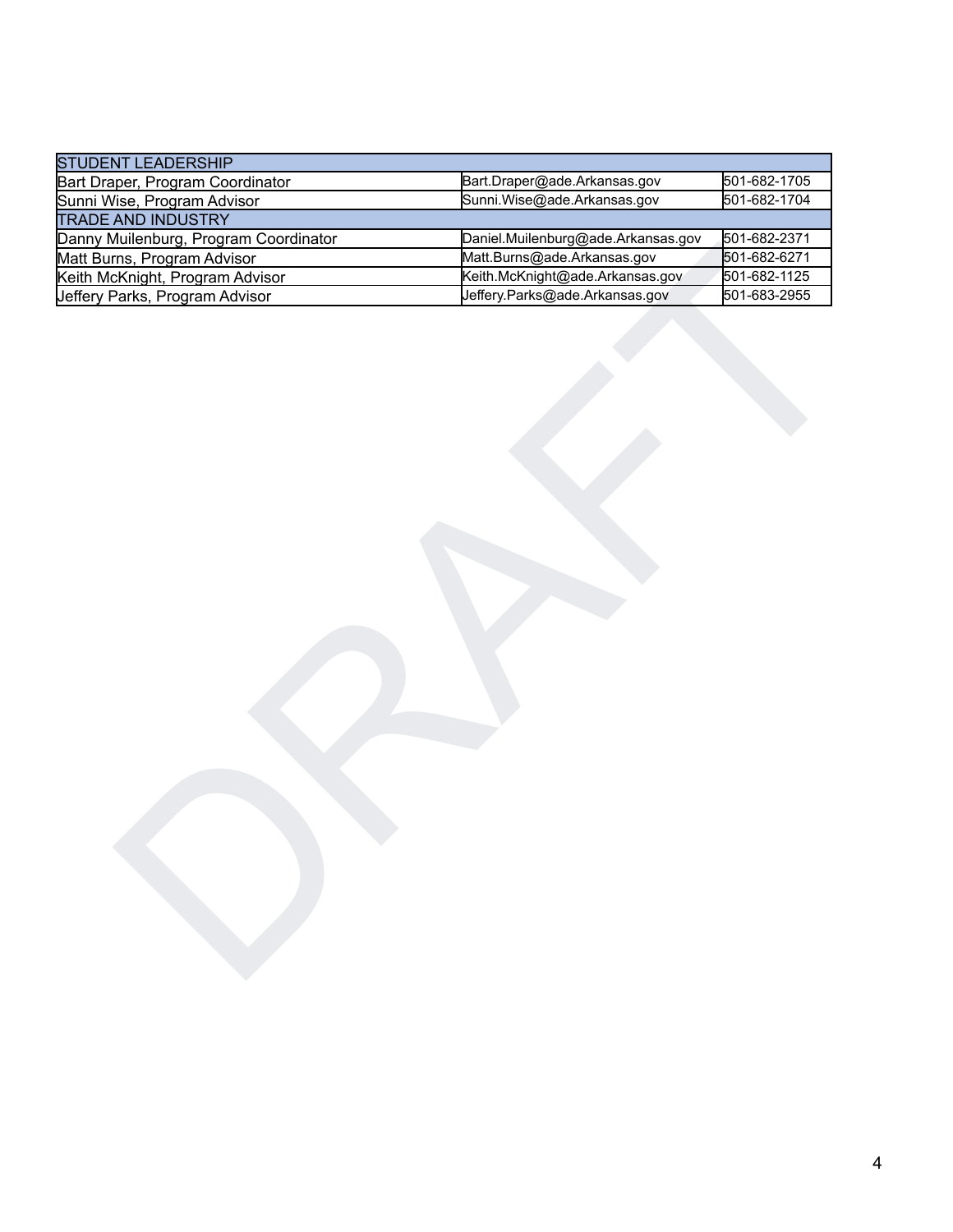# **POLICIES AND PROCEDURES**

<span id="page-4-0"></span>The Policies and procedures for the Arkansas Department of Education Division of Career and Technical Education can be found at the link below. All schools must operate their career and technical education programs in accordance with the policies and procedures linked below.

# **DCTE Policies and Procedures Effective July 1, 2021**

# **PERKINS MANUAL**

<span id="page-4-1"></span>[F](https://drive.google.com/file/d/1oAjbWmhTnppl5TeUUqdlE1IPSb3fq410/view?usp=sharing)rances and procedures to the Arkansas Department to tubulantin rowsom to solet attention and the found at the link below. All schools must operate their career and<br>christial education programs in accordance with the polic The Perkins Manual for the Arkansas Department of Education Division of Career and Technical Education can be found at the link below. All sub recipients using federal Perkins dollars for their programs must adhere to the guidance provided in the perkins manual linked below.

# **Perkins Manual Effective July 1, 2022**

# **STANDARDS FOR ACCREDITATION**

<span id="page-4-2"></span>Each school year districts must meet Standards for Accreditation as outlined by the Arkansas Department of Education. Accreditation in regards to Career and Technical Education includes the following items:

**Grades (5-8):**

**1-A.1.2.7 Career and Technical Education.** Courses Keyboarding (399050) **OR** KeyCode (399320) **AND** Career Development (399280)

**Grades (9-12):**

# **1-A.1.3.9 Career and Technical Education -**

9 units of sequenced career and technical education courses representing three (3) occupational areas.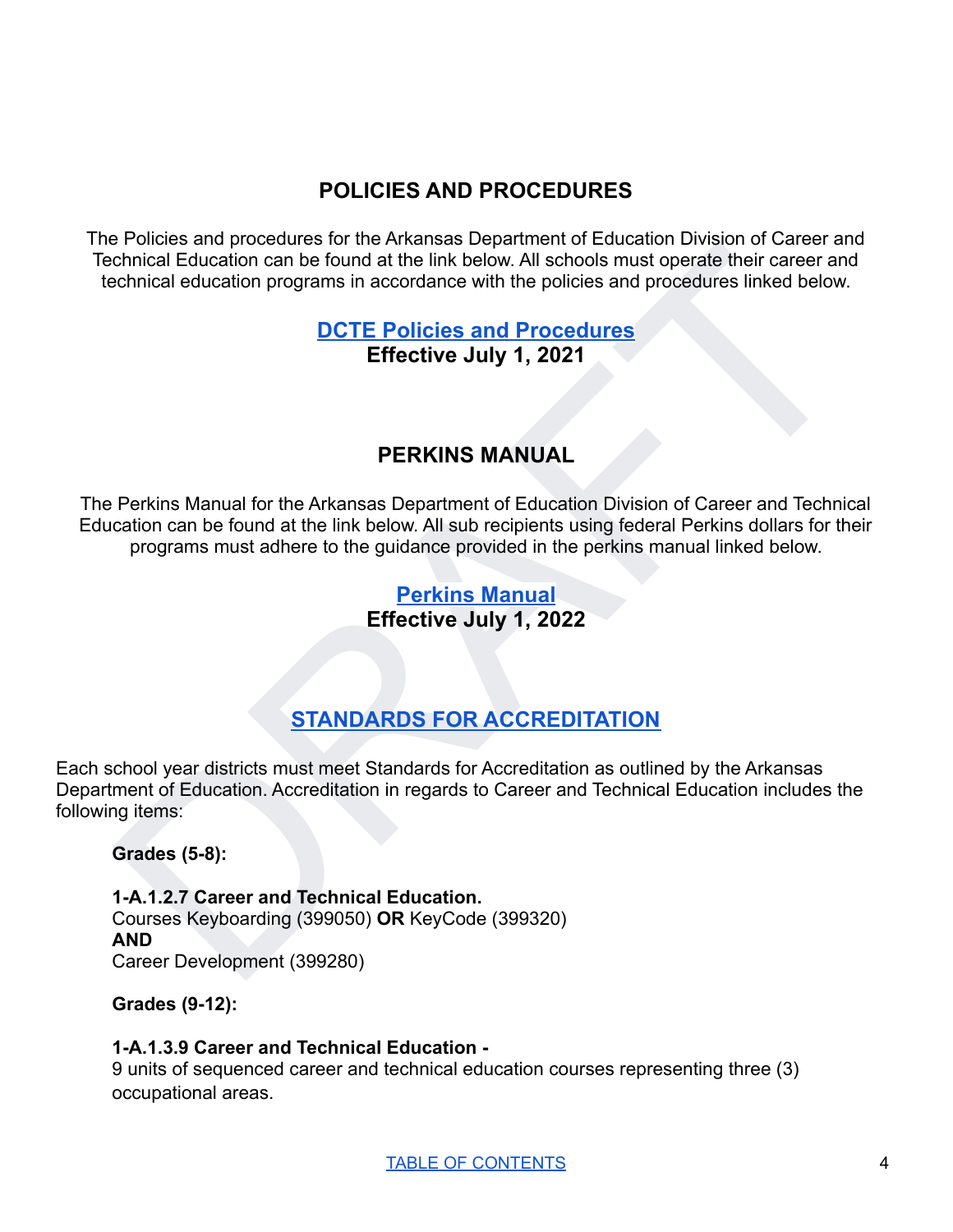# **OCCUPATIONAL AREAS**

<span id="page-5-0"></span>

| <b>Technology</b><br><b>Education</b>                              | Agriculture Science & Business & Marketing<br><b>Technology</b><br><b>Education</b> | <b>Family &amp; Consumer</b><br><b>Sciences Education</b> | <b>STEM Education</b>                   | <b>Trade &amp; Industry</b><br><b>Education</b>  |
|--------------------------------------------------------------------|-------------------------------------------------------------------------------------|-----------------------------------------------------------|-----------------------------------------|--------------------------------------------------|
|                                                                    |                                                                                     | <b>Programs of Study</b>                                  |                                         |                                                  |
| <b>Agribusiness Systems</b>                                        | Accounting                                                                          | <b>Clothing and Housing</b><br>Design                     | <b>Architectural CAD</b>                | A/V Tech and Film                                |
| Agricultural Power,<br>Structural, and<br><b>Technical Systems</b> | Banking                                                                             | <b>Consumer Services</b>                                  | Automation and<br>Robotics Technology   | Advertising and Graphic<br>Design Technology     |
| <b>Animal Systems</b>                                              | <b>Business Finance</b>                                                             | Food Production,<br>Management and<br><b>Services</b>     | <b>Biomedical Sciences</b>              | <b>Advanced Manufacturing</b>                    |
| Food Products &<br><b>Processing Systems</b>                       | <b>Digital Marketing</b>                                                            | Human and Social<br><b>Services</b>                       | <b>Computer Science</b>                 | <b>Automotive Collision</b><br>Repair Technology |
| Natural<br>Resources/Environmen<br>tal Service Systems             | Hospitality and Tourism                                                             | <b>Nutrition Science and</b><br><b>Dietetics</b>          | Engineering-CAD                         | <b>Automotive Service</b><br>Technology          |
| <b>Plant Systems</b>                                               | Management                                                                          | Pre-Educator                                              | Pre-Engineering                         | <b>Aviation Technology</b>                       |
|                                                                    | <b>Marketing Business</b><br>Enterprise                                             | <b>Culinary Arts</b>                                      |                                         | <b>Commercial Photography</b>                    |
|                                                                    | <b>Medical Office</b><br>Administration                                             |                                                           | <b>Unmanned Aerial</b><br>Systems (UAS) | <b>Construction Technology</b>                   |
|                                                                    | <b>Office Administration</b>                                                        |                                                           |                                         | <b>Criminal Justice</b>                          |
|                                                                    | Retail Management                                                                   |                                                           |                                         | Digital Cinema<br>Productions                    |
|                                                                    | Supply Chain and<br>Logistics                                                       |                                                           |                                         | <b>Emergency Services</b>                        |
|                                                                    |                                                                                     |                                                           |                                         | Firefighting                                     |
|                                                                    |                                                                                     |                                                           |                                         | JROTC (Air Force, Army,<br>Marines, Navy)        |
|                                                                    |                                                                                     |                                                           |                                         | <b>Medical Skills</b><br>& Services              |
|                                                                    |                                                                                     |                                                           |                                         | Medium/Heavy Truck<br>Technology                 |
|                                                                    |                                                                                     |                                                           |                                         | <b>Nursing Services</b>                          |
|                                                                    |                                                                                     |                                                           |                                         | Pharmacy Technician                              |
|                                                                    |                                                                                     |                                                           |                                         | Power Equipment<br>Technology                    |
|                                                                    |                                                                                     |                                                           |                                         | Radio Broadcasting<br>Technology                 |
|                                                                    |                                                                                     |                                                           |                                         | Sports Medicine                                  |
|                                                                    |                                                                                     |                                                           |                                         | Welding                                          |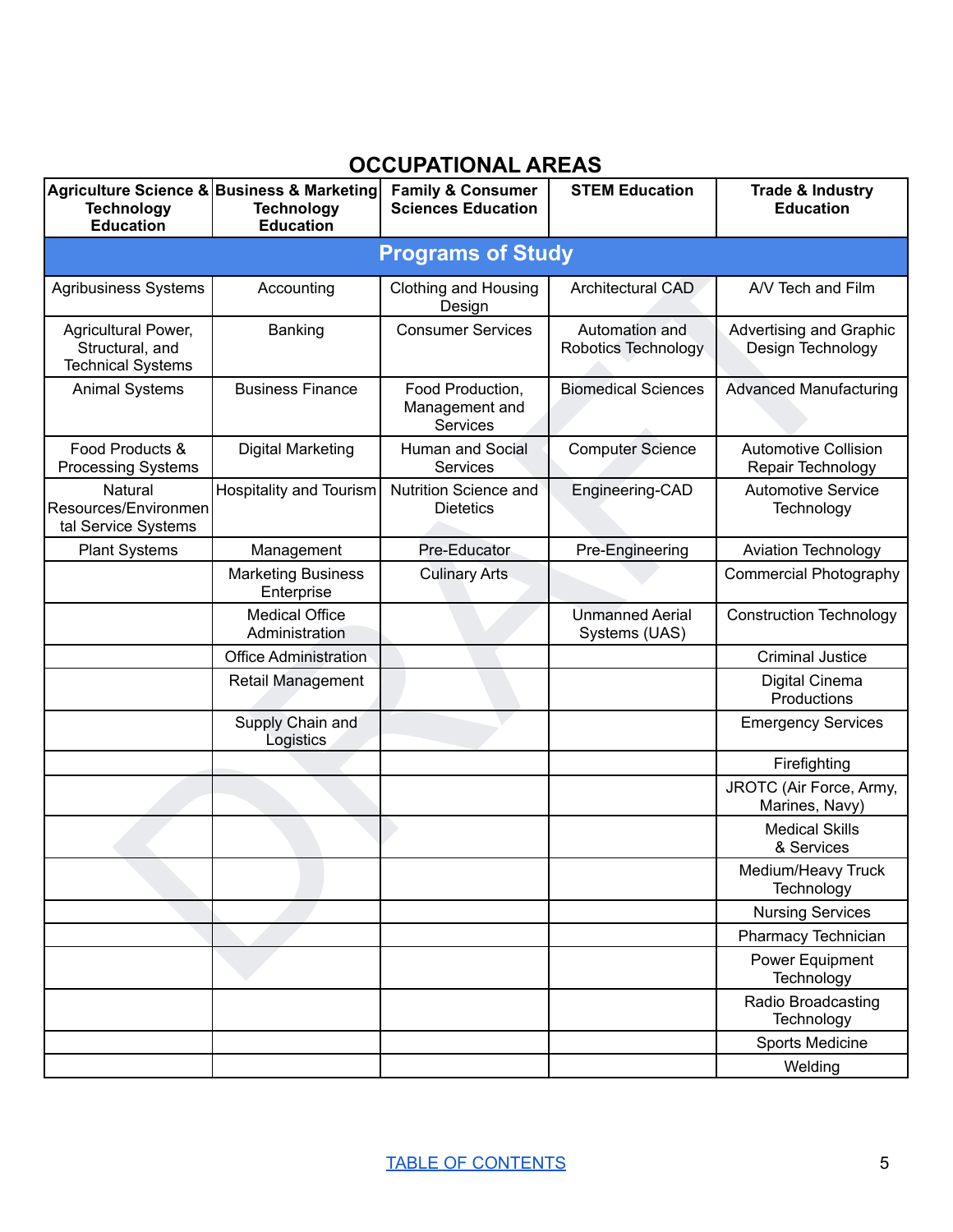# **SAFETY CHECKLIST**

<span id="page-6-0"></span>Career and Technical Education programs are based on real world tasks and equipment usage that can sometimes be hazardous; therefore, student safety must be of the utmost concern.

Caution must be exercised and enrollment must be maintained within appropriate capacity. The specifications for classroom and laboratory safety for each program area are specified in the links below.

**Agriculture Science & Technology Education**

**Business & Marketing Technology Education**

**Family & Consumer Sciences Education**

**STEM Education**

**Trade & Industry Education**

# structure the second and a through the maintained within appropriate capacity. The diffications for classroom and laboratory safety for each program area are specified in the links<br>below.<br> [A](https://drive.google.com/file/d/1OFa-oBclCTL6QD8WA7zVCNKnYOKpXguP/view?usp=sharing)griculture Science & Technology **Each of these documents can also be found on the DCTE website under occupational areas tab and then the specific occupational area. dcte.ade.arkansas.gov**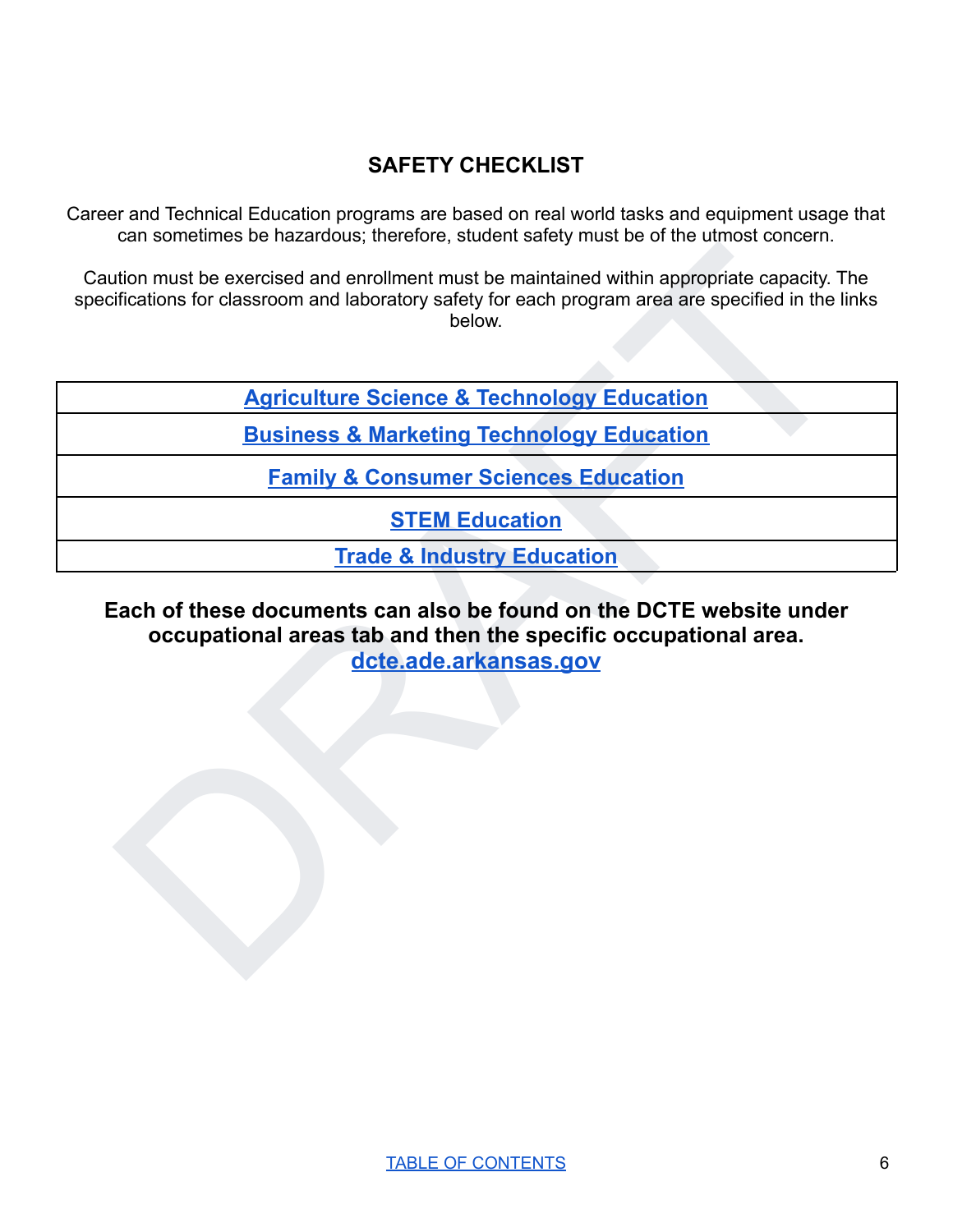# **CAREER AND TECHNICAL STUDENTS ORGANIZATIONS (CTSO)**

<span id="page-7-0"></span>CTSOs shall be an integral part of each CTE Program of Study. Local chapters of each CTSO shall follow the guidelines, goals, and objectives of the respective State and National organization, and participate in state and national events of the organization.

Each district CTSO must be chartered annually in conjunction with the national and state offices. Recruitment, retention, and participation will be evaluated by the Arkansas Department of Education-Division of Career and Technical Education for program approvals each year.



An active chapter is defined as the following according to the Arkansas Department of Education Division of Career and Technical Education (DCTE):

- State and national dues/affiliations are paid prior to student competitions.
- Required reports have been submitted to the state association.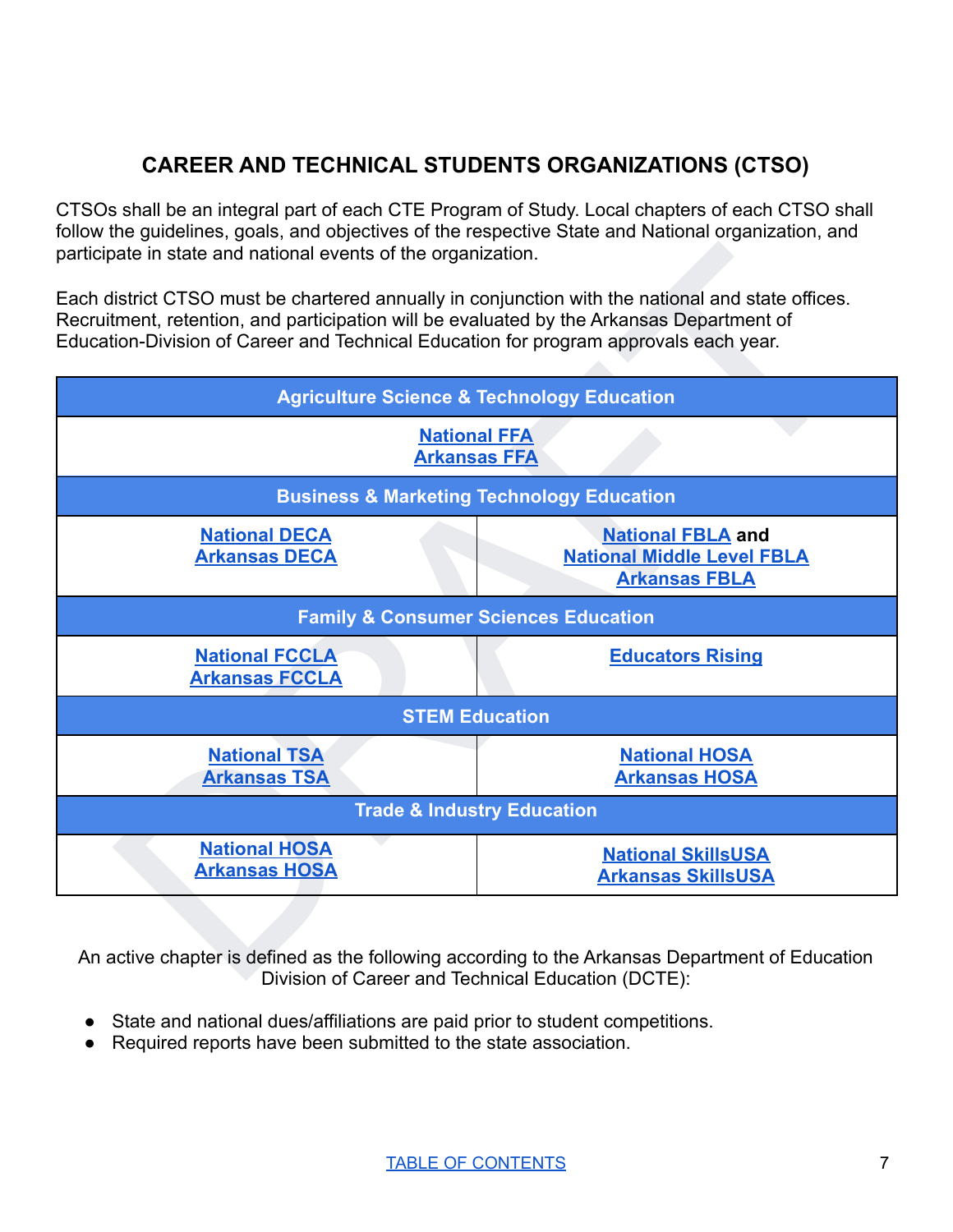# **ADAPTIVE EQUIPMENT FOR CTE STUDENTS WITH DISABILITIES**

<span id="page-8-0"></span>Adaptive Equipment for Individuals with Disabilities Enrolled in Funded Vocational Education Programs can be obtained through Appropriation 681, by:

- 1. The requesting school must get a referral for the student from an assigned special education consultant to assist with ordering the adaptive equipment.
- 2. The superintendent or school principal in which the student is enrolled may then request services through contacting:
	- Requests for Adaptive Equipment Applications may be submitted by calling the Office of Special Populations at 501-682-5056.
- 3. The request for services must contain the following information:
	- Name of student
	- Age of student
	- Disability and need for adaptive equipment
	- Vocational program(s) and grade in which the student is enrolled
	- Equipment requested (if known)
	- Assistance in identifying appropriate equipment (if known)
	- Appropriate cost of equipment including shipping and taxes
	- The written evaluation and recommendation of the Special Education **Consultant**
- The requesting school must get a referral for the student from an assigned special<br>education consultant to assist with ordering the adaptive equipment.<br>The superintendent or school principle in which the student is enrolle 4. The Office of Special Populations will send an electronic Application for Adaptive Equipment to be signed by the authorized agent. The information listed above will be required with the application. Upon approval, the district/school will be notified and a Memorandum of Understanding will be issued for the equipment purchase. (If the Office of Special Populations locates existing appropriate equipment, this equipment may be provided in lieu of funding.)
- 5. The Adaptive Equipment may be purchased through the Educational Cooperative or requesting school district. The Office of Special Populations will reimburse the Co-op or LEA upon receipt of the reimbursement report form. The reimbursement will not exceed the allocation approved for the equipment.
- 6. The adaptive equipment remains the property of the Office of Special Populations of the Division of Career and Technical Education, Arkansas Department of Education. It is subject to redistribution when no longer required by the student or similarly disabled student enrolled in funded vocational education programs within the school district or Cooperative.
- 7. Existing equipment may be transferred between school districts only upon written approval from the Office of Special Populations.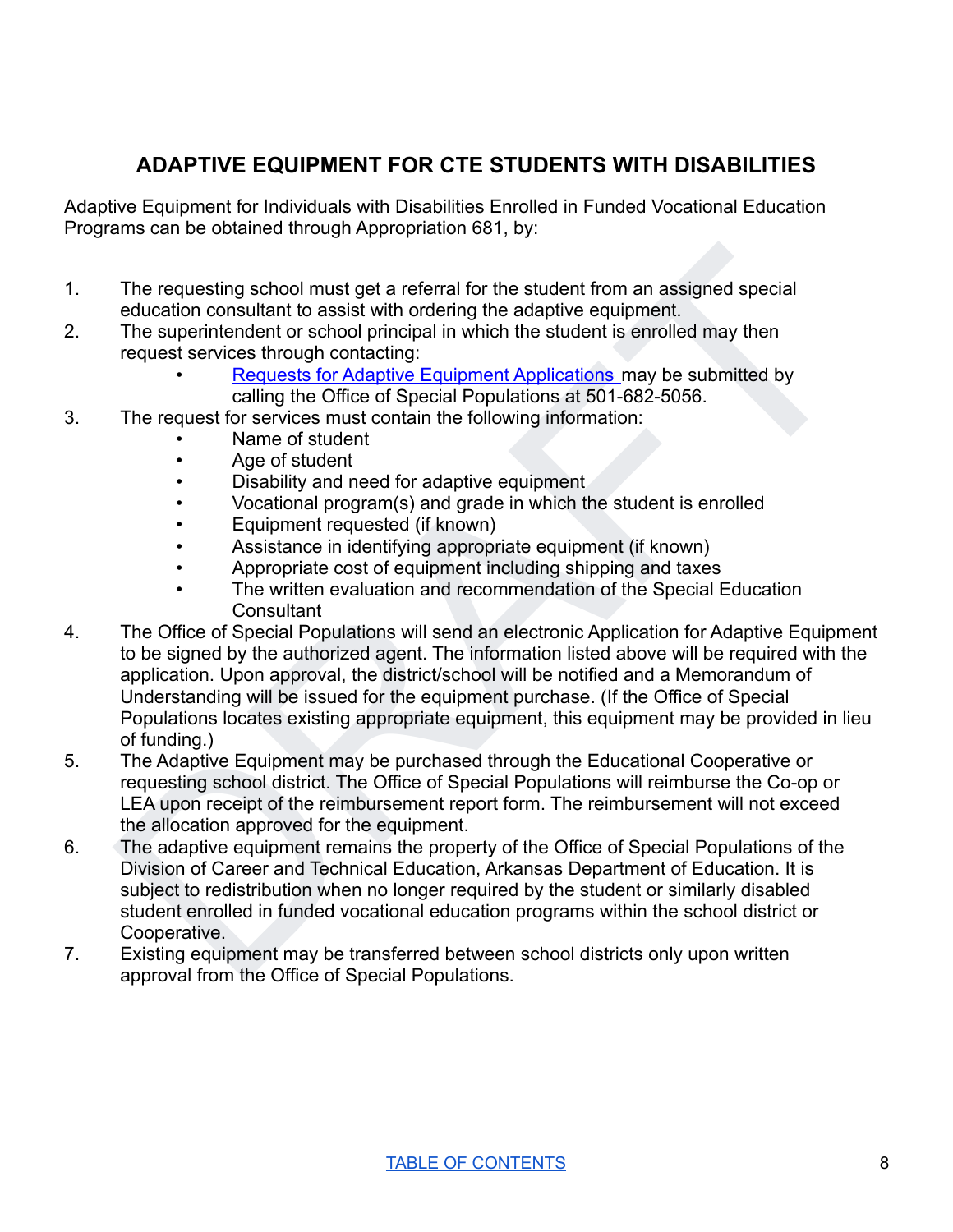# **AGRICULTURE SCIENCE AND TECHNOLOGY EDUCATION**

## **Program Description**

<span id="page-9-0"></span>Agricultural science and technology education is an organized educational program designed to provide career exploration and technical preparation for students who are preparing for career success in the Agriculture, Food, and Natural Resources Career Cluster. The knowledge and performance skills required for successful achievements and/or advancement in agricultural occupations constitute the central focus of the program. This program seeks to broaden traditional agricultural education to include agricultural literacy, reinforcement of applied instruction, agricultural business and industry needs, and increase preparation for further education. Agricultural Education programs are expected to offer a minimum of two programs of study within the AFNR Career Cluster. The purpose of offering multiple programs of study is to adhere to the diversity of Agriculture across our State.

## **Middle School Courses:**

| <b>Course Code</b>                                                                                                      | Course                             | <b>Units of Credit</b> | $-7th$ | oth | <b>ath</b> | $10th$ $11th$ |  |  |
|-------------------------------------------------------------------------------------------------------------------------|------------------------------------|------------------------|--------|-----|------------|---------------|--|--|
| 399030                                                                                                                  | Intro to World Agriculture Science |                        |        |     |            |               |  |  |
| This course may be taken in both 7 <sup>th</sup> and 8 <sup>th</sup> grades, but must receive prior approval from DCTE. |                                    |                        |        |     |            |               |  |  |

#### **Cluster: Agriculture, Food and Natural Resources Pathway: Agribusiness Systems Program of Study: Agribusiness Systems**

| <b>Middle School Courses:</b><br>11 <sup>th</sup><br><b>Units of Credit</b><br>7 <sup>th</sup><br>8 <sup>th</sup><br><b>gth</b><br>10 <sup>th</sup><br>12 <sup>th</sup><br><b>Course Code</b><br><b>Course</b><br>399030<br>X<br>X<br>Intro to World Agriculture Science<br>$\Omega$<br>This course may be taken in both 7 <sup>th</sup> and 8 <sup>th</sup> grades, but must receive prior approval from DCTE.<br><b>Cluster: Agriculture, Food and Natural Resources</b><br><b>Pathway: Agribusiness Systems</b><br><b>Program of Study: Agribusiness Systems</b><br><b>Level One</b><br>Level Two<br><b>Level Three</b><br>Agribusiness Management<br>Survey of Ag Systems<br>Advanced Ag Leadership & Communications<br>(491150)<br>(491030)<br>(491300)<br>Animal Science<br>(491180)<br><b>CASE Animal Science</b><br>(491160)<br><b>Agricultural Mechanics</b><br>(491390)<br>Natural Resources Management<br>(491310)<br><b>CASE Natural Resources</b><br>(491470)<br><b>Plant Science</b><br>(491340)<br><b>CASE Plant Science</b><br>(491170)<br>Ag Ed Capstone<br>(491370)<br>Career Practicum: AG AFNR<br>(490600)<br>Razorback AgCademy: Foundation of Ag Education<br>(590140)<br><b>Industry Recognized Credentials (IRC)</b> |  | exploration and technical preparation for students who are preparing for career success in the Agriculture, Food, and<br>Natural Resources Career Cluster. The knowledge and performance skills required for successful achievements<br>and/or advancement in agricultural occupations constitute the central focus of the program. This program seeks to<br>broaden traditional agricultural education to include agricultural literacy, reinforcement of applied instruction,<br>agricultural business and industry needs, and increase preparation for further education. Agricultural Education<br>programs are expected to offer a minimum of two programs of study within the AFNR Career Cluster. The purpose of<br>offering multiple programs of study is to adhere to the diversity of Agriculture across our State. |  |  |  |  |  |
|----------------------------------------------------------------------------------------------------------------------------------------------------------------------------------------------------------------------------------------------------------------------------------------------------------------------------------------------------------------------------------------------------------------------------------------------------------------------------------------------------------------------------------------------------------------------------------------------------------------------------------------------------------------------------------------------------------------------------------------------------------------------------------------------------------------------------------------------------------------------------------------------------------------------------------------------------------------------------------------------------------------------------------------------------------------------------------------------------------------------------------------------------------------------------------------------------------------------------------------------|--|-------------------------------------------------------------------------------------------------------------------------------------------------------------------------------------------------------------------------------------------------------------------------------------------------------------------------------------------------------------------------------------------------------------------------------------------------------------------------------------------------------------------------------------------------------------------------------------------------------------------------------------------------------------------------------------------------------------------------------------------------------------------------------------------------------------------------------|--|--|--|--|--|
|                                                                                                                                                                                                                                                                                                                                                                                                                                                                                                                                                                                                                                                                                                                                                                                                                                                                                                                                                                                                                                                                                                                                                                                                                                              |  |                                                                                                                                                                                                                                                                                                                                                                                                                                                                                                                                                                                                                                                                                                                                                                                                                               |  |  |  |  |  |
|                                                                                                                                                                                                                                                                                                                                                                                                                                                                                                                                                                                                                                                                                                                                                                                                                                                                                                                                                                                                                                                                                                                                                                                                                                              |  |                                                                                                                                                                                                                                                                                                                                                                                                                                                                                                                                                                                                                                                                                                                                                                                                                               |  |  |  |  |  |
|                                                                                                                                                                                                                                                                                                                                                                                                                                                                                                                                                                                                                                                                                                                                                                                                                                                                                                                                                                                                                                                                                                                                                                                                                                              |  |                                                                                                                                                                                                                                                                                                                                                                                                                                                                                                                                                                                                                                                                                                                                                                                                                               |  |  |  |  |  |
|                                                                                                                                                                                                                                                                                                                                                                                                                                                                                                                                                                                                                                                                                                                                                                                                                                                                                                                                                                                                                                                                                                                                                                                                                                              |  |                                                                                                                                                                                                                                                                                                                                                                                                                                                                                                                                                                                                                                                                                                                                                                                                                               |  |  |  |  |  |
|                                                                                                                                                                                                                                                                                                                                                                                                                                                                                                                                                                                                                                                                                                                                                                                                                                                                                                                                                                                                                                                                                                                                                                                                                                              |  |                                                                                                                                                                                                                                                                                                                                                                                                                                                                                                                                                                                                                                                                                                                                                                                                                               |  |  |  |  |  |
|                                                                                                                                                                                                                                                                                                                                                                                                                                                                                                                                                                                                                                                                                                                                                                                                                                                                                                                                                                                                                                                                                                                                                                                                                                              |  |                                                                                                                                                                                                                                                                                                                                                                                                                                                                                                                                                                                                                                                                                                                                                                                                                               |  |  |  |  |  |
|                                                                                                                                                                                                                                                                                                                                                                                                                                                                                                                                                                                                                                                                                                                                                                                                                                                                                                                                                                                                                                                                                                                                                                                                                                              |  |                                                                                                                                                                                                                                                                                                                                                                                                                                                                                                                                                                                                                                                                                                                                                                                                                               |  |  |  |  |  |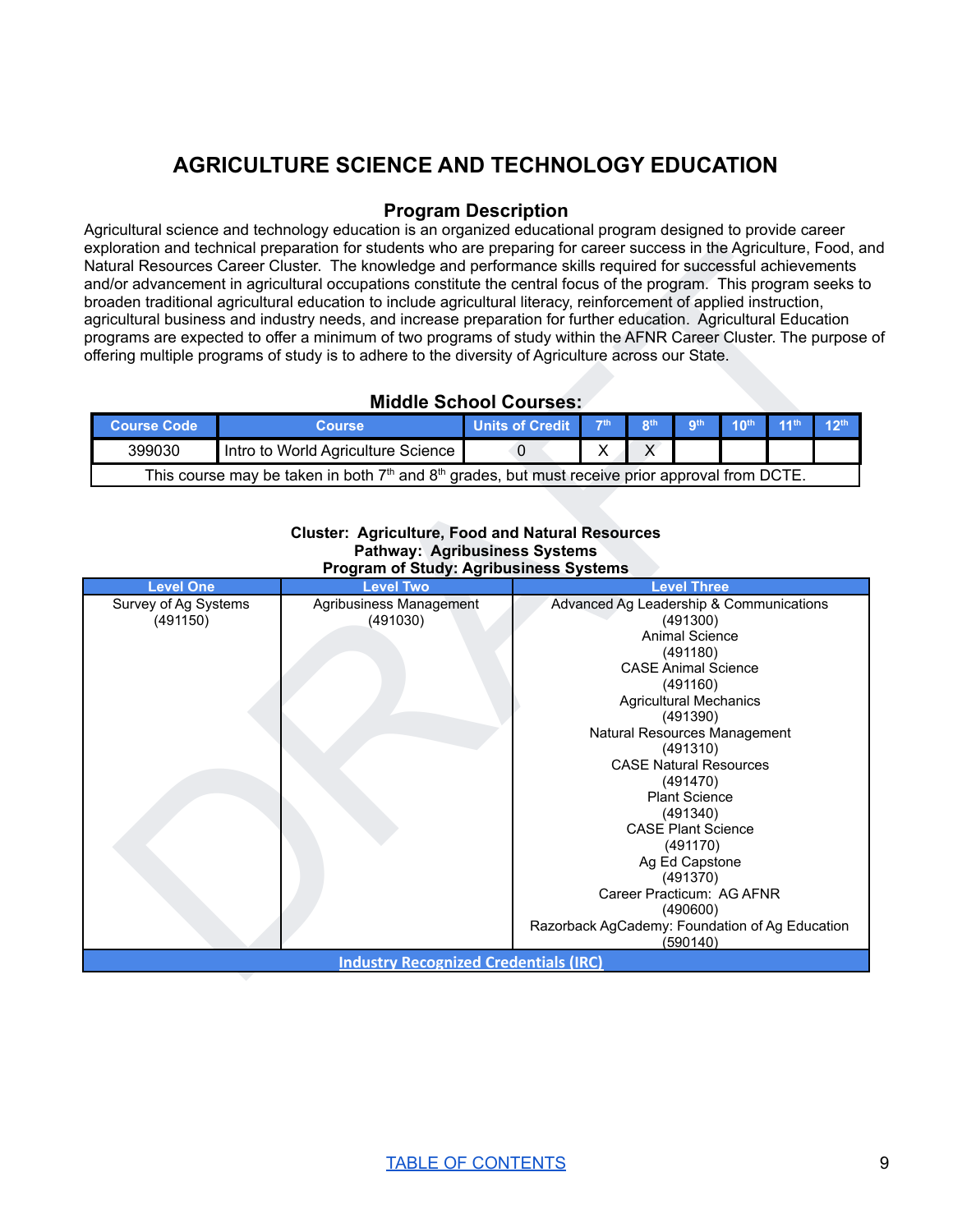#### **Cluster: Agriculture, Food and Natural Resources Pathway: Agricultural Power, Structural & Technical Systems Program of Study: Agricultural Power, Structural & Technical Systems**

| <b>Level One</b>                             | <b>Level Two</b>              | <b>Level Three</b>                           |  |  |  |  |
|----------------------------------------------|-------------------------------|----------------------------------------------|--|--|--|--|
| Survey of Ag Systems                         | <b>Agricultural Mechanics</b> | <b>Advanced Agricultural Mechanics</b>       |  |  |  |  |
| (491150)                                     | (491390)                      | (490810)                                     |  |  |  |  |
|                                              |                               | <b>Agricultural Metals</b>                   |  |  |  |  |
|                                              |                               | (491380)                                     |  |  |  |  |
|                                              |                               | <b>Agricultural Structures</b>               |  |  |  |  |
|                                              |                               | (491410)                                     |  |  |  |  |
|                                              |                               | CASE Ag, Power & Technical                   |  |  |  |  |
|                                              |                               | (491630)                                     |  |  |  |  |
|                                              |                               | <b>Forestry Equipment Operations</b>         |  |  |  |  |
|                                              |                               | (491620)                                     |  |  |  |  |
|                                              |                               | Ag Ed Capstone                               |  |  |  |  |
|                                              |                               | (491370)                                     |  |  |  |  |
|                                              |                               | Career Practicum: AG AFNR                    |  |  |  |  |
|                                              |                               | (490600)                                     |  |  |  |  |
|                                              |                               | Razorback AgCademy: Foundation of Ag Systems |  |  |  |  |
| (590180)                                     |                               |                                              |  |  |  |  |
| <b>Industry Recognized Credentials (IRC)</b> |                               |                                              |  |  |  |  |

#### **Cluster: Agriculture, Food and Natural Resources Pathway: Animal Systems Program of Study: Animal Systems**

| (491150)                         | (491390)<br><b>Industry Recognized Credentials (IRC)</b>                                                                                                                             | (490810)<br><b>Agricultural Metals</b><br>(491380)<br><b>Agricultural Structures</b><br>(491410)<br>CASE Ag, Power & Technical<br>(491630)<br><b>Forestry Equipment Operations</b><br>(491620)<br>Ag Ed Capstone<br>(491370)<br>Career Practicum: AG AFNR<br>(490600)<br>Razorback AgCademy: Foundation of Ag Systems<br>(590180) |
|----------------------------------|--------------------------------------------------------------------------------------------------------------------------------------------------------------------------------------|-----------------------------------------------------------------------------------------------------------------------------------------------------------------------------------------------------------------------------------------------------------------------------------------------------------------------------------|
|                                  |                                                                                                                                                                                      |                                                                                                                                                                                                                                                                                                                                   |
|                                  | <b>Cluster: Agriculture, Food and Natural Resources</b><br><b>Pathway: Animal Systems</b><br><b>Program of Study: Animal Systems</b>                                                 |                                                                                                                                                                                                                                                                                                                                   |
| <b>Level One</b>                 | <b>Level Two</b>                                                                                                                                                                     | <b>Level Three</b>                                                                                                                                                                                                                                                                                                                |
| Survey of Ag Systems<br>(491150) | <b>Animal Science</b><br>(491180)<br>or<br><b>CASE Animal Science</b><br>(491160)                                                                                                    | <b>Advanced Animal Science</b><br>(491010)<br>Veterinary Science<br>(491460)<br><b>Poultry Science</b><br>(491440)<br><b>CASE Biotechnology</b><br>(491490)<br>Ag Ed Capstone<br>(491370)<br>Career Practicum: AG AFNR<br>(490600)<br>Razorback AgCademy: Intro to Animal Science<br>(590150)                                     |
|                                  | <b>Industry Recognized Credentials (IRC)</b>                                                                                                                                         |                                                                                                                                                                                                                                                                                                                                   |
|                                  | <b>Cluster: Agriculture, Food and Natural Resources</b><br><b>Pathway: Food Products &amp; Processing Systems</b><br><b>Program of Study: Food Products &amp; Processing Systems</b> |                                                                                                                                                                                                                                                                                                                                   |
| <b>Level One</b>                 | <b>Level Two</b>                                                                                                                                                                     | <b>Level Three</b>                                                                                                                                                                                                                                                                                                                |
| Survey of An Systems             | <b>Ennd Products &amp; Processing L</b>                                                                                                                                              | <b>Ennd Products &amp; Processing II</b>                                                                                                                                                                                                                                                                                          |

#### **Cluster: Agriculture, Food and Natural Resources Pathway: Food Products & Processing Systems Program of Study: Food Products & Processing Systems**

| <b>Level One</b>                             | <b>Level Two</b>                         | <b>Level Three</b>                                                                                              |  |  |
|----------------------------------------------|------------------------------------------|-----------------------------------------------------------------------------------------------------------------|--|--|
| Survey of Ag Systems<br>(491150)             | Food Products & Processing I<br>(491100) | Food Products & Processing II<br>(49110)<br>Ag Ed Capstone<br>(419370)<br>Career Practicum: AG AFNR<br>(490600) |  |  |
| <b>Industry Recognized Credentials (IRC)</b> |                                          |                                                                                                                 |  |  |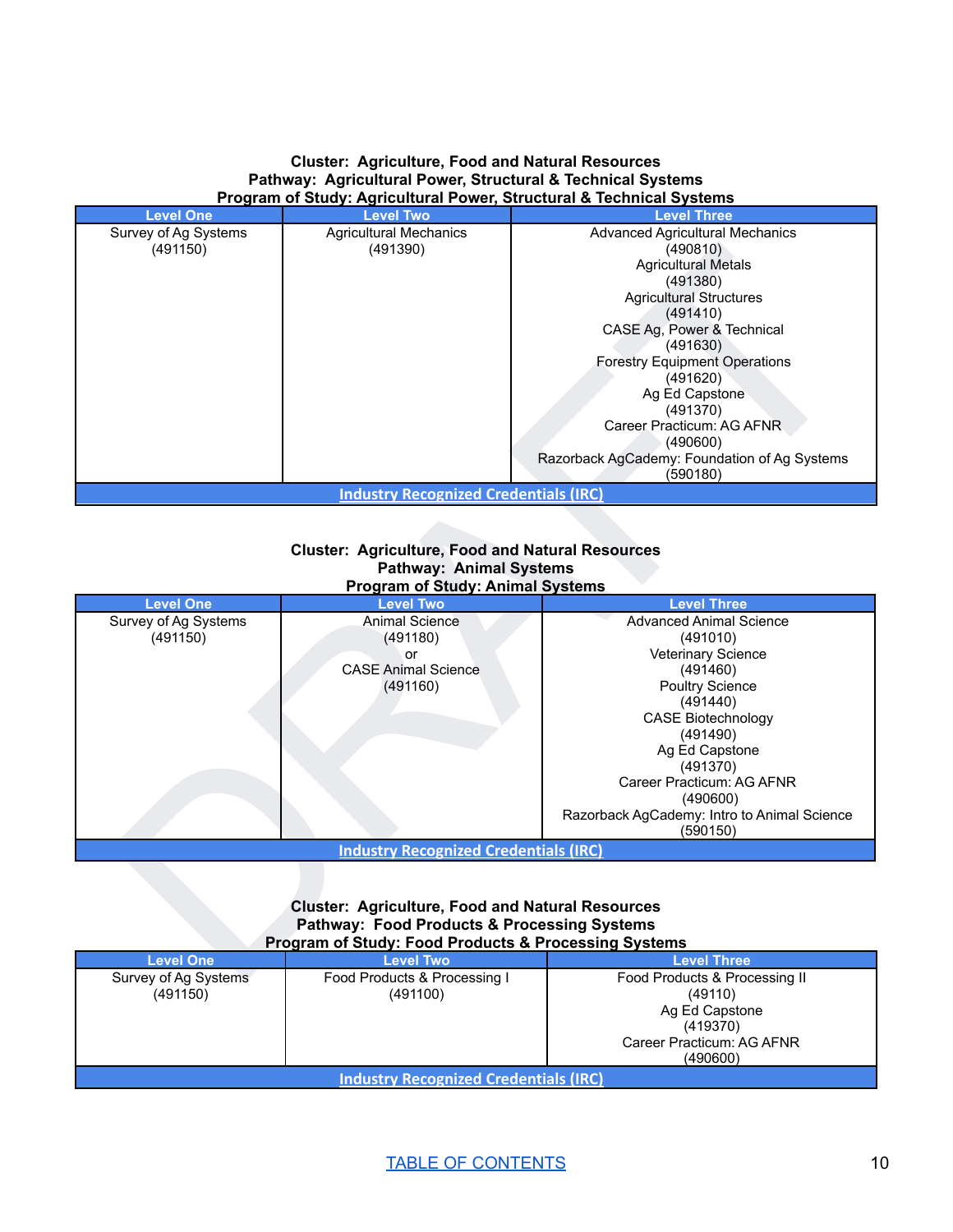#### **Cluster: Agriculture, Food and Natural Resources Pathway: Natural Resources/Environmental Service Systems Program of Study: Natural Resources/Environmental Service Systems**

| <b>Level One</b>                             | <b>Level Two</b>                                | <b>Level Three</b>                                                  |  |  |
|----------------------------------------------|-------------------------------------------------|---------------------------------------------------------------------|--|--|
| Survey of Ag Systems<br>(491150)             | Natural Resources Management<br>(491310)        | Forestry & Wildlife Ecosystems<br>(491260)                          |  |  |
|                                              | or<br><b>CASE Natural Resources</b><br>(491470) | Ag Ed Capstone<br>(491370)<br>Career Practicum: AG AFNR<br>(490600) |  |  |
| <b>Industry Recognized Credentials (IRC)</b> |                                                 |                                                                     |  |  |

#### **Cluster: Agriculture, Food and Natural Resources Pathway: Plant Systems Program of Study: Plant Systems**

| (491150)                                                                                                    | (491310)<br>or<br><b>CASE Natural Resources</b><br>(491470)                                                                        | (491260)<br>Ag Ed Capstone<br>(491370)<br>Career Practicum: AG AFNR                                                                                                                                                                                                                                                                                                |
|-------------------------------------------------------------------------------------------------------------|------------------------------------------------------------------------------------------------------------------------------------|--------------------------------------------------------------------------------------------------------------------------------------------------------------------------------------------------------------------------------------------------------------------------------------------------------------------------------------------------------------------|
|                                                                                                             | <b>Industry Recognized Credentials (IRC)</b>                                                                                       | (490600)                                                                                                                                                                                                                                                                                                                                                           |
|                                                                                                             | <b>Cluster: Agriculture, Food and Natural Resources</b><br><b>Pathway: Plant Systems</b><br><b>Program of Study: Plant Systems</b> |                                                                                                                                                                                                                                                                                                                                                                    |
| <b>Level One</b>                                                                                            | <b>Level Two</b>                                                                                                                   | <b>Level Three</b>                                                                                                                                                                                                                                                                                                                                                 |
| Survey of Ag Systems<br>(491150)                                                                            | <b>Plant Science</b><br>(491340)<br>or<br><b>CASE Plant Science</b><br>(491170)                                                    | <b>Advanced Plant Science</b><br>(490800)<br>Greenhouse Management<br>(491270)<br><b>CASE Biotechnology</b><br>(491490)<br>Ag Ed Capstone<br>(491370)<br>Career Practicum: AG AFNR<br>(490600)                                                                                                                                                                     |
|                                                                                                             | <b>Industry Recognized Credentials (IRC)</b>                                                                                       |                                                                                                                                                                                                                                                                                                                                                                    |
|                                                                                                             | <b>Course Descriptions (Alphabetically):</b>                                                                                       |                                                                                                                                                                                                                                                                                                                                                                    |
|                                                                                                             | <b>Middle School Courses</b>                                                                                                       |                                                                                                                                                                                                                                                                                                                                                                    |
| Intro to World Agriculture Science<br>99030<br>redit: 0 Grade Levels: 7-8<br>gricultural Science Education) |                                                                                                                                    | his is a foundation course for agriculture courses. Basic agriculture concepts are introduced, and students explore<br>areers in the agriculture industry. Students will also be introduced to the FFA, leadership, and Supervised Agricultural<br>xperiences. (This course may be taken in both $7th$ and $8th$ grades, but must receive prior approval from DCTE |
|                                                                                                             | <b>High School Courses</b>                                                                                                         |                                                                                                                                                                                                                                                                                                                                                                    |
| <b>Advanced Animal Science</b><br>91010<br>redit: 1 Grade Levels: 11-12                                     |                                                                                                                                    | his course is designed at the local level for specialized instruction as determined by the local advisory committee and                                                                                                                                                                                                                                            |

# **Course Descriptions (Alphabetically):**

# **Middle School Courses**

#### **399030 Intro to World Agriculture Science**

#### **Credit: 0 Grade Levels: 7-8**

# **High School Courses**

#### **491010 Advanced Animal Science**

#### **Credit: 1 Grade Levels: 11-12**

This course is designed at the local level for specialized instruction as determined by the local advisory committee and administration in a specific area of animal science. Prerequisites would be animal science.

## **491030 Agribusiness Management**

#### **Credit: 1 Grade Levels: 10-12**

This course provides students with a basis for making effective decisions, setting goals, assessing and solving problems, evaluating the management of resources, and gaining skills useful in everyday life. FFA and SAEs will be covered as well.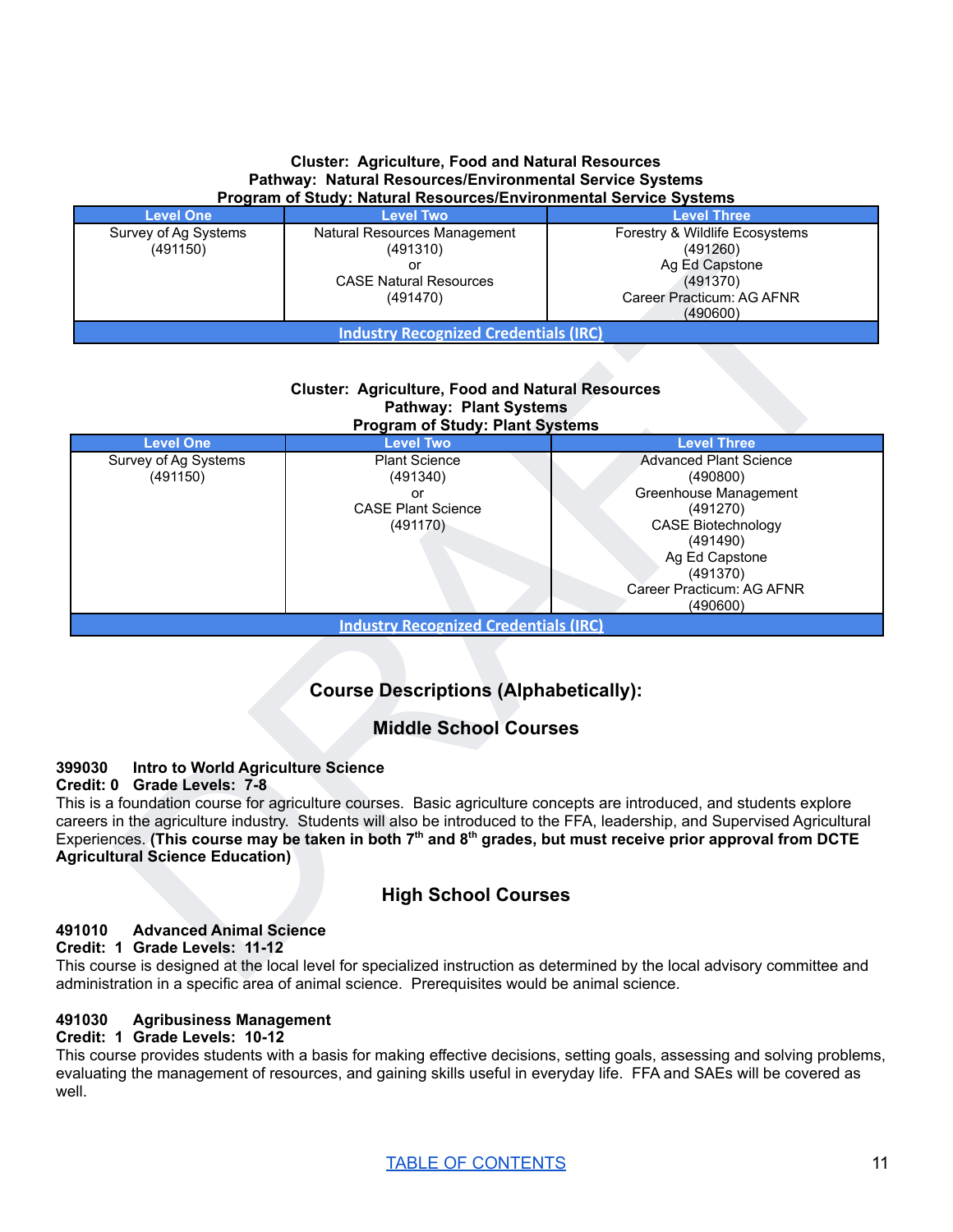#### **491390 Agricultural Mechanics**

## **Credit: 1 Grade Levels: 10-12**

This course connects scientific principles with mechanical skills. This course will enhance the student's understanding of traditional areas of agriculture mechanics and will emphasize agricultural technology, including such topics as electricity, internal combustion engines, metal technology, construction, and the development, role, and scope of mechanical technology in agriculture.

#### **491380 Agricultural Metals**

#### **Credit: 1 Grade Levels: 11-12**

Apriculture<br>
A Grade Levels: 11-12<br>
A Grade Levels: 11-12<br>
16 Grade Levels: 11-12<br>
16 Grade Levels: 11-12<br>
16 Grade Levels: 11-12<br>
16 Grade Levels: 11-12<br>
16 Grade Levels: 11-12<br>
16 Grade Levels: 11-12<br>
16 Grade Levels: 11 This course covers safety, technical information, tool fitting, sheet metal, hot and cold metal work, as well as an introduction to oxy acetylene welding and cutting and arc welding. It will also cover cold metal, hot metal, fabrication concepts, reading and implementing blueprints as they relate to metal work, arc welding, gas welding, MIG welding, TIG welding, plasma cutting, and careers related to metal work. Safety practices and performance skills will be emphasized in each area.

#### **491410 Agricultural Structural Systems**

#### **Credit: 1 Grade Levels: 11-12**

Students will be introduced to basic practices used in farm building and construction of facilities for the farm. A more in-depth look will be given to the technical areas of the agriculture structural industry. Topics will include FFA, SAEs, safety, planning, tools, basic construction, surveying, concrete and masonry structures, basic carpentry, plumbing, electricity, metal fabrication, and painting and finishing.

#### **491180 Animal Science**

#### **Credit: 1 Grade Levels: 10-12**

The course is structured to enable all students to have an overview of the Animal Industry. Topics covered in Animal Science include the Animal Industry, Animal Handling and Safety, Animal Anatomy/Physiology, and Animal Nutrition. Opportunities are provided for students to participate in FFA and supervised experience activities.

#### **491630 Curriculum for Agricultural Science Education (CASE): Agricultural Power and Technology Credit: 1 Grade Levels: 11-12**

This is a specialization course in the CASE Program of Study, preparing students for the wide array of career opportunities in agricultural engineering. Students are immersed in inquiry-based exercises that tie in the math and science of agricultural mechanics and engineering including shop safety, tool operation, materials selection & use, fabrication, energy & power, machines, machinery management, engineering and technology applications. This course is approved by ADE to

#### **(Must have DCTE-approval and attend training prior to implementation)**

#### **491490 Curriculum for Agricultural Science Education (CASE): Animal and Plant Biotechnology Credit: 1 Grade Levels: 11-12**

This is a specialization course in the CASE Program of Study, provides students with experiences in industry appropriate applications of biotechnology related to plant and animal agriculture. Students will complete hands-on activities, projects, and problems designed to build content knowledge and technical skills in the field of biotechnology. (**Must have DCTE-approval and attend training prior to implementation)**

#### **491480 Curriculum for Agricultural Science Education (CASE): Food Science and Safety Credit: 1 Grade Levels: 10-12**

This is a specialization course in the CASE Program of Study. Students will complete hands-on activities, projects, and problems that simulate actual concepts and situations found in the food science and safety industry, allowing students to build content knowledge and technical skills. Students will investigate areas of food science including food safety, food chemistry, food processing, food product development, and marketing.

(**Must have DCTE-approval and attend training prior to implementation)**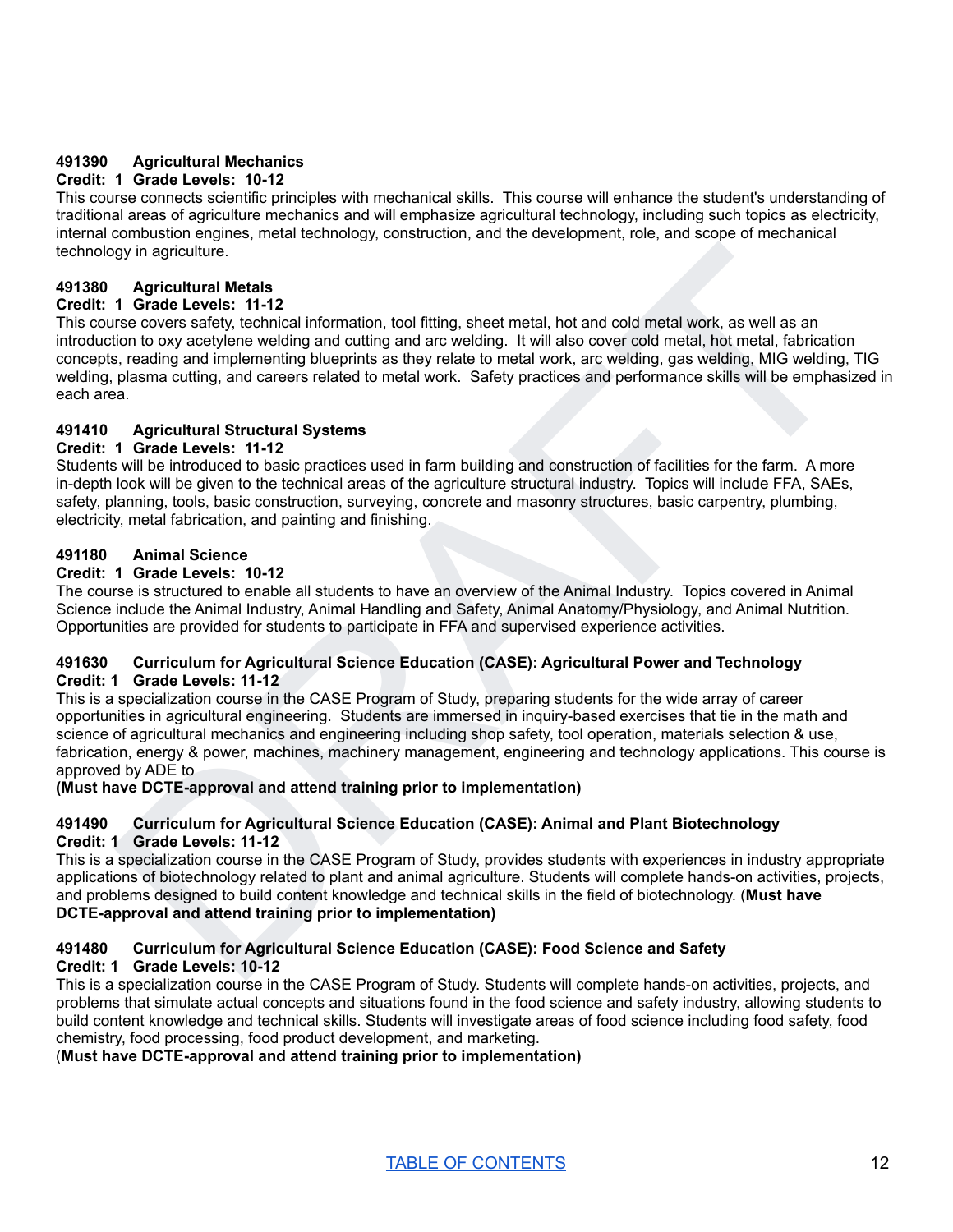#### **491470 Curriculum for Agricultural Science Education (CASE): Natural Resources and Ecology Credit: 1 Grade Levels: 10-12**

This course is a foundation course within the CASE sequence of courses. The course provides students a variety of experiences in the fields of natural resources and ecology.

#### (**Must have DCTE-approval and attend training prior to implementation)**

#### **491160 Curriculum for Agricultural Science Education (CASE): Principles of Agricultural Science—Animal Credit: 1 Grade Levels: 10-12**

This is a foundation-level course designed to engage students in hands-on laboratories and activities to explore the world of animal agriculture. (**Must have DCTE-approval and attend training prior to implementation)**

#### **491170 Curriculum for Agricultural Science Education (CASE): Principles of Agricultural Science—Plant Credit: 1 Grade Levels: 10-12**

Curriculum for Agricultural Science Education (CASE): Principles of Agricultural Science—Animal<br>1 Gundation-level clouse designed to engage students in hands-on laboratoires and activities to soption the variet<br>1 Gundation This is a foundation-level course that will teach students about the form and function of plant systems. Students are immersed in inquiry-based exercises filled with activities, projects, and problems to teach them plant concepts through laboratory and practical experiences. Student experiences will include the study of plant anatomy and physiology, classification, and the fundamentals of production and harvesting.

#### (**Must have DCTE-approval and attend training prior to implementation)**

#### **491100 Food Products and Processing I**

#### **Credit: 1 Grade Levels: 10-12**

This course examines the food industry in production, manufacturing/processing, distribution, and marketing. It also explores careers, consumer consumption, food safety, global commodities, and food companies. (**Must have DCTE-approval prior to implementation)**

#### **491110 Food Products and Processing II**

#### **Credit: 1 Grade Levels: 11-12**

This course examines the food industry in production, manufacturing/processing, distribution, and marketing. It also explores careers, consumer consumption, food safety, global commodities, and food companies. (**Must have DCTE-approval prior to implementation)**

#### **491120 Food Products and Processing Capstone**

#### **Credit: 1 Grade Levels: 12**

This course examines the food industry in production, manufacturing/processing, distribution, and marketing. It also explores careers, consumer consumption, food safety, global commodities, and food companies. (**Must have DCTE-approval prior to implementation)**

#### **491620 Forestry Equipment Operations**

#### **Credit: 1 Grade Levels: 11-12**

The Forestry Equipment Operations course covers basic operations, safety, maintenance, service and technologies of forestry equipment. It also covers careers and opportunities in the forest industry.

#### **491270 Greenhouse Management**

#### **Credit: 1 Grade Levels: 11-12**

This course covers greenhouse management practices, including structural considerations, plant propagation, pesticide use, and product marketing. The student will also receive ample hands-on practice.

#### **491310 Natural Resources Management**

#### **Credit: 1 Grade Levels: 10-12**

Students will explore natural resources (soil, water, air, forests, energy, minerals and metals, and wildlife) and develop the knowledge and skills to use them wisely. Other issues include outdoor recreation, careers, and the environment.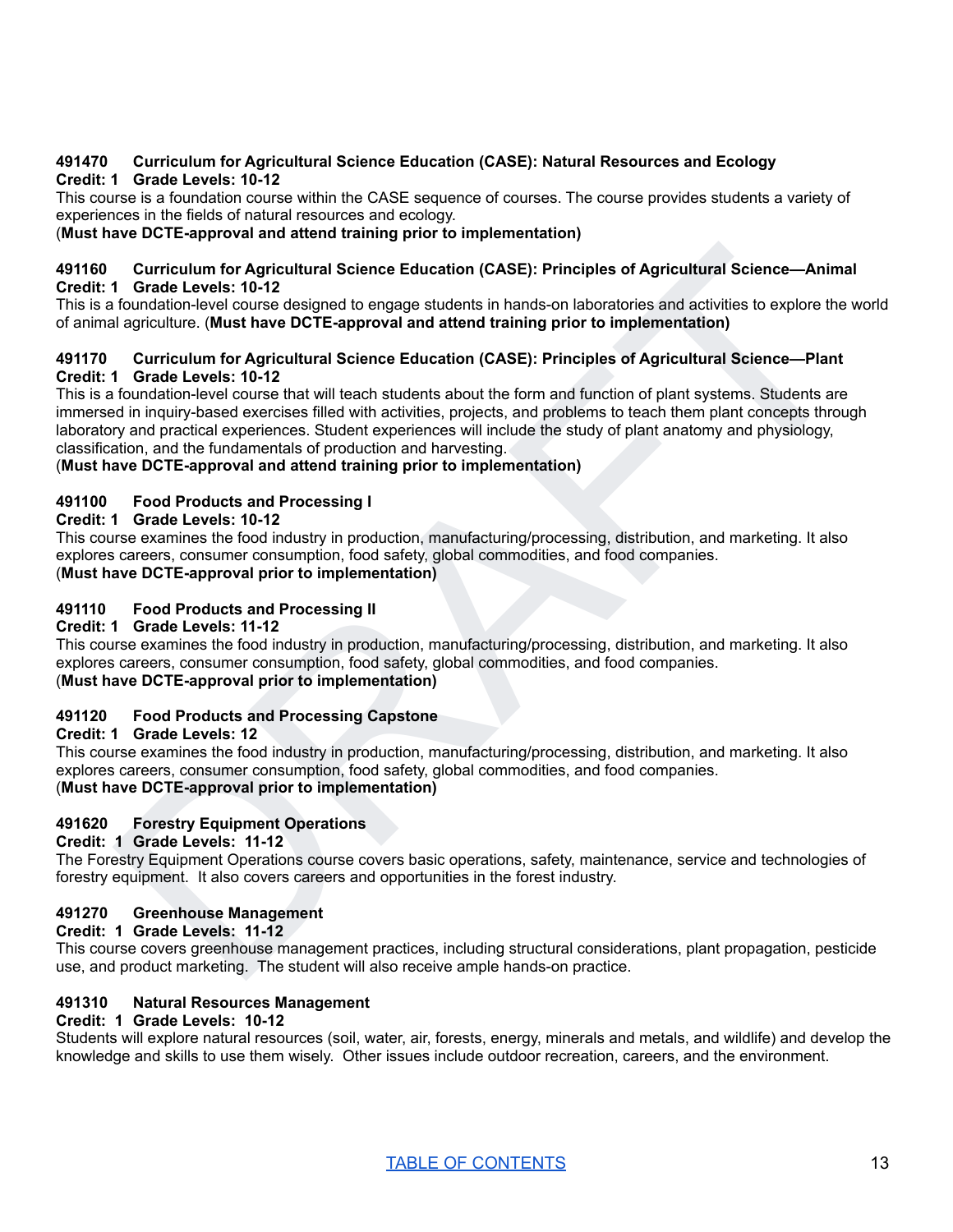#### **491340 Plant Science**

#### **Credit: 1 Grade Levels: 10-12**

This course covers the relationship between plants and people, plant morphology and physiology, plant production, the environment, soil, and other related areas.

#### **491150 Survey of Agricultural Systems**

#### **Credit: 1 Grade Levels: 9-12**

This is a foundation course for all agriculture programs of study. Topics covered include general agriculture, FFA, leadership, record keeping, Supervised Agricultural Experiences (SAEs), animal science, plant science, soil science, and agricultural mechanics.

## **491460 Veterinary Science**

## **Credit: 1 Grade Levels: 11-12**

Structural Systems<br>
1 Grade Levels: 9-12<br>
1 Grade Levels: 9-12<br>
10. Grade Levels: 9-12<br>
10. Grade Levels: 9-12<br>
10. Grade Levels: 9-12<br>
10. Grade Levels: 41-12<br>
10. Grade Levels: 41-12<br>
10. Grade Levels: 41-12<br>
14 Grade Le This course will provide the student with a sound platform to master the knowledge and skills necessary to become a veterinary assistant. It will also prepare the student to pursue a rewarding career as part of the professional veterinarian team. It will also equip the next generation of veterinarians and veterinary assistants with the new technological tools that reinforce our industry's expectations. Finally, it provides academic knowledge, higher order reasoning and problem solving skills, work attitudes, general employability skills, technical skills and occupational skills.

#### **491300 Advanced Ag Leadership & Communications**

#### **Credit: 1 Grade Levels: 11-12**

This course will provide the student with a sound understanding of public speaking, parliamentary procedure, organization, delegation, oral communication, conflict resolution, business etiquette and community service are major topics to assist students in development of their leadership skills for the future. Opportunities are provided for students to participate in FFA and supervised agricultural experience activities.

#### **490810 Advanced Agricultural Mechanics**

#### **Credit: 1 Grade Levels: 11-12**

Students will cover agricultural technology terms, careers, systems, features and troubleshooting. They will develop industry partnerships to meet specific needs in agricultural settings with skills including agricultural power systems, small engine technology, agricultural electricity and CNC technology.

#### **491260 Forestry & Wildlife Ecosystems**

#### **Credit: 1 Grade Levels: 11-12**

This course provides an overview of the forestry and wildlife industry and its importance to the economy of the nation. Tree and wildlife identification, management practices, harvesting and marketing processes, and business applications are major topics. GPS and GIS are included.

#### **4900800 Advanced Plant Science**

#### **Credit: 1 Grade Levels: 11-12**

Students completing this course of study will demonstrate competence in the application of principles and techniques for the planning, development, application and management of plant science systems in Agriculture, Food & Natural Resource settings.

#### **491370 Ag Education Capstone**

#### **Credit: 1 Grade Levels: 11-12**

This course will allow programs to extend learning opportunities in multiple Agriculture Science and Technology pathways. This course should be used to allow students to continue working on learning projects or as a continuation of a Level 3 course (Agricultural Metals, Greenhouse Management, Vet Science, etc). Teachers must submit their plan of implementation to the office of Agricultural Science and Technology for approval before this course can be offered.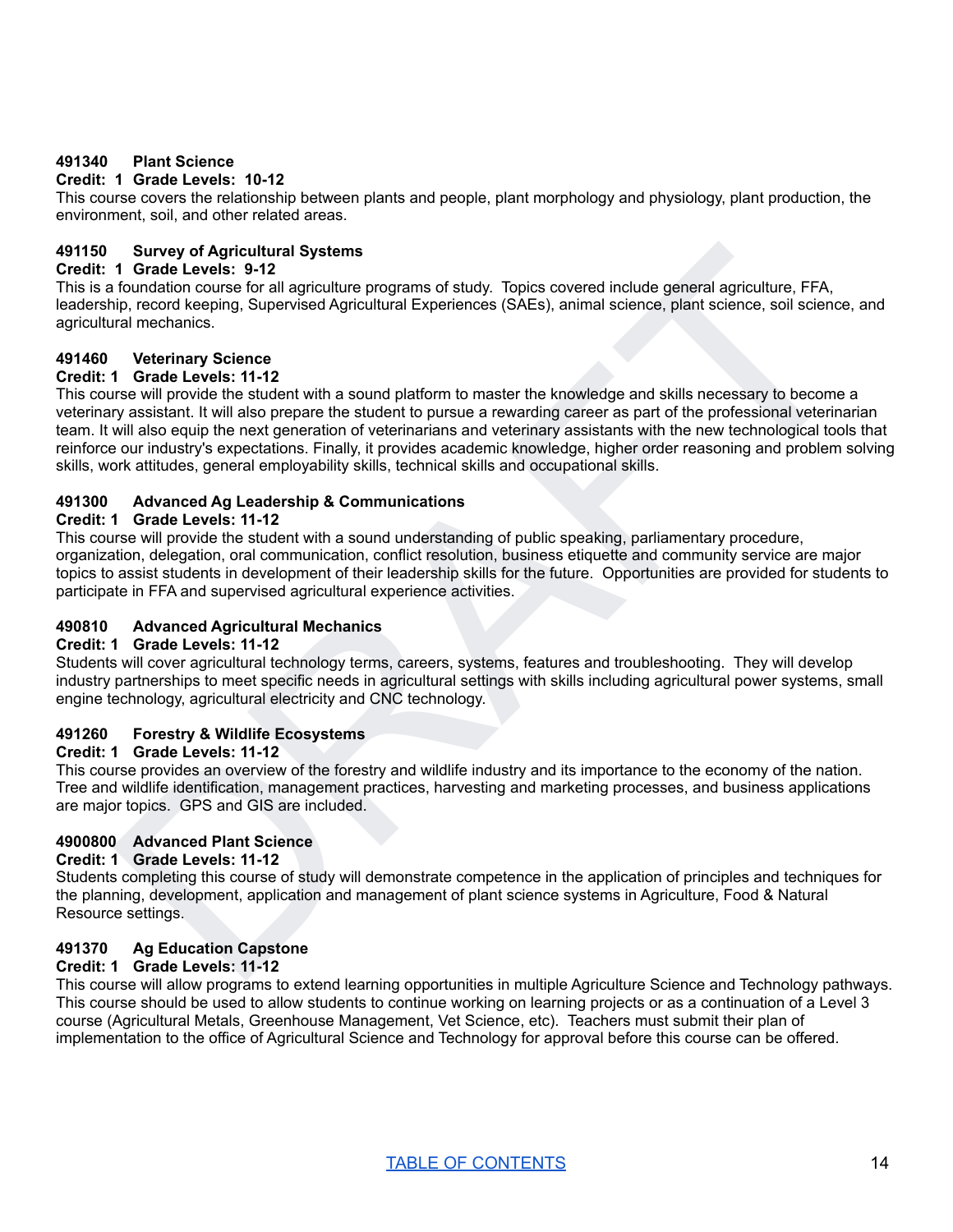# **Business and Marketing Technology**

## **Program Description**

<span id="page-15-0"></span>Business and Marketing Technology programs are designed to prepare individuals to:

- Perform managerial functions
- Make educated financial decisions
- Apply business and marketing principles in order to provide goods and services
- Utilize technology to communicate effectively

#### **Middle Level Business and Marketing Technology Courses**

| <b>Course</b><br><b>Code</b> | <b>Course Name</b>                     | <b>Credit</b> | 5th | 6th | 7th | 8th |
|------------------------------|----------------------------------------|---------------|-----|-----|-----|-----|
| 399050                       | Keyboarding (Grades 5-8)               | N/A           |     | x   | Χ   |     |
| 399320                       | Key Code (Grades 5-8)                  | N/A           | X   | x   | X   |     |
| 356880                       | <b>Office Technology Skills</b>        | N/A           | X   | x   |     |     |
| 356870                       | <b>Technology Essentials</b>           | N/A           | Х   | х   |     |     |
| 388930                       | Introduction to Business & Marketing   | N/A           |     |     |     |     |
| 399040                       | <b>Exploring Business Applications</b> | N/A           |     |     | Χ   |     |

#### **Cluster: Business, Management, and Administration Pathway: Administrative Support Program of Study: Management**

|                              | Perform managerial functions<br>Make educated financial decisions                                                               |                                                                     |                     |     |     |                |
|------------------------------|---------------------------------------------------------------------------------------------------------------------------------|---------------------------------------------------------------------|---------------------|-----|-----|----------------|
|                              | Apply business and marketing principles in order to provide goods and services<br>Utilize technology to communicate effectively |                                                                     |                     |     |     |                |
|                              |                                                                                                                                 |                                                                     |                     |     |     |                |
|                              | Middle Level Business and Marketing Technology Courses                                                                          |                                                                     |                     |     |     |                |
| <b>Course</b><br><b>Code</b> | <b>Course Name</b>                                                                                                              | <b>Credit</b>                                                       | 5th                 | 6th | 7th | 8th            |
| 399050                       | Keyboarding (Grades 5-8)                                                                                                        | N/A                                                                 | X                   | X.  | X   | X              |
| 399320                       | Key Code (Grades 5-8)                                                                                                           | N/A                                                                 | $\mathsf{X}$        | X   | X   | $\pmb{\times}$ |
| 356880                       | <b>Office Technology Skills</b>                                                                                                 | N/A                                                                 | $\mathsf{X}$        | X   |     |                |
| 356870                       | <b>Technology Essentials</b>                                                                                                    | N/A                                                                 | X                   | X   |     |                |
| 388930                       | Introduction to Business & Marketing                                                                                            | N/A                                                                 |                     |     |     | X              |
| 399040                       | <b>Exploring Business Applications</b>                                                                                          | N/A                                                                 |                     |     | X   | X              |
|                              | <b>Level 2</b><br>Level 1                                                                                                       | <b>Program of Study: Management</b>                                 | Level 3             |     |     |                |
| <b>Survey of Business</b>    | Management                                                                                                                      |                                                                     | Accounting I        |     |     |                |
| (492120)                     | (492320)                                                                                                                        |                                                                     | (492100)            |     |     |                |
|                              |                                                                                                                                 |                                                                     |                     |     |     |                |
|                              |                                                                                                                                 | Dual Enrollment or Concurrent Credit Introductory to Management     |                     |     |     |                |
|                              |                                                                                                                                 |                                                                     |                     |     |     |                |
|                              |                                                                                                                                 | Career Practicum-Bus: Management and Administration                 |                     |     |     |                |
|                              |                                                                                                                                 | Any approved concurrent credit contributing to specificity for this | program of study ** |     |     |                |
|                              | Additional courses, which complement the program of study, but do not count toward concentrator status:                         |                                                                     |                     |     |     |                |
|                              | <b>Business Communications</b>                                                                                                  |                                                                     |                     |     |     |                |
|                              | (492060)                                                                                                                        |                                                                     |                     |     |     |                |
|                              | <b>Advanced Database</b><br>(492140)                                                                                            |                                                                     |                     |     |     |                |
|                              | <b>Advanced Spreadsheets</b><br>(492450)                                                                                        |                                                                     |                     |     |     |                |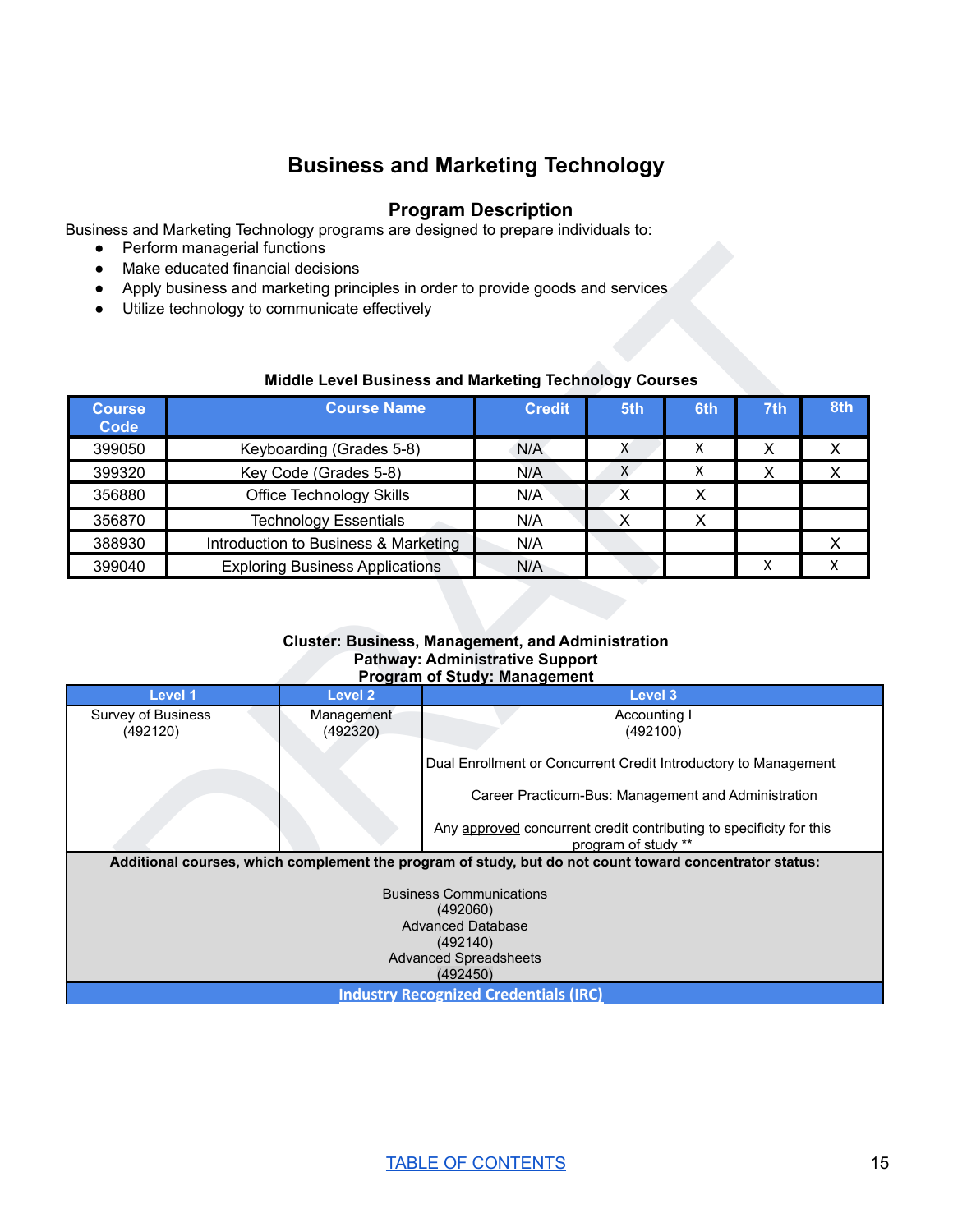#### **Cluster: Business, Management, and Administration Pathway: Administrative Support Program of Study: Office Administration**

| <b>Level 1</b>                 | <b>Level 2</b>                          | <b>Level 3</b>                                                                                                                                       |
|--------------------------------|-----------------------------------------|------------------------------------------------------------------------------------------------------------------------------------------------------|
| Survey of Business<br>(492120) | <b>Business Procedures</b><br>(492380)  | Business Law I (492070) + Business Law II (492080)                                                                                                   |
|                                |                                         | Accounting I                                                                                                                                         |
|                                |                                         | (492100)                                                                                                                                             |
|                                |                                         | Dual Enrollment or Concurrent Credit Introduction to Management                                                                                      |
|                                |                                         | Career Practicum-Bus: Management and Administration                                                                                                  |
|                                |                                         | Any approved concurrent credit contributing to specificity for this<br>program of study **                                                           |
|                                |                                         | Additional courses, which complement the program of study, but do not count toward concentrator status:                                              |
|                                |                                         | <b>Business Communications</b>                                                                                                                       |
|                                |                                         | (492060)                                                                                                                                             |
|                                |                                         | <b>Advanced Database</b><br>(492140)                                                                                                                 |
|                                |                                         | <b>Advanced Spreadsheets</b>                                                                                                                         |
|                                |                                         | (492450)                                                                                                                                             |
|                                |                                         | <b>Industry Recognized Credentials (IRC)</b>                                                                                                         |
|                                |                                         |                                                                                                                                                      |
|                                |                                         | <b>Cluster:Business, Management, and Administration</b><br><b>Pathway: Administrative Support</b><br>Program of Study: Medical Office Administration |
| Level 1                        | <b>Level 2</b>                          | Level 3                                                                                                                                              |
| Survey of Business<br>(492120) | <b>Medical Office</b><br>Administration | Medical Coding and Billing<br>(490840)                                                                                                               |
|                                | (492690)                                | Accounting I                                                                                                                                         |
|                                |                                         | (492100)                                                                                                                                             |
|                                |                                         | Business Law (492070) + Business Law II (492080)                                                                                                     |
|                                |                                         | Career Practicum- Bus: Management and Administration<br>(490630)                                                                                     |
|                                |                                         | Dual Enrollment or Concurrent Credit Legal Environment of Business                                                                                   |
|                                |                                         | Dual Enrollment or Concurrent Credit 2301 Business Communications                                                                                    |
|                                |                                         | Any approved concurrent credit contributing to specificity**                                                                                         |
|                                |                                         | <b>Industry Recognized Credentials (IRC)</b>                                                                                                         |

#### **Cluster:Business, Management, and Administration Pathway: Administrative Support Program of Study: Medical Office Administration**

| Level 1            | Level 2               | Level 3                                                            |
|--------------------|-----------------------|--------------------------------------------------------------------|
| Survey of Business | <b>Medical Office</b> | Medical Coding and Billing                                         |
| (492120)           | Administration        | (490840)                                                           |
|                    | (492690)              |                                                                    |
|                    |                       | Accounting I                                                       |
|                    |                       | (492100)                                                           |
|                    |                       | Business Law (492070) + Business Law II (492080)                   |
|                    |                       | Career Practicum- Bus: Management and Administration               |
|                    |                       | (490630)                                                           |
|                    |                       | Dual Enrollment or Concurrent Credit Legal Environment of Business |
|                    |                       | Dual Enrollment or Concurrent Credit 2301 Business Communications  |
|                    |                       | Any approved concurrent credit contributing to specificity**       |
|                    |                       | <b>Industry Recognized Credentials (IRC)</b>                       |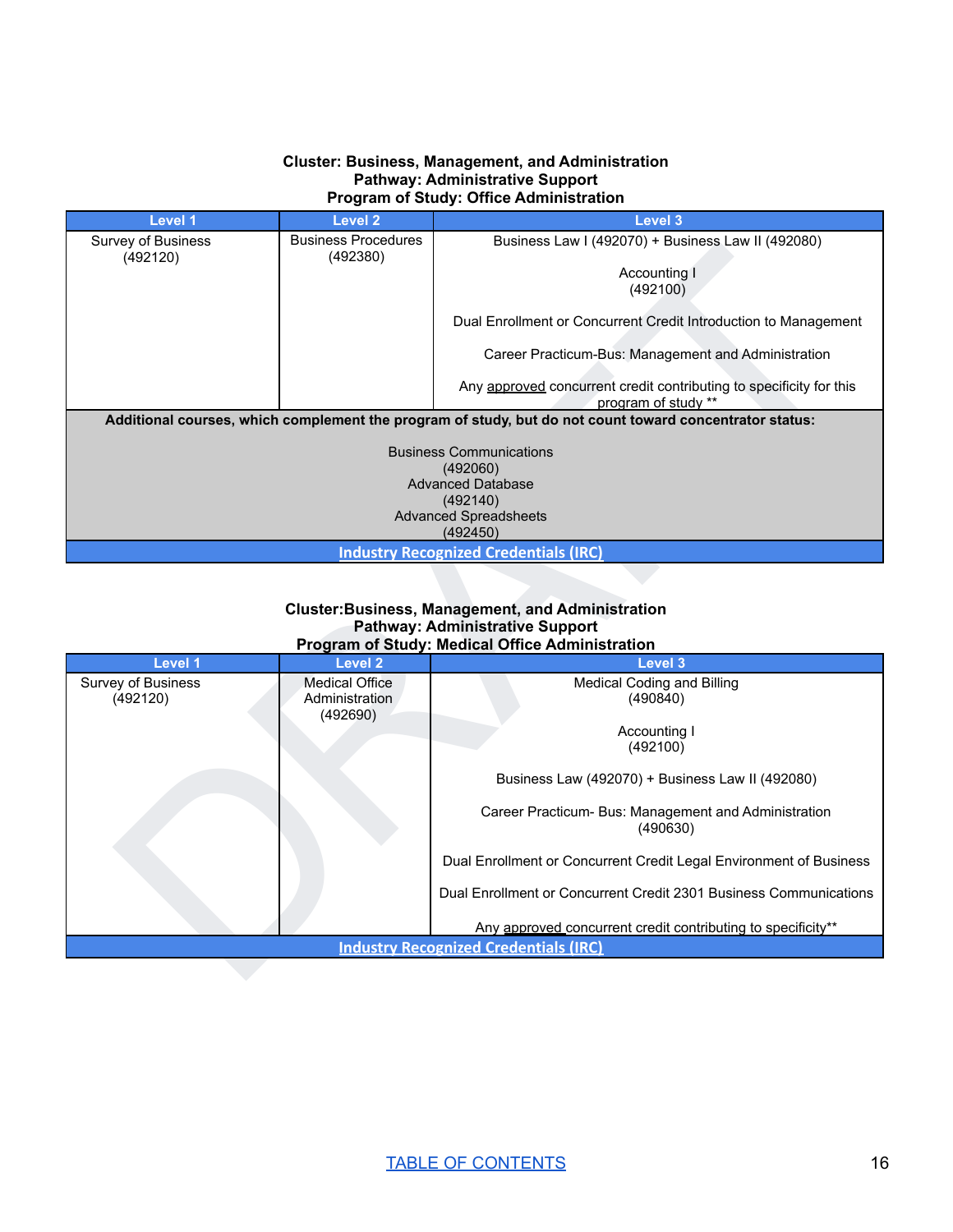#### **Cluster: Marketing Sales and Services Pathway: Marketing Management Program of Study: Marketing Business Enterprise**

| <b>Level 1</b>                 | <b>Level 2</b>                          | <b>Level 3</b>                                                                                   |
|--------------------------------|-----------------------------------------|--------------------------------------------------------------------------------------------------|
| Survey of Business<br>(492120) | <b>Marketing Business</b><br>Enterprise | <b>Advanced Business and Market Strategies</b><br>(490850)                                       |
|                                | (492330)                                |                                                                                                  |
|                                |                                         | <b>Small Business Operations</b>                                                                 |
|                                |                                         | (492700)                                                                                         |
|                                |                                         |                                                                                                  |
|                                |                                         | <b>Marketing Management</b><br>(492350)                                                          |
|                                |                                         |                                                                                                  |
|                                |                                         | Accounting 1                                                                                     |
|                                |                                         | (492100)                                                                                         |
|                                |                                         |                                                                                                  |
|                                |                                         | Career Practicum- Bus: Marketing, Sales, and Service                                             |
|                                |                                         | (490640)<br>Any approved concurrent credit contributing to specificity for this program of study |
|                                |                                         | <b>Industry Recognized Credentials (IRC)</b>                                                     |
|                                |                                         |                                                                                                  |
|                                |                                         | <b>Cluster: Marketing Sales and Services</b>                                                     |
|                                |                                         | <b>Pathway: Marketing Research</b>                                                               |
|                                |                                         | Program of Study: Digital Marketing                                                              |
| <b>Level 1</b>                 | <b>Level 2</b>                          | Level 3                                                                                          |
| Survey of Business             | <b>Digital Marketing</b>                | <b>Markets and Analytics</b>                                                                     |
| (492120)                       | (492760)                                | (492800)                                                                                         |
|                                |                                         | Career Practicum-Bus: Marketing, Sales, and Service                                              |
|                                |                                         | (490640)                                                                                         |
|                                |                                         |                                                                                                  |
|                                |                                         | Any approved concurrent credit contributing to specificity for this program of study             |
|                                |                                         | <b>Industry Recognized Credentials (IRC)</b>                                                     |
|                                |                                         |                                                                                                  |
|                                |                                         | <b>Cluster: Marketing Sales and Services</b><br><b>Pathway: Merchandising</b>                    |
|                                |                                         | Program of Study: Retail Management                                                              |
| Level 1                        | <b>Level 2</b>                          | Level 3                                                                                          |
| <b>Survey of Business</b>      | <b>Retail Business</b>                  | <b>Small Business Operations</b>                                                                 |
| (492120)                       | (490820)                                | (492700)                                                                                         |
|                                |                                         |                                                                                                  |
|                                |                                         | Accounting I                                                                                     |
|                                |                                         | (492100)                                                                                         |
|                                |                                         | <b>Digital Marketing</b>                                                                         |
|                                |                                         | (492760)                                                                                         |
|                                |                                         |                                                                                                  |

#### **Cluster: Marketing Sales and Services Pathway: Marketing Research Program of Study: Digital Marketing**

| Level 1            | Level 2           | Level 3                                                                              |
|--------------------|-------------------|--------------------------------------------------------------------------------------|
| Survey of Business | Digital Marketing | <b>Markets and Analytics</b>                                                         |
| (492120)           | (492760)          | (492800)                                                                             |
|                    |                   | Career Practicum-Bus: Marketing, Sales, and Service                                  |
|                    |                   | (490640)                                                                             |
|                    |                   | Any approved concurrent credit contributing to specificity for this program of study |
|                    |                   | <b>Industry Recognized Credentials (IRC)</b>                                         |

#### **Cluster: Marketing Sales and Services Pathway: Merchandising Program of Study: Retail Management**

| Level 1            | Level 2                | <b>Level 3</b>                                                                       |
|--------------------|------------------------|--------------------------------------------------------------------------------------|
| Survey of Business | <b>Retail Business</b> | <b>Small Business Operations</b>                                                     |
| (492120)           | (490820)               | (492700)                                                                             |
|                    |                        |                                                                                      |
|                    |                        | Accounting I                                                                         |
|                    |                        | (492100)                                                                             |
|                    |                        |                                                                                      |
|                    |                        | Digital Marketing                                                                    |
|                    |                        | (492760)                                                                             |
|                    |                        |                                                                                      |
|                    |                        | Career Practicum-Bus: Marketing, Sales and Service                                   |
|                    |                        | (490640)                                                                             |
|                    |                        |                                                                                      |
|                    |                        | Any approved concurrent credit contributing to specificity for this program of study |
|                    |                        |                                                                                      |
|                    |                        | <b>Industry Recognized Credentials (IRC)</b>                                         |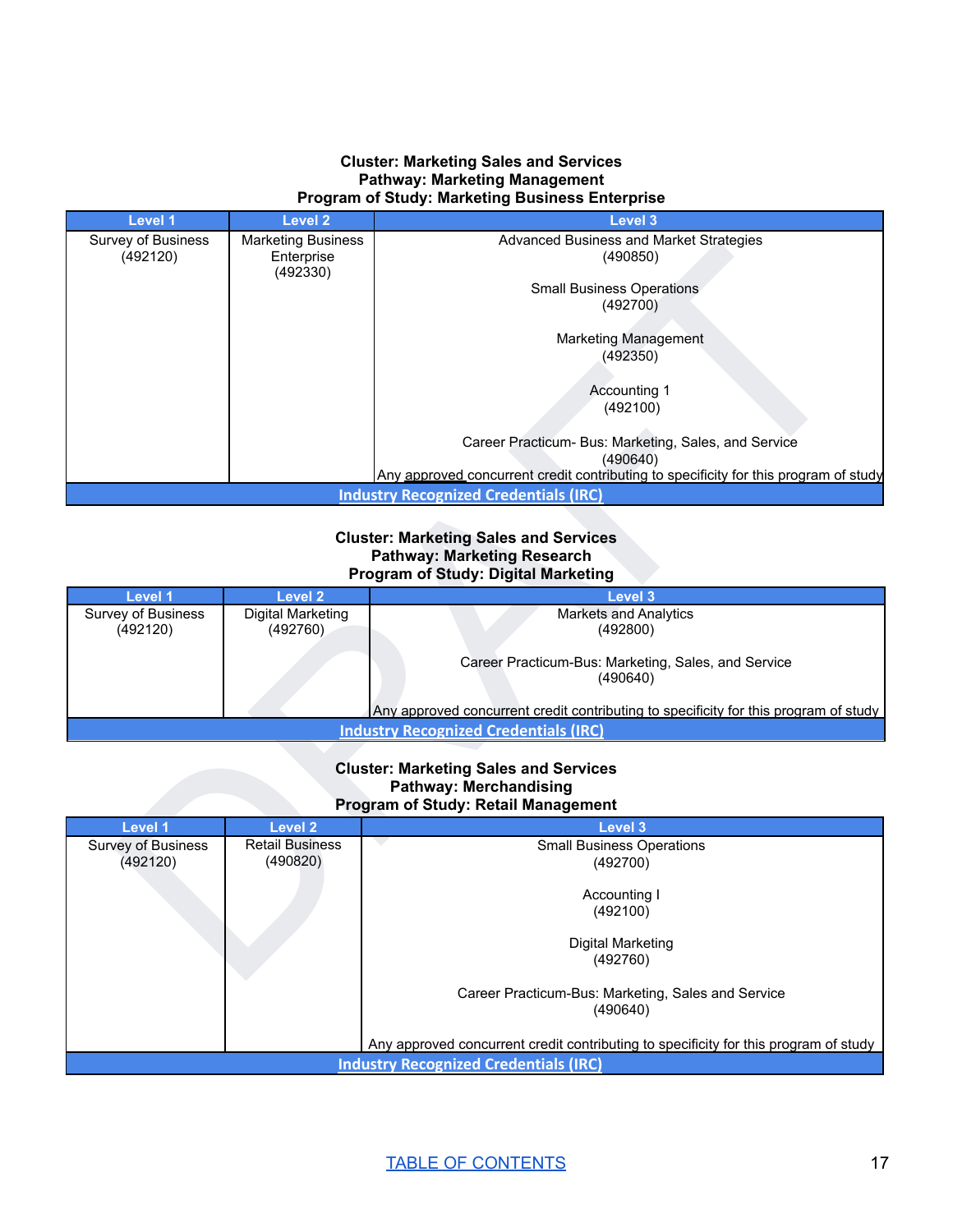#### **Cluster: Finance Pathway: Accounting Program of Study: Banking**

| Level 1            | <b>Level 2</b>        | Level 3                                                                                                      |
|--------------------|-----------------------|--------------------------------------------------------------------------------------------------------------|
| Survey of Business | Principles of Banking | Accounting I                                                                                                 |
| (492120)           | (492090)              | (492100)                                                                                                     |
|                    |                       |                                                                                                              |
|                    |                       | <b>Advanced Banking</b>                                                                                      |
|                    |                       | (490860)                                                                                                     |
|                    |                       |                                                                                                              |
|                    |                       | Career Practicum-Bus: Finance                                                                                |
|                    |                       | (490610)                                                                                                     |
|                    |                       |                                                                                                              |
|                    |                       | Any approved concurrent credit contributing to specificity for this program of study                         |
|                    |                       | Personal Finance 491990 (0.5) is an elective course that supplements the Banking Program of Study. It cannot |
|                    |                       | count toward concentrator status, but will satisfy the requirements of Act 466 and Act 480.                  |
|                    |                       | the decision of the contract of Annula matches (115A)                                                        |

#### **Cluster: Finance Pathway: Accounting Program of Study: Accounting**

| (492120)                       | (492090)                        | (492100)                                                                                                                                                                                                                                                                                            |
|--------------------------------|---------------------------------|-----------------------------------------------------------------------------------------------------------------------------------------------------------------------------------------------------------------------------------------------------------------------------------------------------|
|                                |                                 | <b>Advanced Banking</b><br>(490860)                                                                                                                                                                                                                                                                 |
|                                |                                 | Career Practicum-Bus: Finance<br>(490610)                                                                                                                                                                                                                                                           |
|                                |                                 | Any approved concurrent credit contributing to specificity for this program of study                                                                                                                                                                                                                |
|                                |                                 | Personal Finance 491990 (0.5) is an elective course that supplements the Banking Program of Study. It cannot<br>count toward concentrator status, but will satisfy the requirements of Act 466 and Act 480.                                                                                         |
|                                |                                 | <b>Industry Recognized Credentials (IRC)</b>                                                                                                                                                                                                                                                        |
|                                |                                 | <b>Cluster: Finance</b><br><b>Pathway: Accounting</b><br><b>Program of Study: Accounting</b>                                                                                                                                                                                                        |
| Level 1                        | <b>Level 2</b>                  | Level 3                                                                                                                                                                                                                                                                                             |
| Survey of Business<br>(492120) | Accounting I<br>(492100)        | <b>Accounting II</b><br>(492110)                                                                                                                                                                                                                                                                    |
|                                |                                 | Dual Enrollment or Concurrent Credit Principles of Accounting I                                                                                                                                                                                                                                     |
|                                |                                 | Career Practicum-Bus: Finance<br>(490610)                                                                                                                                                                                                                                                           |
|                                |                                 | Any approved concurrent credit contributing to specificity for this program of study<br>Personal Finance 491990 (0.5) is an elective course that supplements the Banking Program of Study. It cannot<br>count toward concentrator status, but will satisfy the requirements of Act 466 and Act 480. |
|                                |                                 | <b>Industry Recognized Credentials (IRC)</b>                                                                                                                                                                                                                                                        |
|                                |                                 | <b>Cluster: Finance</b><br><b>Pathway: Accounting</b><br><b>Program of Study: Business Finance</b>                                                                                                                                                                                                  |
| <b>Level 1</b>                 | <b>Level 2</b>                  | Level 3                                                                                                                                                                                                                                                                                             |
| Survey of Business<br>(492120) | Financial Planning*<br>(492290) | Securities, Investments, Risk, and Insurance<br>(492000)                                                                                                                                                                                                                                            |
|                                |                                 | Accounting I<br>(492100)                                                                                                                                                                                                                                                                            |
|                                |                                 | Career Practicum-Bus: Finance                                                                                                                                                                                                                                                                       |

#### **Cluster: Finance Pathway: Accounting Program of Study: Business Finance**

| <b>Level 1</b>     | Level 2             | <b>Level 3</b>                                                                                               |
|--------------------|---------------------|--------------------------------------------------------------------------------------------------------------|
| Survey of Business | Financial Planning* | Securities, Investments, Risk, and Insurance                                                                 |
| (492120)           | (492290)            | (492000)                                                                                                     |
|                    |                     |                                                                                                              |
|                    |                     | Accounting I                                                                                                 |
|                    |                     | (492100)                                                                                                     |
|                    |                     |                                                                                                              |
|                    |                     | Career Practicum-Bus: Finance                                                                                |
|                    |                     | (490610)                                                                                                     |
|                    |                     | Any approved concurrent credit contributing to specificity for this program of study                         |
|                    |                     | Personal Finance 491990 (0.5) is an elective course that supplements the Banking Program of Study. It cannot |
|                    |                     |                                                                                                              |
|                    |                     | count toward concentrator status, but will satisfy the requirements of Act 466 and Act 480.                  |
|                    |                     | Industry Desegnized Credentials (IDC)                                                                        |

**Industry [Recognized](https://dcte.ade.arkansas.gov/Page/CteAdministration) Credentials (IRC)**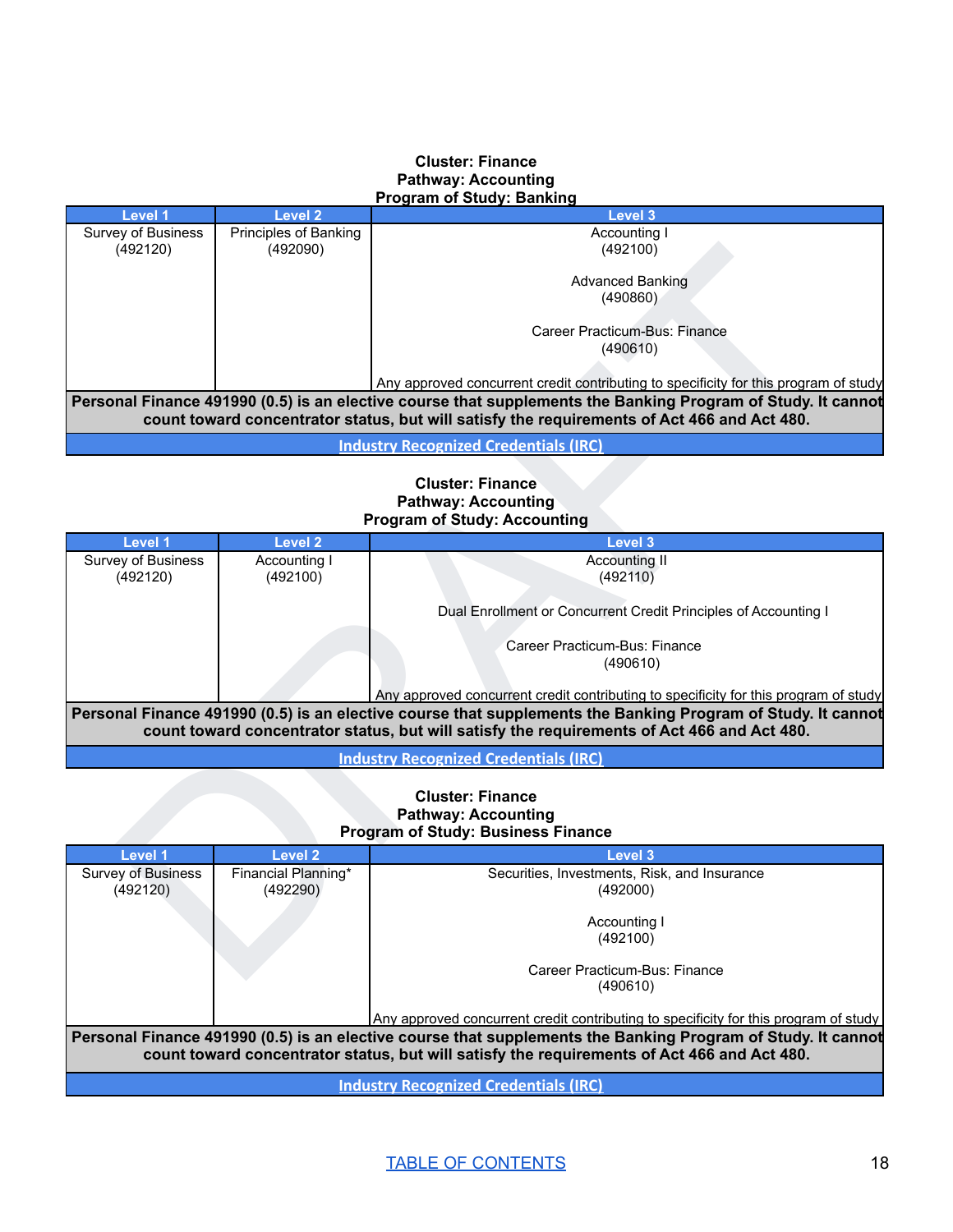#### **Cluster: Hospitality and Tourism Pathway: Travel and Tourism Program of Study: Hospitality and Tourism**

| Level 1            | Level 2          | Level 3                                                                                                      |
|--------------------|------------------|--------------------------------------------------------------------------------------------------------------|
| Survey of Business | Tourism Industry | <b>Hospitality Administration</b>                                                                            |
| (492120)           | Management       | (492250)(0.5)                                                                                                |
|                    | (492260)         |                                                                                                              |
|                    |                  | Arkansas Tourism Industry                                                                                    |
|                    |                  | (492230)(0.5)                                                                                                |
|                    |                  |                                                                                                              |
|                    |                  | Career Practicum-Bus: Hospitality and Tourism                                                                |
|                    |                  | (490670)                                                                                                     |
|                    |                  |                                                                                                              |
|                    |                  | Any approved concurrent credit contributing to specificity for this                                          |
|                    |                  | program of study**                                                                                           |
|                    |                  | Personal Finance 491990 (0.5) is an elective course that supplements the Banking Program of Study. It cannot |
|                    |                  | count toward concentrator status, but will satisfy the requirements of Act 466 and Act 480.                  |
|                    |                  | <b>Industry Recognized Credentials (IRC)</b>                                                                 |

#### **Cluster: Transportation, Distribution, and Logistics Pathway: Logistics Planning and Management Services Program of Study: Supply Chain and Logistics**

| (492120)                                                                                                        | Management<br>(492260)                                    | (492250)(0.5)<br>Arkansas Tourism Industry                                                                                                                                                                  |
|-----------------------------------------------------------------------------------------------------------------|-----------------------------------------------------------|-------------------------------------------------------------------------------------------------------------------------------------------------------------------------------------------------------------|
|                                                                                                                 |                                                           | (492230)(0.5)<br>Career Practicum-Bus: Hospitality and Tourism                                                                                                                                              |
|                                                                                                                 |                                                           | (490670)                                                                                                                                                                                                    |
|                                                                                                                 |                                                           | Any approved concurrent credit contributing to specificity for this<br>program of study**                                                                                                                   |
|                                                                                                                 |                                                           | Personal Finance 491990 (0.5) is an elective course that supplements the Banking Program of Study. It cannot<br>count toward concentrator status, but will satisfy the requirements of Act 466 and Act 480. |
|                                                                                                                 |                                                           | <b>Industry Recognized Credentials (IRC)</b>                                                                                                                                                                |
|                                                                                                                 |                                                           | <b>Cluster: Transportation, Distribution, and Logistics</b><br><b>Pathway: Logistics Planning and Management Services</b><br><b>Program of Study: Supply Chain and Logistics</b>                            |
| Level 1                                                                                                         | <b>Level 2</b>                                            | Level 3                                                                                                                                                                                                     |
| <b>Survey of Business</b><br>(492120)                                                                           | Introduction to Supply<br>Chain and Logistics<br>(492770) | <b>Transportation and Distribution</b><br>(490830)                                                                                                                                                          |
|                                                                                                                 |                                                           | Accounting I<br>(492100)                                                                                                                                                                                    |
|                                                                                                                 |                                                           | Career Practicum- Bus: Transportation, Distribution and Logistics<br>(490650)                                                                                                                               |
|                                                                                                                 |                                                           | Any approved concurrent credit contributing to specificity for this<br>program of study**                                                                                                                   |
|                                                                                                                 |                                                           | <b>Industry Recognized Credentials (IRC)</b>                                                                                                                                                                |
| of Study but do not count toward concentrator status:                                                           |                                                           | The following courses are supplemental courses and can be offered within Business and Marketing Programs                                                                                                    |
| 1. Advanced Spreadsheets (492450)                                                                               |                                                           |                                                                                                                                                                                                             |
| 2. Advanced Database (492140)                                                                                   |                                                           |                                                                                                                                                                                                             |
| 3. Business Communications (492060)                                                                             |                                                           |                                                                                                                                                                                                             |
| 4. Personal Finance (491990)<br>Organizational Leadership I/II (492790)<br>5.                                   |                                                           |                                                                                                                                                                                                             |
| *Satisfies requirements of Act 480 and 466                                                                      |                                                           |                                                                                                                                                                                                             |
| $\mathbf{L}$ and the post-post $\mathbf{L}$ and $\mathbf{L}$ and $\mathbf{L}$ and $\mathbf{L}$ and $\mathbf{L}$ |                                                           | $\sim$ $\sim$ $\sim$                                                                                                                                                                                        |

- 1. Advanced Spreadsheets (492450)
- 2. Advanced Database (492140)
- 3. Business Communications (492060)
- 4. Personal Finance (491990)
- 5. Organizational Leadership I/II (492790)

\*\*Contact the DCTE Business and Marketing Program Coordinator, Sarah Shamburger, to seek approval for concurrent credit courses to be counted toward completion of a program of study.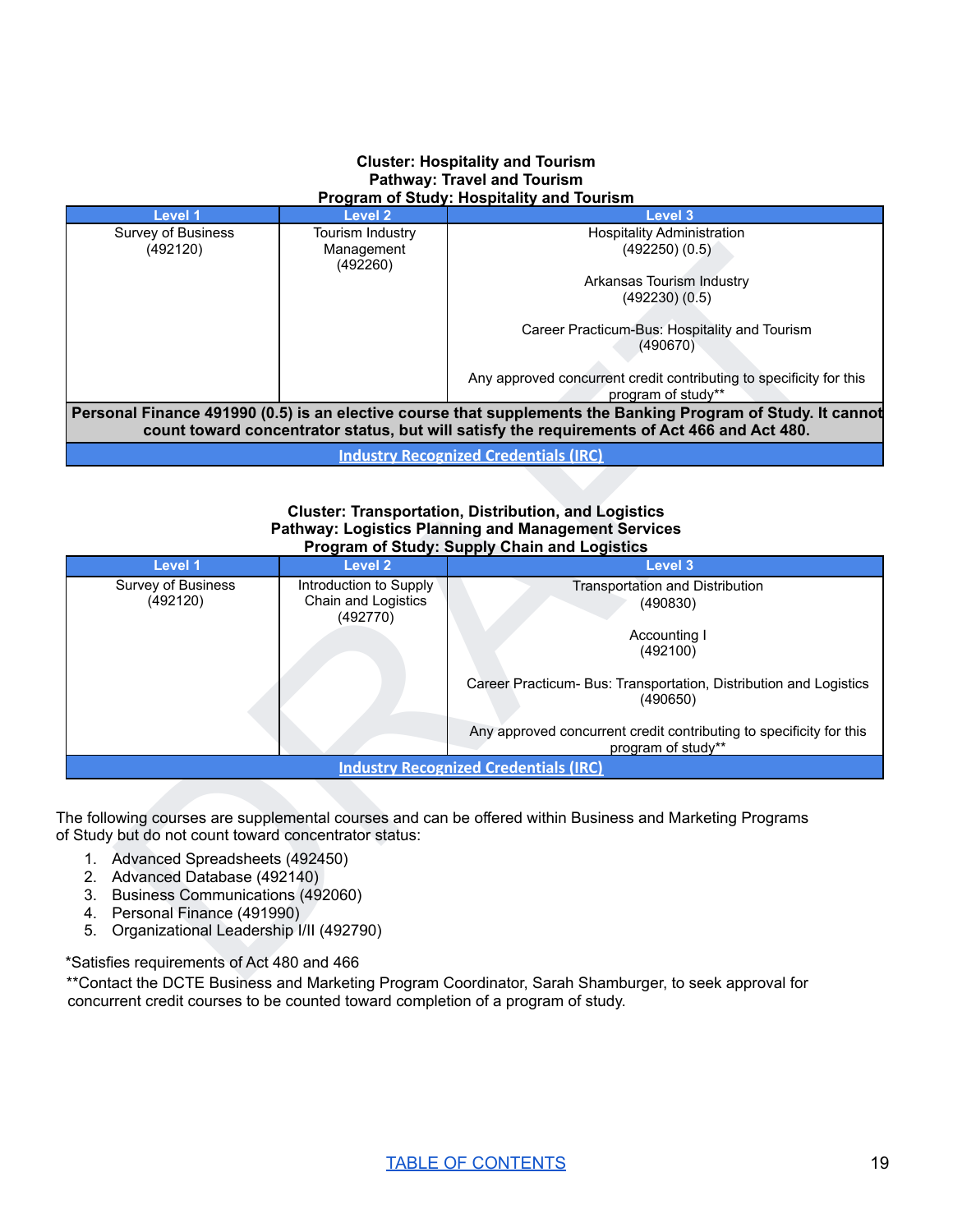# **MIDDLE LEVEL COURSES**

# **356880 Office Technology Skills**

#### **Credit: 0 Grade Levels: 5-6**

This is a nine-week support course that will help students begin building a solid foundation of basic technology skills that will promote proper technology habits to prepare them for ongoing academic and career pursuits.

## **356870 Technology Essentials**

#### **Credit: 0 Grade Levels: 5-6**

This nine-week course will help students develop foundational technology skills necessary for continued success in academic and career pursuits. Topics covered include foundational word processing and editing, presentation design and delivery, and foundational spreadsheet skills, as well as safe computing and online habits.

#### **399050 Keyboarding (grades 5-8) Credit: 0 Grade Levels: 5-8**

#### Keyboarding is a one-semester course designed to help students develop speed and accuracy by learning the touch operation of alphanumeric/keyboard characters. Emphasis is placed on the following: mastery of the keyboard with desirable keyboarding techniques, development of speed and accuracy, and proper care of the equipment. Keyboarding is a foundation for developing entry-level skills for business careers.

# **399320 KeyCode**

## **Credit: 0 Grade Levels: 5-8**

nine week supply it course tust win help success of productions in the studio of the feature of the course of the method of the method of the method of the week course in Carolina (and care pursuals. Topics occurs in the m KeyCode is a one-semester course designed to cover the state keyboarding and computer science coding block standards. Emphasis is placed on the following: understanding the importance of Career and Technical Student Organizations (CTSO), soft skill development, operation and management of classroom equipment, touch-typing method, simple document formatting, and the computer science-coding block. A minimum of 5 weeks shall be dedicated to students using keyboarding skills as they relate to formulating algorithms as well as create, analyze, test and debug computer programs in order to solve real-world problems. A text based programming language is required to accomplish these tasks.

#### **399040 Exploring Business Applications**

#### **Credit: 0 Grade Levels: 7-8**

Exploring Business Applications is a one-semester course with emphasis given to computer concepts and operations, programming and design, computer software, and the implications of technology in society and ethics. This course is designed to provide students with an understanding of the fundamental uses for computer applications and technology in business and careers.

# **388930 Introduction to Business & Marketing Semester**

#### **Credit: 0 Grade Level: 8**

Introduction to Business is a one-semester course designed to highlight each of the Business and Marketing Technology career clusters and pathways for the Division of Career and Technical Education. Emphasis is placed on the following:Understanding the importance of Career and Technical Student Organizations (CTSO), Soft skill development, Career Clusters and pathways as offered at the high school level including, Business Management and Administration, Information Technology, Finance, Hospitality and Tourism, Transportation, Distribution and Logistics, and Marketing Sales and Services.

## **399260 Exploring Personal Finance**

#### **Credit: 0 Grade Levels: 7-8**

Exploring Personal Finance is a middle level course designed to introduce students to the knowledge and skills required for managing their personal and family financial resources. Students learn to manage resources through hands-on applications that are relevant to their lives. Projects will require students to use academic skills in language arts, math, social sciences, and science. Emphasis is given to the development of competencies related to values, needs, and wants, goals and decision-making, career exploration, understanding paychecks, spending plans, savings, electronic banking and credit, financial institutions, and checking accounts.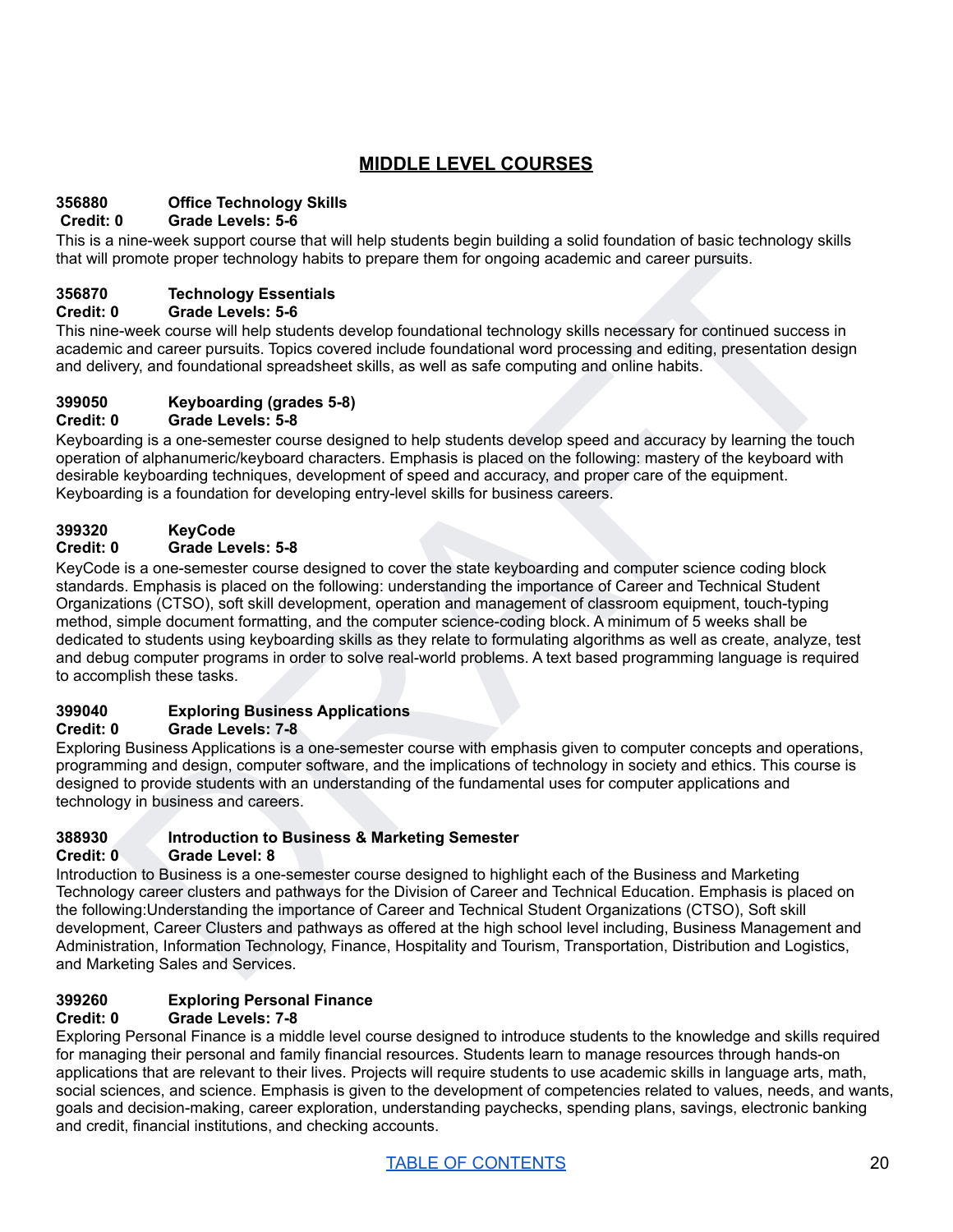# **HIGH SCHOOL COURSES:**

## **490860 Advanced Banking**

## **Credit: 1 Grade Levels: 9-12**

This two-semester course addresses all aspects of consumer and commercial lending as well as financial and insurance statements. Other topics addressed in this course include managing loan files, assessing risk in lending, understanding issues of regulation and compliance, bankruptcy, credit reports, and appraisals.

#### **490850 Advanced Business and Marketing Strategies**

#### **Credit: 1 Grade Levels: 9-12**

Advanced Business and Marketing Strategies<br>
Grade Levels. 9-12<br>
Grade Levels. 9-12<br>
Grade Levels. 9-12<br>
real voolic in partnership with business and industry leaders in the community to analyze<br>
real voolic problems. Stude This course encourages students to work in partnership with business and industry leaders in the community to analyze and solve real-world problems. Students completing projects in the course could benefit significantly from the use of resources and data from local businesses. Instructors are encouraged to leverage existing partnerships and to build on advisory committee relationships as they reach out to business owners or managers for authentic scenarios, materials, and other business information from which students could learn.

#### **492140 Advanced Database**

#### **Credit: .5 Grade Levels: 9-12**

Students will work with multiple table operations, forms and reports. Students will learn advanced database features to manipulate and present data through advanced queries, calculated controls, macros, switchboards, custom forms/reports, sub forms, sub reports, joins, relationships, and more. Students will explore techniques in sharing, integrating, analyzing and managing a relational database. *The prerequisite for this course is Survey of Business (492120).*

#### **492450 Advanced Spreadsheet Applications**

#### **Credit: .5 Grade Levels: 9-12**

Advanced Spreadsheet is designed to provide students with in-depth coverage of higher level skills, including: creating and working with tables, pivot tables, pivot charts, managing multiple worksheets and workbooks, using advanced functions and filtering, developing an application, and working with financial tools. A basic review of creating and formatting a workbook, working with functions, and creating charts and graphics is used as an introduction into this course also.

#### **492230 Arkansas Tourism Industry**

#### **Credit: .5 Grade Levels: 9-12**

Arkansas Hospitality is a one-semester course designed to familiarize students with Arkansas careers in hospitality and the opportunities available to promote travel and tourism in the state. Emphasis will be on the food industry, transportation industry, lodging industry, and tourist attractions within the various geographical locations in the state. *The prerequisite for this course is Tourism Industry Management (492260).*

#### **492060 Business Communications**

#### **Credit: .5 Grade Levels: 9-12**

Business Communications is a semester course that will explore concepts, theories, and skills that lead to communicating effectively and appropriately in a variety of workplace situations. This course will cover communications basics for verbal, nonverbal, and written communications, as well as application of advanced level communication skills, incorporating teamwork, collaboration, and technology.

#### **492070 Business Law I**

#### **Credit: .5 Grade Levels: 9-12**

Business Law I covers the history and evolution of our law, the fundamental elements of the American legal system, and its common law origins. The scope of the course will include: the application and operation of the legal system in the remedy of business disputes, the development and operation of the court system, regulatory law for business firms, consumer protection, and contract law.

# **492080 Business Law II**

# **Credit: .5 Grade Levels: 9-12**

Business Law II covers the standards of law that govern our business and personal affairs in today's marketplace. It is designed to help students better understand the business world in which they live, gain confidence in conducting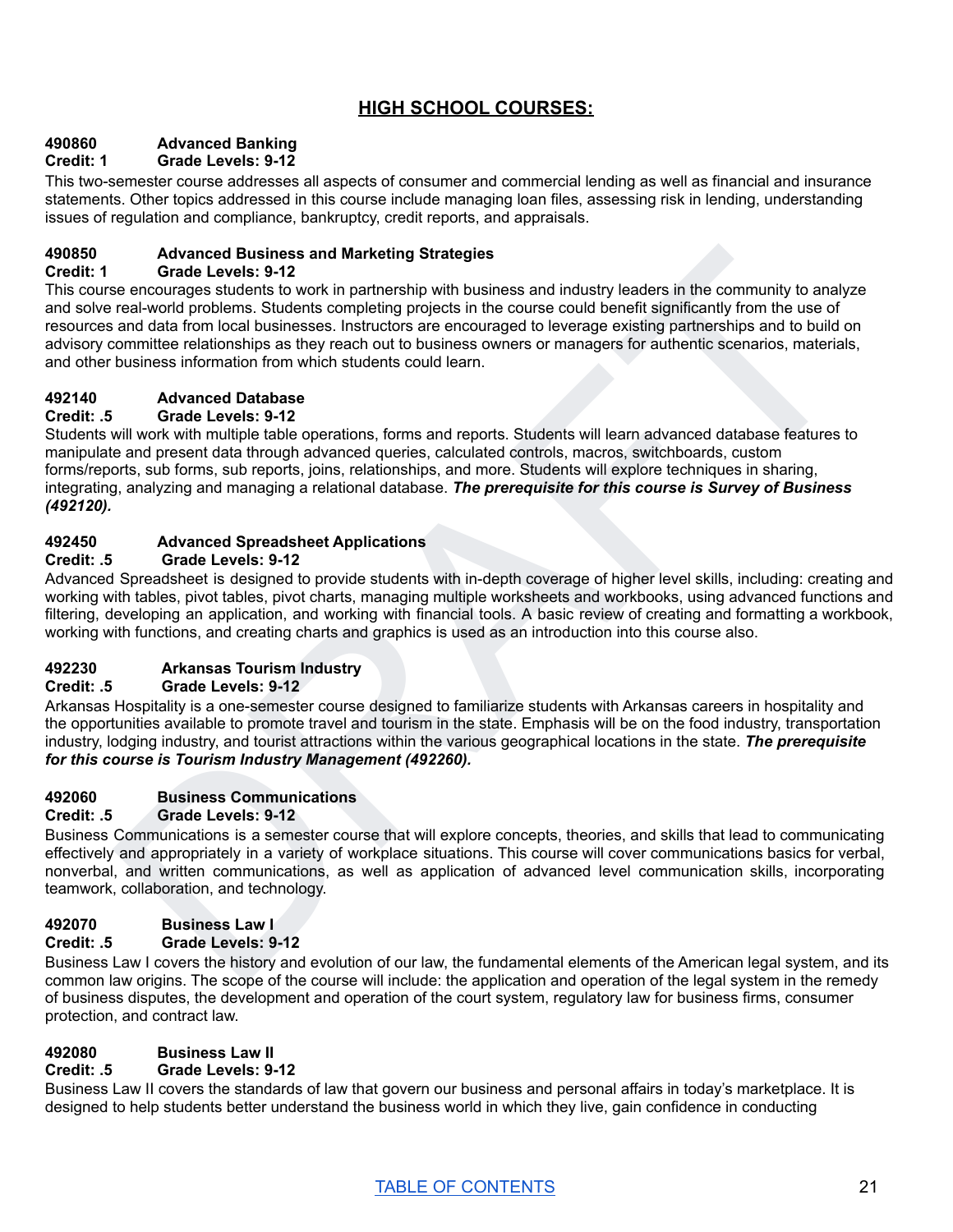business, and be better prepared to recognize legal problems in management of an enterprise. Topics will include: credit and bankruptcy, commercial paper, employment and agency, forms of business organization (proprietorships, partnerships, and corporations), real and personal property, bailments, and insurance.

# **492380 Business Procedures**

## **Credit: 1 Grade Levels: 9-12**

Business Procedures provides students with concepts and skills in technology, communication, human relations, financial and record management, and employability skills that can be applied in the management and administration of an office

#### **492100 Computerized Accounting I**

#### **Credit: 1 Grade Levels: 9-12**

Computerized Accounting I emphasizes on basic accounting principles as they relate to both manual and computerized financial systems. Instruction is on an integrated basis, using computers, spreadsheet software, and electronic calculators as the relationships and processes of manual computerized accounting are presented. Entry-level skills in the accounting occupations can be attained.

# **492110 Computerized Accounting II**

#### **Credit: 1 Grade Levels: 10-12 492110**

Computerized Accounting II is designed to provide students with the knowledge, understanding, and skills necessary for college and career readiness. Departmental and corporate accounting systems are components of the course with emphasis given to computerized software and automated systems. *The prerequisite for this course is Computerized Accounting I (492100).*

# **492760 Digital Marketing**

#### **Credit: 1 Grade Levels: 9-12**

Computerized Accounting I<br>
izcal Áccounting increments<br>
izcal Áccounting increments<br>
and Lovels : 9-12<br>
Scale Lovels : strathed and computerized and<br>
is used and excounting increments are computerized associated software a This is a two-semester project-based course that enhances technology skills, job search and employability skills along with communication skills. Students will create an online electronic career portfolio focused on an individual career path, create digital marketing campaigns [including content marketing, social media, and viral marketing campaigns], participate in video conferencing, cloud-based collaboration, and learn and practice other workplace related communication technologies and channels. Students will apply verbal and nonverbal communication skills related to both spoken and written communications; technology will be used to enhance these skills. Productivity programs and apps will be used to teach time management, organization and collaboration skills, cloud storage and computing. Students will also create career-related documents according to professional layout and design principles, and will also learn the photo and video editing skills needed to create promotional and informational business communications and viral marketing campaigns.

#### **492190 Fashion Merchandising**

#### **Credit: .5 Grade Levels: 9-12**

Fashion Merchandising is designed to offer an overview of the fashion and merchandising industry. It provides the foundation in preparing students for a wide range of careers available in the different levels of the fashion, merchandising and retail industry. Emphasis is given to historical development, marketing, customer service, retailing, fashion, merchandising, and design.

#### **492290 \*Financial Planning**

#### **Credit: 1.5 Grade Levels: 10-12**

Financial Planning and Wealth Management introduces students to the basic concepts of economics and financial literacy then builds on those topics to provide a more in-depth study of wealth management and personal financial planning. Components of financial planning and strategies used in the accumulation and conservation of wealth will be the focus. Strategies for investing, tax, insurance, and retirement planning, as well as estate planning will be studied. In addition, basics of business financial planning will also be discussed, including the purpose and use of financial statements in making business decisions.

**\****Commissioner's Memo Number LS-18-049 dated 12/15/2017, this course will meet Act 480 requirements, will* embed the Economics standards, and will also count as a CTE elective for Business and Marketing programs of study. Students completing this course will receive 1.5 credits (1 career focus and .5 economics). Read the full *Commissioner's Memo at this [link](https://adecm.ade.arkansas.gov/Default.aspxaspxedMemo.aspx?Id=3458)* **> Fiscal Year 2017-2018 > LS-18-049.**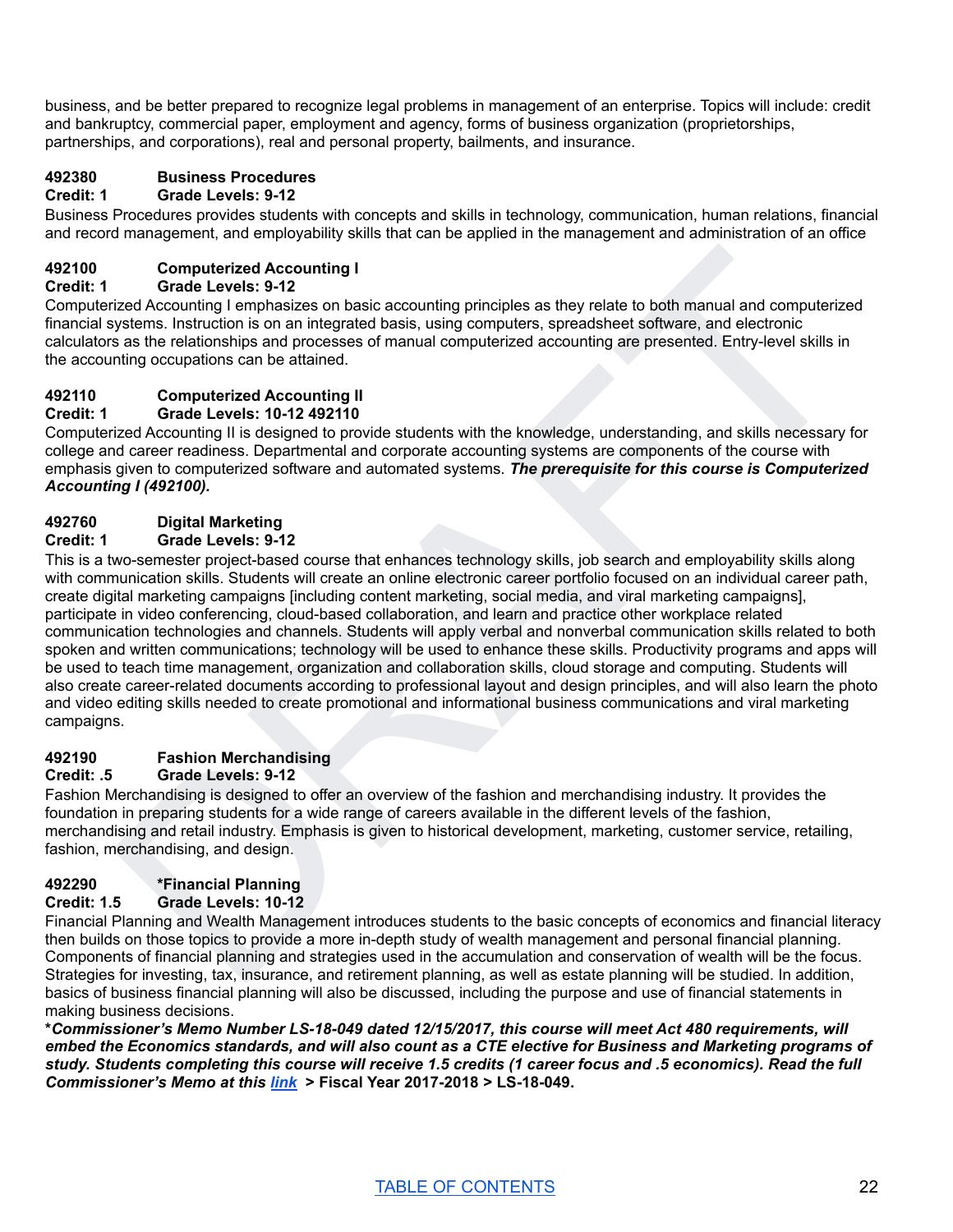#### **492250 Hospitality Administration**

#### **Credit: .5 Grade Levels: 9-12**

Hospitality Administration is an in-depth study of the hospitality industry. Students will become familiar with careers in hospitality and the primary segments of the hospitality industry. The importance of personal presentation, communication skills, guest satisfaction, the ability to perform business math, along with marketing concepts will also be covered in this course. *The prerequisite for this course is Tourism Industry Management (492260).*

#### **492770 Introduction to Supply Chain and Logistics**

#### **Credit: 1 Grade Levels: 9-12**

Grade Levels : 9-12<br>
or on to Supply Chain Management & Logistics is a year-long course that introduces students to the supply chain<br>
in this case from the supply chain Management & Logistics is a year-long to the uncodest Introduction to Supply Chain Management & Logistics is a year-long course that introduces students to the supply chain and logistics industry. The content emphasizes beginning knowledge key to the success of working in the supply chain & logistics industries. Students study and gain a basic understanding of logistics, transportation, operations, warehousing, supply chain technology, transportation systems, SCOR model, and customer service skills ultimately learning how to buy, make and deliver products**.** Students will have the opportunity to explore careers in the supply chain and logistics industry.

## **690050 Keyboarding (9-12)**

**Credit: 0 Grade Levels: 9-12**

Keyboarding helps students develop speed and accuracy by learning the touch operation of alphanumeric/keyboard characters. Emphasis is placed on the following: mastery of the keyboard with desirable keyboarding techniques, development of speed and accuracy, and proper care of the equipment. Keyboarding is a foundation for developing entrylevel skills for business careers. Only students who failed or did not take Keyboarding in the 7<sup>th</sup> or 8<sup>th</sup> grade are to be enrolled in this course. *This is a foundation course.*

#### **492320 Management**

#### **Credit: 1 Grade Levels: 9-12**

Management is designed to prepare students for managerial careers. Students will study the value of soft skills in the business environment. Other topics will include: the role of a manager, business organization and government regulations, information and communication systems and the use of technology, business finance principles, product/service development, production, marketing, distribution, pricing, and human resources management.

## **492330 Marketing Business Enterprise**

#### **Credit: 1 Grade Levels: 9-12**

Marketing Business Enterprise is a one-year course designed to offer an overview of the American business enterprise system. A study of various forms of ownership, internal organization, management functions, and financing as they relate to business. The course content focuses on the aspects of marketing and managing a small business enterprise; risk management; the use of technology; legal, ethical, and social obligations of businesses; savings and investments; taxes and government.

#### **492350 Marketing Management**

#### **Credit: 1 Grade Levels: 10-12**

Marketing Management is designed to develop decision-making skills through the application of marketing and management principles. Competencies will be accomplished by utilizing various instructional methods, resources, and direct involvement with marketing businesses. The course will focus on organization, finance, risks, credit, technology, and social aspects. Although not mandatory, many students can benefit from the on-the-job training component for this course. *The prerequisite for this course is Marketing (492330).*

#### **492800 Markets and Analytics**

#### **Credit: 1 Grade Levels: 10-12**

This two-semester course extends training in managing digital marketing content and data to maintain brand integrity, customer satisfaction, and profitability of a business. Students will learn strategies for creating effective digital marketing content directed toward specific target markets and for specific online platforms. Students will also explore and practice various methods for gathering and analyzing data in order to maximize return on investment for digital and content marketing efforts. *The prerequisite for this course is Digital Marketing (492760).*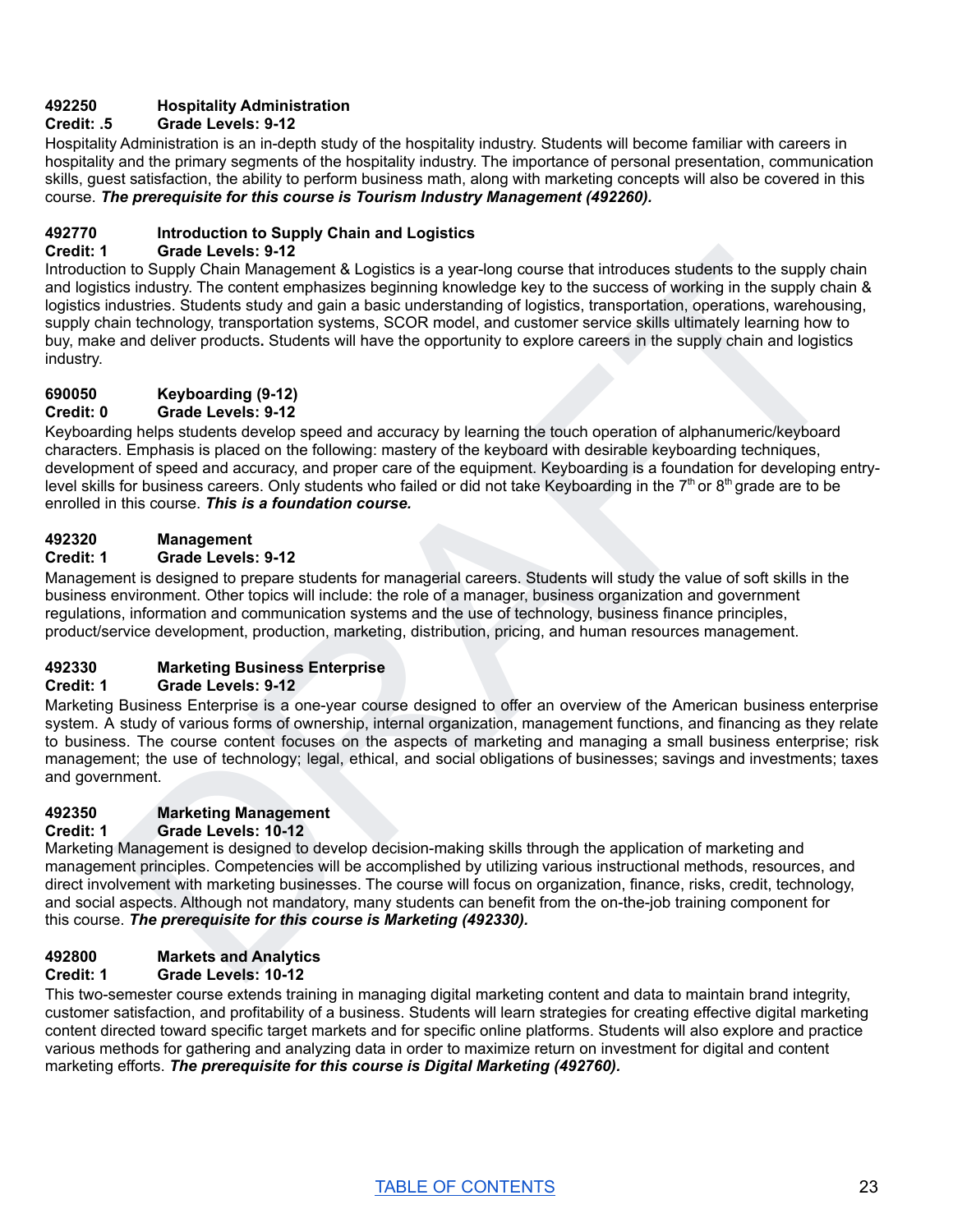#### **490840 Medical Coding and Billing**

#### **Credit: 1 Grade Levels: 11-12**

Students will be introduced to healthcare systems and the electronic medical records as it pertains to the field of medical coding and billing. Students will be exposed to the medical terminology used to describe human anatomy and physiology. Students will also be introduced to the field of health informatics.

#### **492690 Medical Office Management**

#### **Credit: 1 Grade Levels: 9-12**

Medical Office Management is designed to teach students concepts and skills that will be applied in the management and administration of a medical office. The course will focus on careers in the medical office environment, office management skills, patient billing and collections, patient/client service skills, ethics, medical terminology, and health information management.

#### **492780 Organizational Leadership I**

#### **Credit: .5 Grade Levels: 9-12**

Organizational Leadership I offers a foundation for understanding and evaluating organizational leadership. It is designed to assist student leaders in developing a framework for understanding and becoming effective leaders. This course examines topics such as professionalism, organizational behavior, trends and issues, creativity, innovation, leadership, and teamwork.

#### **492790 Organizational Leadership II**

#### **Credit: .5 Grade Levels: 9-12**

Organizational Leadership II offers a fundamental understanding and evaluation of organizational leadership. It is designed to assist student leaders and aspiring student leaders in developing a mindset of leadership with the skills and knowledge necessary to become an effective organizational leader. This course examines topics such as traits and motives of leaders, influence tactics, conflict resolution, leadership development, and succession planning.

#### **491990 Personal Finance**

#### **Credit: .5 Grade Levels: 9-12**

of Minagement is designed to beach students concepts and skills that will be applied in the management and<br>elicio of a medical office. The course will froms on careers in the medical office environment, office management<br>t The purpose of this course is to teach students the essential skills for continued financial success throughout life, helping them to be responsible and contributing citizens and members of society. This is a one-semester course designed to increase personal finance knowledge and skills and prepare students to successfully manage financial resources. This course also focuses on the individual's role and financial responsibilities as a student, citizen, consumer, and active participant in the business world. Emphasis is also placed on activities and competitions within career and technical student organizations (i.e., FBLA, FCCLA, and DECA). This course is aligned with and will satisfy the requirements set forth in Arkansas Act 480

#### **492090 Principles of Banking**

#### **Credit: 1 Grade Levels: 9-12**

Banking is designed to educate students with real-world banking and financial situations through a partnership with a local financial institution. Completion of this course provides students with a foundation for continued education in finance and business administration, specializing in occupations that support banking and financial institutions. The course aims to provide the student with an introduction to the role of money, financial markets, financial institutions, and monetary policy in the economy, thus providing a solid foundation for further study or employment in the financial services industry.

## **490820 Retail Business**

## **Credit: 1 Grade Levels: 9-12**

The Retail Business course will provide students an overview of the retailing industry from a regional, national, and global perspective. Students will increase awareness and knowledge of key elements within the retail industry including business operations, marketing, sales, supply, and production, merchandising, promotion, selling, analyzing and forecasting sales, operations, and inventory control. The course will also focus on fundamental retail processes and related careers that are essential to maintaining production, purchasing, inventory, and a sustainable supply chain to help ensure products are readily available for consumers. Students will also explore retail operations used within different types of retail companies, on-line and e-commerce businesses, and future trends within the retail industry.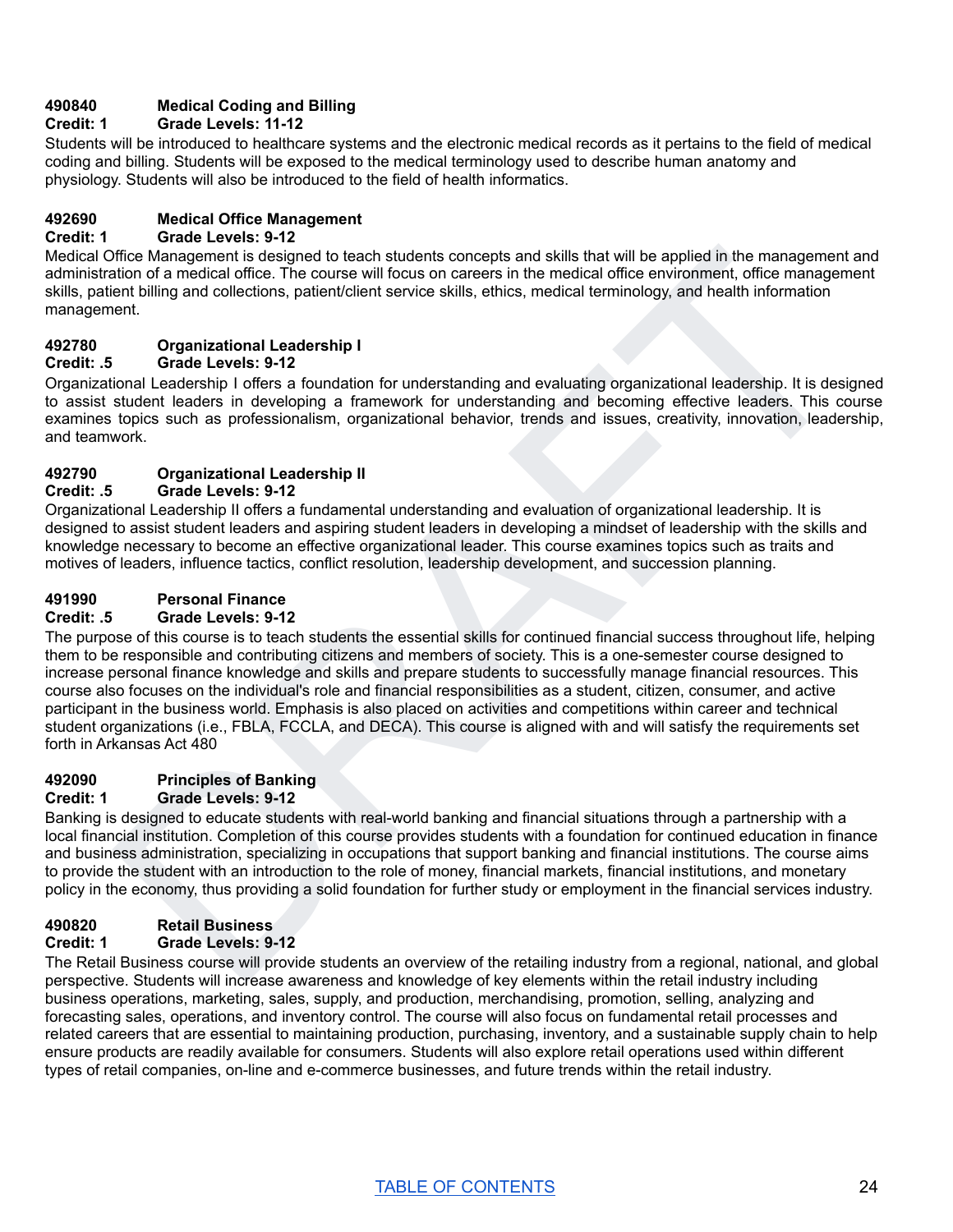#### **492000 Securities, Investments, Risk, and Insurance**

#### **Credit: 1 Grade Levels: 9-12**

Securities, Investments, Risk, and Insurance provides students with the tools and techniques needed for short-term earnings and long-term saving and investing strategies while emphasizing an understanding of the value of money. In addition, ethical and professional characteristics will be addressed. Project-based learning opportunities will be used to introduce students to the real-world applications of insurance planning, risk management, and investment avenues of personal financial planning.

#### **492700 Small Business Operations**

#### **Credit: 1 Grade Levels: 10-12**

Small Business Operations prepares students who are interested in learning how to manage a small business. Students are required to participate in laboratory work. The lab experience will consist of operating a School Based Enterprise. In addition to the lab work, students will also complete a series of lessons designed to prepare them for the transition to higher education and/or an entrepreneurial career. **\*Specific documentation will be required to be submitted to DCTE**. *The prerequisite for this course is Marketing Business Enterprise (492330).*

#### **492120 Survey of Business**

#### **Credit: 1 Grade Levels: 9-12**

Small Business Operations<br>
Small Business Operations<br>
Orado Lovels: 10-12<br>
Orado Lovels: 10-12<br>
ed by periodics proposes students who are interested in learning how to manage a small business. Students<br>
ed to particulate i Survey of Business is a two-semester course. It is designed to introduce students to business and marketing programs of study and related technology to help students succeed in business and marketing careers. The clusters and related programs of study are: Business Management & Administration: Management, Medical Office Administration, and Office Administration; Finance: Accounting, Banking, and Securities, Investments, Risk and Insurance; Hospitality and Tourism; Marketing: Marketing Business Enterprise, Digital Marketing and Retail Management; and Transportation, Distribution, and Logistics: Supply Chain and Logistics. Using industry-recognized software, students will focus on skills in word processing, spreadsheets, database, presentations, and cloud computing as they relate to business and marketing careers. This course will focus on skills needed to obtain Microsoft Office Specialist (MOS) certifications. *This course is a core requirement for all clusters, pathways, and programs of study.*

#### **492260 Tourism Industry Management**

#### **Credit: 1 Grade Levels: 9-12**

The content for this course includes but is not limited to customer service, management and supervisory development, management theory, decision making, organization, communications, human relations, leadership training, personnel training, travel counseling, reservationists, ticketing, tour development, security, sales, travel and tourism accounting, marketing, and convention management, applicable local, state, and federal laws and asset management.

#### **490830 Transportation and Distribution**

#### **Credit: 1 Grade Levels: 10-12**

This year-long course covers concepts and skills related to planning and management of transportation and distribution activities affecting business operations. Students will learn essential knowledge for entry into careers in the transportation, distribution, and logistics fields.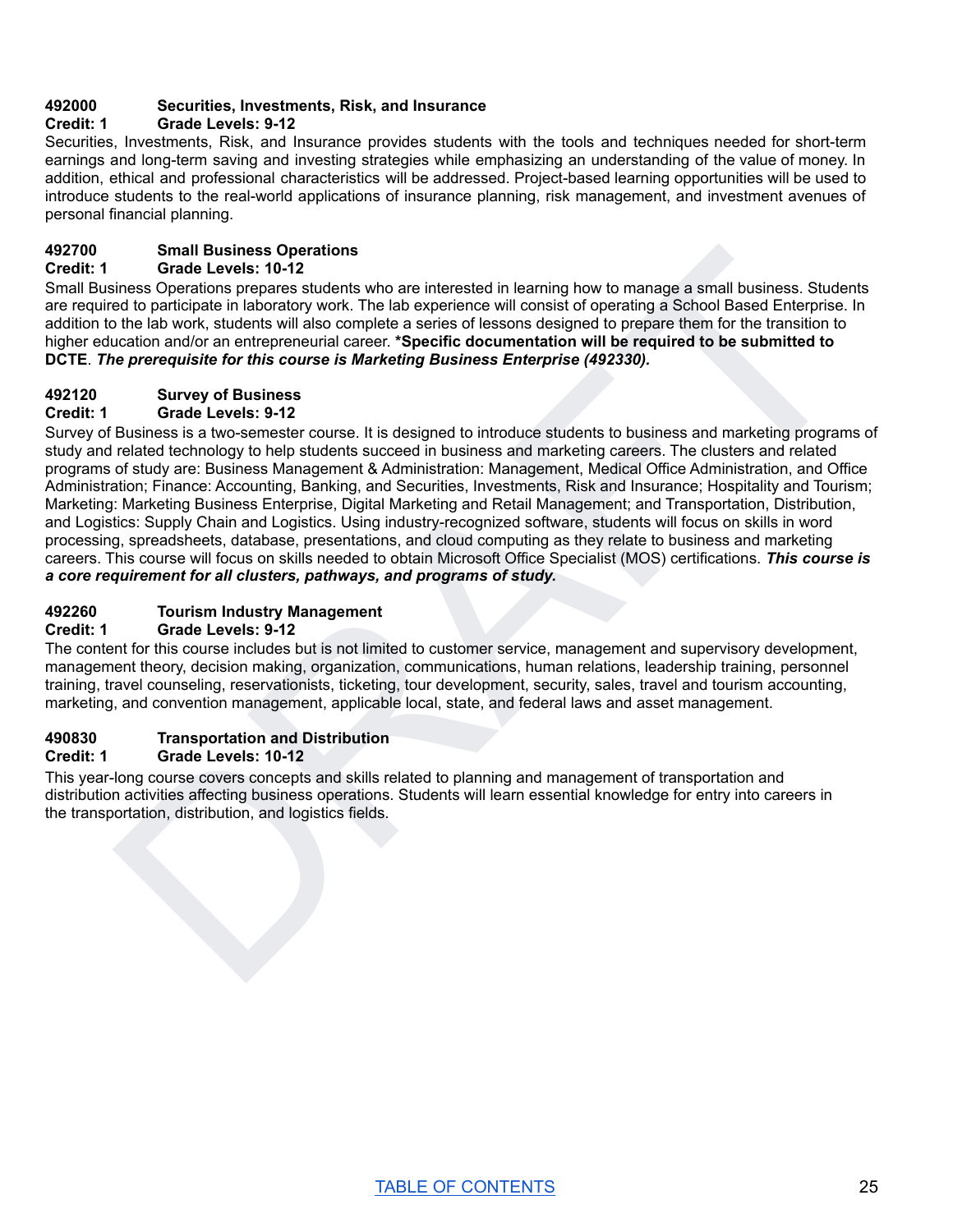# **Family and Consumer Sciences Education**

#### **Program Description**

<span id="page-26-0"></span>FCS prepares students for family and work life as well as careers in the family and consumer sciences area. FCS programs provide opportunities to develop knowledge, skills, attitudes, and behaviors that strengthen individuals and families, leading to responsible citizenship, leadership, and careers. Programs promote nutrition and wellness, financial literacy, life management skills, and employable soft skills that enable students to function effectively as providers and consumers of goods and services. The critical and creative thinking skills promoted in Family and Consumer Sciences prepares students to solve complex problems in the diverse environments of a global economy. Family and Consumer Sciences courses are designed to assist students in the development of skills that will enable them to secure employment and advance in a chosen family and consumer sciences career. Students develop employment and career plans with a focus on accountability, as they learn to accept responsibility for actions and personal success.

| FCS programs.                | thinking skills promoted in Family and Consumer Sciences prepares students to solve complex problems in<br>the diverse environments of a global economy. Family and Consumer Sciences courses are designed to<br>assist students in the development of skills that will enable them to secure employment and advance in a<br>chosen family and consumer sciences career. Students develop employment and career plans with a focus on<br>accountability, as they learn to accept responsibility for actions and personal success.<br>Family and Consumer Science offers sequential career focus programs of study in multiple pathways<br>correlated to all relevant national standards. Students are encouraged to obtain state and/or national<br>certifications in conjunction with<br>Middle Level Family and Consumer Sciences Courses |               |                | students to function effectively as providers and consumers of goods and services. The critical and creative |  |
|------------------------------|---------------------------------------------------------------------------------------------------------------------------------------------------------------------------------------------------------------------------------------------------------------------------------------------------------------------------------------------------------------------------------------------------------------------------------------------------------------------------------------------------------------------------------------------------------------------------------------------------------------------------------------------------------------------------------------------------------------------------------------------------------------------------------------------------------------------------------------------|---------------|----------------|--------------------------------------------------------------------------------------------------------------|--|
| <b>Course</b><br><b>Code</b> | <b>Course Name</b>                                                                                                                                                                                                                                                                                                                                                                                                                                                                                                                                                                                                                                                                                                                                                                                                                          | <b>Credit</b> | 7th            | 8th                                                                                                          |  |
| 399080                       | Family & Consumer Science Investigations                                                                                                                                                                                                                                                                                                                                                                                                                                                                                                                                                                                                                                                                                                                                                                                                    | N/A           | X              | X                                                                                                            |  |
| 399260                       | <b>Exploring Personal Finance</b>                                                                                                                                                                                                                                                                                                                                                                                                                                                                                                                                                                                                                                                                                                                                                                                                           | N/A           | X              | X                                                                                                            |  |
| 399090                       | Leadership & Service Learning                                                                                                                                                                                                                                                                                                                                                                                                                                                                                                                                                                                                                                                                                                                                                                                                               | N/A           | $\pmb{\times}$ | X                                                                                                            |  |
|                              |                                                                                                                                                                                                                                                                                                                                                                                                                                                                                                                                                                                                                                                                                                                                                                                                                                             |               |                |                                                                                                              |  |
|                              | <b>Programs of Study:</b>                                                                                                                                                                                                                                                                                                                                                                                                                                                                                                                                                                                                                                                                                                                                                                                                                   |               |                |                                                                                                              |  |
|                              | <b>Cluster:Arts, A/V Technology, &amp; Communications</b><br><b>Pathway: Visual Arts</b>                                                                                                                                                                                                                                                                                                                                                                                                                                                                                                                                                                                                                                                                                                                                                    |               |                |                                                                                                              |  |
|                              | Program of Study: Clothing and Housing Design<br><b>Level 1</b><br>Level 2                                                                                                                                                                                                                                                                                                                                                                                                                                                                                                                                                                                                                                                                                                                                                                  |               | Level 3        |                                                                                                              |  |

#### **Middle Level Family and Consumer Sciences Courses**

# **Programs of Study:**

#### **Cluster:Arts, A/V Technology, & Communications Pathway: Visual Arts Program of Study: Clothing and Housing Design**

| Level 1                                            | Level 2                                 | Level 3                                                                          |  |
|----------------------------------------------------|-----------------------------------------|----------------------------------------------------------------------------------|--|
| <b>Family and Consumer</b><br>Sciences<br>(493080) | Fashion and Interior Design<br>(490890) | Advanced Fashion and Interior Design<br>(490900)<br>Career Practicum<br>(490820) |  |
| <b>Industry Recognized Credentials (IRC)</b>       |                                         |                                                                                  |  |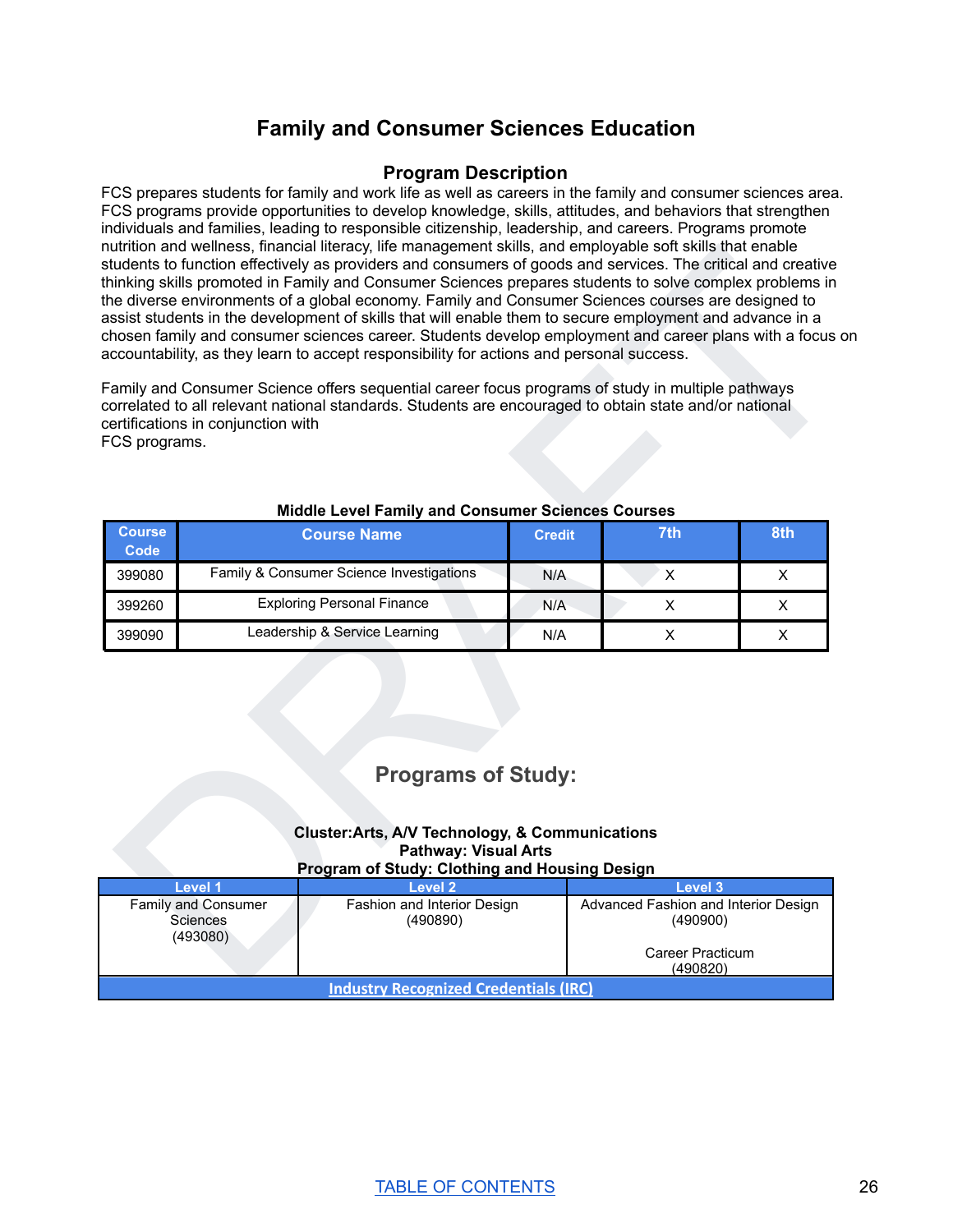#### **Cluster: Education and Training Pathway: Teaching and Training Program of Study: Pre-Educator**

| Introductory to Education:                                     |                                                                                                                                                | Level 3                                                                                                          |  |  |
|----------------------------------------------------------------|------------------------------------------------------------------------------------------------------------------------------------------------|------------------------------------------------------------------------------------------------------------------|--|--|
|                                                                | Pre-Educator Leading to CTA*                                                                                                                   |                                                                                                                  |  |  |
| <b>Concurrent Credit</b><br>(590230)                           | EducationTechnology:<br><b>Concurrent Credit</b><br>(590520)                                                                                   | Child Growth and Development:<br><b>Concurrent Credit</b><br>(592020)                                            |  |  |
|                                                                |                                                                                                                                                | <b>General Education:</b><br><b>Concurrent Credit Course</b><br>(ex: Concurrent Credit College Algebra (539900)) |  |  |
|                                                                |                                                                                                                                                | ADE Concurrent Credit Education And<br>Training (Requires ADE Approval)<br>(592720)                              |  |  |
| Level 1                                                        | <b>Level 2</b>                                                                                                                                 | Level 3                                                                                                          |  |  |
|                                                                | <b>Pre-Educator Non-CTA Track</b>                                                                                                              |                                                                                                                  |  |  |
| Introduction to Education:<br>NonConcurrent Credit<br>(493240) | Education Technology:<br>NonConcurrent Credit<br>(493290)                                                                                      | Child Growth and Development:<br>NonConcurrent Credit<br>(493020)                                                |  |  |
|                                                                |                                                                                                                                                | ADE Concurrent Credit Education and<br>Training (Requires ADE Approval)<br>(592720)                              |  |  |
|                                                                |                                                                                                                                                | <b>Career Practicum</b><br>(490660)                                                                              |  |  |
|                                                                |                                                                                                                                                |                                                                                                                  |  |  |
|                                                                | <b>Cluster: Hospitality and Tourism</b><br><b>Pathway: Restaurant and Food and Beverage Services</b><br><b>Program of Study: Culinary Arts</b> |                                                                                                                  |  |  |
| Level 1                                                        | Level 2                                                                                                                                        | Level 3                                                                                                          |  |  |
| Food Safety and Nutrition<br>(493110)                          | Culinary I<br>(493260)                                                                                                                         | Culinary II<br>(493270)                                                                                          |  |  |
|                                                                | <b>Concurrent Credit Culinary Arts I</b><br>(592150)                                                                                           | Concurrent Credit Culinary Arts II<br>(592160)                                                                   |  |  |
|                                                                |                                                                                                                                                | <b>Hospitality Administration**</b><br>(492250)                                                                  |  |  |
|                                                                |                                                                                                                                                | and<br>Arkansas Hospitality and Tourism **<br>(492230)                                                           |  |  |
|                                                                | <b>Industry Recognized Credentials (IRC)</b>                                                                                                   | <b>Career Practicum</b><br>(490670)                                                                              |  |  |

#### **Cluster: Hospitality and Tourism Pathway: Restaurant and Food and Beverage Services Program of Study: Culinary Arts**

| Level 1                   | Level 2                                              | Level 3                                         |
|---------------------------|------------------------------------------------------|-------------------------------------------------|
| Food Safety and Nutrition | Culinary I                                           | Culinary II                                     |
| (493110)                  | (493260)                                             | (493270)                                        |
|                           | <b>Concurrent Credit Culinary Arts I</b><br>(592150) | Concurrent Credit Culinary Arts II<br>(592160)  |
|                           |                                                      | <b>Hospitality Administration**</b><br>(492250) |
|                           |                                                      | and                                             |
|                           |                                                      | Arkansas Hospitality and Tourism **             |
|                           |                                                      | (492230)                                        |
|                           |                                                      | Career Practicum                                |
|                           |                                                      | (490670)                                        |
|                           | <b>Industry Recognized Credentials (IRC)</b>         |                                                 |

#### **Cluster: Hospitality and Tourism Pathway: Restaurant and Food and Beverage Services Program of Study: Food Production, Management, and Services**

| Level 1                                            | <b>Level 2</b>                        | Level 3                                                                                                                                                           |  |
|----------------------------------------------------|---------------------------------------|-------------------------------------------------------------------------------------------------------------------------------------------------------------------|--|
| Family and Consumer<br><b>Sciences</b><br>(493080) | Food Safety and Nutrition<br>(493110) | Food Production, Management, and Services<br>(493120)<br>Concurrent Credit Food Production,<br>Management and Services<br>(590280<br>Career Practicum<br>(490670) |  |
| <b>Industry Recognized Credentials (IRC)</b>       |                                       |                                                                                                                                                                   |  |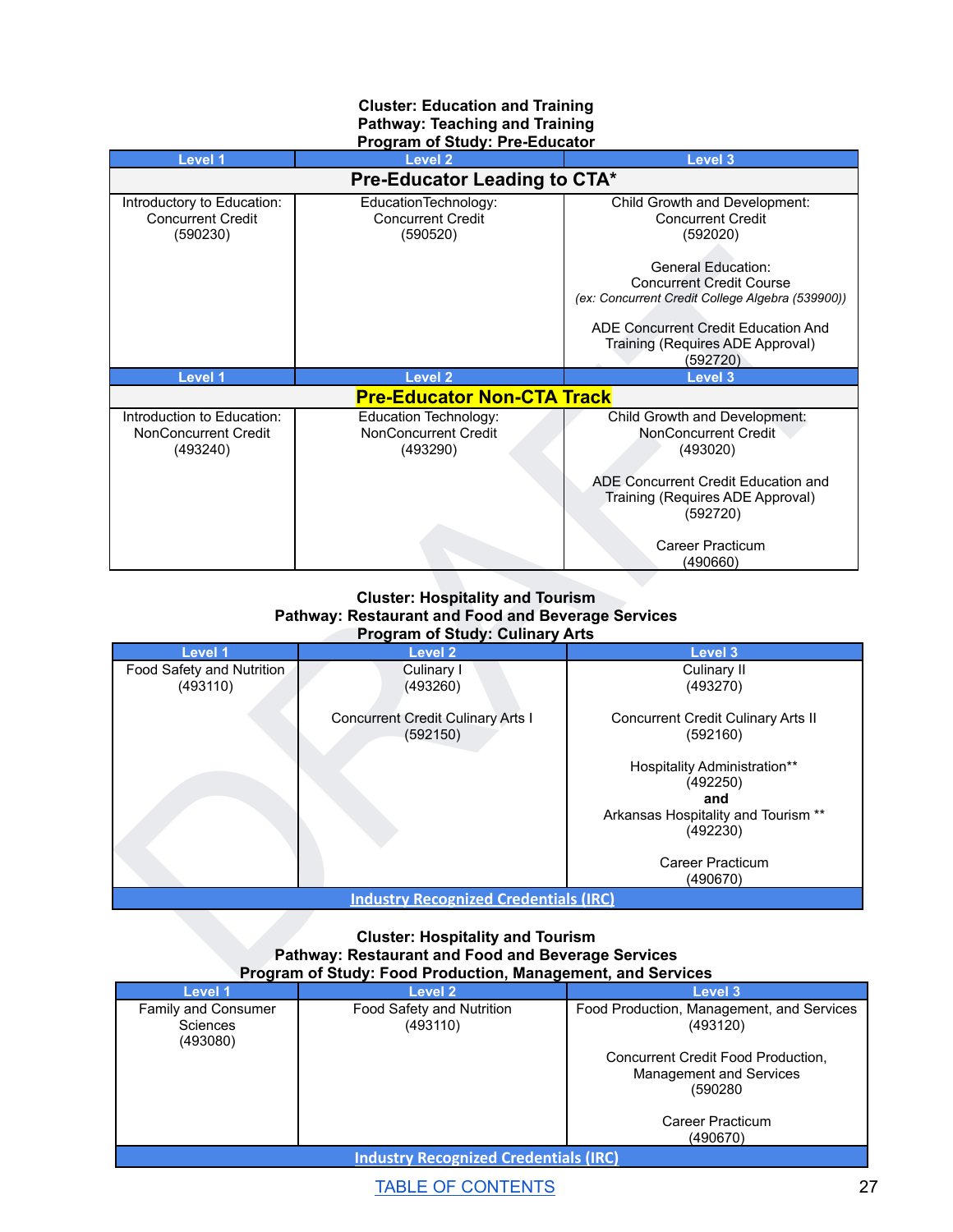#### **Cluster: Human Services Pathway: Consumer Services Program of Study: Consumer Services**

| <b>1 TOGFAILL OF OLDUBY.</b> OUTBUTTEL OCTVICES |                                      |                                               |  |
|-------------------------------------------------|--------------------------------------|-----------------------------------------------|--|
| Level 1                                         | Level 2                              | Level 3                                       |  |
| Family and Consumer<br>Sciences<br>(493080)     | <b>Consumer Services</b><br>(493310) | <b>Advanced Consumer Services</b><br>(490910) |  |
|                                                 |                                      | Career Practicum<br>(490680)                  |  |
| <b>Industry Recognized Credentials (IRC)</b>    |                                      |                                               |  |

#### **Cluster: Human Services Pathway: Family and Community Services Program of Study: Human & Social Services**

| Level 1                                            | Level 2                                  | Level 3                                                                                                                                     |  |
|----------------------------------------------------|------------------------------------------|---------------------------------------------------------------------------------------------------------------------------------------------|--|
| Family and Consumer<br><b>Sciences</b><br>(493080) | Child Growth and Development<br>(493020) | Dynamics of Human Relationships<br>(493150)<br>Child Care Guidance, Management, and<br>Services<br>(493010)<br>Career Practicum<br>(490680) |  |
| <b>Industry Recognized Credentials (IRC)</b>       |                                          |                                                                                                                                             |  |

#### **Cluster: Human Services Pathway: Family and Community Services Program of Study: Nutrition Science and Dietetics**



# **MIDDLE LEVEL COURSES**

#### **399260 Exploring Personal Finance Credit: 0 Grade Levels: 7-8**

Exploring Personal Finance is a middle level course designed to introduce students to the knowledge and skills required for managing their personal and family financial resources. Students learn to manage resources through hands-on applications that are relevant to their lives. Projects will require students to use academic skills in language arts, math, social sciences, and science. Emphasis is given to the development of competencies related to values, needs, and wants, goals and decision-making, career exploration, understanding paychecks, spending plans, savings, electronic banking and credit, financial institutions, and checking accounts.

## **399080 Family & Consumer Science Investigation (Family CSI)**

#### **Credit: 0 Grade Levels: 7-8**

Family and Consumer Science Investigation is a one semester course that emphasizes introductory competencies related to personal development, communication, relationships, home environment, nutrition and wellness, food safety and preparation,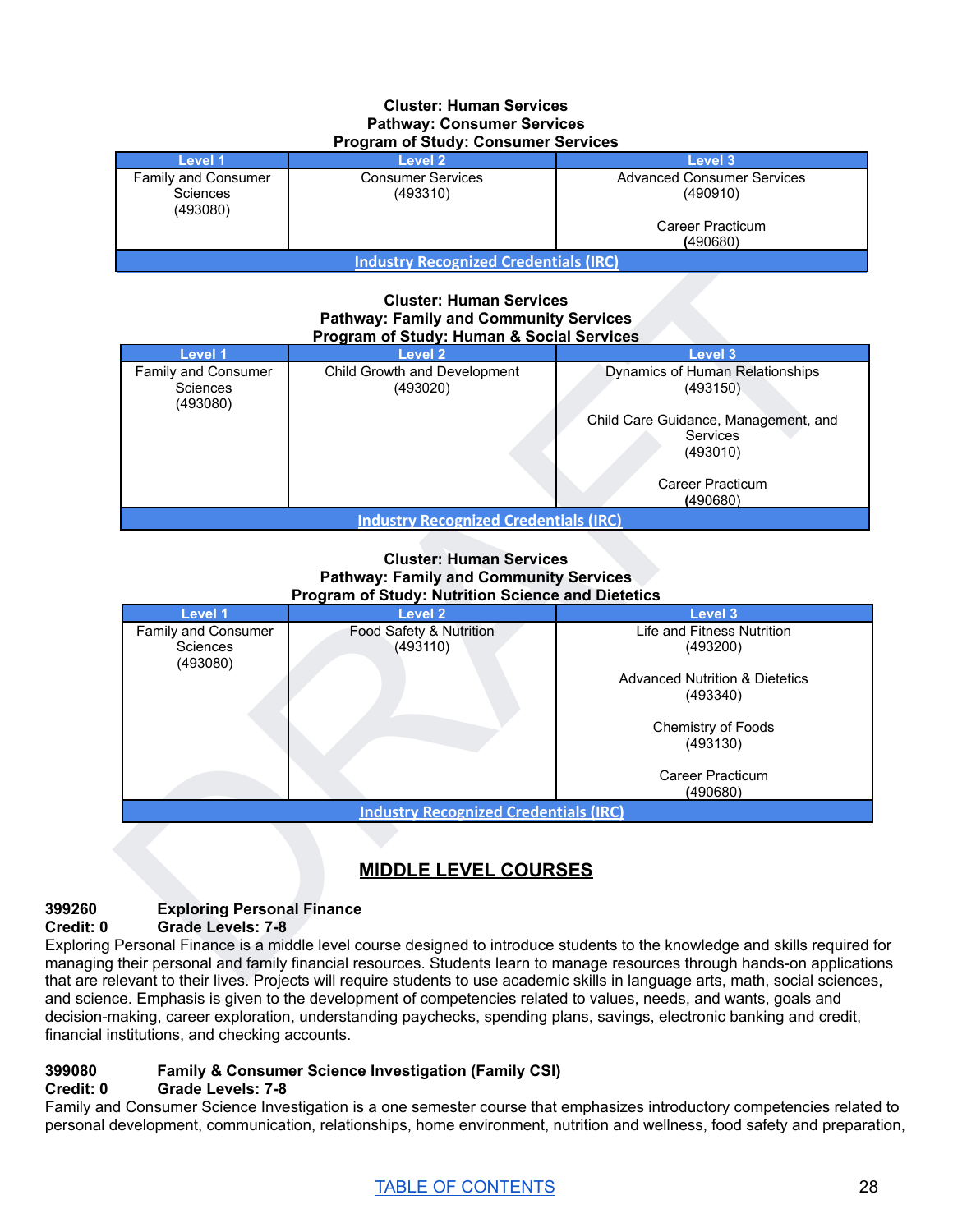resource management, child development, and clothing. Students will have an opportunity to fully participate in the CTSO activities of Family, Career, and Community Leaders of America. Upon completion of this course, students will gain skills that will enable them to function more effectively as an employee, family member, community leader, and productive citizen. **In kitchen labs areas, kitchens should be limited to 3-5 students for safety purposes.**

# **399090 Leadership & Service Learning (7-8)**

**Credit: 0 Grade Levels: 7-8**

Leadership and Service Learning emphasizes the importance of leadership skills, volunteerism, and professionalism in the development of personal qualities. This course focuses on the benefits of community service, leadership roles, and civic responsibilities. Course projects and activities incorporate and reinforce academic skills such as language arts, math, and science. Students are encouraged to explore areas of critical and creative thinking, responsibility, and cultural awareness as they relate to character development. The use of current technology enhances communication skills and promotes professionalism.

# **HIGH SCHOOL COURSES**

## **490900 Advanced Fashion and Interior Design**

**Credit: 1 Grade Levels: 11-12**

## **Prerequisite: Fashion and Interior Design (490890)**

ent of personal qualities. This course focuses on the benefits of community service, eaders profers and civilise.<br>Billise Course projects and activities incorporate and reflection examines the instantantial coupling and co Students in Advanced Fashion and Interior Design will develop necessary skills for the management and construction of commercial buildings, industrial garment construction and related projects. Basic construction techniques are integrated throughout the course in various projects. One or more advanced level projects will create projects using correct construction techniques and commercial interior design skills. Students will have in-depth experiences using advanced sewing techniques, such as pattern alterations exploring seams and constructions, use of facing and advanced hand stitching techniques and the use of advanced technology. The student will also develop skills for understanding commercial regulations pertaining to interior design. Upon completion of this course, students should master knowledge and skills needed for designing and constructing projects in both the fashion and interior design industry as well as develop a professional portfolio.

# **490910 Advanced Consumer Services**

**Credit: 1 Grade Levels: 11-12**

#### **Prerequisite: Consumer Services (493310)**

The Advanced Consumer Services course is a school-based enterprise where students attain experience researching the market and identifying the need for a product of service. Students will create, produce, and market a product or service as part of the program. This program provides students the opportunity to determine the characteristics of entrepreneurs, and to track the establishment of a successful business from its inception as an entrepreneurial idea. By using technology, students will learn to evaluate information that will attract and retain customers, provide customer satisfaction, and apply principles and processes to meet customer's expectations. Students will learn to use business procedures and apply them in the school based enterprise work experience. As an enrichment activity, students are encouraged to launch their own entrepreneurial effort outside the school-based enterprise.

#### **Students will participate in a school-based business enterprise.**

#### **493340 Advanced Nutrition and Dietetics**

#### **Credit: 1 Grade Levels: 11-12**

## **Prerequisite: Food Safety and Nutrition (493110)**

Advanced Nutrition and Dietetics emphasizes the profession of nutrition and dietetics, the professional role of the dietitian, and career opportunities in nutrition and dietetics. The student will explore nutritive processes, nutritional needs for various stages of the life cycle, therapeutic diets, dietary modifications, and timely nutrition-related issues. Students use critical thinking skills to investigate scientific, consumer oriented, and global aspects of nutrition, as well as programs, policies, and institutions that influence nutrition services at the local, state, and national levels. Laboratory instruction and work-based learning opportunities are throughout the course curriculum.

**In kitchen labs areas, kitchens should be limited to 3-5 students for safety purposes.**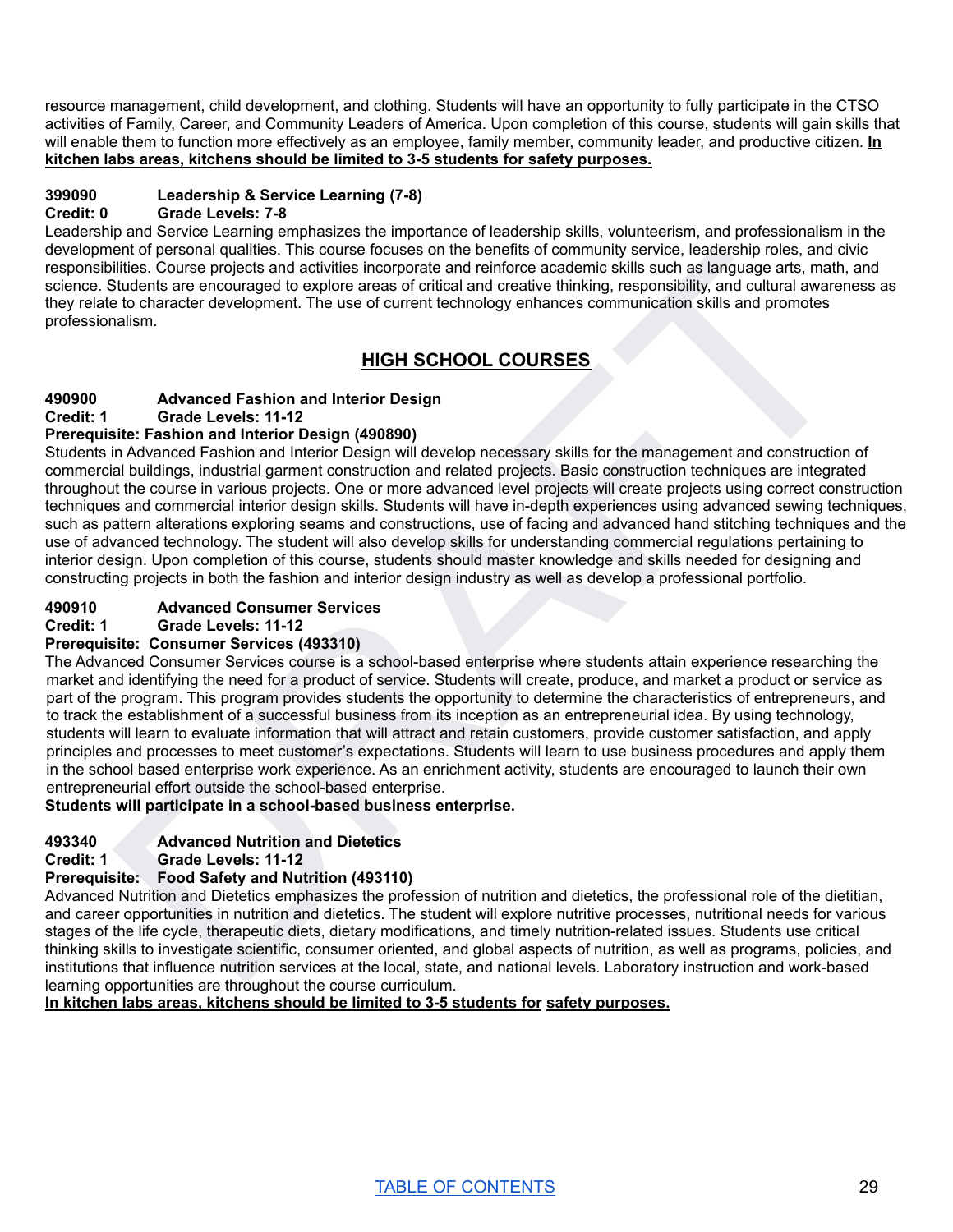## **493130 Chemistry of Food**

#### **Credit: 1 Grade Levels: 11-12**

#### **Prerequisite: Food Safety and Nutrition (493110)**

Chemistry of Foods focuses on the scientific method to study the various relationships between food science, nutrition, and food preparation. Laboratory skills in measuring, recording, and analyzing data are used to explore these relationships. Experimental methods are employed to analyze food mixtures, food microbiology, food preservations, and complex food systems. Students investigate career possibilities as well as up to date information regarding technological advances and future trends in food preparation, preservation, evaluation, and utilization of food.

#### **In kitchen labs areas, kitchens should be limited to 3-5 students for safety purposes.**

#### **493010 Child Care Guidance, Management, & Services**

**Credit: 1 Grade Levels: 11-12**

#### **Prerequisite: Lifespan Development (493020)**

In labs areas, kitchens should be limited to 3-5 students for safety purposes.<br>Child Care Guidence, Management<br>State: Child Care Guidence, Management and experiences in the occupational field of child<br>care and state is sta This course provides students with information and experiences in the occupational field of childcare guidance, management and services. Employment opportunities include childcare and guidance, early childhood education, foster care, family day care, and teacher assistants. Emphasis in this course is given to development of competencies related to FCCLA, employability, understanding the child care profession, child development, health and safety of children, guiding children's behavior, guiding special needs children, planning and management of a child care program and facility, and the effect of technology in child care and guidance management and services. Upon successful completion of this course, students may apply for state certification as childcare teacher, childcare assistant, or child care aide. The level of certification depends on the number of FCS courses taken in the childcare program of study.

#### **Special Notes –**

The course requires a minimum of 40 hours of hands-on practicum in a childcare facility. Students should be at **least sixteen (16) years of age before participating in the practicum. Background checks are required before students can participate in the practicum.**

#### **493310 Consumer Services**

**Credit: 1 Grade Levels: 10-12**

#### **Prerequisite: Family and Consumer Science (493080)**

Consumer Services is a course that introduces applications within the consumer service industry. Students will obtain a broad-based knowledge in consumer products and industry equipment in order to obtain and maintain a profession in consumer services, to allow demonstration of product/equipment features and associated uses, to read and understand current research information to include in presentations to consumers, and to recognize and apply current ethical and legal practices in consumer services. Course content includes using technology to manage various aspects of consumer services to meet consumer expectations and to utilize consumer information and resources.

#### **493260 Culinary Arts I**

**Credit: 1 Grade Levels: 10-12**

#### **Prerequisite: Food Safety and Nutrition (493110)**

Culinary Arts I is a one-year course designed to expand students' knowledge in the culinary arts profession. The course emphasizes the study of kitchen staples, principles of cooking, soups, stocks and sauces, dairy products, eggs, fruit and vegetables, grains and pasta cookery, meat cookery and principles of baking. Upon completion of this course, students should have attained basic skills needed for entry-level employment in the food service industry, customer relations, purchasing and storage of foods, cooking techniques and principles of baking**.**

**Special Notes – Commercial kitchen and equipment are required for this program of study. In kitchen labs areas, kitchens should be limited to 3-5 students for safety purposes.**

#### **493270 Culinary Arts II**

**Credit: 1 Grade Levels: 10-12**

#### **Prerequisite: Culinary Arts I (493260)**

Culinary Arts II is a one-year course designed to expand students' knowledge in the culinary arts profession. Emphasis is on the study of sauces, garde-manger, advanced meat preparation, advanced poultry preparation, fish and shellfish, candy making, chocolate, advanced baking and pastries, plating, presentation and garnishing, and career opportunities. Upon completion of this course, students should have obtained the basic skills needed for employment in the food service industry or further education in culinary arts.

**Special Notes – Commercial kitchen and equipment are required for this program of study. In kitchen labs areas, kitchens should be limited to 3-5 students for safety purposes.**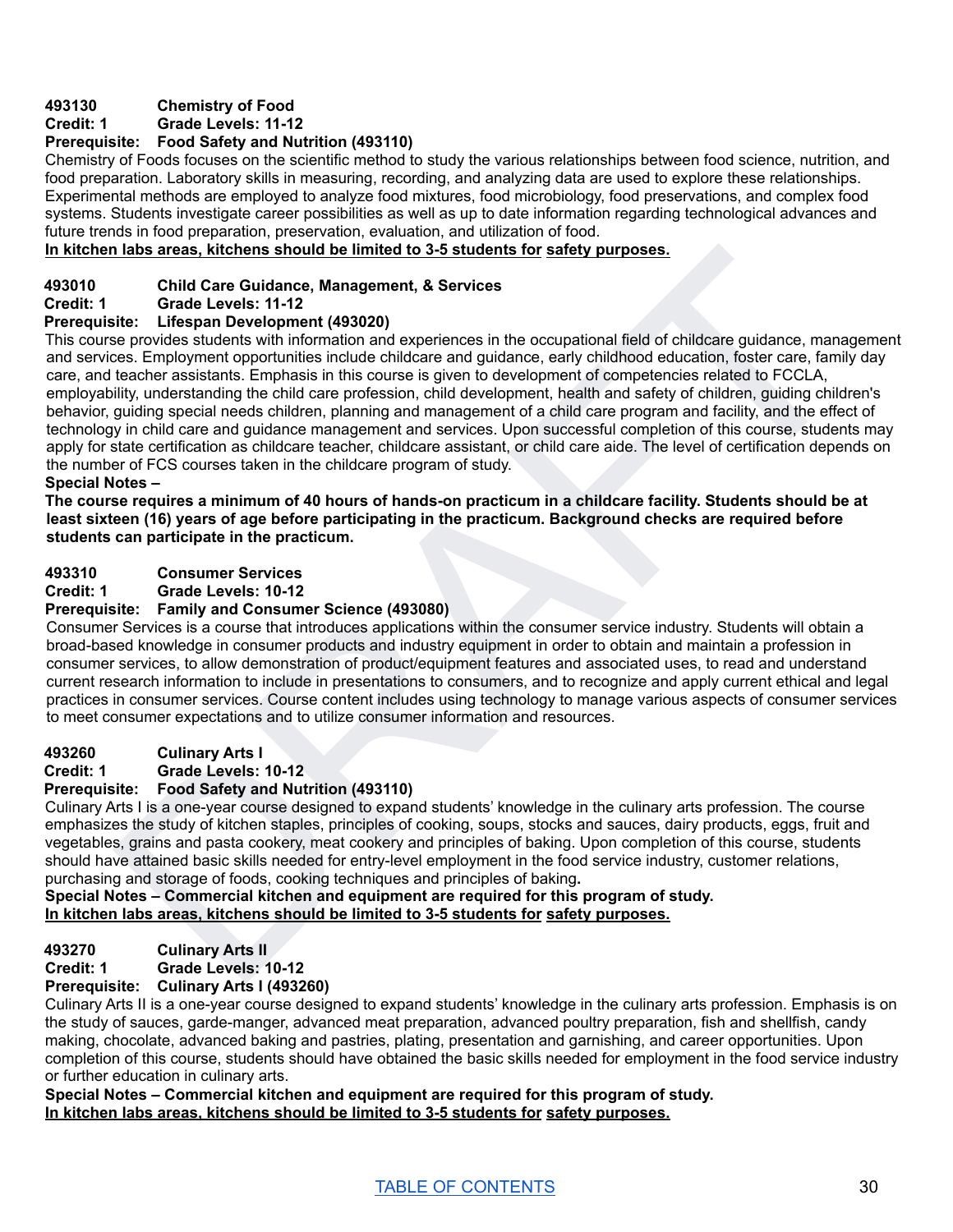#### **493150 Dynamics of Human Relationships**

#### **Credit: 1 Grade Levels: 11-12**

#### **Prerequisite: Lifespan Development (493020)**

Dynamics of Human Relationships focuses on the nature, function, and significance of human relationships within family, community and career settings. This course examines skills needed for positive and productive relationships. The course also includes the study of these relationships and their effects on an individual's life. The course includes the importance of mental wellness, positive coping techniques, and awareness of treatment options of mental illnesses. This course provides a foundation for all career areas that involve interacting with families, mental health and wellness, treatment team members, clients, patients, customers, and the public.

#### **493080 Family & Consumer Sciences**

#### **Credit: 1 Grade Levels: 9-12**

Family and Consumer Science provides students with the basic information and skills needed to function effectively in the family and the workforce, within a complex and changing society. Emphasis is on the development of competencies related to Family, Career, and Community Leaders of America, individual and family relationships, healthy lifestyle choices; housing and interior design; garment care, selection and construction; the physical, emotional, social and intellectual development of children; nutrition, meal planning, food preparation and foodservice; home management, money management. Upon completion of this course, the student should have developed skills that promote a positive influence on the quality of life. **In kitchen labs areas, kitchens should be limited to 3-5 students for safety purposes.**

#### **493890 Fashion and Interior Design**

#### **Credit: 1 Grade Level: 10-12**

#### **Prerequisite: Family and Consumer Science (493080)**

ationis, customers, and the public.<br> **Cannier Sciences**<br>
Cannier Sciences<br>
Cannier Sciences<br>
Consumer Science provides substants with the basic information and stills needed to function effectively in the<br>
Drocument Scienc The Fashion and Interior Design course will assist students in developing skills necessary for personal fashion and residential interior design. The student will gain knowledge and industry necessary skills needed in the fashion and interior design career fields. The skills introduced and taught are clothing care and selection, characteristics of natural and synthetic fibers, types of fabric and fabric finishes, laws and regulations related to the clothing and textile industry, use and care of basic sewing supplies and equipment, fabric selection for clothing and housing materials, clothing construction techniques, and careers related to the fashion and textile industry. Students will also gain knowledge related to the basics of home design, materials used in home design and construction, home maintenance and safety, and careers in housing and interior design. Upon completion of this course, the student should acquire textile construction skills and design skills enabling them to advance to the next level in the fashion and interior design field.

#### **493120 Food Production, Management, & Services**

#### **Credit: 1 Grade Levels: 10-12**

#### **Prerequisite: Food Safety and Nutrition (493110)**

The Food Production, Management, and Services student develops skills related to employability, technology in food production, management, and services. Students practice current sanitation and safety guidelines. The course prepares students for following nutrition guidelines while menu planning. Students develop skills in the servicing of food, purchasing, receiving, and storing of food supplies. Instruction includes proper use, care, and storage of large and small commercial foodservice equipment.

#### **Special Notes – Commercial kitchen and equipment are required for this program of study. In kitchen labs areas, kitchens should be limited to 3-5 students for safety purposes.**

#### **493110 Food Safety & Nutrition**

**Credit: 1 Grade Levels: 9-12**

#### **Family and Consumer Science (493080) for Nutrition Science and Dietetics Program of Study.**

This course focuses on the development of essential food safety practices needed to select, receive, store, prepare, and serve food, as well as the skills needed to select food that meets nutritional needs of individuals and families. Students will learn to create and implement an environment of food safety procedures based on the latest FDA Food Code and local regulations. This course gives emphasis to the development of competencies related to nutrition, weight control, the food consumer, the effect of technology on food and nutrition, and food preparation skills. With completion of this course, students should be able to apply sound sanitation practices, to apply sound nutritional practices for positive effect on their health, and food preparation skills necessary in various aspects of the food industry.

#### **In kitchen labs areas, kitchens should be limited to 3-5 students for safety purposes.**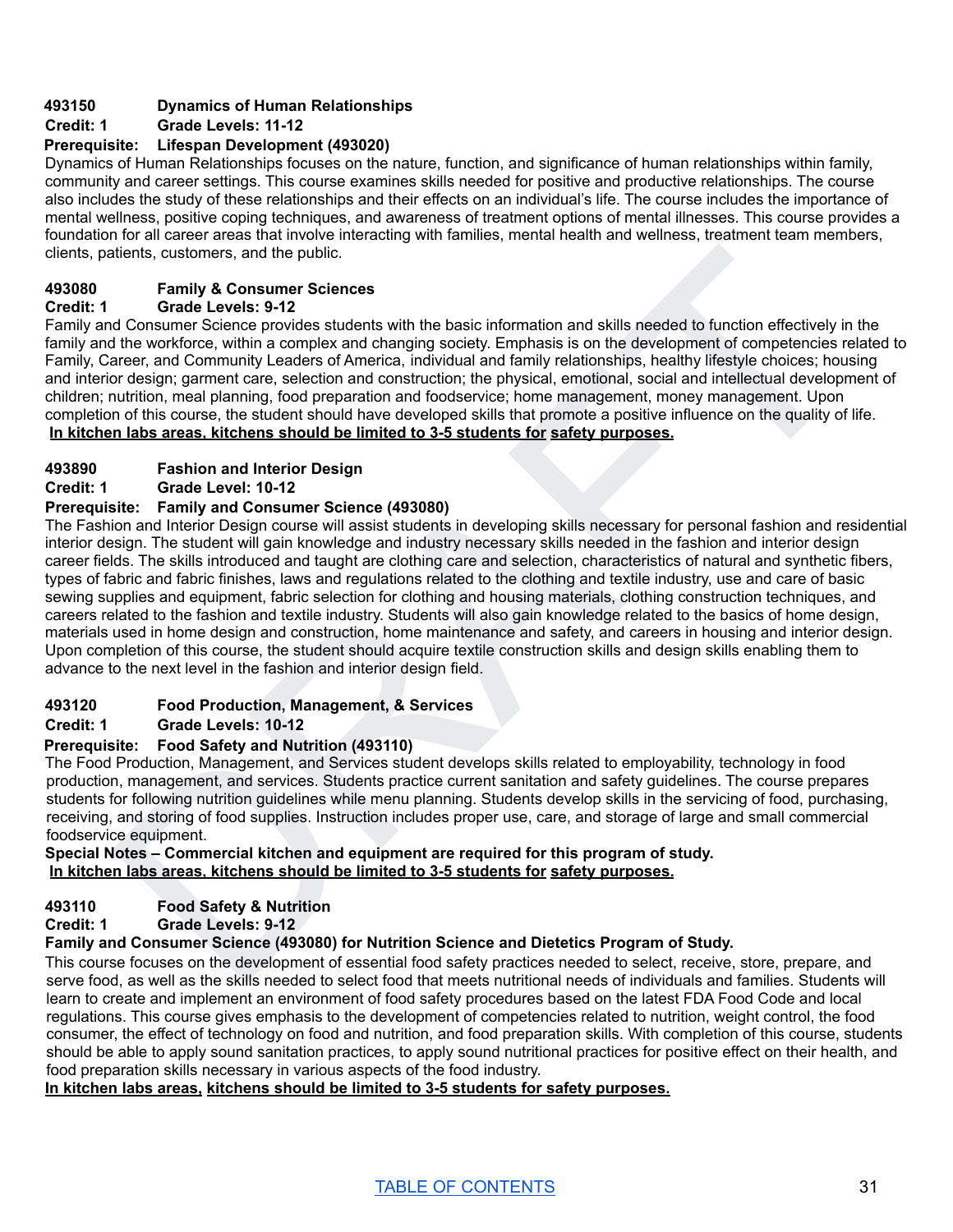## **493290 Education Technology (Non-Concurrent) Non-CTA Track**

#### **590520 Education Technology (Concurrent) CTA Track**

#### **Credit: 1 Grade Levels: 11-12**

Education Technology is a project-based course that introduces students to the role of technology in the classroom. Students will explore various technologies being used as digital learning tools in multiple modes of learning including online, fact-to-face, and hybrid classroom environments. This course will expose students to the skills and strategies needed to integrate technology into the classroom, develop methods of digital communication and collaboration, support practices for digital citizenship, and reflect on their own performance in a digital environment. Students are expected to gain field experience by completing classroom observations, both online and face-to face, with a licensed Arkansas teacher and to complete an initial Google certification to become a Google certified Educator.

#### **493160 Leadership & Service Learning (9-12)**

#### **Credit: .5 Grade Levels: 9-12**

Leadership and Service Learning emphasize the importance of leadership skills, volunteerism and professionalism in the development of personal qualities. This course focuses on the benefits of community service, leadership roles and civic responsibilities. Course projects and activities incorporate and reinforce academic skills such as math and science. Students are encouraged to explore areas of critical and creative thinking, responsibility, and cultural awareness as they relate to character development. The use of current technology enhances communication skills and promotes professionalism. **Does not count towards completer status.**

#### **493020 Child Growth and Development**

#### **Credit: 1 Grade Levels: 9-12**

is by completing diescurom observations, both online and fact-to frace, with a licensed Arkansas teacher and to<br>an initial Google cortification to become a Google certified Educator.<br> **Lander bing and Service Learning (9-1** Lifespan Development focuses on skills needed to guide the physical, cognitive/intellectual, emotional, and social development of children. This course focuses on development of career-ready skills related to pregnancy and prenatal development, types and stages of child growth and development, needs of children, factors influencing the behavior of children, children with special needs, coping with crises, the effects of technology on child development, and careers related to the area of child development. Students will also gain knowledge and skills of the parenting process and parenting skills, costs related to raising children, resources available to parents, and factors to consider when selecting childcare and education options. Lifespan Development will benefit anyone who lives with, associates with, or works with children in various career fields.

#### **493200 Life and Fitness Nutrition**

**Credit: 1 Grade Levels: 11-12**

#### **Prerequisite: Food Safety and Nutrition (493110)**

Life Fitness Nutrition is a Level 3 course in the Nutrition Science and Dietetics program of study. It enables students to analyze the interaction of nutrition, foods, and fitness for overall wellness. In this course, students will develop nutrition and fitness habits to make wise decisions regarding healthy living. Students will develop higher order thinking skills and academic skills in the areas of math, science, language arts, and social studies through the evaluation of relevant nutrition and wellness information. The course is for students with interests in health and wellness, fitness, and foods and nutrition related career pathways. **In kitchen labs areas, kitchens should be limited to 3-5 students for safety purposes.**

#### **493240 Introduction to Education (Non-Concurrent) for No CTA Track**

#### **590230 Introduction to Education (Concurrent Credit) for CTA Track**

#### **Credit**: **1 Grade Levels: 10-12**

Introduction to Education is designed with the intent to prepare high school students to become prospective Arkansas teachers. Students in this course will study the foundations of American education including important historical moments and acts, professional behavior, student needs and diversity, instructional methods, communication strategies for all stakeholders, and reflective practices to support learning. Students will collaborate with an Arkansas teacher to actively participate in classroom observations and field experience opportunities.

#### **491990 Personal Finance**

#### **Credit: .5 Grade Levels: 10-12**

This course is designed to increase financial literacy and prepare students to manage financial resources successfully. This course also focuses on the individual's role and financial responsibilities as a student, citizen, consumer, and active participant in the business world. Emphasis is placed on activities and competitions within career and technical student organizations (i.e., FBLA, FCCLA, and DECA). **Does not count towards concentrator/completer status.**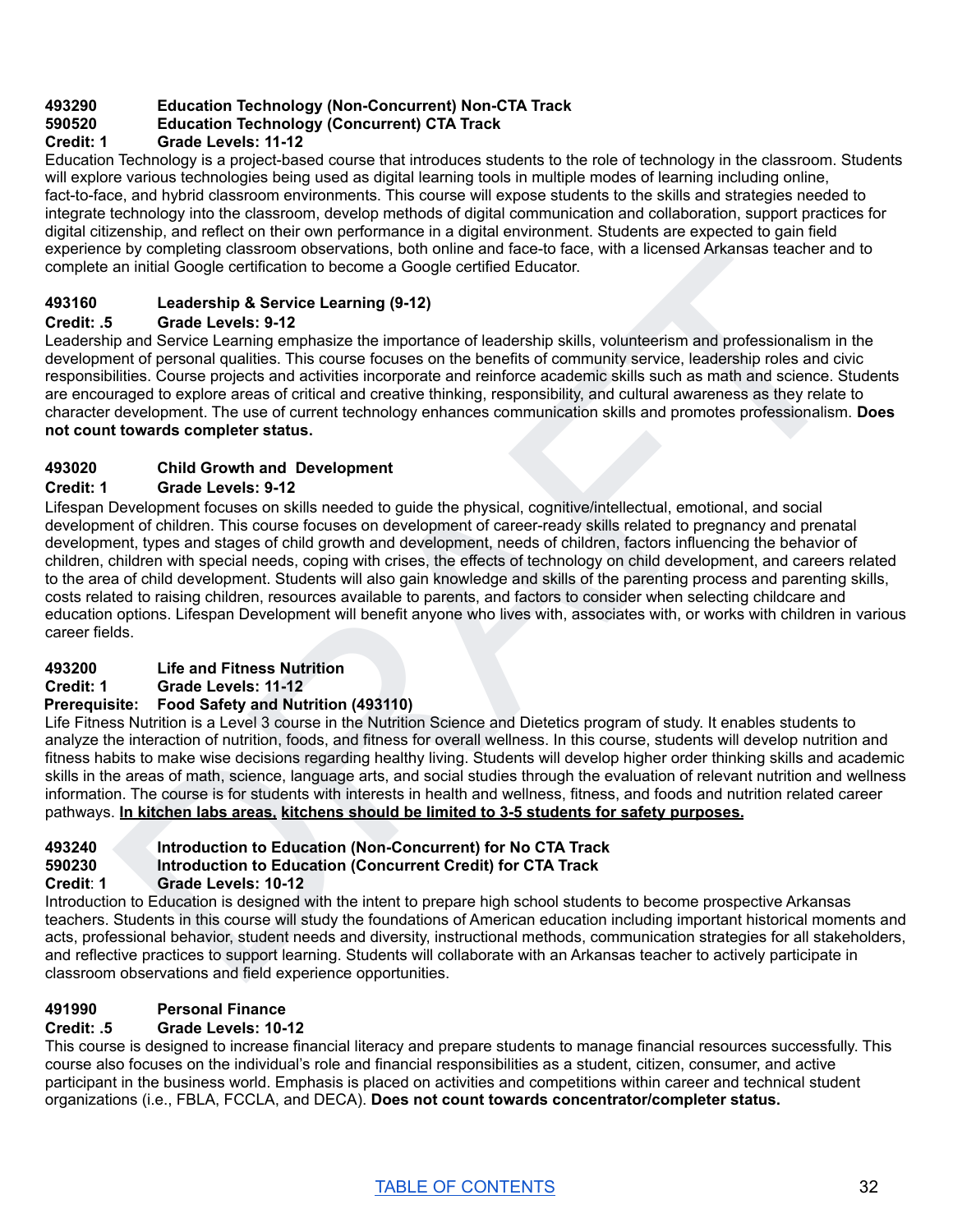# **Science, Technology, Engineering and Math (STEM)**

#### **Program Description**

<span id="page-33-0"></span>STEM Programs are designed to train individuals in the fields of Science, Technology, Engineering and Mathematics

- Solving real-world problems through problem-based learning
- Teaching a rigorous curriculum using advanced technology
- Improving problem solving skills through engineering by design processes
- Designing, planning, managing, building, and maintaining physical structures and the larger built environment, including roadways and bridges and industrial, commercial, and residential facilities and buildings
- Planning, managing, and providing therapeutic services, diagnostic services, health informatics, support services, and biotechnology research and development
- Applying technical knowledge and skills in one or more trade, technical, and/or professional occupations. Students will engage in activities and instruction enabling them to use, create, problem solve, and control various technology resources: people, tools, machines, information, materials, energy, capital, and time.

# **MIDDLE LEVEL COURSES**

#### **Gateway to Technology: Project Lead the Way (PLTW)**

|                       | <b>MIDDLE LEVEL COURSES</b>                        | resources: people, tools, machines, information, materials, energy, capital, and time. |                                         |                         | will engage in activities and instruction enabling them to use, create, problem solve, and control various technology |
|-----------------------|----------------------------------------------------|----------------------------------------------------------------------------------------|-----------------------------------------|-------------------------|-----------------------------------------------------------------------------------------------------------------------|
|                       | Gateway to Technology: Project Lead the Way (PLTW) |                                                                                        |                                         |                         |                                                                                                                       |
| <b>Course</b><br>Code | <b>Course Name</b>                                 | <b>Credit</b>                                                                          |                                         | 7th                     | 8th                                                                                                                   |
| 399110                | Automation and Robotics (AR)                       | $\pmb{0}$                                                                              |                                         | $\pmb{\times}$          | X                                                                                                                     |
| 399120                | Design and Modeling (DM)                           | $\pmb{0}$                                                                              |                                         | X                       | X                                                                                                                     |
| 399310                | Energy and the Environment (EE)                    | $\overline{0}$                                                                         |                                         | $\pmb{\times}$          | $\pmb{\times}$                                                                                                        |
| 399250                | Flight and Space (FS)                              | $\pmb{0}$                                                                              |                                         | $\overline{\mathsf{x}}$ | $\pmb{\times}$                                                                                                        |
| 399300                | Green Architecture (GA)                            | $\mathbf 0$                                                                            |                                         | X                       | $\mathsf{X}$                                                                                                          |
| 399130                | The Magic of Electrons (ME)                        | 0                                                                                      |                                         | X                       | $\pmb{\times}$                                                                                                        |
| 399140                | The Science of Technology (ST)                     | $\pmb{0}$                                                                              |                                         | $\pmb{\mathsf{X}}$      | X                                                                                                                     |
| 399180                | Career Medical Detectives (MD)                     | $\mathbf 0$                                                                            | $\overline{\mathsf{x}}$<br>$\mathsf{X}$ |                         |                                                                                                                       |
|                       | <b>Engineering Technology Education</b>            |                                                                                        |                                         |                         |                                                                                                                       |
| <b>Course Code</b>    | <b>Non-Program Specific Electives</b>              | <b>Credit</b>                                                                          | 7th                                     | 8th                     | 9th                                                                                                                   |
| 399150                | Engineering Technology Education I (ETE 1)         | 0                                                                                      | X                                       | X                       |                                                                                                                       |
| 399160                | Engineering Technology Education II (ETE 2)        | 0                                                                                      | $\overline{\mathsf{x}}$                 | $\overline{\mathsf{x}}$ |                                                                                                                       |
|                       | <b>Engineering Technology Education I</b>          | $.5\,$                                                                                 |                                         |                         | $\mathsf X$                                                                                                           |
| 494010                |                                                    |                                                                                        |                                         |                         | $\mathsf{X}$                                                                                                          |

#### **Engineering Technology Education**

| <b>Course Code</b> | <b>Non-Program Specific Electives</b>       | <b>Credit</b> | 7th | <b>8th</b> | 9th |
|--------------------|---------------------------------------------|---------------|-----|------------|-----|
| 399150             | Engineering Technology Education I (ETE 1)  |               |     |            |     |
| 399160             | Engineering Technology Education II (ETE 2) |               |     |            |     |
| 494010             | <b>Engineering Technology Education I</b>   | h             |     |            |     |
| 494020             | <b>Engineering Technology Education II</b>  | .b            |     |            |     |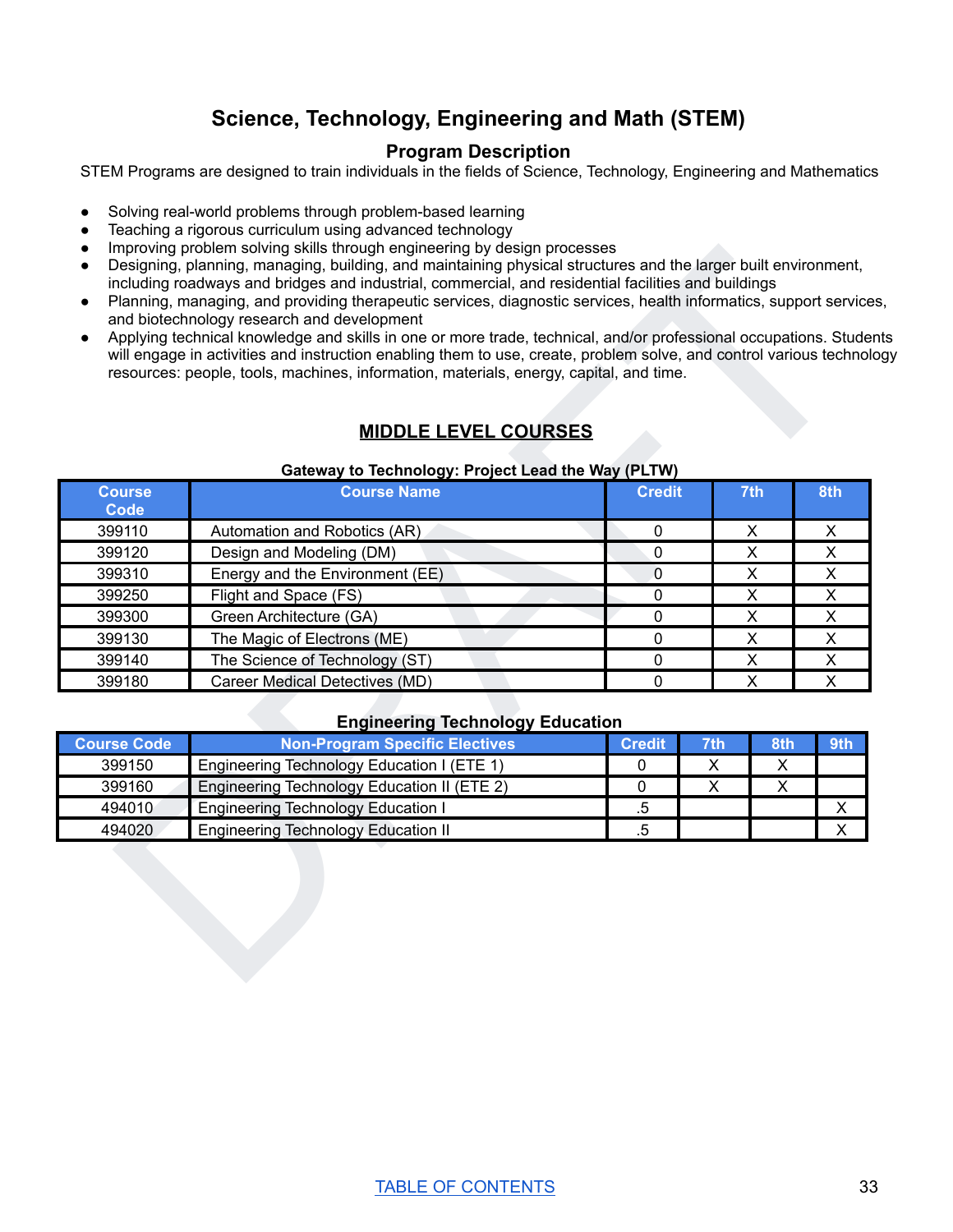# **Programs of Study**

#### **Cluster: Architecture and Construction Pathway: Design and Pre-Construction Program of Study: Architectural CAD**

| <b>Level One</b>                             | <b>Level Two</b>                | <b>Level Three</b>                  |  |  |
|----------------------------------------------|---------------------------------|-------------------------------------|--|--|
| Drafting and Design<br>(494700)              | Architectural CAD I<br>(494710) | Architectural CAD II<br>(494720)    |  |  |
|                                              |                                 | Architectural CAD Lab<br>(494720)   |  |  |
|                                              |                                 | <b>Career Practicum</b><br>(490690) |  |  |
| <b>Industry Recognized Credentials (IRC)</b> |                                 |                                     |  |  |

#### **Cluster: Architecture and Construction Pathway: Design and Pre-Construction Program of Study: Engineering CAD**

| <b>Level One</b>                             | <b>Trogram or otaug: Engineering ond</b><br><b>Level Two</b> | <b>Level Three</b>              |  |  |  |
|----------------------------------------------|--------------------------------------------------------------|---------------------------------|--|--|--|
| Drafting and Design<br>(494700)              | Engineering CAD I<br>(494740)                                | Engineering CAD II<br>(494760)  |  |  |  |
|                                              |                                                              | Engineering CAD Lab<br>(494750) |  |  |  |
|                                              |                                                              | Career Practicum<br>(490690)    |  |  |  |
| <b>Industry Recognized Credentials (IRC)</b> |                                                              |                                 |  |  |  |

#### **Cluster: Health Sciences Pathway: Biotechnology Research and Development Program of Study: Biomedical Sciences**

| (494700)                          | (494710)                                                                                                                                               | (494720)                            |  |  |  |
|-----------------------------------|--------------------------------------------------------------------------------------------------------------------------------------------------------|-------------------------------------|--|--|--|
|                                   |                                                                                                                                                        | Architectural CAD Lab<br>(494720)   |  |  |  |
|                                   |                                                                                                                                                        | Career Practicum<br>(490690)        |  |  |  |
|                                   | <b>Industry Recognized Credentials (IRC)</b>                                                                                                           |                                     |  |  |  |
|                                   |                                                                                                                                                        |                                     |  |  |  |
|                                   | <b>Cluster: Architecture and Construction</b><br><b>Pathway: Design and Pre-Construction</b><br>Program of Study: Engineering CAD                      |                                     |  |  |  |
| <b>Level One</b>                  | <b>Level Two</b>                                                                                                                                       | <b>Level Three</b>                  |  |  |  |
| Drafting and Design<br>(494700)   | Engineering CAD I<br>(494740)                                                                                                                          | Engineering CAD II<br>(494760)      |  |  |  |
|                                   |                                                                                                                                                        | Engineering CAD Lab<br>(494750)     |  |  |  |
|                                   |                                                                                                                                                        | <b>Career Practicum</b><br>(490690) |  |  |  |
|                                   | <b>Industry Recognized Credentials (IRC)</b>                                                                                                           |                                     |  |  |  |
| <b>Level One</b>                  | <b>Cluster: Health Sciences</b><br>Pathway: Biotechnology Research and Development<br><b>Program of Study: Biomedical Sciences</b><br><b>Level Two</b> | <b>Level Three</b>                  |  |  |  |
| Principles of Biomedical Sciences | Human Body Systems (HBS)                                                                                                                               | Medical Interventions (MI)          |  |  |  |
| (PBS)                             | (495010)                                                                                                                                               | (495020)                            |  |  |  |
| (495000)                          |                                                                                                                                                        | Career Practicum<br>(490700)        |  |  |  |
|                                   | Additional Courses: (Cannot Substitute for Level One, Two, or Three Courses)                                                                           |                                     |  |  |  |
|                                   | Biomedical Innovation (BI)<br>(495030)                                                                                                                 |                                     |  |  |  |
|                                   | <b>Industry Recognized Credentials (IRC)</b>                                                                                                           |                                     |  |  |  |
|                                   |                                                                                                                                                        |                                     |  |  |  |
|                                   |                                                                                                                                                        |                                     |  |  |  |
|                                   |                                                                                                                                                        |                                     |  |  |  |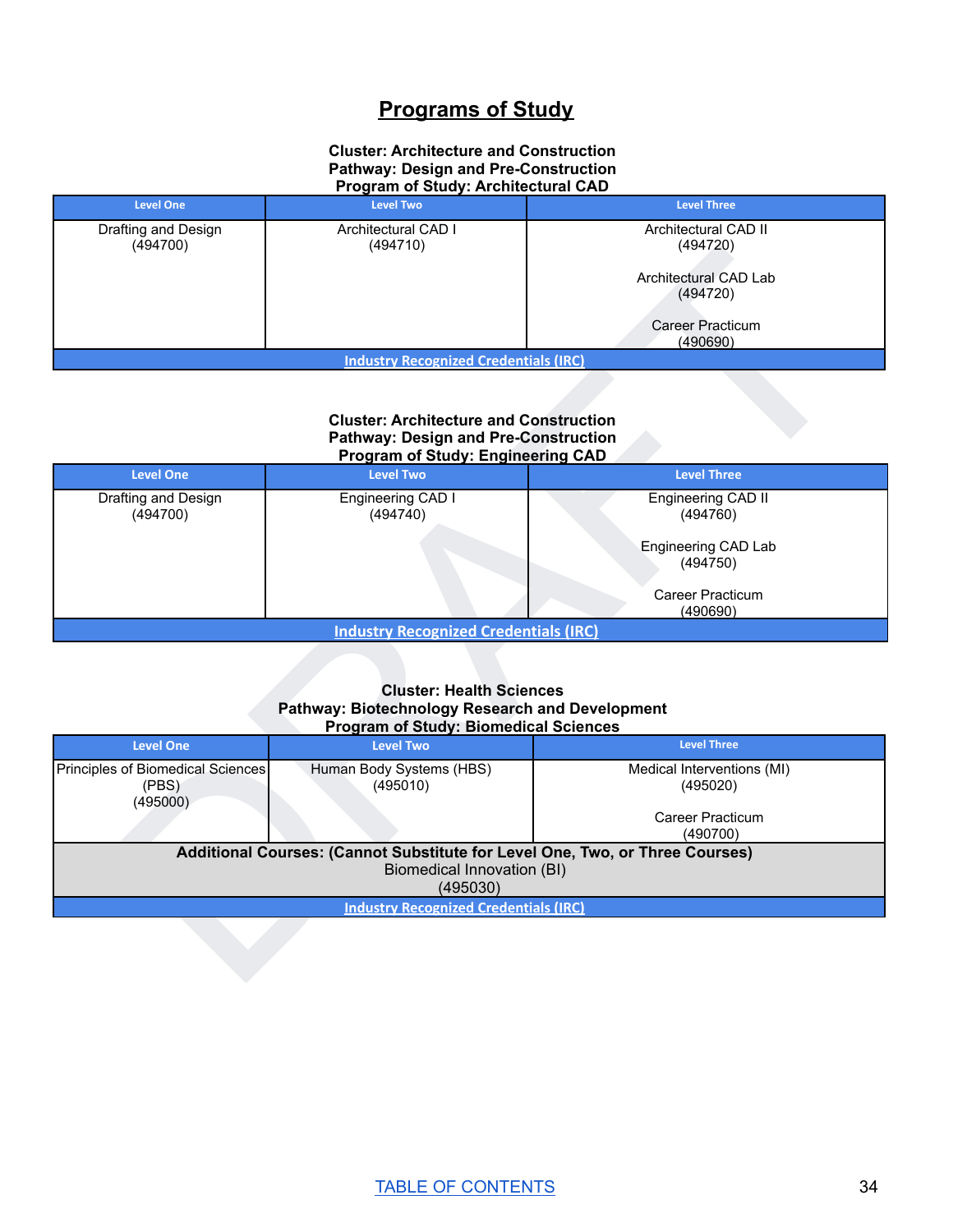#### **Cluster: STEM (Science, Technology, Engineering, and Mathematics) Pathway: Engineering and Technology Program of Study: Pre-Engineering**

| <b>Level One</b>            | <b>Level Two</b>                             | <b>Level Three</b>                              |
|-----------------------------|----------------------------------------------|-------------------------------------------------|
| Introduction to Engineering | Principles of Engineering (POE)              | Aerospace Engineering (AE)                      |
| Design (IED)                | (495490)                                     | (494980)                                        |
| (495480)                    |                                              | Civil Engineering and Architecture (CEA)        |
|                             | 0r                                           | (495440)                                        |
| <b>Or</b>                   |                                              | Computer Integrated Manufacturing (CIM)         |
|                             | Engineering II                               | (495450)                                        |
| Engineering I               | (493970)                                     | Digital Electronics (DE)                        |
| (493960)                    |                                              | (495460)                                        |
|                             |                                              | Engineering Design & Development (EDD)          |
|                             |                                              | (495470)                                        |
|                             |                                              | Environmental Sustainability (ES)               |
|                             |                                              | (495430)                                        |
|                             |                                              | Engineering III                                 |
|                             |                                              | (493980)                                        |
|                             |                                              | <b>Engineering Capstone</b>                     |
|                             |                                              | (493990)                                        |
|                             |                                              | Computer Science Year 2 or 3 Course Code Varies |
|                             |                                              | Career Practicum                                |
|                             |                                              | (490720)                                        |
|                             | <b>Industry Recognized Credentials (IRC)</b> |                                                 |

#### **Cluster: STEM (Science, Technology, Engineering, and Mathematics) Pathway: Engineering and Technology Program of Study: Unmanned Aerial Systems (UAS)**

| Or<br>Engineering I<br>(493960)                                                                                                                                    | Engineering II<br>(493970)<br><b>Industry Recognized Credentials (IRC)</b>                                                                                            | Computer Integrated Manufacturing (CIM)<br>(495450)<br>Digital Electronics (DE)<br>(495460)<br>Engineering Design & Development (EDD)<br>(495470)<br><b>Environmental Sustainability (ES)</b><br>(495430)<br>Engineering III<br>(493980)<br><b>Engineering Capstone</b><br>(493990)<br>Computer Science Year 2 or 3 Course Code Varies<br><b>Career Practicum</b><br>(490720) |  |  |  |
|--------------------------------------------------------------------------------------------------------------------------------------------------------------------|-----------------------------------------------------------------------------------------------------------------------------------------------------------------------|-------------------------------------------------------------------------------------------------------------------------------------------------------------------------------------------------------------------------------------------------------------------------------------------------------------------------------------------------------------------------------|--|--|--|
|                                                                                                                                                                    |                                                                                                                                                                       |                                                                                                                                                                                                                                                                                                                                                                               |  |  |  |
| Cluster: STEM (Science, Technology, Engineering, and Mathematics)<br><b>Pathway: Engineering and Technology</b><br>Program of Study: Unmanned Aerial Systems (UAS) |                                                                                                                                                                       |                                                                                                                                                                                                                                                                                                                                                                               |  |  |  |
| <b>Level One</b>                                                                                                                                                   | <b>Level Two</b>                                                                                                                                                      | <b>Level Three</b>                                                                                                                                                                                                                                                                                                                                                            |  |  |  |
| Unmanned Aerial Systems (UAS) I<br>(490160)                                                                                                                        | Unmanned Aerial Systems (UAS) II<br>(490170)                                                                                                                          | Unmanned Aerial Systems (UAS) III<br>(490180)<br>Unmanned Aerial Systems (UAS) Flex<br>(490150)<br>Aerospace Engineering (AE)<br>(494980)<br>Civil Engineering and Architecture (CEA)<br>(495440)<br>Computer Integrated Manufacturing (CIM)<br>(495450)<br>Digital Electronics (DE)<br>(495460)<br>Career Practicum<br>(490720)                                              |  |  |  |
|                                                                                                                                                                    | <b>Industry Recognized Credentials (IRC)</b>                                                                                                                          |                                                                                                                                                                                                                                                                                                                                                                               |  |  |  |
|                                                                                                                                                                    | Cluster: STEM (Science, Technology, Engineering, and Mathematics)<br><b>Pathway: Engineering and Technology</b><br>Program of Study: Automation & Robotics Technology |                                                                                                                                                                                                                                                                                                                                                                               |  |  |  |
| <b>Level One</b>                                                                                                                                                   | <b>Level Two</b>                                                                                                                                                      | <b>Level Three</b>                                                                                                                                                                                                                                                                                                                                                            |  |  |  |

#### **Cluster: STEM (Science, Technology, Engineering, and Mathematics) Pathway: Engineering and Technology Program of Study: Automation & Robotics Technology**

| <b>Level One</b>                                | <b>Level Two</b>                                | <b>Level Three</b>                                                               |  |  |
|-------------------------------------------------|-------------------------------------------------|----------------------------------------------------------------------------------|--|--|
| Automation & Robotics<br>Technology<br>(490160) | Automation & Robotics Technology II<br>(490170) | Automation & Robotics Technology III<br>(490410)<br>Career Practicum<br>(490710) |  |  |
| <b>Industry Recognized Credentials (IRC)</b>    |                                                 |                                                                                  |  |  |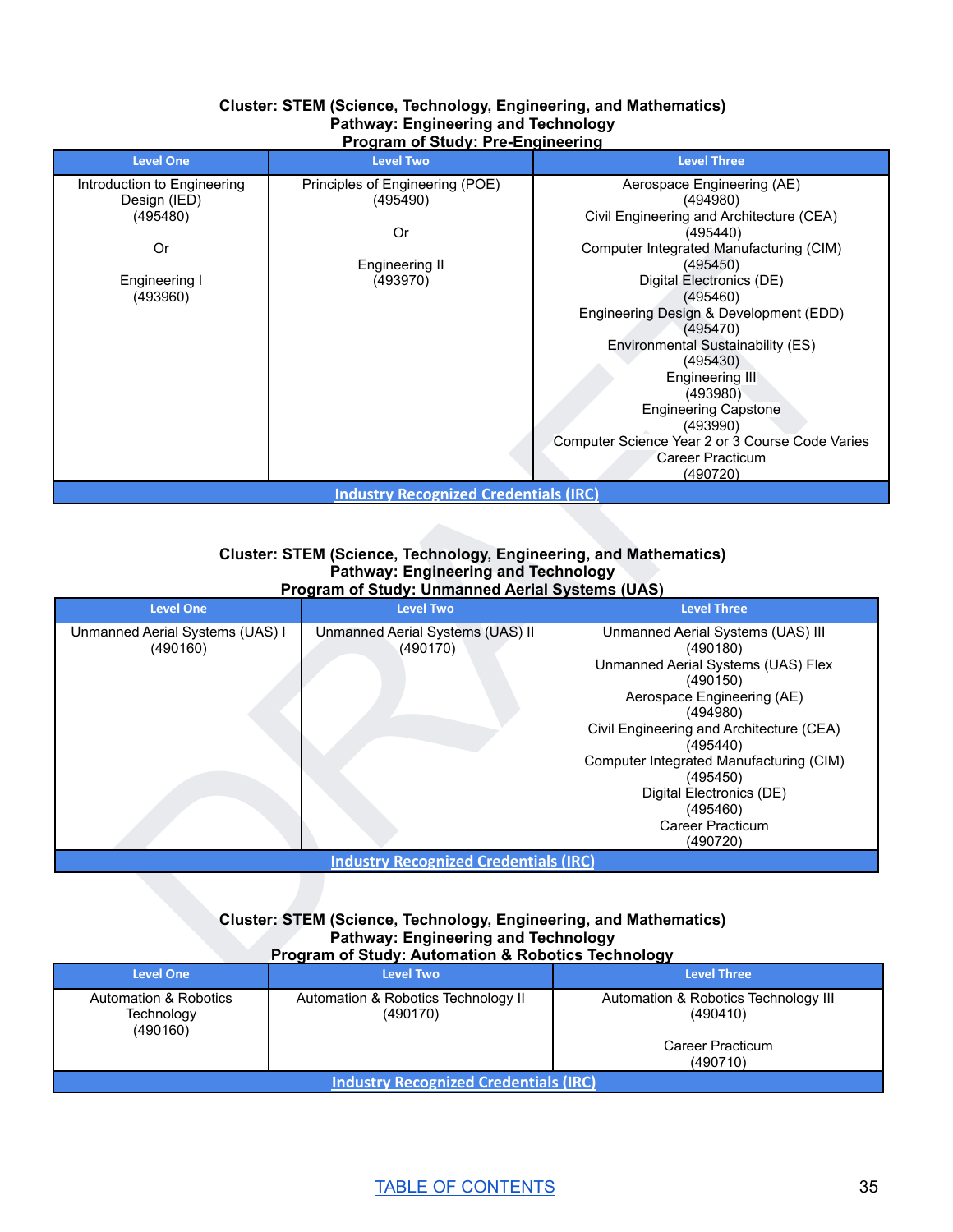#### **Cluster: Information Technology Pathway: Programming & Software Development Program of Study: Computer Science**

| <b>Level One</b>                                                   | r rogram or stuuy. Computer science<br><b>Level Two</b>                          | <b>Level Three</b>                                                 |
|--------------------------------------------------------------------|----------------------------------------------------------------------------------|--------------------------------------------------------------------|
| Any Year 1, Year 2, or Year 3 Computer                             | Any Year 2 or Year 3 Computer Science                                            | Any Year 3 Computer Science Course                                 |
| <b>Science Course including:</b>                                   | <b>Course including:</b>                                                         | including:                                                         |
| Al & Machine Learning:<br>Y1:465410, Y2:465420, Y3:465430          | Al & Machine Learning: Y2:465420, Y3:465430                                      | Al & Machine Learning:<br>Y3:465430                                |
|                                                                    | <b>Computer Engineering:</b>                                                     |                                                                    |
| <b>Computer Engineering:</b><br>Y1:465470, Y2:465480, Y3:465490    | Y2:465480, Y3:465490                                                             | <b>Computer Engineering:</b><br>Y3:465490                          |
| Cybersecurity:<br>Y1:465270, Y2:465280, Y3:465290                  | Cybersecurity:<br>Y2:465280, Y3:465290                                           | Cybersecurity:<br>Y3:465290                                        |
|                                                                    | Data Science:                                                                    |                                                                    |
| Data Science:<br>Y1:465710, Y2:465720, Y3:465730                   | Y2:465720, Y3:465730                                                             | Data Science:<br>Y3:465730                                         |
|                                                                    | Game Development & Design:                                                       |                                                                    |
| Game Development & Design:<br>Y1:465670, Y2:465680, Y3:465690      | Y2:465680, Y3:465690                                                             | Game Development & Design:<br>Y3:465690                            |
|                                                                    | <b>Mobile Application Development:</b>                                           |                                                                    |
| Mobile Application Development:<br>Y1:465370, Y2:465380, Y3:465390 | Y2:465380, Y3:465390                                                             | <b>Mobile Application Development:</b><br>Y3:465390                |
|                                                                    | Networking:                                                                      |                                                                    |
| Networking:<br>Y1:465170, Y2:465180, Y3:465190                     | Y2:465180, Y3:465190                                                             | Networking:<br>Y3:465190                                           |
|                                                                    | Programming:<br>Y2:465080, Y3:465090                                             | Programming:                                                       |
| Programming:                                                       |                                                                                  | Y3:465090                                                          |
| Y1:465070, Y2:465080, Y3:465090                                    | Robotics:                                                                        |                                                                    |
|                                                                    | Y2:465580, Y3:465590                                                             | Robotics:                                                          |
| Robotics:                                                          |                                                                                  | Y3:465590                                                          |
| Y1:465570, Y2:465580, Y3:465590                                    | AP Computer Science A:<br>565130                                                 | AP Computer Science A:                                             |
| AP Computer Science Principles:<br>565030                          | IB Computer Science SL/HL:                                                       | 565130                                                             |
| AP Computer Science A:                                             | SL:565230, HL:565330                                                             | IB Computer Science SL/HL:<br>SL:565230, HL:565330                 |
| 565130                                                             | CS Independent Study:                                                            |                                                                    |
| IB Computer Science SL/HL:                                         | 465930                                                                           | CS Independent Study:<br>465930                                    |
| SL:565230, HL:565330                                               | CS Internship:                                                                   |                                                                    |
| CS Independent Study:                                              | 465940                                                                           | CS Internship:<br>465940                                           |
| 465930                                                             | <b>CS Concurrent Credit:</b>                                                     |                                                                    |
|                                                                    | 565910, 565920, 565930, 565940, 565950,                                          | <b>CS Concurrent Credit:</b>                                       |
| CS Internship:<br>465940                                           | 565960, 565970, 565980, 565990                                                   | 565910, 565920, 565930, 565940,<br>565950, 565960, 565970, 565980, |
| <b>CS Concurrent Credit:</b>                                       | <b>CS Weighted Concurrent Credit:</b><br>565810, 565820, 565830, 565840, 565850, | 565990                                                             |
| 565910, 565920, 565930, 565940,                                    | 565860, 565870, 565880, 565890                                                   | <b>CS Weighted Concurrent Credit:</b>                              |
| 565950, 565960, 565970, 565980,<br>565990                          |                                                                                  | 565810, 565820, 565830, 565840,<br>565850, 565860, 565870, 565880, |
| CS Weighted Concurrent Credit:                                     |                                                                                  | 565890                                                             |
| 565810, 565820, 565830, 565840,<br>565850, 565860, 565870, 565880, |                                                                                  | Career Practicum - CS:<br>465780, 465790, 465880, 465890           |
| 565890                                                             |                                                                                  |                                                                    |

**Link to course names and standards for Computer Science courses: [csforar.info/courses](https://ardoe-my.sharepoint.com/personal/adam_musto_ade_arkansas_gov/Documents/Desktop/csforar.info/courses)**

Note: Students may not take a Year 1 course after taking a Year 2 course, or take a Year 1 or Year 2 course after **completing a Year 3 course.**

**Industry [Recognized](https://dcte.ade.arkansas.gov/Page/CteAdministration) Credentials (IRC)**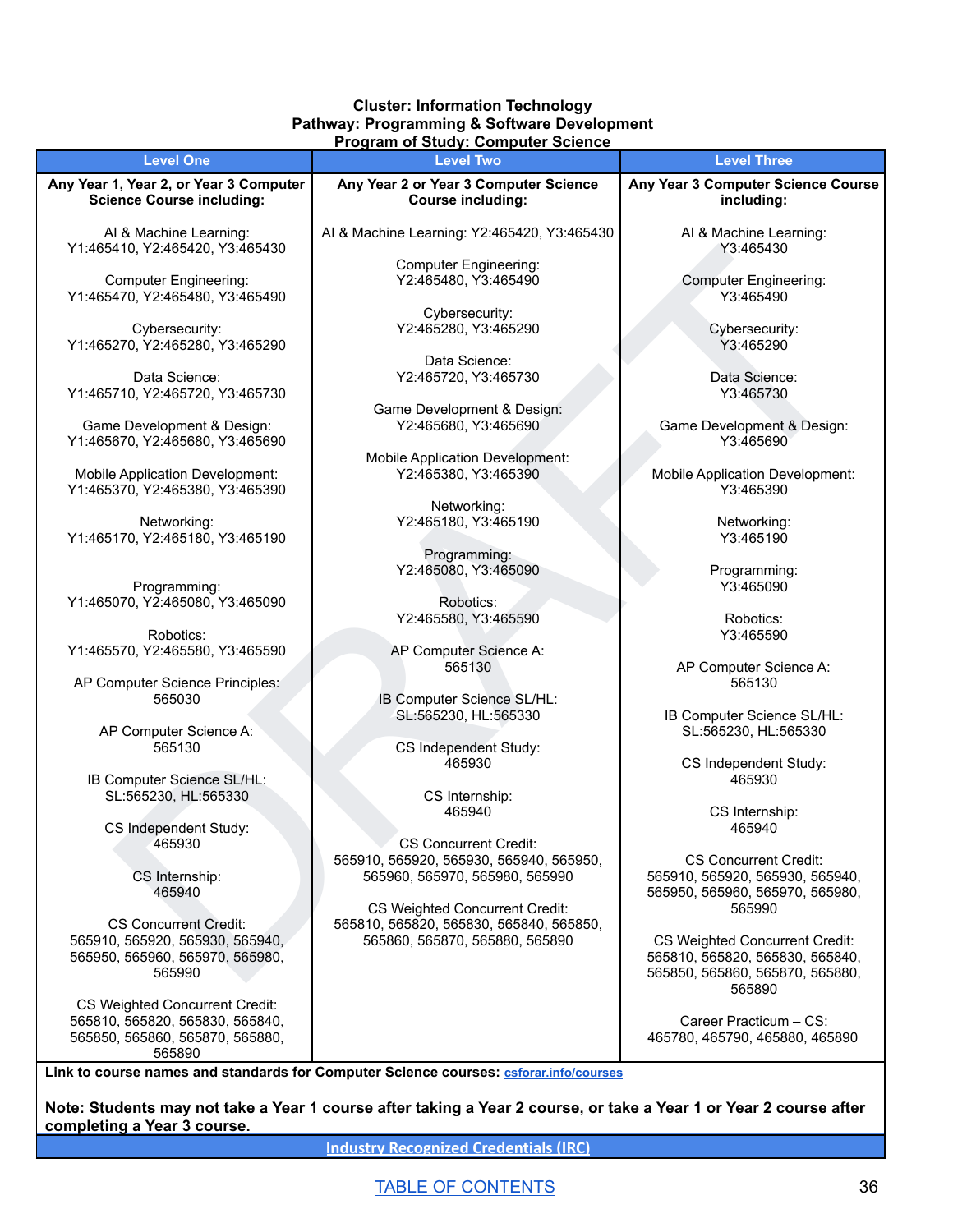# **MIDDLE LEVEL COURSES**

# **399110 Automation and Robotics (AR)**

# **Credit: 0 Semester Course - Grade Levels: 7-8**

Students trace the history and development of automation and robotics. They learn about structures, energy transfer, and machine automation. They also find out what they need to study in high school and beyond to prepare for careers in engineering.

# **399180 Career Medical Detectives (MD)**

#### **Credit: 0 Semester Course - Grade Levels: 7-8**

Carer Medical Detectives (MD)<br>
Samestive Course - Grade Levels: 7-8<br>
Samestive Course - Grade Levels: 7-8<br>
ence formal all medical detectives as they analyze genetic testing results to diagnose disease and study<br>
per color Students play the role of real-life medical detectives as they analyze genetic testing results to diagnose disease and study DNA evidence found at a "crime scene." They solve medical mysteries through hands-on projects and labs, investigate how to measure and interpret vital signs, and learn how the systems of the human body work together to maintain health.

# **399120 Design and Modeling (DM)**

# **Credit: 0 Semester Course - Grade Levels: 7-8**

Students will learn the uses of solid modeling. They will be introduced to the design process and shown how this technology has influenced their lives. Using design briefs or abstracts, students create models and documentation to solve problems.

# **399310 Energy and the Environment (EE)**

#### **Credit: 0 Semester Course - Grade Levels: 7-8**

Students investigate the impact of energy on their lives and the environment. Alternative energy sources are evaluated and used to reduce energy consumption through energy efficiency and sustainability.

# **399150 ETE 1 (Introduction to Engineering and Technology, 7-8th grade)**

# **Credit: 0 Semester Course - Grade Levels: 7-8**

Students will develop an understanding of the history of technology involving information and communication, construction, manufacturing, energy, power, transportation and how they can be used to solve technological problems.

# **399160 ETE 2 (Fundamentals of Engineering and Technology, 7-8th grade)**

# **Credit: 0 Semester Course - Grade Levels: 7-8**

Students will further their understanding of the impact technology has on the modern world involving information and communication, construction, manufacturing, energy, power, transportation and how they can be used to solve technological problems.

# **399250 Flight and Space (FS)**

# **Credit: 0 Semester Course - Grade Levels: 7-8**

The history of aerospace comes to life through hands-on activities and research as students explore the science behind aeronautics. Students use their knowledge to build, design, and test airfoil. Simulation software is used to provide space travel experience.

# 3**99300 Green Architecture (GA)**

# **Credit: 0 Semester Course – Grade Levels: 7-8**

The concept of "being green" is introduced to the next generation of designers and builders. Students learn about architectural styles and sustainability construction plans. An environmentally friendly home is designed using 3D architecture software.

# **399130 The Magic of Electrons (ME)**

# **Credit: 0 Semester Course - Grade Levels: 7-8**

Students use hands-on projects to explore the science of electricity including the behavior and parts of atoms using sensing devices. Knowledge and skills are acquired in basic circuitry design and the impact of electricity on our lives.

# **399140 The Science of Technology (ST)**

# **Credit: 0 Semester Course - Grade Levels: 7-8**

How science has affected technology throughout history is traced as students learn to apply the concepts in physics, chemistry and nanotechnology to STEM activities and projects.

# **HIGH SCHOOL COURSES**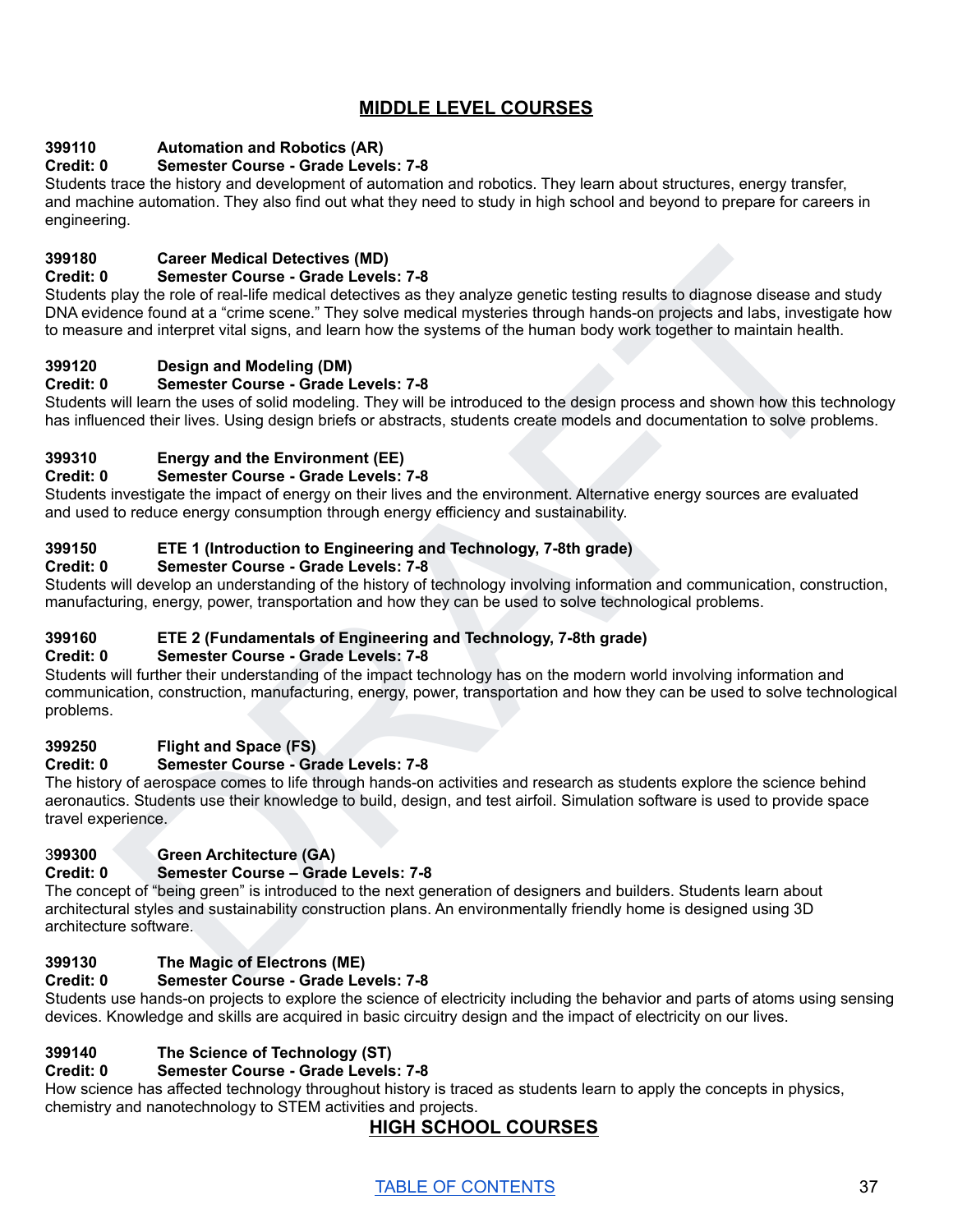# **494980 Aerospace Engineering (AE)**

# **Credit: 1 Grade Levels: 11-12**

Through hands-on engineering projects developed with NASA, Aerospace Engineering students learn about aerodynamics, astronautics, space-life sciences, and systems engineering, including the study of intelligent vehicles like the Mars rovers Spirit and Opportunity.

# **494710 Architectural/CAD I (Core Course)**

# **Credit: 1 Grade Levels: 9-12**

Unrate CAD I house on the knowledge and skills required to plan and prepare scale plotoial informerations of process for ensidertal buildings. Emphasis is given to the development of competencies related to solving<br>an conc Architectural/CAD I focuses on the knowledge and skills required to plan and prepare scale pictorial interpretations of plans and design concepts for residential buildings. Emphasis is given to the development of competencies related to solving drafting and design problems that require the individual to understand and apply a wide range of technical knowledge and critical thinking skills. The course is designed to allow the student to produce architectural drawings as traditional drawings or as computer-aided drawings.

# **494730 Architectural/CAD II**

# **Credit: 1 Grade Levels: 10-12**

Architectural/CAD II focuses on the knowledge and skills required to plan and prepare scale pictorial interpretations of plans and design concepts for residential buildings. Emphasis is given to the development of real world experiences in applying the application of architectural drafting standards. The course is designed to allow the student to produce drawings as traditional drawings or advanced use of various CAD software to produce drawings.

# **494720 Architectural/CAD Lab**

# **Credit: 1 Grade Levels: 9-12**

This production-based program is designed to allow for the development of skills and knowledge needed to execute a comprehensive architectural product.

# **490390 Automation and Robotics Technology 1**

# **Credit: 1 Grade Levels: 9-12**

This introduction to Automation and Robotics Technology enables students to identify and investigate different types of robotics systems. Students engage in designing and analyzing robotics systems.

# **490400 Automation and Robotics Technology 2**

# **Credit: 1 Grade Levels: 9-12**

This course in Automation and Robotics Technology enables students to identify and investigate problems in real-world scenarios, and devise solutions using various robotics systems.

# **490310 Automation and Robotics Technology 3**

# **Credit: 1 Grade Levels: 9-12**

This advanced course includes learning related to programming and creating working stations for robotic systems. Students will demonstrate robotic tool usage and editing programmed positions to optimize robotic performance. Students will demonstrate effective problem solving skills to program the robot to perform a specific, complex task.

# **495030 Biomedical Innovations (BI) – Capstone Course**

# **Credit: 1 Grade Levels: 11-12**

Students apply their knowledge and skills to answer questions and solve problems related to the biomedical sciences. In this capstone course, they may consult with a mentor or advisor from a university, hospital, physician's office, or industry. Students are expected to present the results of their work to an adult audience, which may include representatives from the local healthcare or business community or the school's Partnership Team.

# **495440 Civil Engineering and Architecture (CEA)**

# **Credit: 1 Grade Levels: 11-12**

This course builds upon the computer solid modeling design skills developed in Introduction to Engineering Design. Students will be presented with design problems that require the use of computer-aided drafting skills to develop solutions to the problems.

# **495450 Computer-Integrated Manufacturing (CIM)**

# **Credit: 1 Grade Levels: 11-12**

This course builds upon the computer solid modeling design skills developed in Introduction to Engineering Design. Students will be presented with design problems that require the use of Inventor to develop solutions to the problems.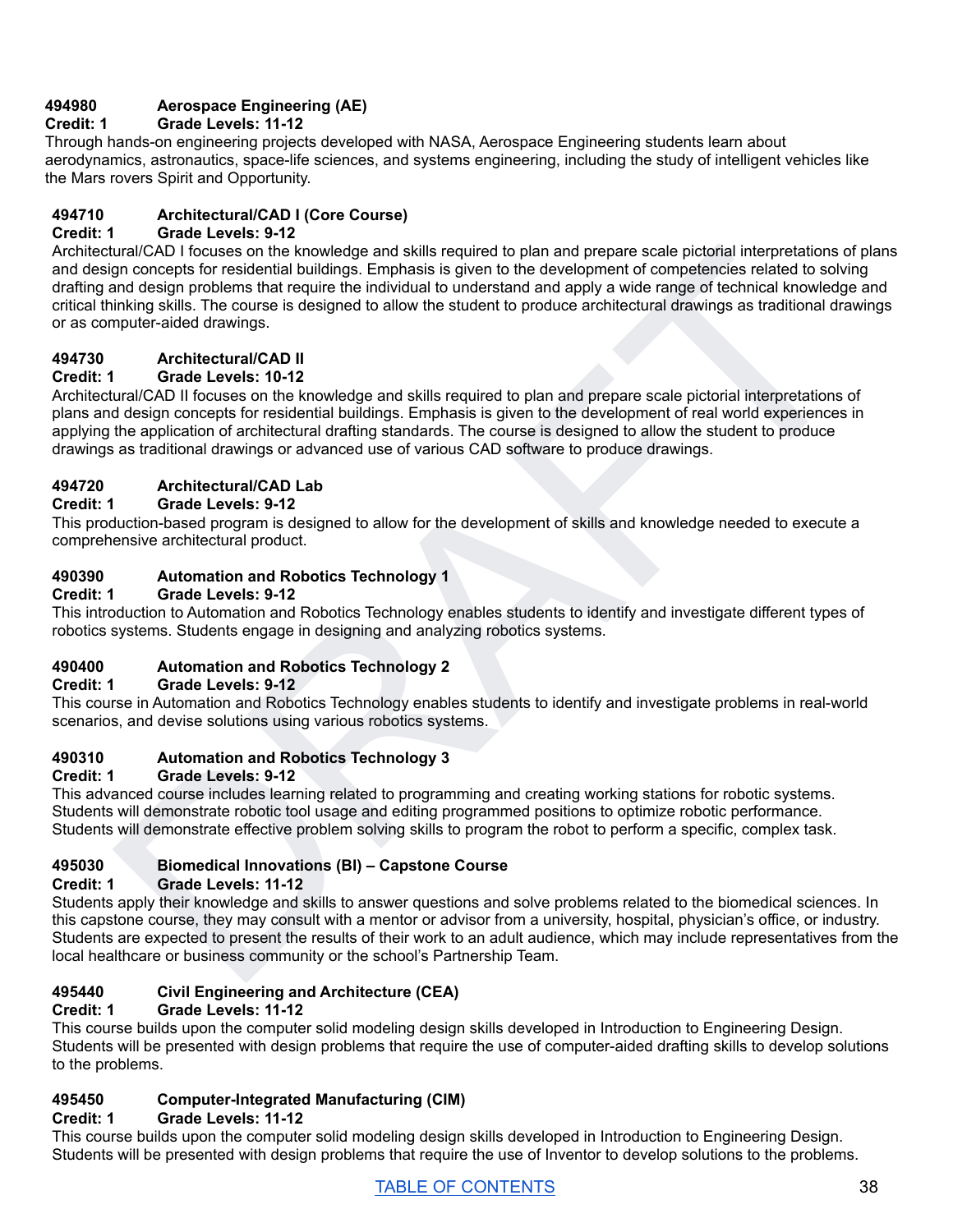# **495460 Digital Electronics (DE)**

# **Credit: 1 Grade Levels: 10-12**

Digital Electronics is a course of study in applied digital logic. The course is patterned after the first-semester course in digital electronics taught in two- and four-year colleges. Students will study the application of electronic logic circuits and devices and apply Boolean logic to the solution of problems.

# **494700 Drafting & Design (Core Course)**

#### **Credit: 1 Grade Levels: 9-12**

Drafting and Design focuses on the basic knowledge and skills required to produce engineering and architectural drawings. Emphasis is given to the development of competencies related to the use of drafting equipment, the production of beginning level engineering drawings and the production of beginning level architectural drawings.

#### **494740 Engineering/CAD I**

# **Credit: 1 Grade Levels: 9-12**

1 Grade Levels 9-12<br>and Design focuses on the basic knowledge and skills required to produce engineering and architectural drawings.<br>Bis by level to the development of completendes related to the use of draming equipment, Engineering/CAD I focus on the knowledge and skills required to produce advanced level engineering drawings. Emphasis is given to the development of competencies related to solving drafting and design problems that require the individual to understand and apply a wide range of technical knowledge and critical-thinking skills. The course is designed to allow the student to produce drawings of mechanical parts, engineering diagrams, electronics, etc. as traditional drawings or as computer-aided drawings.

# **494760 Engineering/CAD II**

#### **Credit: 1 Grade Levels: 10-12**

Engineering/CAD II focuses on the knowledge and skills required to produce advanced level engineering drawings. Emphasis is given to putting into practice real world experience related to solving problems that require the individual to understand and use various engineering software and techniques.

# **494750 Engineering/CAD Lab**

#### **Credit: 1 Grade Levels: 9-12**

This production-based program is designed to allow for the development of skills and knowledge needed to execute a comprehensive engineering product.

# **495470 Engineering Design and Development – (CAPSTONE)**

#### **Credit: 1 Grade Levels: 11-12**

In this course, students will work in teams of two to four to design and construct the solution to an engineering problem, applying the principles developed in the preceding four courses.

# **494010 ETE 1 (Introduction to Engineering and Technology, 9th grade)**

#### **Credit: .5 Grade Level: 9**

Students will develop an understanding of the history of technology involving information and communication, construction, manufacturing, energy, power, transportation and how they can be used to solve technological problems.

# **494020 ETE 2 (Fundamentals of Engineering and Technology, 9th grade)**

#### **Credit: .5 Grade Levels: 9**

Students will further their understanding of the impact technology has on the modern world involving information and communication, construction, manufacturing, energy, power, transportation and how they can be used to solve technological problems.

# **495010 Human Body Systems (HBS)**

# **Credit: 1 Grade Levels: 9-12**

Students engage in the study of the processes, structures, and interactions of the human body systems. Important concepts in the course include: communication, transport of substances, locomotion, metabolic processes, defense, and protection. The central theme is how the body systems work together to maintain homeostasis and good health.

# **493960 Engineering I**

# **Credit: 1 Grade Levels: 9-12**

This is a contextual-based course that introduces students to the core fundamental concepts of science and technology through authentic projects. Through these projects, students will develop an understanding of the relationship between the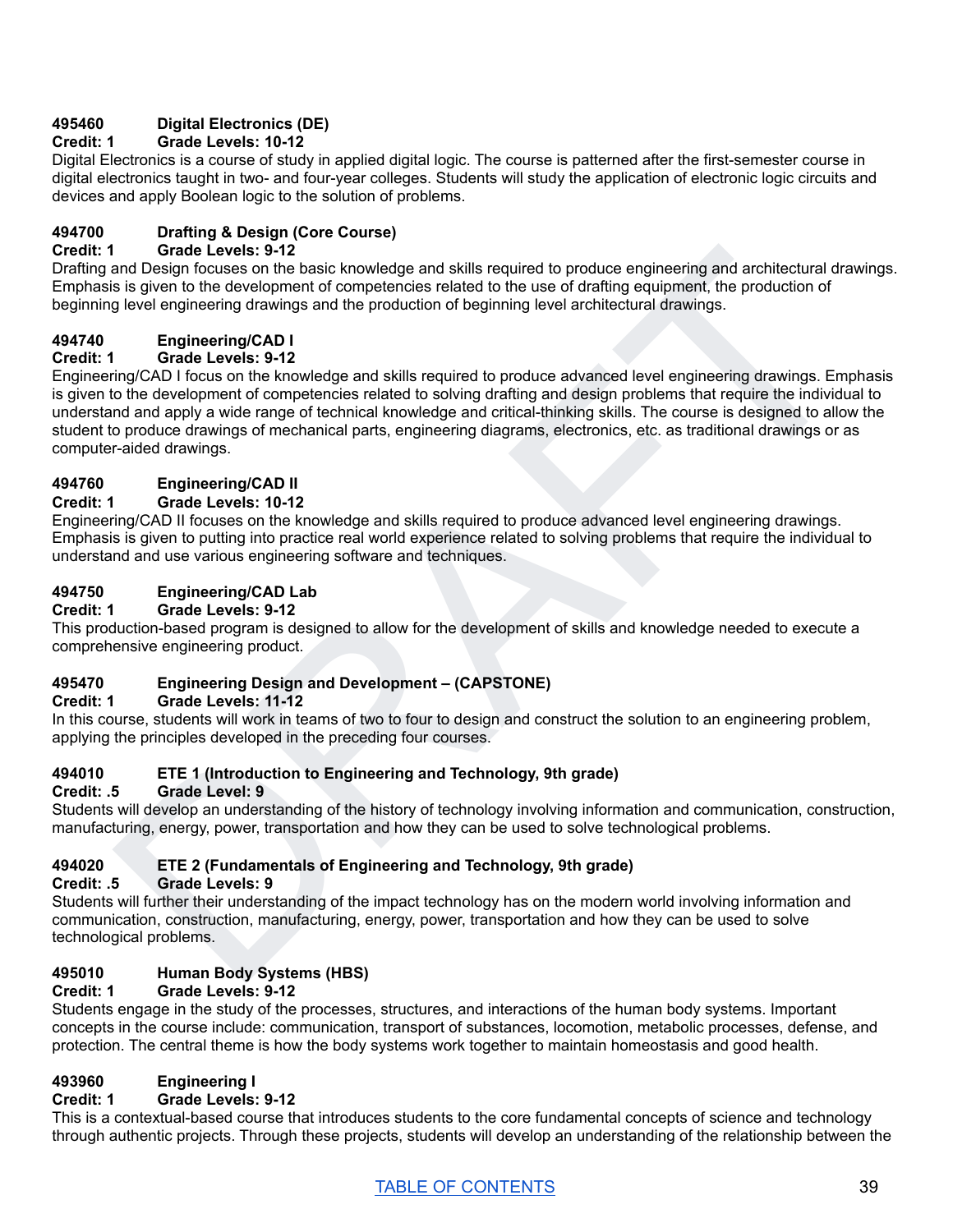physical, biological and social world. Students will gain an understanding of the differences between science and technology, and learn that technology is a process for applying science

# **493970 Engineering II**

# **Credit: 1 Grade Levels: 9-12**

This course uses the concepts learned from Course 1 to further develop students' problem-solving strategies and skills needed by the 21st-century workforce. Students will continue to explore emerging technologies and techniques in the context of addressing authentic projects.

# **493980 Engineering III**

# **Credit 1 Grade Levels 10-12**

This course will examine the past, present and future impact of science and technology on culture, society and the environment. Students will explore how their predecessors worked to solve some problems that still exist today, and examine the potential of using modern technology to solve those problems.

# **493990 Engineering Capstone**

# **Credit 1 Grade Levels 10-12**

This course will allow students to brainstorm, use invention, innovation, creativity, predictive analysis and use technology to solve real-world problems. Dimensions covered will include research and development, troubleshooting, experimentation, design failures, patents and trademarks, and design under constraints.

# **495480 Introduction to Engineering Design (IED)**

# **Credit: 1 Grade Levels: 9-12**

Introduction to Engineering Design is an introductory course that develops students' problem-solving skills, with emphasis placed on the concept of developing a 3D model or solid rendering of an object. Students focus on the application of visualization processes and tools provided by modern, state-of-the-art computer hardware and software.

# **495020 Medical Interventions (MI)**

#### **Credit: 1 Grade Levels: 9-12**

Engineering III<br>
The will examine the past, present and future impact of science and technology on culture, society and the<br>
term in somme the past, present and future impact of science some problems that still exist today Students investigate a variety of interventions involved in the prevention, diagnosis and treatment of disease as they follow the lives of a fictitious family. The course is a "How-To" manual for maintaining overall health and homeostasis in the body as students explore how to prevent and fight infection; how to screen and evaluate the code in human DNA; how to prevent, diagnose and treat cancer; and how to prevail when the organs of the body begin to fail.

# **495000 Principles of the Biomedical Sciences (PBS)**

# **Credit: 1 Grade Levels: 9-12**

Student work involves the study of human medicine, research processes, an introduction to bioinformatics, and the use of computer science, mathematics, and information theory to model and analyze biological systems. Students investigate the human body systems and various health conditions including heart disease, diabetes, sickle-cell disease, hypercholesterolemia, and infectious diseases.

# **495490 Principles of Engineering (POE)**

# **Credit: 1 Grade Levels: 9-12**

Principles of Engineering is a broad-based survey course designed to help students understand the field of engineering and engineering technology and its career possibilities. Students will develop engineering problem- solving skills that are involved in postsecondary education programs and engineering careers. They will explore various engineering systems and manufacturing processes.

# **490160 Unmanned Aerial Systems (UAS) I**

# **Credit: 1 Grade Levels: 9-12**

Unmanned Aerial Systems spans the spectrum from the basics of aviation, safety and principles of flight to design and manufacturing, industry specific applications, troubleshooting and maintenance, regulations, and mission planning, execution and debriefing.

# **490170 Unmanned Aerial Systems (UAS) II**

# **Credit: 1 Grade Levels: 10-12**

Unmanned Aerial Systems II continues building on the foundational skills learned in UAS I. Students can earn the FAA 107 Remote Pilot Certificate by the end of the second level.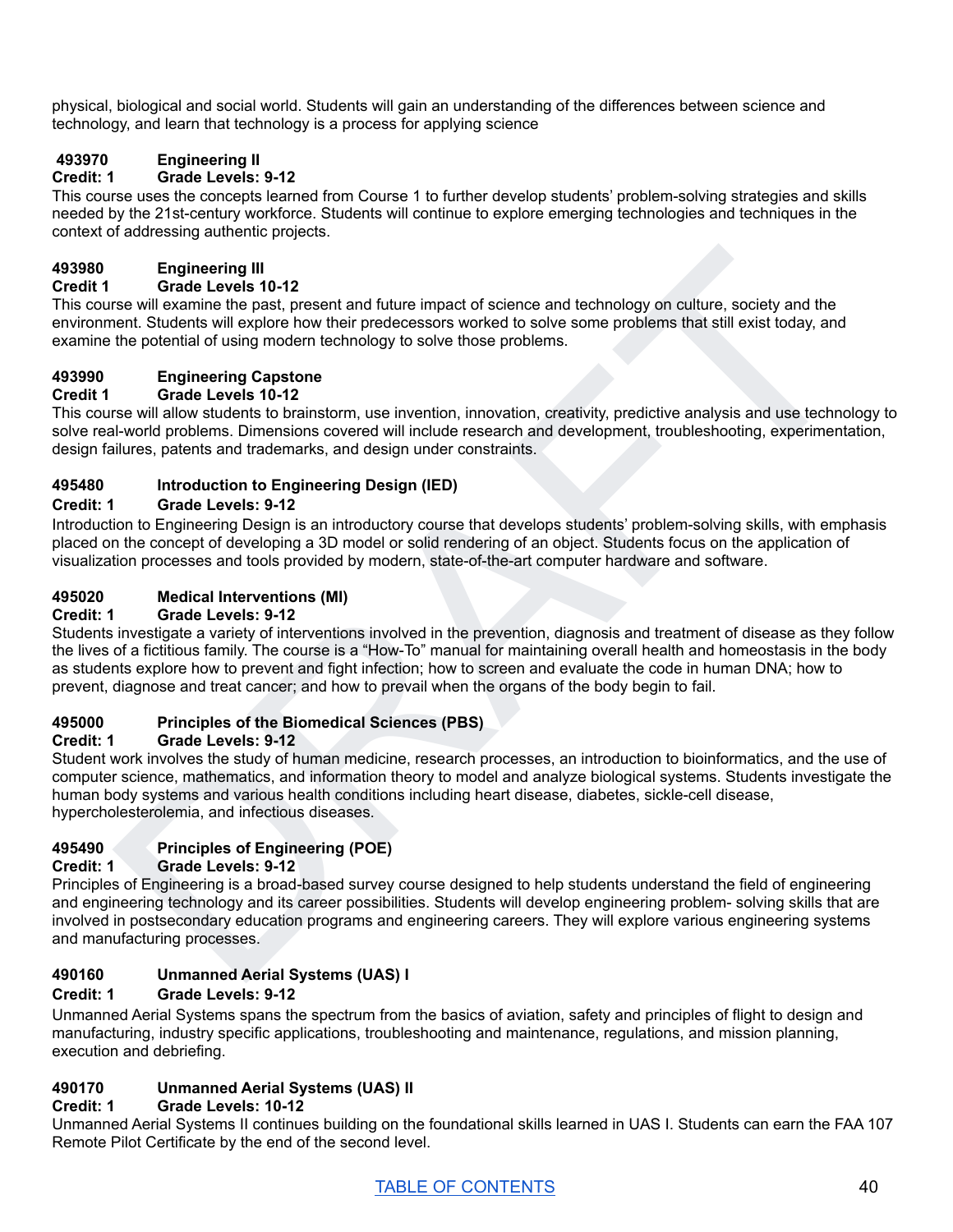# **490180 Unmanned Aerial Systems (UAS) III**

#### **Credit: 1 Grade Levels: 11-12**

Unmanned Aerial Systems III helps students prepare for drone-related career and entrepreneurial opportunities while serving as a capstone lab-based course.

#### **490150 Unmanned Aerial Systems (UAS) Flex**

#### **Credit: 1 Grade Levels: 9-12**

The UAS Flex course provides a foundational overview of the basics of aviation, safety and principles of flight, troubleshooting and maintenance, regulations, and mission planning, execution and debriefing as in UAS I; with the primary difference being the course is built around the use of a pre-made drone. Students will not be prepared to enter UAS II, or be prepared to take the FAA 107 exam. This course is an approved elective in multiple CTE pathways, and students will explore the industrial applications of drones in the specific pathway in which it is applied.

#### **492670 Web Technologies**

#### **Credit: 1 Grade Levels: 9-12**

noting and maintenance, requisitors, and massive planning, oveculon and debtriefing as in UAS II with the<br>difference being the course is built smooth the use of a pre-made drone. Students will not be prepared to enter<br>the Web Technologies is an exploration of all of the elements of good web page design. Students will begin by creating web pages using HTML, XHTML and CSS. Students will investigate several Adobe software packages to enhance web sites such as: Photoshop to create and edit graphics, Flash to create animations and web banners, Fireworks to create and optimize images for the web, and Premiere or other video/audio software to create and edit videos and audio. Students will focus on how to use web design software such as Dreamweaver to create websites. Students will also use multimedia equipment such as digital cameras and camcorders to add this rich media to websites. Students will complete several real-world applications such as Flash videos and web pages for the school or other organizations or businesses. Web Communication using Adobe Dreamweaver® (Associate) certification is encouraged.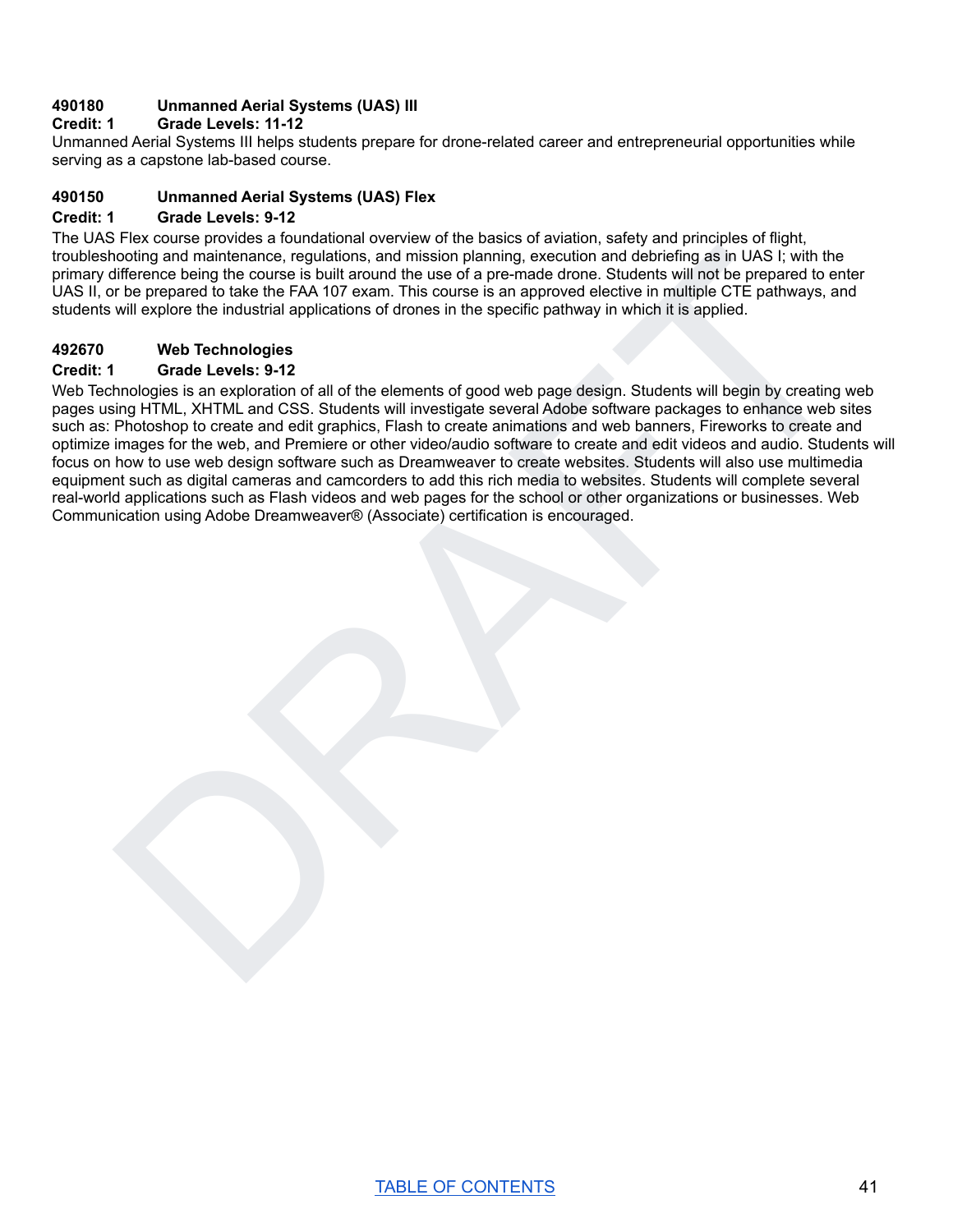# **Trade and Industry**

# **Program Description**

Trade and Industry Educational Programs are designed to provide career exploration and preparation for students in a wide array of occupations. Programs include theory-based learning and practicum training in apprentice trades, technical, healthcare, and other industrial and service occupations. Trade and Industry Education prepares students for entry into skilled trades and an opportunity to transition smoothly into postsecondary education. Program design will prepare students for the 21st century global economy and rapidly changing workforce needs. Trade and Industry is the broadest of all career and technical education fields that encompass programs within seven Career Clusters.

|                                                | <b>Cluster: Architecture and Construction</b><br><b>Pathway: Construction</b><br><b>Program of Study: Construction Technology</b>                                                    |                                       |  |
|------------------------------------------------|--------------------------------------------------------------------------------------------------------------------------------------------------------------------------------------|---------------------------------------|--|
| <b>Level One</b>                               | <b>Level Two</b>                                                                                                                                                                     | <b>Level Three</b>                    |  |
| <b>Skilled Trades Construction</b><br>(494480) | Carpentry<br>(494460)                                                                                                                                                                | Cabinetry<br>(494470)                 |  |
|                                                | <b>OR</b>                                                                                                                                                                            | Furniture Manufacturing I<br>(494850) |  |
|                                                | Mechanical, Electrical & Plumbing (MEP) Systems<br>(493840)                                                                                                                          | Electrical<br>(494500)                |  |
|                                                |                                                                                                                                                                                      | HVACR 1<br>(495100)                   |  |
|                                                |                                                                                                                                                                                      | Plumbing<br>(494510)                  |  |
|                                                |                                                                                                                                                                                      | Construction Lab<br>(490040)          |  |
|                                                |                                                                                                                                                                                      | Career Practicum: T&I AC<br>(490730)  |  |
|                                                | Additional Courses: (Cannot Substitute for Level One, Two, or Three Courses)<br>Furniture Manufacturing II<br>(494870)<br><b>HVACR II</b><br>(495110)<br><b>MEPS Lab</b><br>(490070) |                                       |  |
| <b>Industry Recognized Credentials (IRC)</b>   |                                                                                                                                                                                      |                                       |  |
|                                                | <b>Cluster: Arts, A/V Technology &amp; Communications</b><br>Pathway: A/V Technology & Film<br>Program of Study: A/V Technology & Film                                               |                                       |  |
| <b>Level One</b>                               | <b>Level Two</b>                                                                                                                                                                     | <b>Level Three</b>                    |  |
|                                                | AN Productions I                                                                                                                                                                     | AA/ Productions II                    |  |

#### **Cluster: Architecture and Construction Pathway: Construction Program of Study: Construction Technology**

#### **Cluster: Arts, A/V Technology & Communications Pathway: A/V Technology & Film Program of Study: A/V Technology & Film**

| <b>Level One</b>                                                                                             | <b>Level Two</b>              | <b>Level Three</b>                     |
|--------------------------------------------------------------------------------------------------------------|-------------------------------|----------------------------------------|
| <b>Media Communications</b><br>(493680)                                                                      | A/V Productions I<br>(493640) | A/V Productions II<br>(493650)         |
|                                                                                                              |                               | A/V Tech & Film Lab<br>(493670)        |
|                                                                                                              |                               | Career Practicum: T&I AVTC<br>(490740) |
| Additional Courses: (Cannot Substitute for Level One, Two, or Three Courses)<br>A/V Productions III (493660) |                               |                                        |
| <b>Industry Recognized Credentials (IRC)</b>                                                                 |                               |                                        |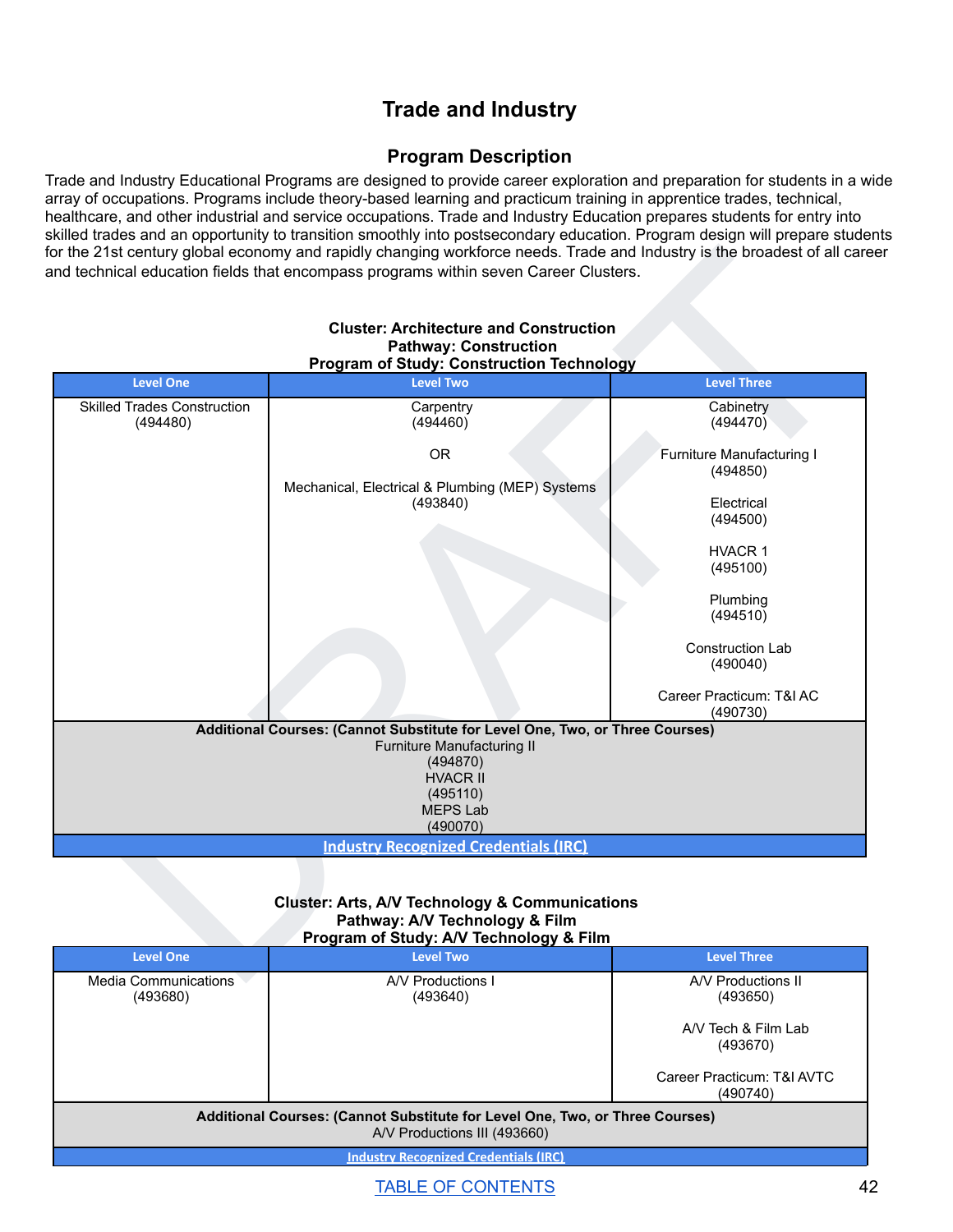#### **Cluster: Arts, A/V Technology & Communications Pathway: Journalism & Broadcasting Program of Study: Radio Broadcasting Technology**

| <b>Level One</b>                                                             | <b>Level Two</b>                             | <b>Level Three</b>         |  |
|------------------------------------------------------------------------------|----------------------------------------------|----------------------------|--|
| <b>Media Communications</b>                                                  | Radio Broadcasting I                         | Radio Broadcasting II      |  |
| (493680)                                                                     | (493380)                                     | (493390)                   |  |
|                                                                              |                                              |                            |  |
|                                                                              |                                              | Radio Broadcasting Lab     |  |
|                                                                              |                                              | (493410)                   |  |
|                                                                              |                                              |                            |  |
|                                                                              |                                              | Career Practicum: T&I AVTC |  |
|                                                                              |                                              | (490740)                   |  |
| Additional Courses: (Cannot Substitute for Level One, Two, or Three Courses) |                                              |                            |  |
| Radio Broadcasting III                                                       |                                              |                            |  |
| (493400)                                                                     |                                              |                            |  |
|                                                                              | <b>Industry Recognized Credentials (IRC)</b> |                            |  |

#### **Cluster: Arts, A/V Technology & Communications Pathway: Journalism & Broadcasting Program of Study: Digital Cinema Productions**

| Career Practicum: T&I AVTC<br>(490740)<br>Additional Courses: (Cannot Substitute for Level One, Two, or Three Courses)<br>Radio Broadcasting III<br>(493400)<br><b>Industry Recognized Credentials (IRC)</b><br><b>Cluster: Arts, A/V Technology &amp; Communications</b><br><b>Pathway: Journalism &amp; Broadcasting</b><br><b>Program of Study: Digital Cinema Productions</b><br><b>Level One</b><br><b>Level Two</b><br><b>Level Three</b><br>Digital Cinema Productions I<br>Digital Cinema Productions II<br><b>Media Communications</b><br>(493420)<br>(493430)<br>(493680)<br>Digital Cinema Productions Lab<br>(493450)<br>Career Practicum: T&I AVTC<br>(490740)<br>Additional Courses: (Cannot Substitute for Level One, Two, or Three Courses)<br><b>Digital Cinema Productions III</b><br>(493440)<br><b>Industry Recognized Credentials (IRC)</b><br><b>Cluster: Arts, A/V Technology &amp; Communications</b><br><b>Pathway: Visual Arts</b><br>Program of Study: Advertising & Graphic Design Technology<br><b>Level One</b><br><b>Level Two</b><br><b>Level Three</b><br>Advertising & Graphic Design I<br>Advertising Graphic Design II<br><b>Media Communications</b><br>(494150)<br>(494170)<br>(493680)<br>Advertising & Graphic Design Lab<br>(494160)<br>Career Practicum: T&I AVTC<br>(490740)<br>Additional Courses: (Cannot Substitute for Level One, Two, or Three Courses) |  |  | (493410) |
|---------------------------------------------------------------------------------------------------------------------------------------------------------------------------------------------------------------------------------------------------------------------------------------------------------------------------------------------------------------------------------------------------------------------------------------------------------------------------------------------------------------------------------------------------------------------------------------------------------------------------------------------------------------------------------------------------------------------------------------------------------------------------------------------------------------------------------------------------------------------------------------------------------------------------------------------------------------------------------------------------------------------------------------------------------------------------------------------------------------------------------------------------------------------------------------------------------------------------------------------------------------------------------------------------------------------------------------------------------------------------------------------------------|--|--|----------|
|                                                                                                                                                                                                                                                                                                                                                                                                                                                                                                                                                                                                                                                                                                                                                                                                                                                                                                                                                                                                                                                                                                                                                                                                                                                                                                                                                                                                         |  |  |          |
|                                                                                                                                                                                                                                                                                                                                                                                                                                                                                                                                                                                                                                                                                                                                                                                                                                                                                                                                                                                                                                                                                                                                                                                                                                                                                                                                                                                                         |  |  |          |
|                                                                                                                                                                                                                                                                                                                                                                                                                                                                                                                                                                                                                                                                                                                                                                                                                                                                                                                                                                                                                                                                                                                                                                                                                                                                                                                                                                                                         |  |  |          |
|                                                                                                                                                                                                                                                                                                                                                                                                                                                                                                                                                                                                                                                                                                                                                                                                                                                                                                                                                                                                                                                                                                                                                                                                                                                                                                                                                                                                         |  |  |          |
|                                                                                                                                                                                                                                                                                                                                                                                                                                                                                                                                                                                                                                                                                                                                                                                                                                                                                                                                                                                                                                                                                                                                                                                                                                                                                                                                                                                                         |  |  |          |
|                                                                                                                                                                                                                                                                                                                                                                                                                                                                                                                                                                                                                                                                                                                                                                                                                                                                                                                                                                                                                                                                                                                                                                                                                                                                                                                                                                                                         |  |  |          |
|                                                                                                                                                                                                                                                                                                                                                                                                                                                                                                                                                                                                                                                                                                                                                                                                                                                                                                                                                                                                                                                                                                                                                                                                                                                                                                                                                                                                         |  |  |          |
|                                                                                                                                                                                                                                                                                                                                                                                                                                                                                                                                                                                                                                                                                                                                                                                                                                                                                                                                                                                                                                                                                                                                                                                                                                                                                                                                                                                                         |  |  |          |
|                                                                                                                                                                                                                                                                                                                                                                                                                                                                                                                                                                                                                                                                                                                                                                                                                                                                                                                                                                                                                                                                                                                                                                                                                                                                                                                                                                                                         |  |  |          |
|                                                                                                                                                                                                                                                                                                                                                                                                                                                                                                                                                                                                                                                                                                                                                                                                                                                                                                                                                                                                                                                                                                                                                                                                                                                                                                                                                                                                         |  |  |          |
|                                                                                                                                                                                                                                                                                                                                                                                                                                                                                                                                                                                                                                                                                                                                                                                                                                                                                                                                                                                                                                                                                                                                                                                                                                                                                                                                                                                                         |  |  |          |
|                                                                                                                                                                                                                                                                                                                                                                                                                                                                                                                                                                                                                                                                                                                                                                                                                                                                                                                                                                                                                                                                                                                                                                                                                                                                                                                                                                                                         |  |  |          |
|                                                                                                                                                                                                                                                                                                                                                                                                                                                                                                                                                                                                                                                                                                                                                                                                                                                                                                                                                                                                                                                                                                                                                                                                                                                                                                                                                                                                         |  |  |          |
|                                                                                                                                                                                                                                                                                                                                                                                                                                                                                                                                                                                                                                                                                                                                                                                                                                                                                                                                                                                                                                                                                                                                                                                                                                                                                                                                                                                                         |  |  |          |
|                                                                                                                                                                                                                                                                                                                                                                                                                                                                                                                                                                                                                                                                                                                                                                                                                                                                                                                                                                                                                                                                                                                                                                                                                                                                                                                                                                                                         |  |  |          |
|                                                                                                                                                                                                                                                                                                                                                                                                                                                                                                                                                                                                                                                                                                                                                                                                                                                                                                                                                                                                                                                                                                                                                                                                                                                                                                                                                                                                         |  |  |          |

#### **Cluster: Arts, A/V Technology & Communications Pathway: Visual Arts Program of Study: Advertising & Graphic Design Technology**

| <b>Level One</b>                                                             | <b>Level Two</b>                             | <b>Level Three</b>                           |  |
|------------------------------------------------------------------------------|----------------------------------------------|----------------------------------------------|--|
| <b>Media Communications</b><br>(493680)                                      | Advertising & Graphic Design I<br>(494150)   | Advertising Graphic Design II<br>(494170)    |  |
|                                                                              |                                              | Advertising & Graphic Design Lab<br>(494160) |  |
|                                                                              |                                              | Career Practicum: T&I AVTC<br>(490740)       |  |
| Additional Courses: (Cannot Substitute for Level One, Two, or Three Courses) |                                              |                                              |  |
| Advertising & Graphic Design III                                             |                                              |                                              |  |
| (494130)                                                                     |                                              |                                              |  |
|                                                                              | <b>Industry Recognized Credentials (IRC)</b> |                                              |  |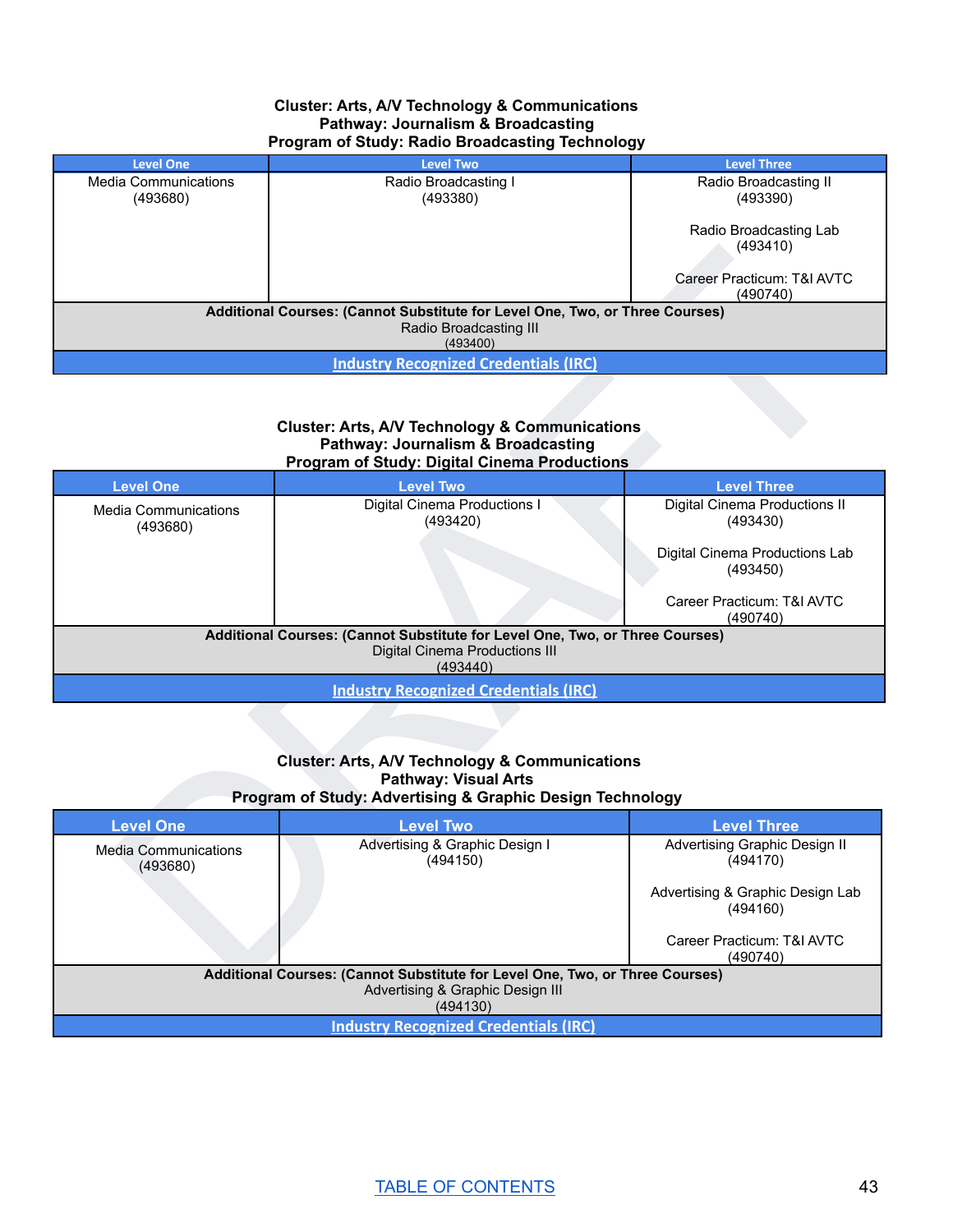#### **Cluster: Arts, A/V Technology & Communications Pathway: Visual Arts Program of Study: Commercial Photography**

| <b>Level One</b>                                                             | <b>Level Two</b>                             | <b>Level Three</b>                     |  |
|------------------------------------------------------------------------------|----------------------------------------------|----------------------------------------|--|
| <b>Media Communications</b><br>(493680)                                      | Digital Photography I<br>(494350)            | Digital Photography II<br>(494370)     |  |
|                                                                              |                                              | Digital Photography Lab<br>(494360)    |  |
|                                                                              |                                              | Career Practicum: T&I AVTC<br>(490740) |  |
| Additional Courses: (Cannot Substitute for Level One, Two, or Three Courses) |                                              |                                        |  |
| Digital Photography III                                                      |                                              |                                        |  |
| (494380)                                                                     |                                              |                                        |  |
|                                                                              | <b>Industry Recognized Credentials (IRC)</b> |                                        |  |

|                               |                                                                                                                                             | (494360)                               |
|-------------------------------|---------------------------------------------------------------------------------------------------------------------------------------------|----------------------------------------|
|                               |                                                                                                                                             | Career Practicum: T&I AVTC<br>(490740) |
|                               | Additional Courses: (Cannot Substitute for Level One, Two, or Three Courses)<br>Digital Photography III<br>(494380)                         |                                        |
|                               | <b>Industry Recognized Credentials (IRC)</b>                                                                                                |                                        |
|                               | <b>Cluster: Government and Public Administration</b><br><b>Pathway: National Security</b><br>Program of Study: Air Force JROTC              |                                        |
| <b>Level One</b>              | <b>Level Two</b>                                                                                                                            | <b>Level Three</b>                     |
|                               |                                                                                                                                             | Air Force JROTC III<br>(495780)        |
|                               | Air Force JROTC II<br>(495770)                                                                                                              | Air Force JROTC IV<br>(495880)         |
| Air Force JROTC I<br>(495760) |                                                                                                                                             | Air Force Ground School<br>(492210)    |
|                               | Air Force Leadership Development Lab<br>(492550)<br>Air Force Drill and Ceremonies<br>(492270)<br>(Students can take at level two or three) |                                        |
|                               | <b>JROTC Health</b><br>(480950)<br><b>JROTC Physical Education</b><br>(485950)                                                              |                                        |
|                               | Students can take JROTC Health and Physical Education at any level                                                                          |                                        |
|                               | <b>Industry Recognized Credentials (IRC)</b>                                                                                                |                                        |
|                               | <b>Cluster: Government and Public Administration</b><br><b>Pathway: National Security</b>                                                   |                                        |
|                               | <b>Program of Study: Army JROTC</b>                                                                                                         |                                        |
| <b>Level One</b>              | <b>Level Two</b>                                                                                                                            | <b>Level Three</b>                     |
| Army JROTC I                  | Army JROTC II                                                                                                                               | Army JROTC III<br>(495810)             |

#### **Cluster: Government and Public Administration Pathway: National Security Program of Study: Army JROTC**

| <b>Level One</b>                                                   | <b>Level Two</b>                             | <b>Level Three</b>                                      |
|--------------------------------------------------------------------|----------------------------------------------|---------------------------------------------------------|
| Army JROTC I<br>(495790)                                           | Army JROTC II<br>(495800)                    | Army JROTC III<br>(495810)<br>Army JROTC IV<br>(495890) |
|                                                                    | <b>JROTC Health</b>                          |                                                         |
|                                                                    | (480950)                                     |                                                         |
| <b>JROTC Physical Education</b>                                    |                                              |                                                         |
|                                                                    | (485950)                                     |                                                         |
| Students can take JROTC Health and Physical Education at any level |                                              |                                                         |
|                                                                    | <b>Industry Recognized Credentials (IRC)</b> |                                                         |

# TABLE OF [CONTENTS](#page-1-0) 44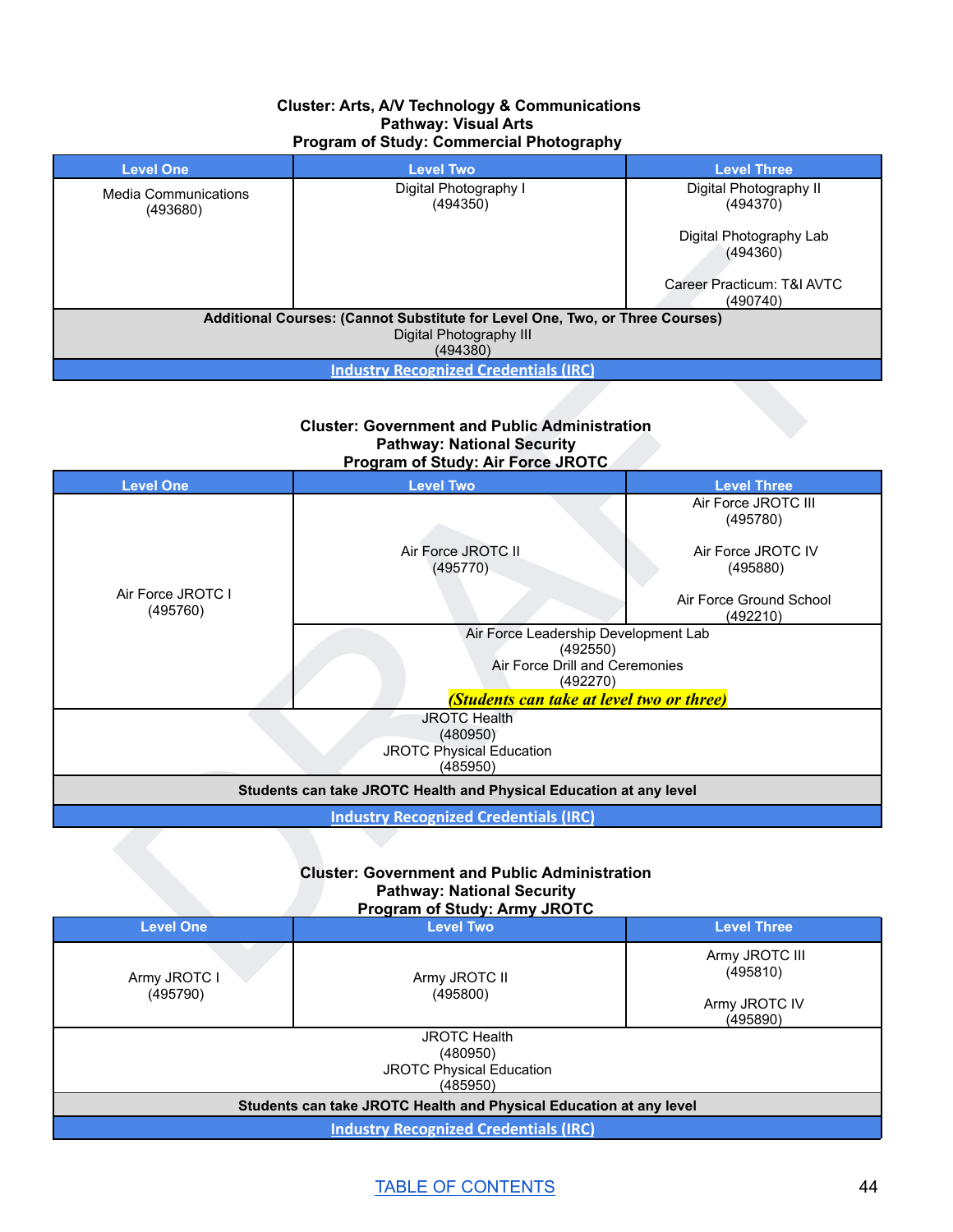#### **Cluster: Government and Public Administration Pathway: National Security Program of Study: Marine JROTC**

| <b>Level One</b>                                                               | <b>Level Two</b>            | <b>Level Three</b>                                          |
|--------------------------------------------------------------------------------|-----------------------------|-------------------------------------------------------------|
| Marine JROTC I<br>(495820)                                                     | Marine JROTC II<br>(495830) | Marine JROTC III<br>(495840)<br>Marine JROTC IV<br>(495900) |
| <b>JROTC Health</b><br>(480950)<br><b>JROTC Physical Education</b><br>(485950) |                             |                                                             |
| Students can take JROTC Health and Physical Education at any level             |                             |                                                             |
| <b>Industry Recognized Credentials (IRC)</b>                                   |                             |                                                             |

#### **Cluster: Government and Public Administration Pathway: National Security Program of Study: Navy JROTC**

|                                                |                                                                                                                                                                                                                           | (495900)                                                                                         |
|------------------------------------------------|---------------------------------------------------------------------------------------------------------------------------------------------------------------------------------------------------------------------------|--------------------------------------------------------------------------------------------------|
|                                                | <b>JROTC Health</b><br>(480950)<br><b>JROTC Physical Education</b><br>(485950)                                                                                                                                            |                                                                                                  |
|                                                | Students can take JROTC Health and Physical Education at any level                                                                                                                                                        |                                                                                                  |
|                                                | <b>Industry Recognized Credentials (IRC)</b>                                                                                                                                                                              |                                                                                                  |
|                                                | <b>Cluster: Government and Public Administration</b><br><b>Pathway: National Security</b><br><b>Program of Study: Navy JROTC</b>                                                                                          |                                                                                                  |
| <b>Level One</b>                               | <b>Level Two</b>                                                                                                                                                                                                          | <b>Level Three</b>                                                                               |
| Navy JROTC I<br>(495850)                       | Navy JROTC II<br>(495860)                                                                                                                                                                                                 | Navy JROTC III<br>(495870)<br>Navy JROTC IV<br>(495910)                                          |
|                                                | <b>JROTC Health</b><br>(480950)<br><b>JROTC Physical Education</b><br>(485950)<br>Students can take JROTC Health and Physical Education at any level                                                                      |                                                                                                  |
|                                                | <b>Industry Recognized Credentials (IRC)</b>                                                                                                                                                                              |                                                                                                  |
|                                                | <b>Cluster: Health Sciences</b><br><b>Pathway: Therapeutic Services</b><br>Program of Study: Pharmacy Technician                                                                                                          |                                                                                                  |
| <b>Level One</b><br>Foundations of Health Care | <b>Level Two</b><br><b>Medical Terminology</b>                                                                                                                                                                            | <b>Level Three</b><br><b>Medical Math</b>                                                        |
| (495350)                                       | (495360)                                                                                                                                                                                                                  | (495240)<br>Pharmacy Technology Fundamentals<br>(495280)<br>Career Practicum: T&I HS<br>(490760) |
|                                                | Additional Courses: (Cannot Substitute for Level One, Two, or Three Courses)<br>Anatomy & Physiology (424030)<br>Abnormal Psychology (.5) (495370)<br>Pathology (.5) (495290)<br>Modical Procedures Expanded (5) (405300) |                                                                                                  |

#### **Cluster: Health Sciences Pathway: Therapeutic Services Program of Study: Pharmacy Technician**

| <b>Level One</b>           | <b>Level Two</b>                                                                                                                                                                                                                                                                                                                                                                | <b>Level Three</b>               |  |
|----------------------------|---------------------------------------------------------------------------------------------------------------------------------------------------------------------------------------------------------------------------------------------------------------------------------------------------------------------------------------------------------------------------------|----------------------------------|--|
| Foundations of Health Care | Medical Terminology                                                                                                                                                                                                                                                                                                                                                             | <b>Medical Math</b>              |  |
| (495350)                   | (495360)                                                                                                                                                                                                                                                                                                                                                                        | (495240)                         |  |
|                            |                                                                                                                                                                                                                                                                                                                                                                                 | Pharmacy Technology Fundamentals |  |
|                            |                                                                                                                                                                                                                                                                                                                                                                                 | (495280)                         |  |
|                            |                                                                                                                                                                                                                                                                                                                                                                                 | Career Practicum: T&I HS         |  |
|                            |                                                                                                                                                                                                                                                                                                                                                                                 | (490760)                         |  |
|                            | Additional Courses: (Cannot Substitute for Level One, Two, or Three Courses)<br>Anatomy & Physiology (424030)<br>Abnormal Psychology (.5) (495370)<br>Pathology (.5) (495290)<br>Medical Procedures Expanded (.5) (495390)<br>Human Behavior & Disorders (.5) (495320)<br>Medical Professions Expanded (.5) (495380)<br>Medical Lab (1.0) (490520)<br>Medical Lab (.5) (490510) |                                  |  |
|                            | <b>Industry Recognized Credentials (IRC)</b>                                                                                                                                                                                                                                                                                                                                    |                                  |  |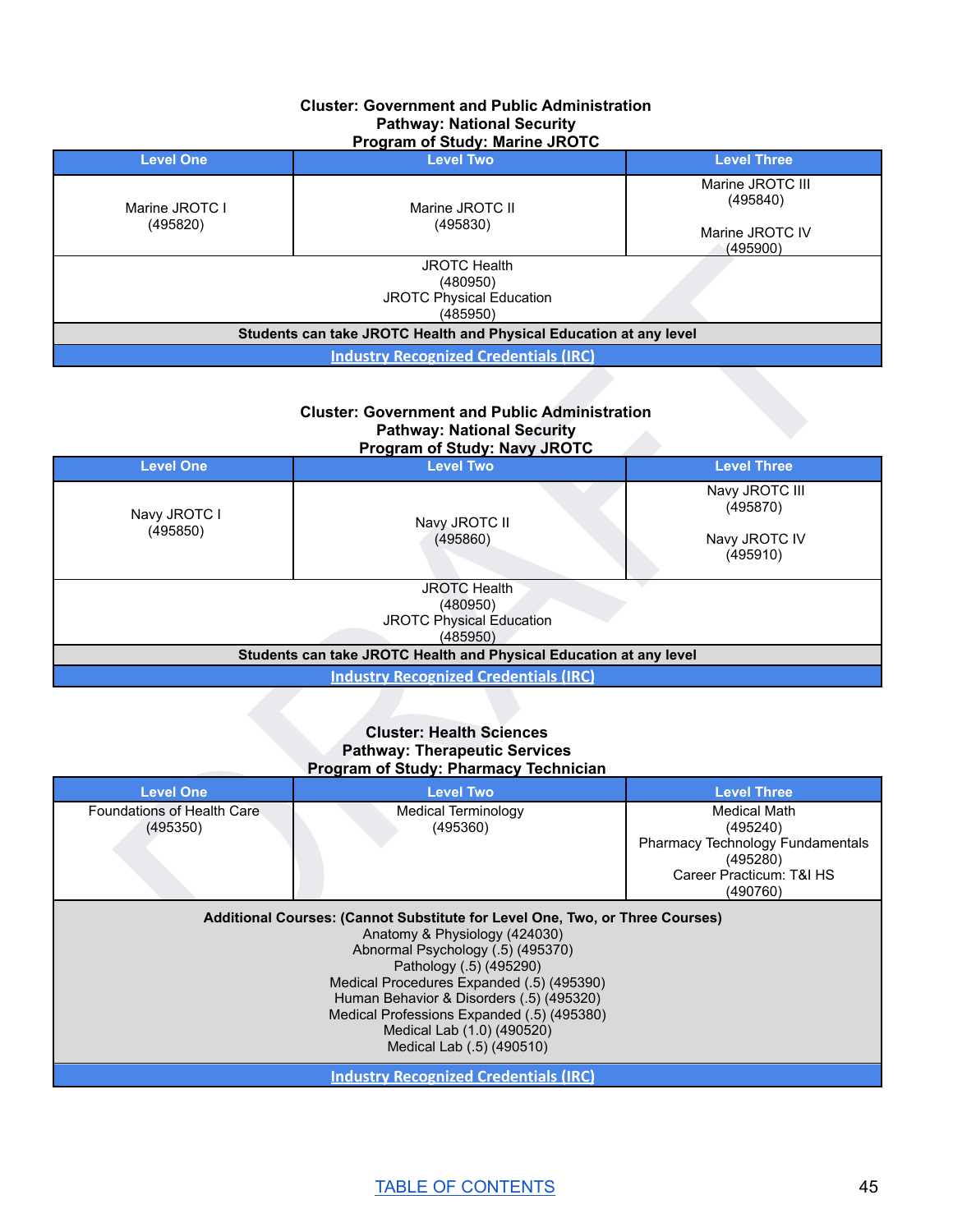#### **Cluster: Health Sciences Pathway: Therapeutic Services Program of Study: Nursing Services**

| <b>Level One</b>                       | <b>Level Two</b>                                                                                                                                                                                                                                                                                                                              | <b>Level Three</b>                                      |
|----------------------------------------|-----------------------------------------------------------------------------------------------------------------------------------------------------------------------------------------------------------------------------------------------------------------------------------------------------------------------------------------------|---------------------------------------------------------|
| Foundations of Health Care<br>(495350) | Medical Terminology<br>(495360)                                                                                                                                                                                                                                                                                                               | Certified Nursing Assistant (.5)<br>(490030)            |
|                                        |                                                                                                                                                                                                                                                                                                                                               | <b>AND</b><br>Medical Lab (.5)                          |
|                                        |                                                                                                                                                                                                                                                                                                                                               | (490510)<br>Certified Nursing Assistant 1.0<br>(490500) |
|                                        |                                                                                                                                                                                                                                                                                                                                               | Career Practicum: T&I HS<br>(490760)                    |
|                                        | Additional Courses: (Cannot Substitute for Level One, Two, or Three Courses)<br>Anatomy & Physiology (424030)<br>Abnormal Psychology (.5) (495370)<br>Pathology (.5) (495290)<br>Medical Procedures Expanded (.5) (495390)<br>Human Behavior & Disorders (.5) (495320)<br>Medical Professions Expanded (.5) (495380)<br>Medical Math (495240) |                                                         |
|                                        | Medical Lab (1.0) (490520)<br>Medical Lab (.5) (490510)                                                                                                                                                                                                                                                                                       |                                                         |
|                                        | <b>Industry Recognized Credentials (IRC)</b>                                                                                                                                                                                                                                                                                                  |                                                         |

# **Cluster: Health Sciences Pathway: Therapeutic Services Program of Study: Medical Skills and Services**

|                            |                                                                                                               | AND                                         |
|----------------------------|---------------------------------------------------------------------------------------------------------------|---------------------------------------------|
|                            |                                                                                                               | Medical Lab (.5)                            |
|                            |                                                                                                               | (490510)                                    |
|                            |                                                                                                               | Certified Nursing Assistant 1.0<br>(490500) |
|                            |                                                                                                               | Career Practicum: T&I HS                    |
|                            |                                                                                                               | (490760)                                    |
|                            | Additional Courses: (Cannot Substitute for Level One, Two, or Three Courses)<br>Anatomy & Physiology (424030) |                                             |
|                            | Abnormal Psychology (.5) (495370)                                                                             |                                             |
|                            | Pathology (.5) (495290)                                                                                       |                                             |
|                            | Medical Procedures Expanded (.5) (495390)                                                                     |                                             |
|                            | Human Behavior & Disorders (.5) (495320)                                                                      |                                             |
|                            | Medical Professions Expanded (.5) (495380)<br>Medical Math (495240)                                           |                                             |
|                            | Medical Lab (1.0) (490520)                                                                                    |                                             |
|                            | Medical Lab (.5) (490510)                                                                                     |                                             |
|                            | <b>Industry Recognized Credentials (IRC)</b>                                                                  |                                             |
|                            |                                                                                                               |                                             |
|                            |                                                                                                               |                                             |
|                            | <b>Cluster: Health Sciences</b>                                                                               |                                             |
|                            | <b>Pathway: Therapeutic Services</b>                                                                          |                                             |
|                            | <b>Program of Study: Medical Skills and Services</b>                                                          |                                             |
| <b>Level One</b>           |                                                                                                               |                                             |
|                            | <b>Level Two</b>                                                                                              | <b>Level Three</b>                          |
| Foundations of Health Care | <b>Medical Terminology</b>                                                                                    | Abnormal Psychology (.5)                    |
| (495350)                   | (495360)                                                                                                      | (495370)                                    |
|                            |                                                                                                               | Pathology (.5)                              |
|                            |                                                                                                               | (495290)                                    |
|                            |                                                                                                               | Medical Procedures Expanded (.5)            |
|                            |                                                                                                               | (495390)                                    |
|                            |                                                                                                               | Human Behavior & Disorders (.5)             |
|                            |                                                                                                               | (495320)                                    |
|                            |                                                                                                               | Medical Professions Expanded (.5)           |
|                            |                                                                                                               | (495380)<br><b>Medical Math</b>             |
|                            |                                                                                                               | (495240)                                    |
|                            |                                                                                                               | Medical Lab (1.0)                           |
|                            |                                                                                                               | (490520)                                    |
|                            |                                                                                                               | Medical Lab (.5)                            |
|                            |                                                                                                               | (490510)                                    |
|                            |                                                                                                               | <b>First Responder</b>                      |
|                            |                                                                                                               | (494140)                                    |
|                            |                                                                                                               | Career Practicum: T&I HS<br>(490760)        |
|                            | Additional Courses: (Cannot Substitute for Level One, Two, or Three Courses)                                  |                                             |
|                            | Anatomy & Physiology (424030)<br><b>Industry Recognized Credentials (IRC)</b>                                 |                                             |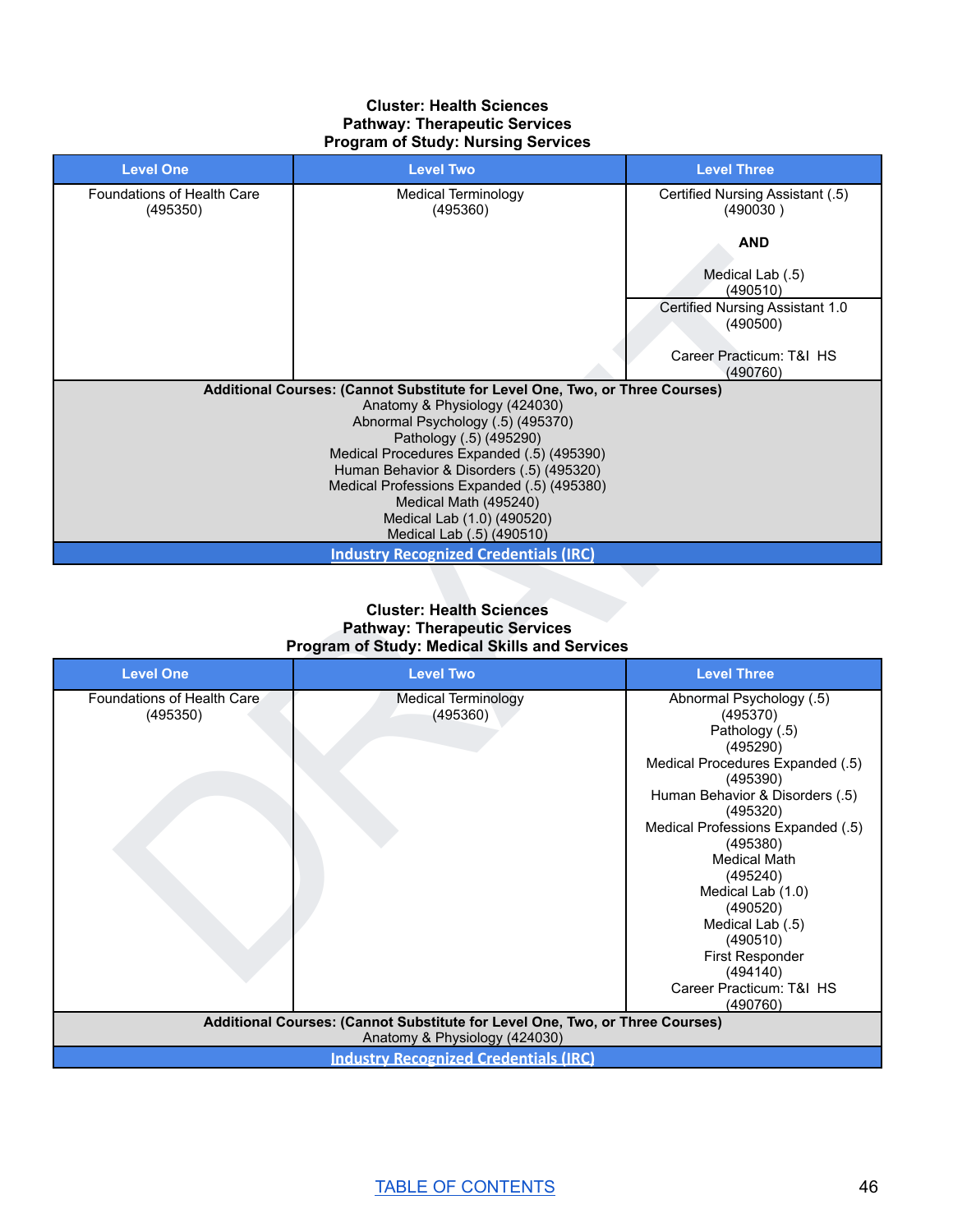#### **Cluster: Health Sciences Pathway: Therapeutic Services Program of Study: Sports Medicine**

| <b>Level One</b>                        | <b>Level Two</b>                                                                                                                                                    | <b>Level Three</b>                            |
|-----------------------------------------|---------------------------------------------------------------------------------------------------------------------------------------------------------------------|-----------------------------------------------|
| Foundations of Health Care              | Principles of Sports Medicine                                                                                                                                       | Sports Medicine Injury Assessment             |
| (495350)                                | (494050)                                                                                                                                                            | (494070)<br><b>Exercise Science</b>           |
|                                         | <b>OR</b>                                                                                                                                                           | (494080)                                      |
|                                         | <b>Medical Terminology</b>                                                                                                                                          | Medical Lab (1.0)<br>(490520)                 |
|                                         | (495360)                                                                                                                                                            | Medical Lab (.5)                              |
|                                         |                                                                                                                                                                     | (490510)                                      |
|                                         |                                                                                                                                                                     | Career Practicum: T&I HS<br>(490760)          |
|                                         | Additional Courses: (Cannot Substitute for Level One, Two, or Three Courses)                                                                                        |                                               |
|                                         | Anatomy & Physiology (424030)<br>Abnormal Psychology (.5) (495370)                                                                                                  |                                               |
|                                         | Pathology (.5) (495290)                                                                                                                                             |                                               |
|                                         | Medical Procedures Expanded (.5) (495390)                                                                                                                           |                                               |
|                                         | Human Behavior & Disorders (.5) (495320)<br>Medical Professions Expanded (.5) (495380)                                                                              |                                               |
|                                         | Medical Math (495240)                                                                                                                                               |                                               |
|                                         | <b>Industry Recognized Credentials (IRC)</b>                                                                                                                        |                                               |
|                                         |                                                                                                                                                                     |                                               |
|                                         | <b>Cluster: Law, Public Safety, Corrections &amp; Security</b>                                                                                                      |                                               |
| <b>Level One</b>                        | <b>Pathway: Emergency &amp; Fire Management Services</b><br><b>Program of Study: Emergency Services</b><br><b>Level Two</b>                                         | <b>Level Three</b>                            |
|                                         |                                                                                                                                                                     |                                               |
| <b>Emergency Services I</b><br>(490050) | <b>Emergency Services II</b><br>(490420)                                                                                                                            | <b>Emergency Services III</b><br>(490540)     |
|                                         |                                                                                                                                                                     | Emergency and Fire Management Lab<br>(490530) |
|                                         |                                                                                                                                                                     | Career Practicum: T&I LPSCS<br>(490770)       |
|                                         | Additional Courses: (Cannot Substitute for Level One, Two, or Three Courses)<br>First Responder<br>(494140)                                                         |                                               |
|                                         | <b>Industry Recognized Credentials (IRC)</b>                                                                                                                        |                                               |
|                                         | <b>Cluster: Law, Public Safety, Corrections &amp; Security</b><br><b>Pathway: Emergency &amp; Fire Management Services</b><br><b>Program of Study: Firefighting</b> |                                               |
| <b>Level One</b>                        | <b>Level Two</b>                                                                                                                                                    | <b>Level Three</b>                            |

#### **Cluster: Law, Public Safety, Corrections & Security Pathway: Emergency & Fire Management Services Program of Study: Emergency Services**

| <b>Level One</b>                        | <b>Level Two</b>                                                             | <b>Level Three</b>                            |
|-----------------------------------------|------------------------------------------------------------------------------|-----------------------------------------------|
| <b>Emergency Services I</b><br>(490050) | <b>Emergency Services II</b><br>(490420)                                     | <b>Emergency Services III</b><br>(490540)     |
|                                         |                                                                              | Emergency and Fire Management Lab<br>(490530) |
|                                         |                                                                              | Career Practicum: T&I LPSCS<br>(490770)       |
|                                         | Additional Courses: (Cannot Substitute for Level One, Two, or Three Courses) |                                               |
|                                         | <b>First Responder</b><br>(494140)                                           |                                               |
|                                         | <b>Industry Recognized Credentials (IRC)</b>                                 |                                               |

#### **Cluster: Law, Public Safety, Corrections & Security Pathway: Emergency & Fire Management Services Program of Study: Firefighting**

| <b>Level One</b>           | <b>Level Two</b>                                                             | <b>Level Three</b>                            |
|----------------------------|------------------------------------------------------------------------------|-----------------------------------------------|
| Firefighting I<br>(490470) | Firefighting II<br>(490480)                                                  | Community Preparedness & Response<br>(490490) |
|                            |                                                                              | Emergency and Fire Management Lab<br>(490530) |
|                            |                                                                              | Career Practicum: T&I LPSCS<br>(490770)       |
|                            | Additional Courses: (Cannot Substitute for Level One, Two, or Three Courses) |                                               |
|                            | <b>First Responder</b>                                                       |                                               |
|                            | (494140)                                                                     |                                               |
|                            | <b>Industry Recognized Credentials (IRC)</b>                                 |                                               |

# TABLE OF [CONTENTS](#page-1-0) 47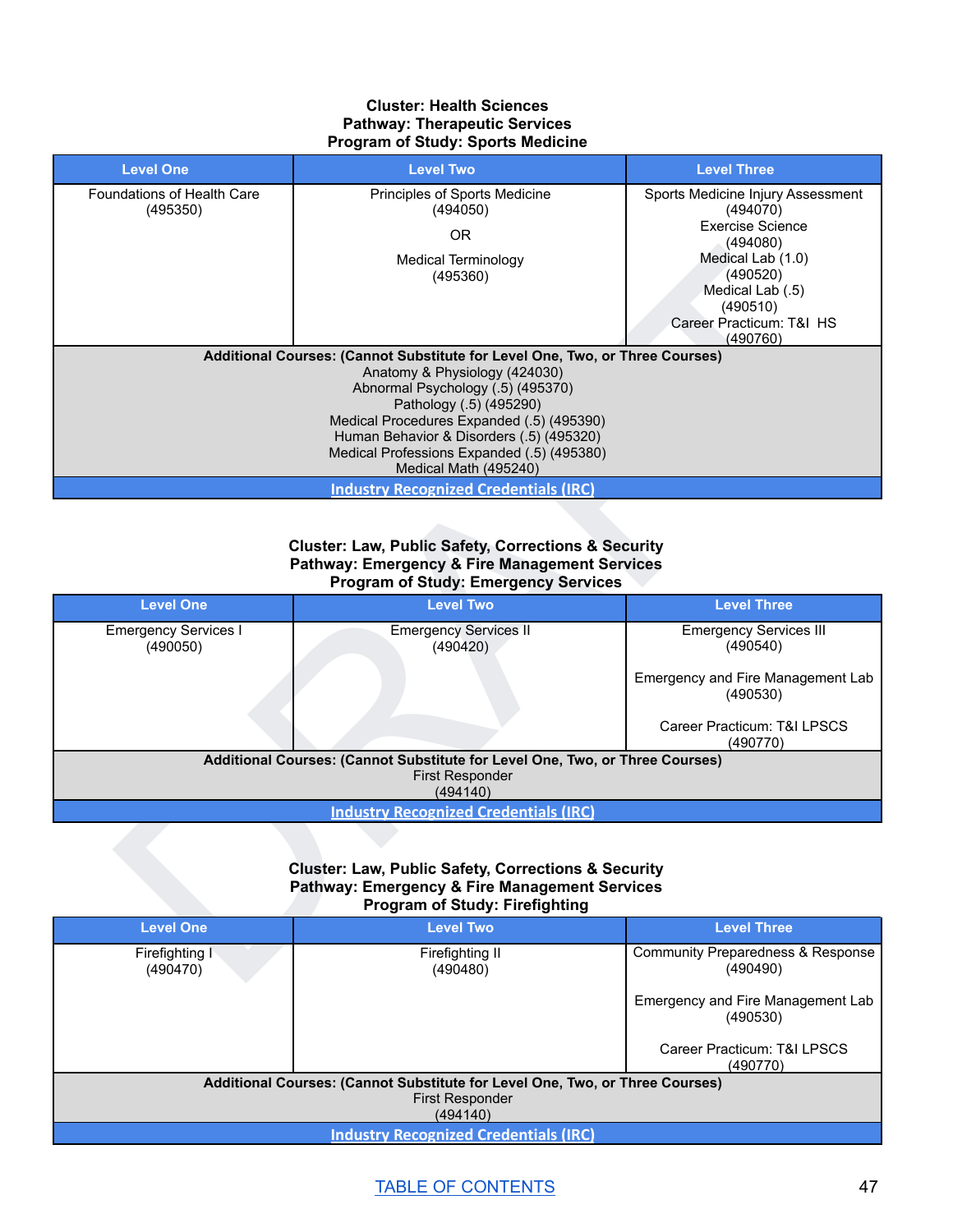#### **Cluster: Law, Public Safety, Corrections, and Security Pathway: Law Enforcement Services Program of Study: Criminal Justice**

|                                              | $\ldots$ , and $\ldots$ , and $\ldots$ are $\ldots$ . The second second second second second second second second second second second second second second second second second second second second second second second second second |                                         |
|----------------------------------------------|------------------------------------------------------------------------------------------------------------------------------------------------------------------------------------------------------------------------------------------|-----------------------------------------|
| <b>Level One</b>                             | <b>Level Two</b>                                                                                                                                                                                                                         | <b>Level Three</b>                      |
| Introduction to Criminal Justice<br>(494620) | Foundations of Law Enforcement<br>(494630)                                                                                                                                                                                               | Crime Scene Investigation<br>(494600)   |
|                                              |                                                                                                                                                                                                                                          | Criminal Law                            |
|                                              |                                                                                                                                                                                                                                          | (494610)                                |
|                                              |                                                                                                                                                                                                                                          | <b>First Responder</b><br>(494140)      |
|                                              |                                                                                                                                                                                                                                          | Career Practicum: T&I LPSCS<br>(490770) |
|                                              | Additional Courses: (Cannot Substitute for Level One, Two, or Three Courses)                                                                                                                                                             |                                         |
|                                              | <b>First Responder</b><br>(494140)                                                                                                                                                                                                       |                                         |
|                                              | <b>Industry Recognized Credentials (IRC)</b>                                                                                                                                                                                             |                                         |

#### **Cluster: Manufacturing Pathway: Maintenance, Installation, and Repair or Production Program of Study: Advanced Manufacturing**

|                                                    |                                                                                                                                                                                                                                                                                                                                                                                                                                                                                                                                                                          | (4940 IU)                                             |
|----------------------------------------------------|--------------------------------------------------------------------------------------------------------------------------------------------------------------------------------------------------------------------------------------------------------------------------------------------------------------------------------------------------------------------------------------------------------------------------------------------------------------------------------------------------------------------------------------------------------------------------|-------------------------------------------------------|
|                                                    |                                                                                                                                                                                                                                                                                                                                                                                                                                                                                                                                                                          | First Responder<br>(494140)                           |
|                                                    |                                                                                                                                                                                                                                                                                                                                                                                                                                                                                                                                                                          | Career Practicum: T&I LPSCS<br>(490770)               |
|                                                    | Additional Courses: (Cannot Substitute for Level One, Two, or Three Courses)<br>First Responder<br>(494140)                                                                                                                                                                                                                                                                                                                                                                                                                                                              |                                                       |
|                                                    | <b>Industry Recognized Credentials (IRC)</b>                                                                                                                                                                                                                                                                                                                                                                                                                                                                                                                             |                                                       |
|                                                    | <b>Cluster: Manufacturing</b><br>Pathway: Maintenance, Installation, and Repair or Production<br><b>Program of Study: Advanced Manufacturing</b>                                                                                                                                                                                                                                                                                                                                                                                                                         |                                                       |
| <b>Level One</b>                                   | <b>Level Two</b>                                                                                                                                                                                                                                                                                                                                                                                                                                                                                                                                                         | <b>Level Three</b>                                    |
| <b>Skilled Trades</b><br>Manufacturing<br>(495570) | Design for Manufacturing<br>(494950)                                                                                                                                                                                                                                                                                                                                                                                                                                                                                                                                     | <b>Manufacturing Production Processes</b><br>(494960) |
|                                                    | Industrial Technologies I<br>(495150)                                                                                                                                                                                                                                                                                                                                                                                                                                                                                                                                    | Industrial Technologies II<br>(495170)                |
|                                                    | Electronics I<br>(494800)                                                                                                                                                                                                                                                                                                                                                                                                                                                                                                                                                | Electronics II<br>(494820)                            |
|                                                    | Machine Tool I<br>(495200)                                                                                                                                                                                                                                                                                                                                                                                                                                                                                                                                               | Machine Tool II<br>(495220)                           |
|                                                    |                                                                                                                                                                                                                                                                                                                                                                                                                                                                                                                                                                          | Advanced Manufacturing Lab<br>(495260)                |
|                                                    |                                                                                                                                                                                                                                                                                                                                                                                                                                                                                                                                                                          | Career Practicum: T&I MIRP<br>(490780)                |
|                                                    | IAdditional Courses: (Cannot Substitute for Level One, Two, or Three Courses)<br>Machine Power & Equipment Systems (494970)<br>Industrial Technologies Lab (495160)<br>Electronics Lab (494810)<br>Machine Tool Lab (495210)<br>ADE Approved Manufacturing I (Requires ADE Approval)<br>(494030)<br>ADE Approved Manufacturing II (Requires ADE Approval)<br>(494040)<br>ADE Approved Manufacturing III (Requires ADE Approval)<br>(494860)<br>ADE Approved Manufacturing IV (Requires ADE Approval)<br>(494990)<br>ADE Approved Manufacturing V (Requires ADE Approval) |                                                       |
|                                                    | (495250)<br>ADE Approved Manufacturing VI (Requires ADE Approval)<br>(495270)                                                                                                                                                                                                                                                                                                                                                                                                                                                                                            |                                                       |
|                                                    | <b>Industry Recognized Credentials (IRC)</b>                                                                                                                                                                                                                                                                                                                                                                                                                                                                                                                             |                                                       |

TABLE OF [CONTENTS](#page-1-0) 48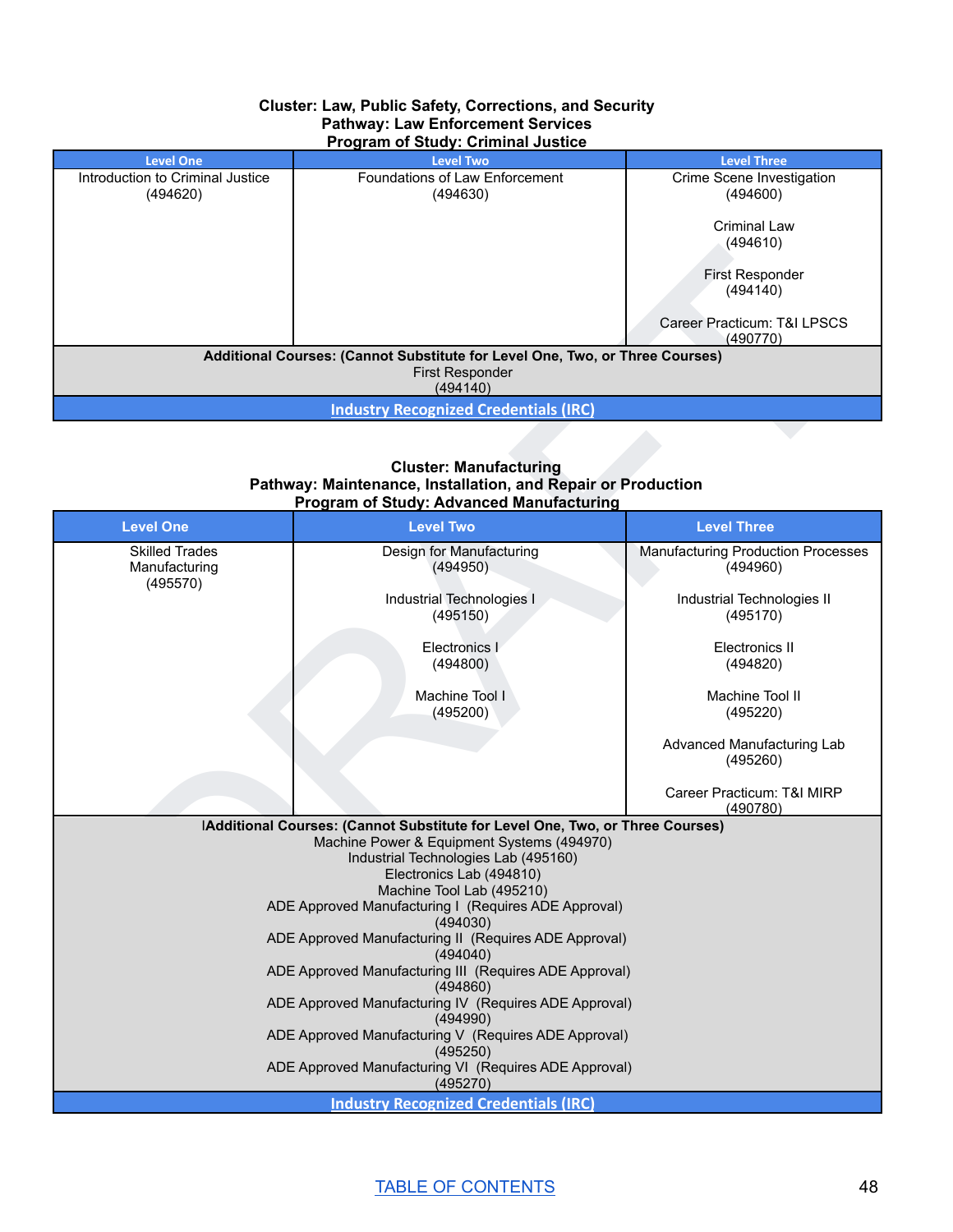#### **Cluster: Manufacturing Pathway: Manufacturing Production Program of Study: Welding**

| <b>Level One</b>                                   | <b>Level Two</b>                                                                                                                                                             | <b>Level Three</b>                              |
|----------------------------------------------------|------------------------------------------------------------------------------------------------------------------------------------------------------------------------------|-------------------------------------------------|
| <b>Skilled Trades</b><br>Manufacturing<br>(495570) | Shielded Metal Arc Welding<br>(495580)                                                                                                                                       | <b>Gas Metal Arc Welding</b><br>(495550)        |
|                                                    |                                                                                                                                                                              | Advanced Shielded Metal Arc Welding<br>(495540) |
|                                                    |                                                                                                                                                                              | <b>Welding Lab</b><br>(490190)                  |
|                                                    |                                                                                                                                                                              | Career Practicum: T&I MFT<br>(490780)           |
|                                                    | IAdditional Courses: (Cannot Substitute for Level One, Two, or Three Courses)<br>Gas Tungsten Arc Welding                                                                    |                                                 |
|                                                    | (495560)                                                                                                                                                                     |                                                 |
|                                                    | ADE Approved Manufacturing I (Requires ADE Approval)                                                                                                                         |                                                 |
|                                                    | (494030)<br>ADE Approved Manufacturing II (Requires ADE Approval)                                                                                                            |                                                 |
|                                                    | (494040)                                                                                                                                                                     |                                                 |
|                                                    | ADE Approved Manufacturing III (Requires ADE Approval)                                                                                                                       |                                                 |
|                                                    | (494860)<br>ADE Approved Manufacturing IV (Requires ADE Approval)                                                                                                            |                                                 |
|                                                    | (494990)                                                                                                                                                                     |                                                 |
|                                                    | ADE Approved Manufacturing V (Requires ADE Approval)<br>(495250)                                                                                                             |                                                 |
|                                                    | ADE Approved Manufacturing VI (Requires ADE Approval)                                                                                                                        |                                                 |
|                                                    | (495270)                                                                                                                                                                     |                                                 |
|                                                    | <b>Industry Recognized Credentials (IRC)</b>                                                                                                                                 |                                                 |
|                                                    | <b>Cluster: Transportation, Distribution, and Logistics</b><br>Pathway: Facility and Mobile Equipment Maintenance and Repair<br><b>Program of Study: Aviation Technology</b> |                                                 |
| <b>Level One</b>                                   | <b>Level Two</b>                                                                                                                                                             | <b>Level Three</b>                              |
| Aviation I<br>(494250)                             | Aviation II<br>(494260)                                                                                                                                                      | <b>Aviation Lab</b><br>(490020)                 |
|                                                    |                                                                                                                                                                              | Career Practicum: T&I TDL<br>(490790)           |
|                                                    | (Additional Courses: (Cannot Substitute for Level One, Two, or Three Courses)                                                                                                |                                                 |
|                                                    | ADE Approved Credit Transportation, Distribution and Logistics I (Requires ADE Approval)<br>(490220)                                                                         |                                                 |
|                                                    | ADE Approved Credit Transportation, Distribution and Logistics II (Requires ADE Approval)<br>(490240)                                                                        |                                                 |
|                                                    | ADE Approved Credit Transportation, Distribution and Logistics III (Requires ADE Approval)<br>(490250)                                                                       |                                                 |
|                                                    | ADE Approved Credit Transportation, Distribution and Logistics IV (Requires ADE Approval)                                                                                    |                                                 |

#### **Cluster: Transportation, Distribution, and Logistics Pathway: Facility and Mobile Equipment Maintenance and Repair Program of Study: Aviation Technology**

| <b>Level One</b> | <b>Level Two</b>                                                                                       | <b>Level Three</b>                    |
|------------------|--------------------------------------------------------------------------------------------------------|---------------------------------------|
| Aviation I       | Aviation II                                                                                            | Aviation Lab                          |
| (494250)         | (494260)                                                                                               | (490020)                              |
|                  |                                                                                                        | Career Practicum: T&I TDL<br>(490790) |
|                  | (Additional Courses: (Cannot Substitute for Level One, Two, or Three Courses)                          |                                       |
|                  | ADE Approved Credit Transportation, Distribution and Logistics I (Requires ADE Approval)               |                                       |
|                  | (490220)                                                                                               |                                       |
|                  | ADE Approved Credit Transportation, Distribution and Logistics II (Requires ADE Approval)<br>(490240)  |                                       |
|                  | ADE Approved Credit Transportation, Distribution and Logistics III (Requires ADE Approval)<br>(490250) |                                       |
|                  | ADE Approved Credit Transportation, Distribution and Logistics IV (Requires ADE Approval)<br>(490260)  |                                       |
|                  | ADE Approved Credit Transportation, Distribution and Logistics V (Requires ADE Approval)<br>(490270)   |                                       |
|                  | <b>Industry Recognized Credentials (IRC)</b>                                                           |                                       |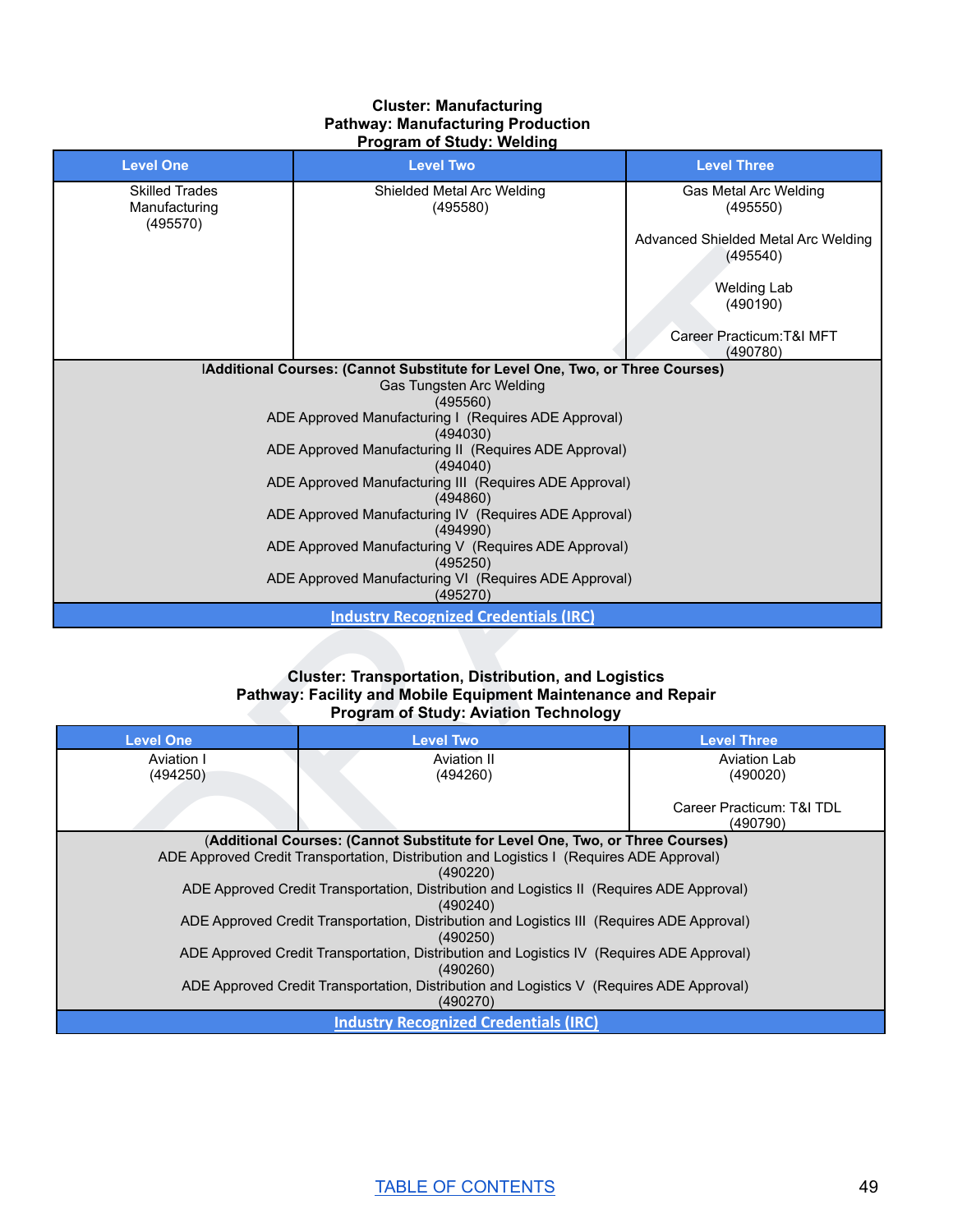#### **Cluster: Transportation, Distribution, and Logistics Pathway: Facility and Mobile Equipment Maintenance and Repair Program of Study: Medium/Heavy Truck Technology**

| <b>Level One</b>                          | <b>Level Two</b>                                                                                                                                                                      | <b>Level Three</b>                                           |
|-------------------------------------------|---------------------------------------------------------------------------------------------------------------------------------------------------------------------------------------|--------------------------------------------------------------|
| Medium/Heavy Brake/Drivetrain<br>(494650) | Medium/Heavy Electrical Systems/HVAC<br>(494660)                                                                                                                                      | Medium/Heavy Steering &<br>Suspension/Hydraulics<br>(494230) |
|                                           |                                                                                                                                                                                       | Medium/Heavy Diesel Engines/CAB<br>(494240)                  |
|                                           |                                                                                                                                                                                       | Medium/Heavy Truck Lab<br>(490090)                           |
|                                           |                                                                                                                                                                                       | Career Practicum: T&I TDL<br>(490790)                        |
|                                           | (Additional Courses: (Cannot Substitute for Level One, Two, or Three Courses)<br>ADE Approved Credit Transportation, Distribution and Logistics I (Requires ADE Approval)<br>(490220) |                                                              |
|                                           | ADE Approved Credit Transportation, Distribution and Logistics II (Requires ADE Approval)<br>(490240)                                                                                 |                                                              |
|                                           | ADE Approved Credit Transportation, Distribution and Logistics III (Requires ADE Approval)<br>(490250)                                                                                |                                                              |
|                                           | ADE Approved Credit Transportation, Distribution and Logistics IV (Requires ADE Approval)<br>(490260)                                                                                 |                                                              |
|                                           |                                                                                                                                                                                       |                                                              |
|                                           | ADE Approved Credit Transportation, Distribution and Logistics V (Requires ADE Approval)<br>(490270)                                                                                  |                                                              |
|                                           | <b>Industry Recognized Credentials (IRC)</b>                                                                                                                                          |                                                              |
|                                           | <b>Cluster: Transportation, Distribution, and Logistics</b><br>Pathway: Facility and Mobile Equipment Maintenance and Repair<br><b>Program of Study: Power Equipment Technology</b>   |                                                              |
| <b>Level One</b>                          | <b>Level Two</b>                                                                                                                                                                      | <b>Level Three</b>                                           |
| Power Equipment Technology I<br>(495400)  | Power Equipment Technology II<br>(495420)                                                                                                                                             | Power Equipment Technology Lab<br>(490100)                   |
|                                           |                                                                                                                                                                                       | Career Practicum: T&I TDL<br>(490790)                        |
|                                           | (Additional Courses: (Cannot Substitute for Level One, Two, or Three Courses)<br>ADE Approved Credit Transportation, Distribution and Logistics I (Requires ADE Approval)<br>(490220) |                                                              |
|                                           | ADE Approved Credit Transportation, Distribution and Logistics II (Requires ADE Approval)<br>(490240)                                                                                 |                                                              |
|                                           | ADE Approved Credit Transportation, Distribution and Logistics III (Requires ADE Approval)<br>(490250)                                                                                |                                                              |
|                                           | ADE Approved Credit Transportation, Distribution and Logistics IV (Requires ADE Approval)<br>(490260)                                                                                 |                                                              |
|                                           | ADE Approved Credit Transportation, Distribution and Logistics V (Requires ADE Approval)<br>(490270)<br><b>Industry Recognized Credentials (IRC)</b>                                  |                                                              |

#### **Cluster: Transportation, Distribution, and Logistics Pathway: Facility and Mobile Equipment Maintenance and Repair Program of Study: Power Equipment Technology**

| <b>Level One</b>                         | <b>Level Two</b>                                                                                      | <b>Level Three</b>                         |
|------------------------------------------|-------------------------------------------------------------------------------------------------------|--------------------------------------------|
| Power Equipment Technology I<br>(495400) | Power Equipment Technology II<br>(495420)                                                             | Power Equipment Technology Lab<br>(490100) |
|                                          |                                                                                                       | Career Practicum: T&I TDL<br>(490790)      |
|                                          | (Additional Courses: (Cannot Substitute for Level One, Two, or Three Courses)                         |                                            |
|                                          | ADE Approved Credit Transportation, Distribution and Logistics I (Requires ADE Approval)              |                                            |
|                                          | (490220)                                                                                              |                                            |
|                                          | ADE Approved Credit Transportation, Distribution and Logistics II (Requires ADE Approval)<br>(490240) |                                            |
|                                          | ADE Approved Credit Transportation, Distribution and Logistics III (Requires ADE Approval)            |                                            |
|                                          | (490250)                                                                                              |                                            |
|                                          | ADE Approved Credit Transportation, Distribution and Logistics IV (Requires ADE Approval)<br>(490260) |                                            |
|                                          | ADE Approved Credit Transportation, Distribution and Logistics V (Requires ADE Approval)<br>(490270)  |                                            |
|                                          | <b>Industry Recognized Credentials (IRC)</b>                                                          |                                            |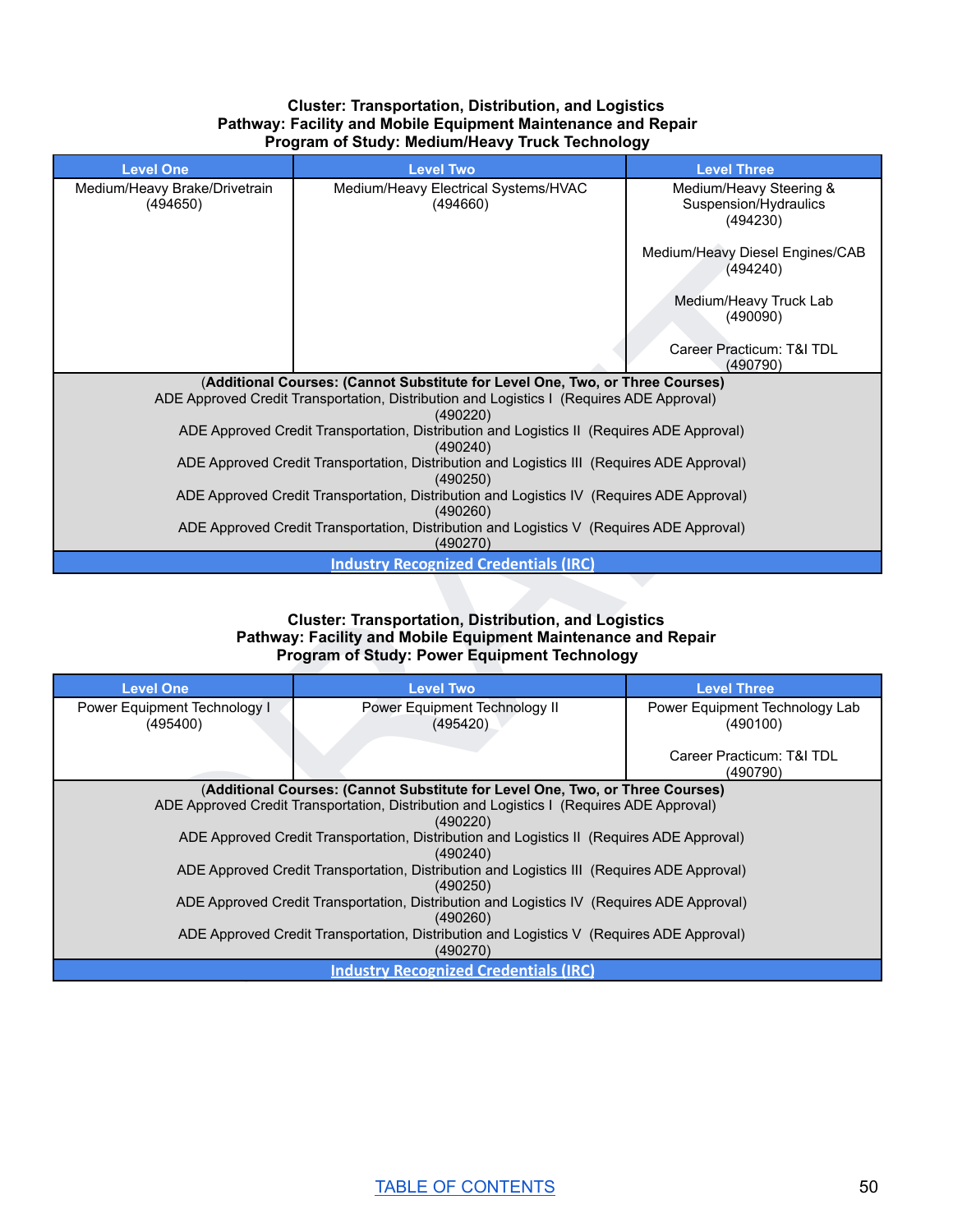#### **Cluster: Transportation, Distribution, and Logistics Pathway: Facility and Mobile Equipment Maintenance and Repair Program of Study: Automotive Collision Repair Technology**

| <b>Level One</b>                                     | <b>Level Two</b>                                                                                                                                                                                    | <b>Level Three</b>                                                   |
|------------------------------------------------------|-----------------------------------------------------------------------------------------------------------------------------------------------------------------------------------------------------|----------------------------------------------------------------------|
| Non-Structural Analysis/Repair<br>(494300)           | Painting & Refinishing<br>(494310)                                                                                                                                                                  | Damage Analysis, Estimating &<br><b>Customer Service</b><br>(494220) |
|                                                      |                                                                                                                                                                                                     | Structural Analysis/Repair<br>(494320)                               |
|                                                      |                                                                                                                                                                                                     | Automotive Collision Lab<br>(490000)                                 |
|                                                      |                                                                                                                                                                                                     | Career Practicum: T&I TDL<br>(490790)                                |
|                                                      | (Additional Courses: (Cannot Substitute for Level One, Two, or Three Courses)<br>ADE Approved Credit Transportation, Distribution and Logistics I (Requires ADE Approval)<br>(490220)               |                                                                      |
|                                                      | ADE Approved Credit Transportation, Distribution and Logistics II (Requires ADE Approval)<br>(490240)                                                                                               |                                                                      |
|                                                      | ADE Approved Credit Transportation, Distribution and Logistics III (Requires ADE Approval)<br>(490250)                                                                                              |                                                                      |
|                                                      | ADE Approved Credit Transportation, Distribution and Logistics IV (Requires ADE Approval)<br>(490260)                                                                                               |                                                                      |
|                                                      |                                                                                                                                                                                                     |                                                                      |
|                                                      | ADE Approved Credit Transportation, Distribution and Logistics V (Requires ADE Ap proval)<br>(490270)                                                                                               |                                                                      |
|                                                      | <b>Industry Recognized Credentials (IRC)</b>                                                                                                                                                        |                                                                      |
|                                                      | <b>Cluster: Transportation, Distribution, and Logistics</b><br>Pathway: Facility and Mobile Equipment Maintenance and Repair<br>Program of Study: Automotive Service Technology                     |                                                                      |
| <b>Level One</b><br><b>Brakes/Manual Drive Train</b> | <b>Level Two</b>                                                                                                                                                                                    | <b>Level Three</b><br>Engine Performance / Engine Repair             |
| (494180)                                             | Automotive Electrical Systems/HVAC<br>(494190)                                                                                                                                                      | (494200)                                                             |
|                                                      |                                                                                                                                                                                                     | Suspension & Steering/Automatic<br>Transmission<br>(494210)          |
|                                                      |                                                                                                                                                                                                     | Automotive Service Lab<br>(490010)                                   |
|                                                      |                                                                                                                                                                                                     | Career Practicum: T&I TDL<br>(490790)                                |
|                                                      | (Additional Courses: (Cannot Substitute for Level One, Two, or Three Courses)<br>ADE Approved Credit Transportation, Distribution and Logistics I (Requires ADE Approval)<br>(490220)               |                                                                      |
|                                                      | ADE Approved Credit Transportation, Distribution and Logistics II (Requires ADE Approval)<br>(490240)<br>ADE Approved Credit Transportation, Distribution and Logistics III (Requires ADE Approval) |                                                                      |

#### **Cluster: Transportation, Distribution, and Logistics Pathway: Facility and Mobile Equipment Maintenance and Repair Program of Study: Automotive Service Technology**

| <b>Level One</b>                      | <b>Level Two</b>                                                                                                                                                                      | <b>Level Three</b>                                          |
|---------------------------------------|---------------------------------------------------------------------------------------------------------------------------------------------------------------------------------------|-------------------------------------------------------------|
| Brakes/Manual Drive Train<br>(494180) | Automotive Electrical Systems/HVAC<br>(494190)                                                                                                                                        | Engine Performance / Engine Repair<br>(494200)              |
|                                       |                                                                                                                                                                                       | Suspension & Steering/Automatic<br>Transmission<br>(494210) |
|                                       |                                                                                                                                                                                       | Automotive Service Lab<br>(490010)                          |
|                                       |                                                                                                                                                                                       | Career Practicum: T&I TDL<br>(490790)                       |
|                                       | (Additional Courses: (Cannot Substitute for Level One, Two, or Three Courses)<br>ADE Approved Credit Transportation, Distribution and Logistics   (Reguires ADE Approval)<br>(490220) |                                                             |
|                                       | ADE Approved Credit Transportation, Distribution and Logistics II (Requires ADE Approval)<br>(490240)                                                                                 |                                                             |
|                                       | ADE Approved Credit Transportation, Distribution and Logistics III (Requires ADE Approval)<br>(490250)                                                                                |                                                             |
|                                       | ADE Approved Credit Transportation, Distribution and Logistics IV (Requires ADE Approval)<br>(490260)                                                                                 |                                                             |
|                                       | ADE Approved Credit Transportation, Distribution and Logistics V (Requires ADE Approval)<br>(490270)                                                                                  |                                                             |
|                                       | <b>Industry Recognized Credentials (IRC)</b>                                                                                                                                          |                                                             |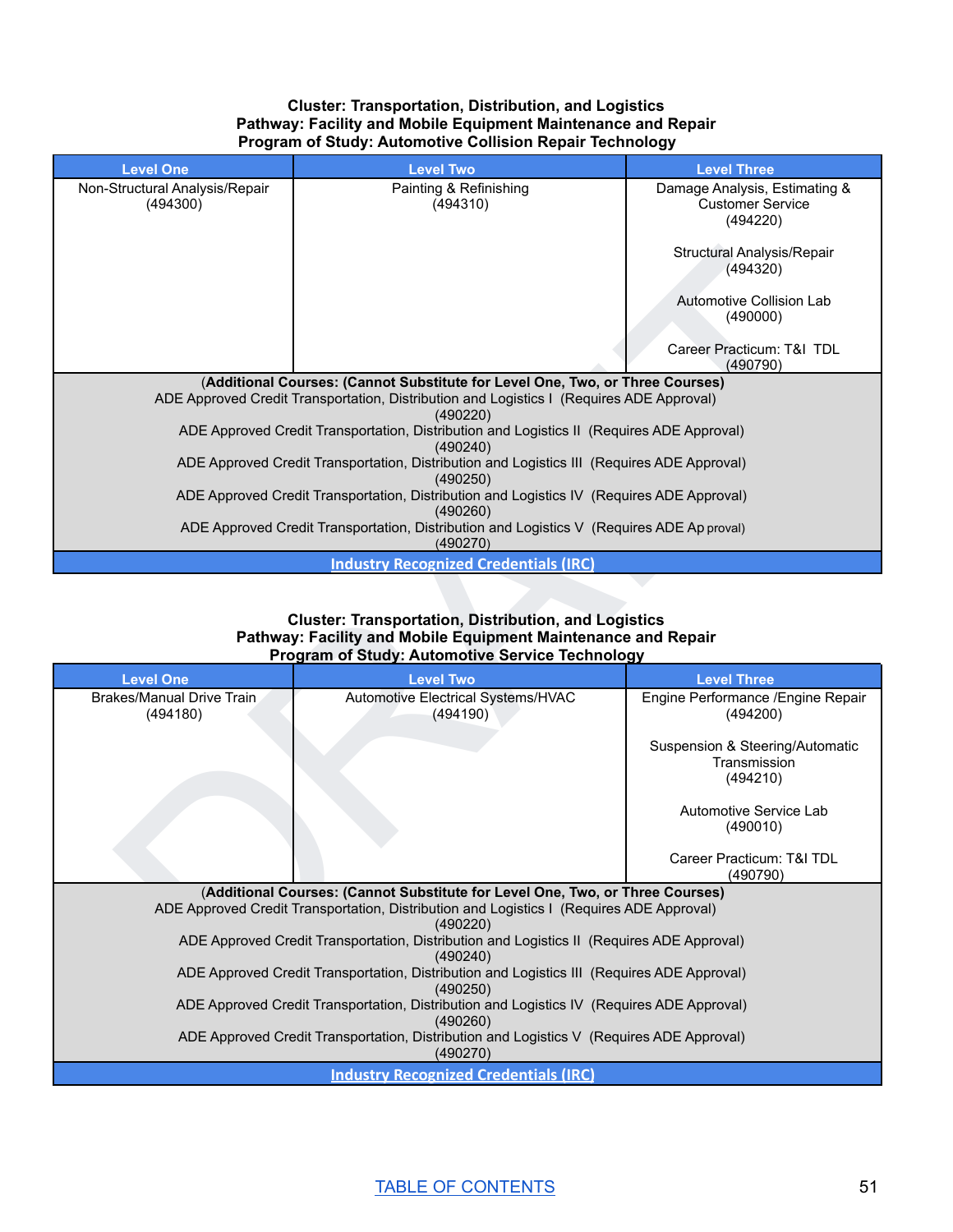# **MIDDLE SCHOOL COURSES**

The DCTE Office of Trade and Industry must approve middle school course offerings.

# **HIGH SCHOOL COURSES**

# **495370 Abnormal Psychology**

# **Credit: .5 Grade Levels: 9-12**

es provides a basic survey of maladoptive human behavior, Maly psychological disorders, their causes,<br>the haviors, cultural influences, and relevant treatment inprovacies are discussed. Included topics are historical<br>origi This course provides a basic survey of maladaptive human behavior. Major psychological disorders, their causes, symptom behaviors, cultural influences, and relevant treatment approaches are discussed. Included topics are historical medical background, perspectives of treatment of the mentally ill, fundamental definitions, causes of anxiety disorders, disorders of mood including depression and bipolar disorder, personality disorders, disorders of thought including schizophrenia, substance-related disorders, and domestic violence. Legal, ethical, and social issues relating to the medical professional's role in treating psychological disorders are explored.

# **494130 Advertising and Graphic Design III**

#### **Credit: 1 Grade Levels: 11-12**

Advertising and Graphic Design III takes the best, most important and relevant components of Advertising and Graphic Design Introduction and Intermediate courses, and expands them for the serious third year student. Each component is flexible and can be implemented throughout the school year, fulfilling the 120 credit hours of instruction. Each component is essentially intertwined with each other and may be implemented simultaneously.

#### **493660 A/V Tech & Film III**

#### **Credit: 1 Grade Levels: 11-12**

This independent production based program is designed to allow mastery of the knowledge and skills needed to begin a successful Audio/Video or Film career.

#### **493400 Radio Broadcasting III**

#### **Credit: 1 Grade Levels: 11-12**

This independent production based program is designed to allow mastery of the knowledge and skills needed to begin a successful radio broadcasting career.

# **495540 Advanced Shielded Metal Arc Welding**

#### **Credit: 1 Grade Levels: 9-12**

This instructional program prepares individuals to apply technical knowledge and skills to unite or separate metal parts by heating, using a variety of techniques and equipment. Emphasis of this course will be the use of shielded metal arc welders.

# **493440 Digital Cinema Productions III**

**Credit: 1 Grade Levels: 11-12**

This independent production-based program is designed to allow the student to master the knowledge and skills needed to begin a successful television career

# **494160 Advertising and Graphic Design Lab**

#### **Credit: 1 Grade Levels: 10-12**

This production-based course is designed to allow the serious advertising design students time for the development of skills and knowledge needed to execute a comprehensive advertising design product.

#### **495760 Air Force JROTC I Credit:**

#### **1 Grade Levels: 9-12**

The JROTC program stresses military discipline, with a curriculum that emphasizes study of military science and military history.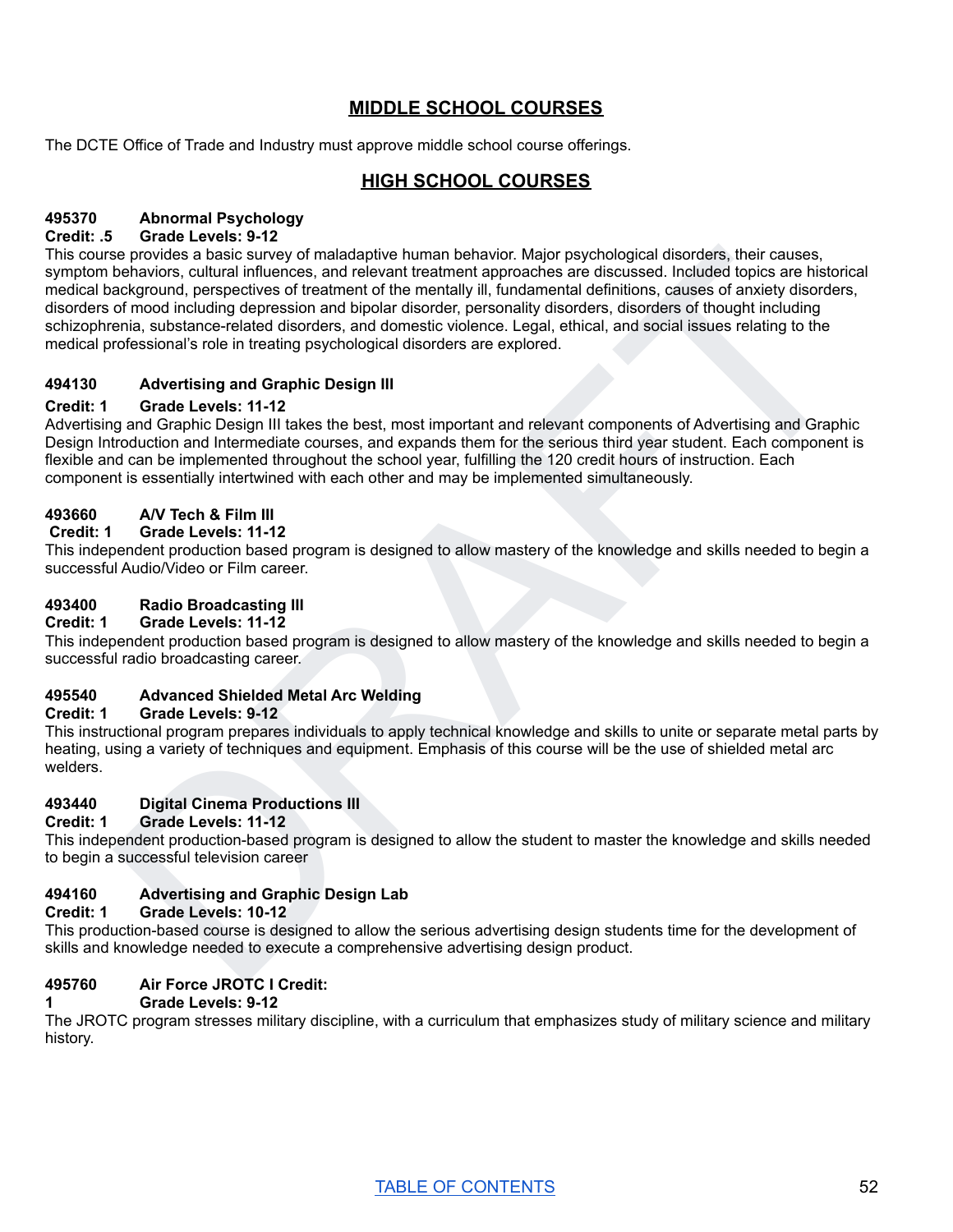# **495770 Air Force JROTC II**

# **Credit: 1 Grade Levels: 10-12**

The JROTC program stresses military discipline, with a curriculum that emphasizes study of military science and military history.

# **495780 Air Force JROTC III**

# **Credit: 1 Grade Levels: 11-12**

The JROTC program stresses military discipline, with a curriculum that emphasizes study of military science and military history.

# **495880 Air Force JROTC IV**

# **Credit: 1 Grade Level: 12**

The JROTC program stresses military discipline, with a curriculum that emphasizes study of military science and military history.

# **492550 Air Force Leadership Development Lab**

# **Credit: 1 Grade Levels: 9-12**

This course prepares students for leadership roles. It includes studies of Air Force tradition, wellness, and foundations of citizenship, communication, awareness, and leadership, life skills and career opportunities, and principles of management.

# **492270 Air Force Drill and Ceremonies**

#### **Credit: 1 Grade Levels: 9-12**

Students are introduced to the principles of teamwork, building confidence and strengthening self-esteem. Drill instills a sense of discipline and enthusiasm resulting in a higher degree of self-reliance and self-discipline.

#### **492210 Air Force Ground School**

#### **Credit: 1 Grade Levels: 9-12**

Air Force JROTC IV<br>
Circustrant stresses military discipline, with a curriculum that emphasizes study of military science and military<br>
NR Force Levelsting Development Lab<br>
Grade Levelsting Toreologonic rotes. It includes This course prepares students to take the Federal Aviation Administration Private Pilot Knowledge (written) examination. Cadets' studies include aerodynamics, airplane systems, airports, airspace, communications, Federal Air Regulations, navigation, airplane performance, flight planning and flight physiology.

# **495790 Army JROTC I**

# **Credit: 1 Grade Levels: 9-12**

The JROTC program stresses military discipline, with a curriculum that emphasizes study of military science and military history.

# **495800 Army JROTC II**

#### **Credit: 1 Grade Levels: 10-12**

The JROTC program stresses military discipline, with a curriculum that emphasizes study of military science and military history.

# **495810 Army JROTC III**

# **Credit: 1 Grade Levels: 11-12**

The JROTC program stresses military discipline, with a curriculum that emphasizes study of military science and military history.

# **495890 Army JROTC IV**

#### **Credit: 1 Grade Level: 12**

The JROTC program stresses military discipline, with a curriculum that emphasizes study of military science and military history.

#### **424030 Anatomy and Physiology Credit: 1 Grade Levels: 9-12**

This course focuses on anatomical and physiological systems of the body as well as the diseases of those systems.

# **493670 Audio/Video Tech and Film Lab**

#### **Credit: 1 Grade Levels: 11-12**

Simulated experiences of theory based content from courses 493640 and 493650.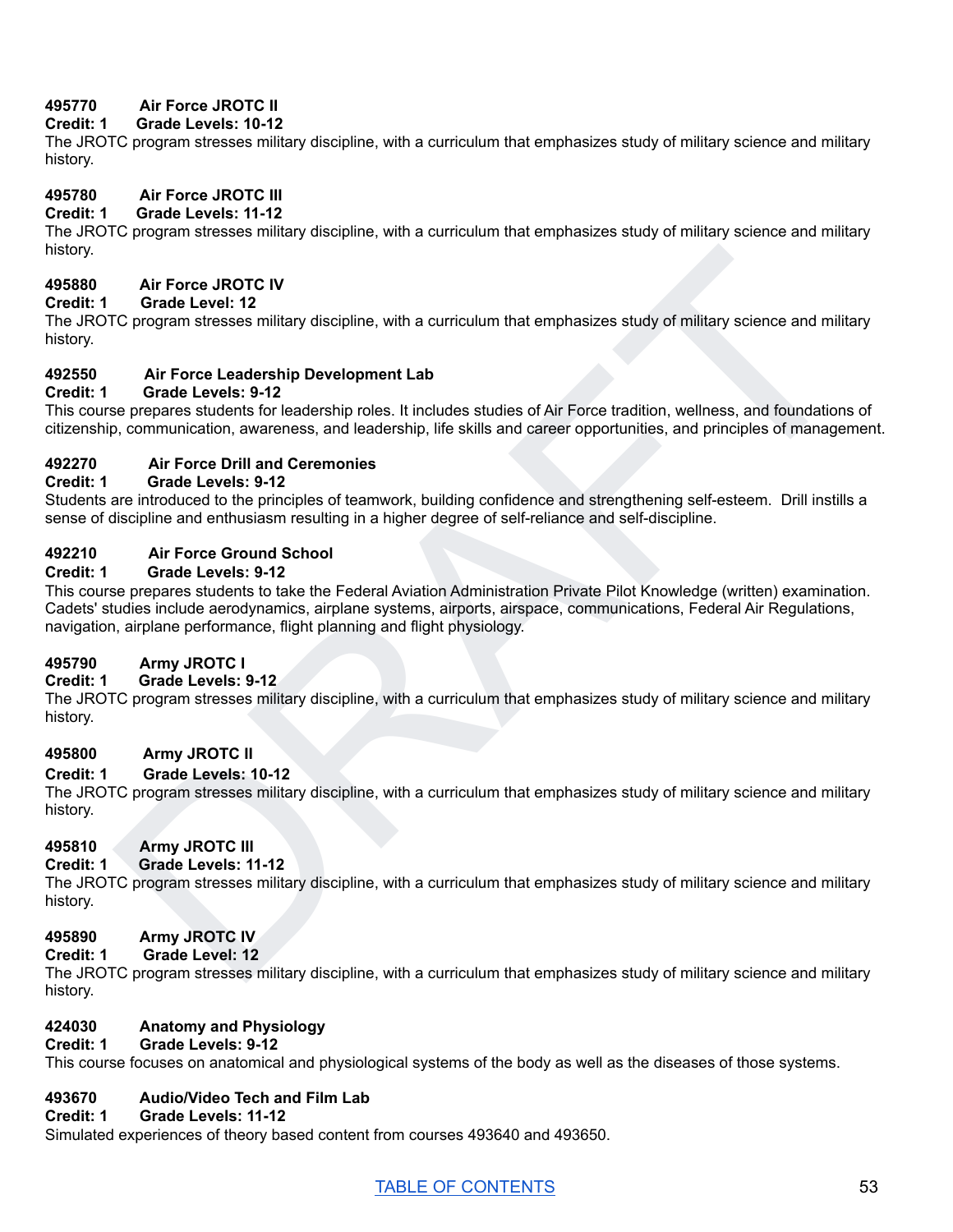# **490000 Automotive Collision Lab**

# **Credit: 1 Grade Levels: 9:12**

This course provides the student time to build skills and knowledge of the related industry through a series of progressive exercises that cover a broad range of projects.

#### **494190 Automotive Electrical Systems/HVAC**

#### **Credit: 1 Grade Levels: 9-12**

This course prepares individuals to engage in the diagnosis and repair of electrical/electronic systems. Instruction will include units on general electrical system diagnosis and service.

#### **490010 Automotive Service Lab**

#### **Credit: 1 Grade Levels: 9-12**

This course provides the student time to build skills and knowledge of the related industry through a series of progressive exercises that cover a broad range of projects.

# **494250 Aviation I**

# **Credit: 1 Grade Levels: 9-12**

This program will include instruction on the general core curriculum required by the Federal Aviation Administration.

#### **494260 Aviation II**

#### **Credit: 1 Grade Levels: 10-12**

This program will include instruction on the general core curriculum required by the Federal Aviation Administration (FAA). This course will prepare students for the Air Frame and Power Plant School certified by the FAA.

#### **490020 Aviation Lab**

#### **Credit: 1 Grade Levels: 9-12**

This course provides the student time to build skills and knowledge of the related industry through a series of progressive exercises that cover a broad range of projects.

#### **494180 Brakes/Manual Drivetrain**

#### **Credit: 1 Grade Levels: 9-12**

Automative Service Lable and Service.<br>
Automative Service Lable and Knowledge of the related industry through a series of<br>
see Origins Lable and Knowledge of the related industry through a series of<br>
see Origins That Cover This course prepares individuals to engage in the diagnosis and repair of brakes. Instruction will include units on hydraulic system diagnosis and repair, drum brake diagnosis and repair, and disc brake diagnosis and repair.

#### **494470 Cabinetry**

#### **Credit 1 Grade Levels: 9-12**

This instructional course prepares individuals to apply technical knowledge and skills to lay out, fabricate, erect, install, and repair cabinets using hand and power tools.

# **494460 Carpentry**

#### **Credit: 1 Grade Levels: 9-12**

This instructional course prepares individuals to apply technical knowledge and skills to lay out, fabricate, erect, install, and repair wooden structures and fixtures using hand and power tools.

# **490030 Certified Nursing Assistant (CNA) Program**

#### **Credit: .5 Grade Levels: 10-12**

This certification course is approved as an expansion to the Medical Professions Program of Study only.

# **490500 Certified Nursing Assistant (CNA) Program**

#### **Credit: 1 Grade Levels: 10-12**

This certification course is approved as an expansion to the Medical Professions Program of Study only.

# **494480 Skilled Trades Construction**

#### **Credit: 1 Grade Levels: 9-12**

Skilled Trades Construction is a foundational course in the Architecture & Construction cluster covering essential knowledge, skills, and concepts required for careers in construction. Students will learn to describe various construction fields and outline the steps necessary to advance in specific construction careers. Students will learn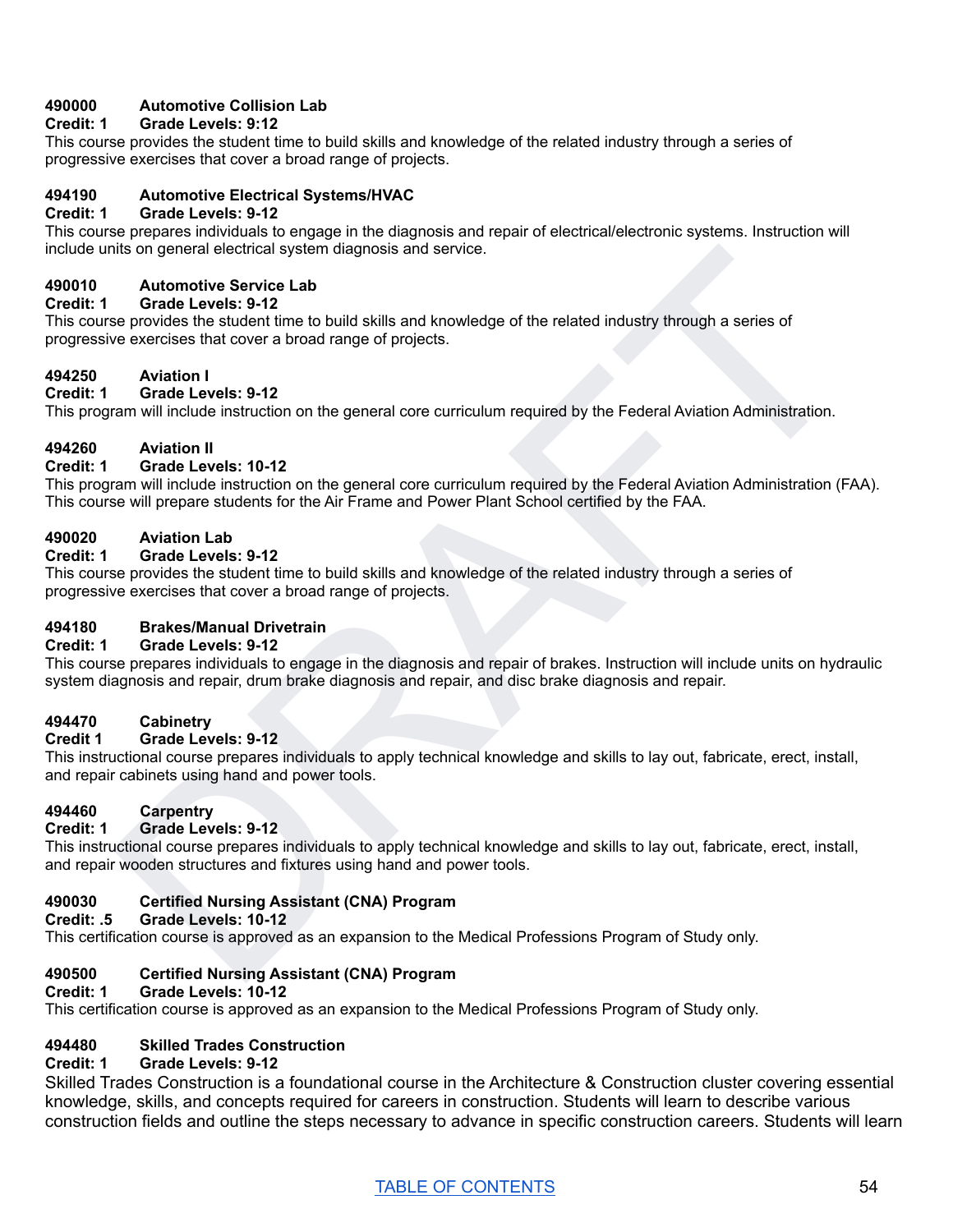to employ tools safely and interpret construction drawings to complete projects demonstrating proper measurement and application of mathematical concepts. Standards in this course also include an overview of the construction industry and an introduction to building systems and materials

# **490040 Construction Lab**

# **Credit 1 Grade Levels: 9-12**

This course provides the student time to build skills and knowledge of the construction industry through a series of progressive exercises that cover a broad range of projects.

# **494610 Criminal Law**

# **Credit: 1 Grade Levels: 9-12**

This course emphasizes the study of substantive criminal law. Selected crimes most likely to be dealt with by the criminal justice professional are explored through discussion, where applicable, of the English Common Law precedents, general modern application, and specific Arkansas Criminal Code.

# **494600 Crime Scene Investigation**

#### **Credit: 1 Grade Levels: 9-12**

Prerequisite: Foundations of Law Enforcement (494630)

This course provides students with an overview of the basics of crime scene investigations. Students will gain an understanding of the skills necessary to properly recognize, document, collect, process, and preserve evidence.

# **494220 Damage Analysis, Estimating and Customer Service**

# **Credit: 1 Grade Levels: 9-12**

This course will educate the student on how to assess and analyze collision damaged vehicles. The student will also learn the fundamentals of damage patterns and different types of damage. Hand written and computer generated estimates using the latest estimating software and resources will be taught.

# **494950 Design for Manufacturing**

#### **Credit: 1 Grade Levels: 10-12**

Criminal Law<br>
Grantal Law<br>
Set care the study of substantive criminal law. Setected crimes most likely to be dealt with by the<br>
set care mechanizes the study of substantive criminal law. Setected crimes most likely to be d In this course, students will apply the technologies that are found in modern clean, production environments. Students study effective and energy efficient control of pumping, conveyors, piping, pneumatic and hydraulic control systems. Students apply total quality management to production design to assure quality. Students also focus on properties of materials and material testing, creating documentation to support designs, examining properties and justifying material selections based on properties. Students learn that old products become the new raw materials for new products.

# **494350 Digital Photography I**

# **Credit: 1 Grade Levels: 9-12**

This core instructional program prepares individuals to effectively communicate ideas and information to business and consumer audiences and record events and people via film, still or video photography.

# **494370 Digital Photography II**

# **Credit: 1 Grade Levels: 10-12**

This core production based instructional program allows the photography student to implement artistic techniques to effectively communicate ideas and information to business and consumer audiences and record events and people via film, still or video photography.

# **494380 Digital Photography III**

# **Credit: 1 Grade Levels: 11-12**

This independent production based program is designed to provide the advanced photography student with knowledge and highly advanced skills for a comprehensive career in photography.

# **494360 Digital Photography Lab**

# **Credit: 1 Grade Levels: 10-12**

This production-based program will allow the serious photography student time for the development of skills and knowledge needed to produce comprehensive photography products.

# **494500 Electrical**

#### **Credit: 1 Grade Levels: 9-12**

This course prepares individuals to apply technical knowledge and skills to install and repair residential electrical systems.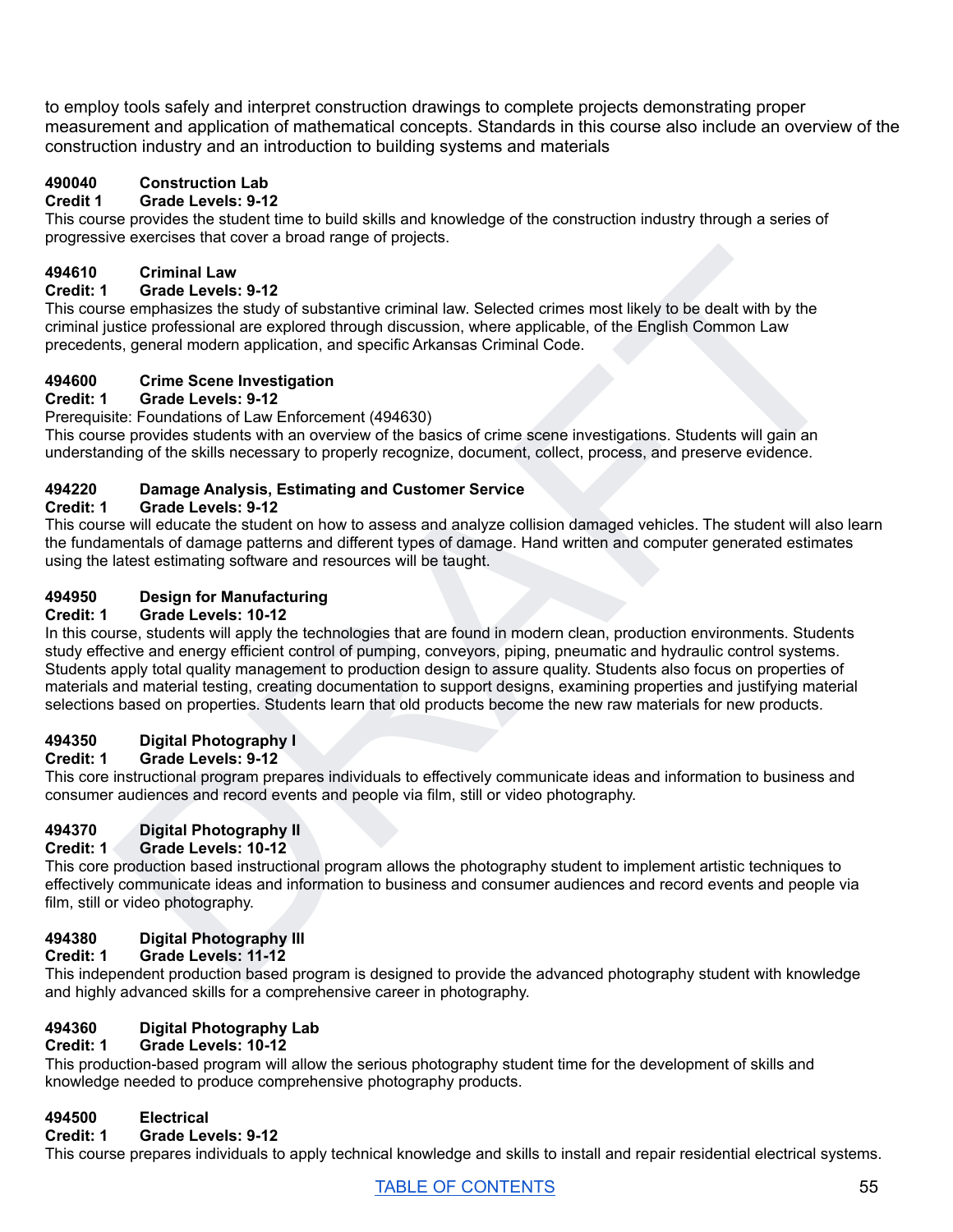# **494800 Electronics I**

#### **Credit: 1 Grade Levels: 9-12**

Electronics I is an applied course in the manufacturing cluster for students interested in learning more about careers as an electronic technician, maintenance technician, electromechanical technician, and manufacturing engineer. This course covers basic electrical and mechanical components of electronic systems with instrument controls and embedded software designs.

# **494820 Electronics II**

#### **Credit: 1 Grade Levels: 9-12**

Electronics II is a multi-disciplinary study to develop specialized and highly trained technicians dealing with the integration of mechanical devices, actuators, sensors, intelligent controllers and computers.

#### **494810 Electronics Lab**

**Credit: 1 Grade Levels: 9-12**

Simulated experiences of theory based content from courses 494800 and 494820.

#### **494200 Engine Performance/ Engine Repair**

#### **Credit: 1 Grade Levels: 9-12**

This course prepares individuals to engage in the diagnosis and repair of engine performance. Instruction will include units on general engine diagnosis and computerized engine controls diagnosis and repair.

# **490050 Emergency Services I**

#### **Credit: 1 Grade Levels: 11-12**

This course introduces a career in Emergency Services that can lead to employment. Emergency Services I course includes, but not limited to, fire history, emergency responder, health, safety, situational awareness, personal protective equipment; governing agencies, nutrition and physical fitness.

#### **490420 Emergency Services II**

#### **Credit: 1 Grade Levels: 11-12**

This course provides the foundations and hands-on training that will lead to a career in EmergencyServices that can lead to employment, after further instruction, to a career as an Emergency Responder or other disciplines in the Emergency Services realm.

#### **490540 Emergency Services III**

#### **Credit: 1 Grade Levels 11-12**

This course is an expansion of Emergency Services II that can lead towards the Emergency Medical Technician (EMT) Certification.

# **490530 Emergency and Fire Management Lab**

#### **Credit 1 Grade Levels 9-12**

Simulated experiences of theory based content from various courses withing the Emergency and Fire Management services pathway.

# **494080 Exercise Science**

# **Credit: 1 Grade Levels: 9-12**

is II is a multi-disciplinary study to develop specialized and highly trained technicians desiling with the integration of<br>
Electronics Lab<br>
Crack Lawles 9-12<br>
Crack Lawles 9-12<br>
Experiences of theory based content from co This course prepares students for the wellness and fitness marketplace and its various components such as instructing or coaching groups or individuals in exercise activities and the fundamentals of an individual's health and wellness. Personal trainers demonstrate techniques and methods of participation, observe participants, and inform them of corrective measures necessary to improve their skills and personal health.

# **490470 Fire Fighting 1**

#### **Credit: 1 Grade Levels: 9-12**

The course is to provide an introduction to a career in Fire Science that can lead to employment, after further instruction, to a career as a firefighter or other disciplines in the Fire Science realm. The Introduction to Firefighting course includes, but is not limited to, fire history; firefighter health, safety, and situational awareness; personal protective equipment; governing agencies; nutrition and physical fitness.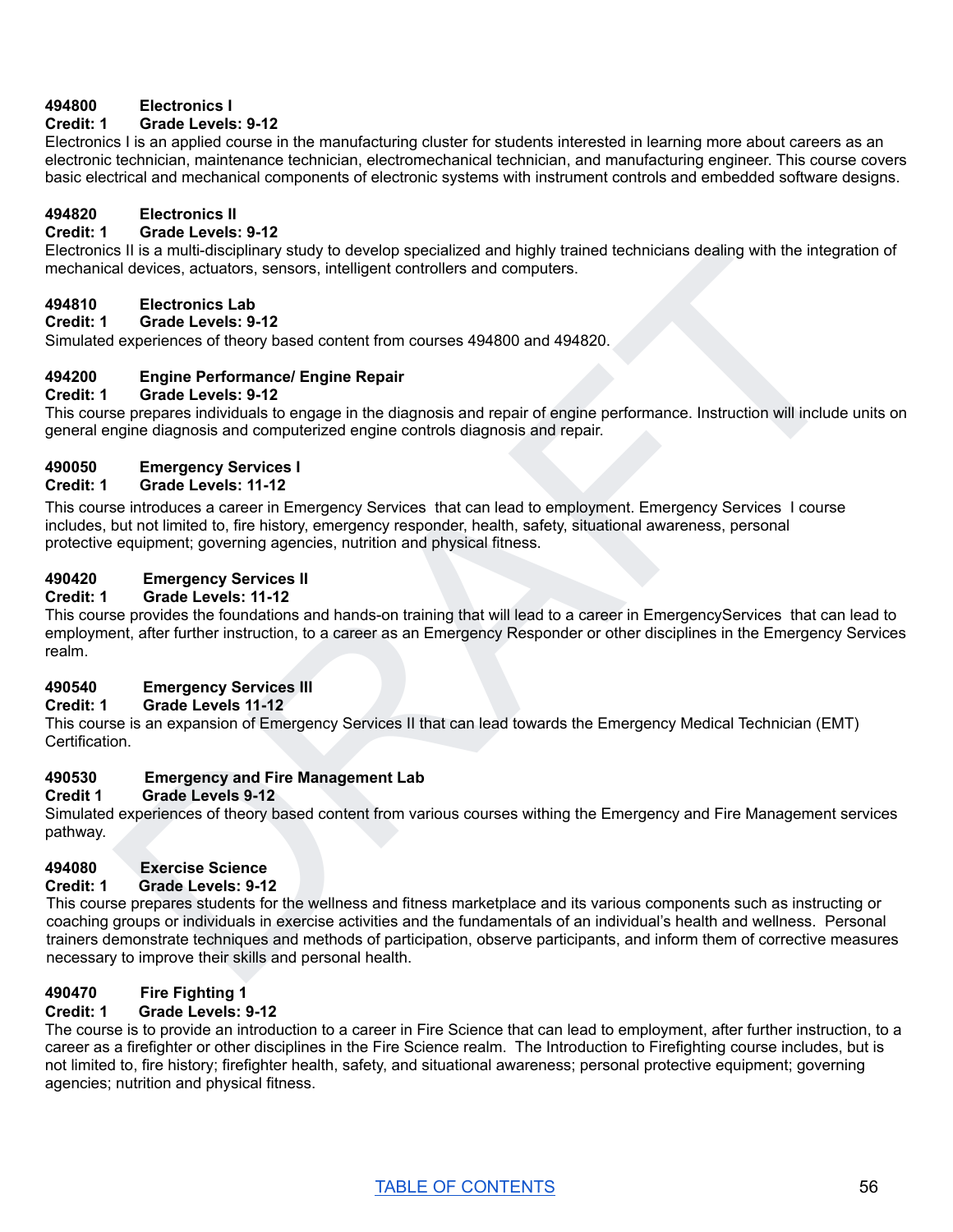# **490480 Fire Fighting 2**

# **Credit: 1 Grade Levels: 9-12**

The course is to provide the foundations and hands-on training that will lead to a career in Fire Science, that can lead to employment, after further instruction, to a career as a firefighter or other disciplines in the Fire Science realm. The Foundations of Firefighting course includes, but is not limited to, search and rescue, utility ropes and knots ropes, forcible entry, ladders, ventilation, water, hose characteristics, fire attack, disaster simulations and the Candidate Physical Ability Test 2 (CPAT).

# **490490 Community Preparedness and Response**

#### **Credit: 1 Grade Levels: 9-12**

The course is to provide skills, knowledge, and hands-on training in disaster preparedness, disaster psychology, active shooter incidents, terrorism, CERT training, disaster medical operations, fire safety and utility controls, light search and rescue operations, types of natural disasters, and disaster simulation.

#### **494140 First Responder**

#### **Credit: 1 Grade Levels: 9-12**

This course introduces students to emergency medical technician occupational skills. Prior approval must be obtained from the Trade and Industry Sciences Office before this course is implemented.

#### **495350 Foundations of Health Care**

#### **Credit: 1 Grade Levels: 9-12**

Community Preparedness and Response<br>
Grade Levels: 9-12<br>
Grade Levels: 9-12<br>
Grade Levels: 9-12<br>
Grade Levels: 9-12<br>
Grade Levels: Strive Musik, work and hands-on training in disaster propertions, the safety and trailing c This course is designed to introduce students to medical professions and the basic foundational skills for first aid and the treatment of patients. Along with Anatomy and Physiology this is a foundation core course for subsequent education and training in health services. This course is a revised combination of Introduction to Medical Professions and Medical **Procedures** 

# **494630 Foundations of Law Enforcement**

#### **Credit: 1 Grade Levels: 9-12**

This instructional program prepares individuals to perform the duties of police and public security officers, including patrol and investigative activities, traffic control, crowd control, and public relations.

# **494050 Principles of Sports Medicine**

#### **Credit: 1 Grade Levels: 9-12**

This course provides students with a general overview of sports medicine and its history from the perspective of the healthcare community that includes injury prevention, treatment, rehabilitation, psychosocial, and administration concerns. Students will gain an understanding of sports medicine and associated career opportunities. .

# **494150 Advertising and Graphic Design I**

#### **Credit: 1 Grade Levels: 9-12**

This instructional program in the applied visual arts is a core course and prepares individuals to use artistic techniques to effectively communicate ideas and information to business and consumer audiences via illustrations and other forms of printed media.

# **493640 A/V Production I**

# **Credit: 1 Grade Levels: 9-12**

Students in this core program will learn the basics of film and television production as well as other forms of audio-video communication such as animation, graphics, and sound production for video. They will also study the history of audio- video technology and film as well as career development and employment in this pathway.

# **493380 Radio Broadcasting I**

# **Credit: 1 Grade Levels: 9-12**

Principles of announcing/audio engineering: study of voice, diction, pronunciation and delivery will be explored in this course. Experience in various types of announcing, concepts and techniques of sound production, including the coordinating and directing processes, hands-on experience with equipment, sound sources, and direction of talent, equipment maintenance and operations.

# **493420 Digital Cinema Productions I**

# **Credit: 1 Grade Levels: 9-12**

The core program is designed to give practical knowledge in preparation for the pursuit of a career in television.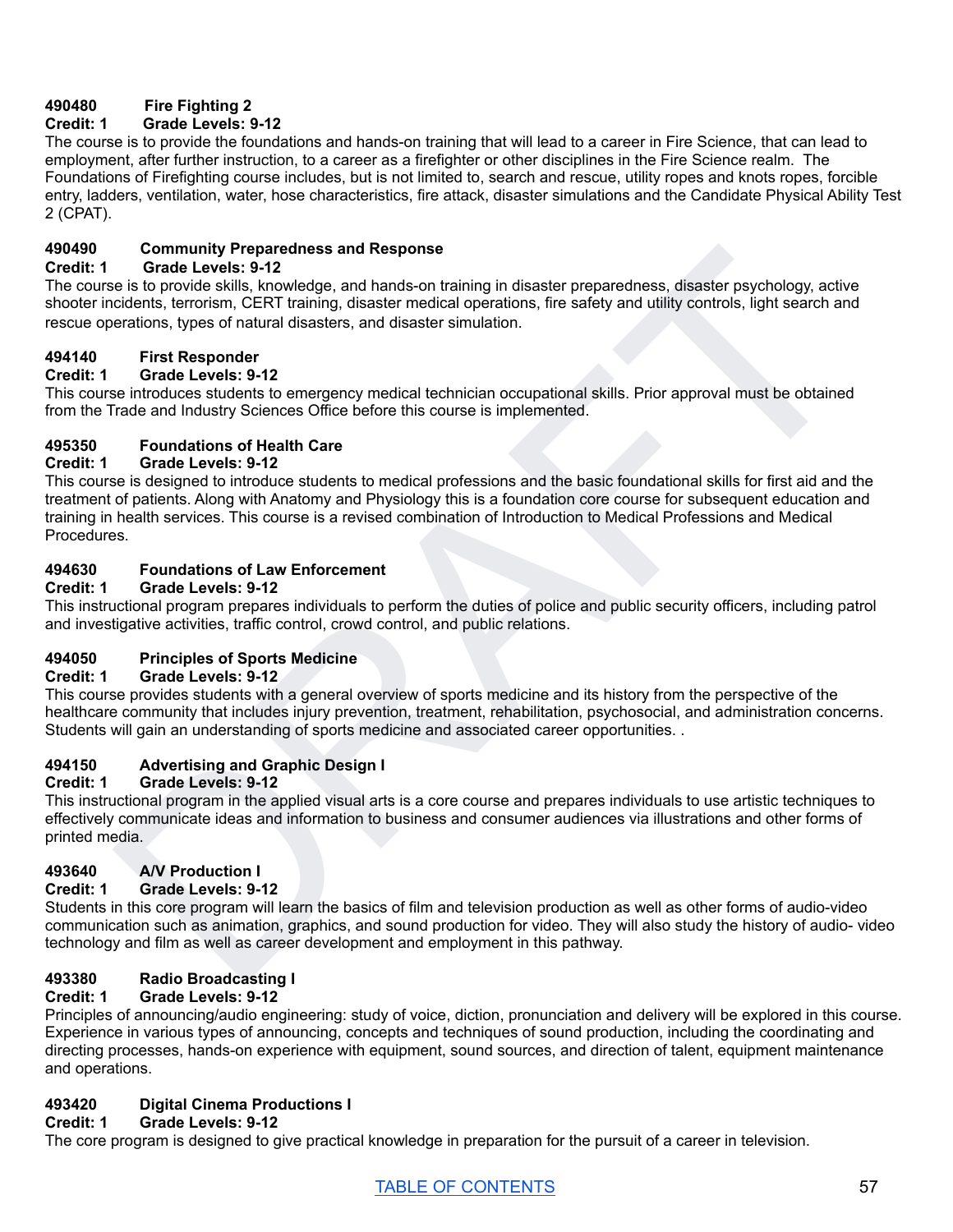# **494850 Furniture Manufacturing I**

# **Credit: 1 Grade Levels: 9-12**

This course will introduce the beginning furniture and cabinetmaking student to the various stages of construction and assembly of wood products and related materials. This course is intended to provide students with the basic knowledge and skills necessary to design, construct, and finish furniture and/or cabinets in the woodworking industry.

# **494870 Furniture Manufacturing II**

# **Credit: 1 Grade Levels: 9-12**

This course is a continuation of Furniture Manufacturing I. This course provides intermediate furniture and cabinetmaking students with the necessary knowledge and skills to pursue employment in related industries.

#### **495550 Gas Metal Arc Welding**

#### **Credit: 1 Grade Levels: 9-12**

is is a continuation of Furniture Manufacturing I. This course provides instermediate furniture and cabinetmaking<br>
Case Mata Arc Wedding<br>
Case Mata Manufacturing the metallity of the comparison individuals to apply technic This instructional program prepares individuals to apply technical knowledge and skills to unite or separate metal parts by heating, using a variety of techniques and equipment. Emphasis of this course will be the use of gas metal arc welders.

#### **495560 Gas Tungsten Arc Welding**

# **Credit: 1 Grade Levels: 9-12**

This instructional program prepares individuals to apply technical knowledge and skills to unite or separate metal parts by heating, using a variety of techniques and equipment. Emphasis of this course will be the use of gas tungsten arc welders.

# **495320 Human Behavior and Disorders**

#### **Credit: .5 Grade Levels: 9-12**

This course focuses on normal behavior and personality, abnormal behavior and personality, and behavior disorders and the therapies used to treat those disorders and abnormalities.

# **495100 HVACR I**

#### **Credit: 1 Grade Levels: 9-12**

This course prepares individuals to apply technical knowledge and skills to repair, install, service, and maintain the operating condition of heating, air conditioning, and refrigeration systems.

#### **495110 HVACR II**

#### **Credit: 1 Grade Levels: 10-12**

This course prepares individuals to apply technical knowledge and skills to repair, install, service, and maintain the operating condition of heating, air conditioning, and refrigeration systems.

#### **490070 HVACR Lab**

#### **Credit: 1 Grade Levels: 9-12**

This course provides the student time to build skills and knowledge of the related industry through a series of progressive exercises that cover a broad range of projects.

# **495160 Industrial Equipment Technologies Lab**

#### **Credit: 1 Grade Levels: 9-12**

This production-based program is designed to allow for the development of skills and knowledge needed to execute comprehensive industrial equipment maintenance.

#### **495150 Industrial Technologies I Credit:**

#### **1 Grade Levels: 9-12**

This is an intermediate level course to prepare students for electronics, manufacturing, and technical programs designed to develop skilled installation, maintenance and repair technicians in cross-disciplinary systems.

#### **495170 Industrial Technologies II**

#### **Credit: 1 Grade Levels: 10-12**

The student will be trained to perform a variety of advanced troubleshooting and diagnostic skills to aid in the repair, installation, fabrication, set up, adjustment, of industrial machinery and equipment. This course is designed to ease the transition into a post -secondary program or entry level employment.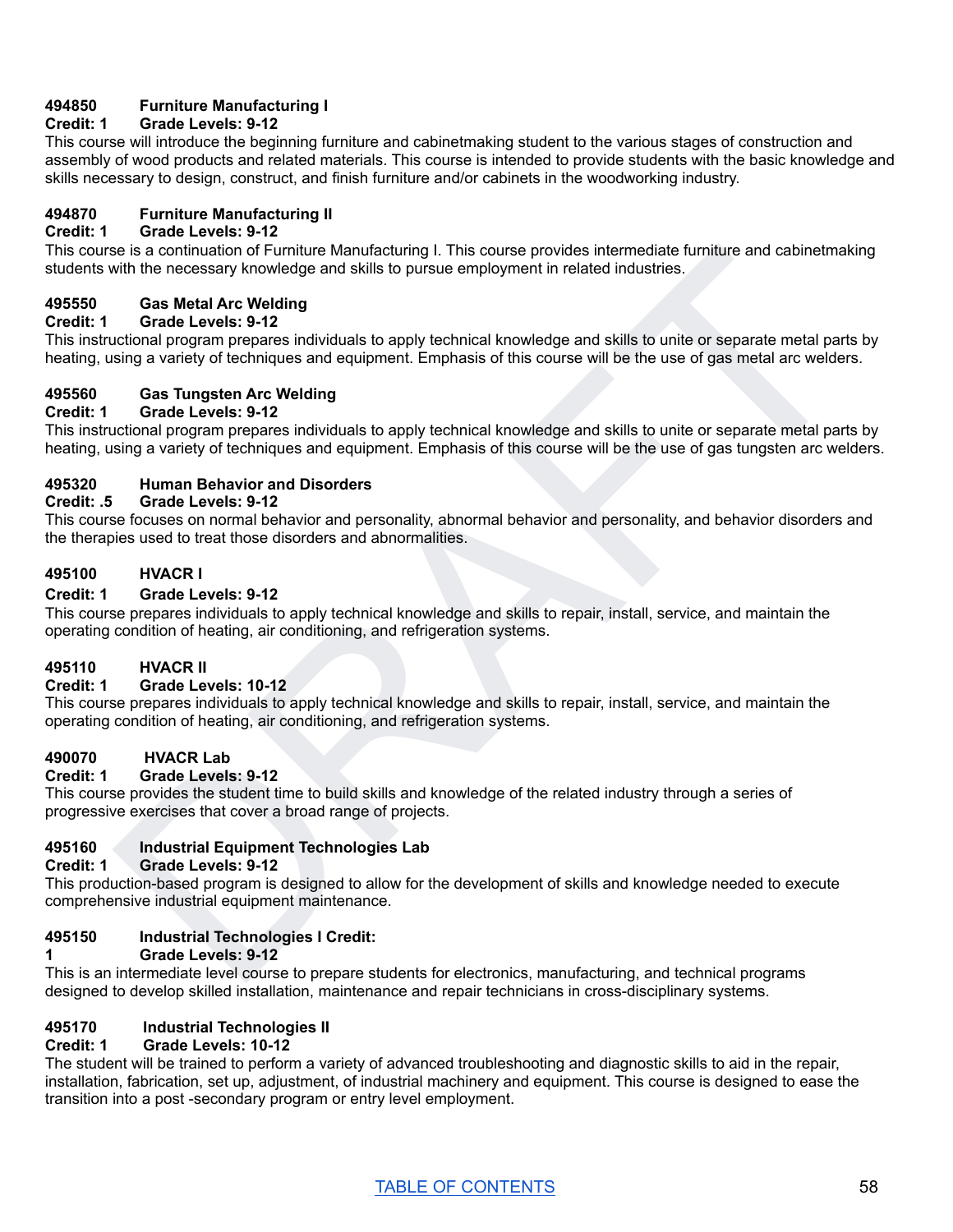# **494170 Advertising and Graphic Design II**

#### **Credit: 1 Grade Levels: 10-12**

This is a core course emphasizing the integration of computer skills and knowledge of software used in the market place.

# **493650 A/V Productions II**

#### **Credit: 1 Grade Levels: 10-12**

This core program is designed to develop high level technical skills in preparation for a career in Audio/Video and Film Production.

# **493390 Radio Broadcasting II**

#### **Credit: 1 Grade Levels: 10-12**

This core program is designed to develop high level technical skills in preparation for a career in radio broadcasting.

# **493430 Digital Cinema Productions II**

#### **Credit: 1 Grade Levels: 10-12**

The core course will provide an understanding of production principles and experience with the video camera, lighting instruments and techniques, microphones, script creation, and editing. Students will perform assignments on camera as well as studio and control room duties.

#### **494620 Introduction to Criminal Justice**

#### **edit: 1 Grade Levels: 9-12**

This instructional program prepares individuals to perform the duties of police and public security officers, including patrol and investigative activities, traffic control, crowd control, and public relations.

#### **495380 Introduction to Medical Professions Expanded**

#### **Credit: .5 Grade Levels: 9-12**

This course is designed as an extension of Introduction to Medical Professions. The course provides students with a general overview of the more crucial content areas of the health science technology education program core courses. Areas covered are medical terminology, medical math, human growth and development, processes of disease, and employability skills needed within the healthcare industry. This course is recommended for students who will not have the opportunity to take any additional health science technology education courses other than Introduction to Medical Professions.

# **494940 Introduction to Manufacturing**

#### **Credit: 1 Grade Levels: 9-12**

Radio Broadcasting II<br>
Grade Levels: 10-12<br>
program is designed to develop high level technical skills in preparation for a career in radio broadcasting.<br>
Digital Chema Productions II<br>
Digital Chema Productions II<br>
Digital This course will engage students in the use of modern technologies in the design and improvement of products. Students will use three-dimensional CAD software in the creation and analysis process. Students will document designs using standards set by industry for design documentation. Students will implement methods of green production and just-in-time component supply which allow for the lowest cost and highest quality products. Students will design and troubleshoot data acquisition, programmable logic control, process monitoring, automation and robotic systems. Students will incorporate sensing and vision systems, utilizing cameras and sensors to control automated systems.

# **480950 JROTC Health**

# **Credit: 1 Grade Levels: 9-12**

The JROTC program stresses military discipline, with a curriculum that emphasizes study of military science and military history.

# **485950 JROTC Physical Education**

#### **Credit: 1 Grade Levels: 9-12**

The JROTC physical education program stresses military discipline, with a curriculum that emphasizes study of military science and military history.

# **495200 Machine Tool I**

# **Credit: 1 Grade Levels: 9-12**

This course is designed to provide students with a basic understanding of the precision machining processes used in industry, manufacturing, maintenance, and repair. The course instructs students in industrial safety, terminology, tools and machine tools, measurement and layout. Students will become familiar with the setup and operation of power saws, drill press, lathe, milling machine, grinders and receive an introduction to CNC (computer controlled) machines.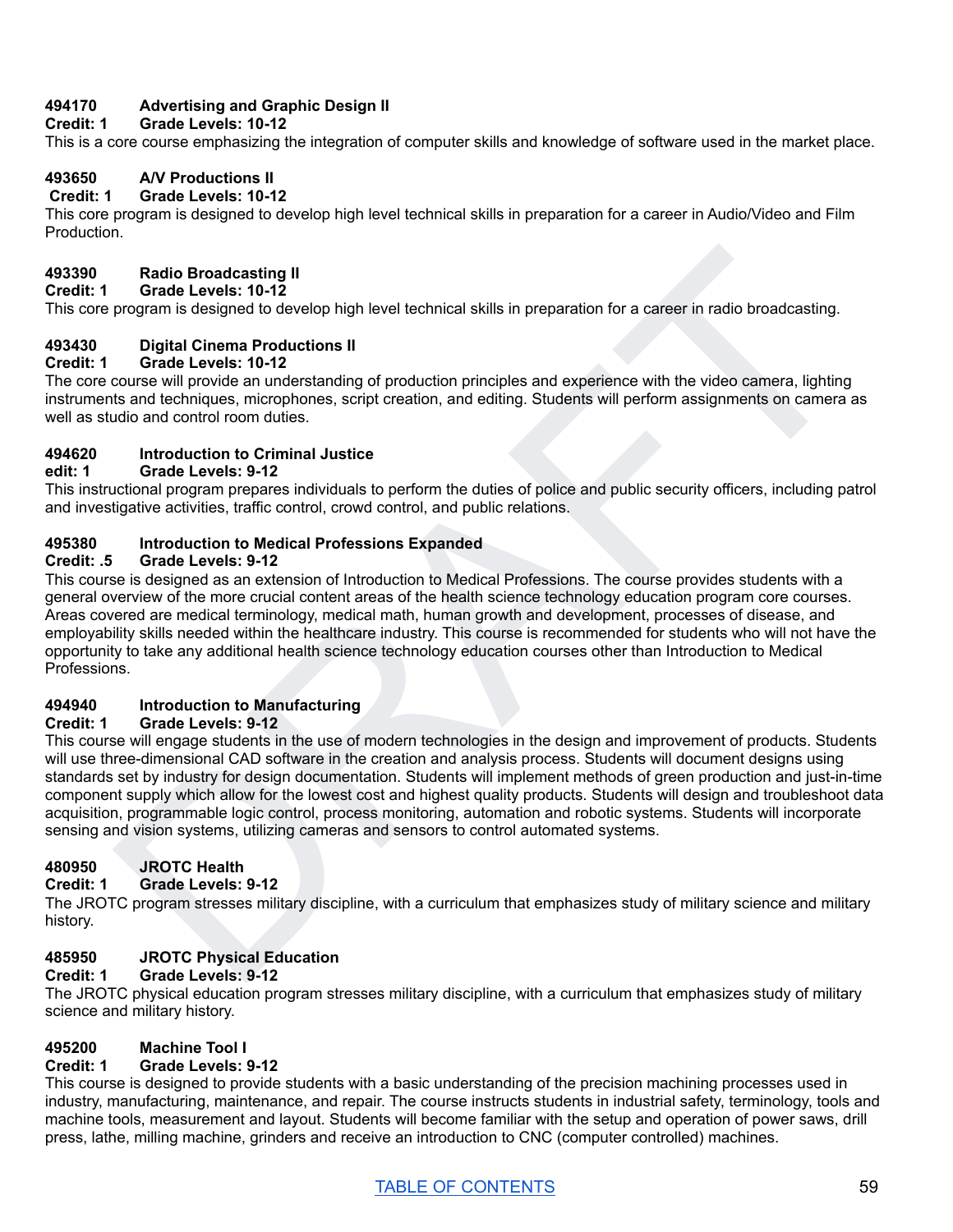# **495220 Machine Tool II**

# **Credit: 1 Grade Levels: 9-12**

This course is a more in-depth study of skills learned in Machine Tool I, with a stronger focus on CNC setup/operation/programming. Classroom activities will concentrate on precision set-up and inspection work, as well as machine shop calculations. Students will develop skills in advanced machining and measuring parts involving tighter tolerances. A continued focus on safety will also be presented.

# **495210 Machine Tool Lab**

#### **Credit: 1 Grade Levels: 9-12**

Simulated experiences of theory based content from courses 495200 and 495220.

#### **495260 Manufacturing and Production Lab**

#### **Credit: 1 Grade Levels: 9-12**

This course provides the student time to build skills and knowledge of the manufacturing industry through a series of progressive exercises that cover a broad range of projects.

#### **494970 Manufacturing Power & Equipment Systems**

#### **Credit: 1 Grade Levels: 10-12**

Grade Levels: 9412<br>
and Levels: 9412<br>
Manufacturing and Production Lab<br>
se provides the form bound of the build skills and knowledge of the manufacturing industry through a series of<br>
se provides the absolution to build sk Students will create plant designs to process and automatically assemble materials into new products. Students follow the process of developing and producing a new product from prototype to final product. They will accomplish this by creating a production flow plan that allows for the mass production of the product. Students will analyze and evaluate all aspects of the design and production processes with an emphasis on clean, lean and green production. Students will utilize data acquisition, quality control processes and Six Sigma methodology to control production.

# **494960 Manufacturing Production Processes**

#### **Credit: 1 Grade Levels: 10-12**

Students will design cost-effective work cells incorporating automation and robotics to improve quality of final products. The advanced production in this course depends on the use and coordination of information, automation, network systems, vision and sensing systems. Students will design and create mechatronic systems and automated tooling to accomplish these advanced tasks. Students produce authentic documentation about their cyber-mechanical systems and the integration with data to control and monitor processes.

#### **495820 Marine JROTC I**

#### **Credit: 1 Grade Levels: 9-12**

The JROTC program stresses military discipline, with a curriculum that emphasizes study of military science and military history.

#### **495830 Marine JROTC II**

#### **Credit: 1 Grade Levels: 10-12**

The JROTC program stresses military discipline, with a curriculum that emphasizes study of military science and military history.

# **495840 Marine JROTC III**

# **Credit: 1 Grade Levels: 11-12**

The JROTC program stresses military discipline, with a curriculum that emphasizes study of military science and military history.

#### **495900 Marine JROTC IV**

#### **Credit: 1 Grade Level: 12**

The JROTC program stresses military discipline, with a curriculum that emphasizes study of military science and military history.

#### **493840 Mechanical, Plumbing and Electrical Systems**

#### **Credit: 1 Grade Level: 11-12**

This is a foundation course to combine electrical, plumbing and HVAC courses into a one credit introductory course.

# TABLE OF [CONTENTS](#page-1-0) 60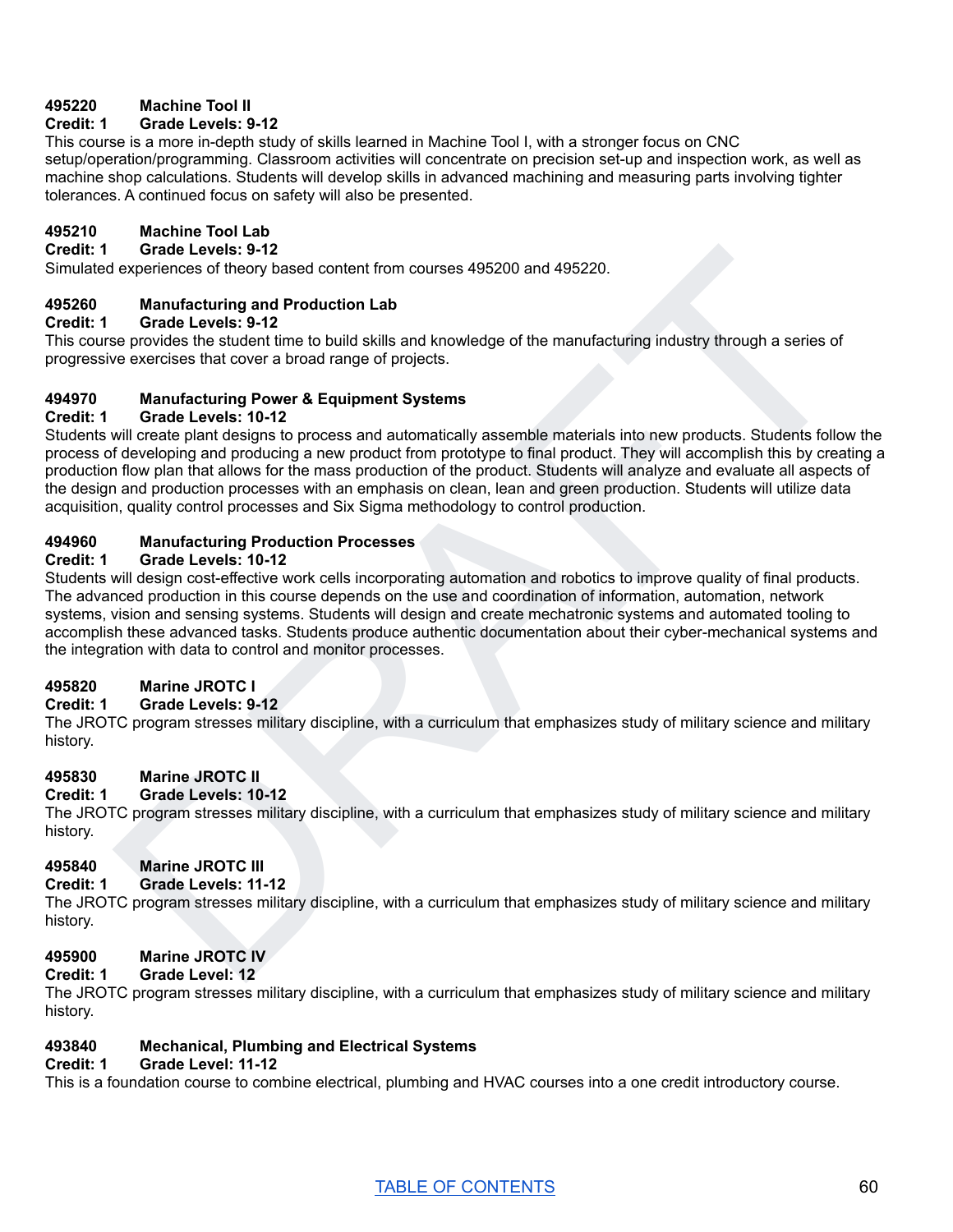# **493670 A/V Tech & Film Lab**

# **Credit: 1 Grade Levels: 10-12**

This production-based program is designed to allow the audio/video student studio time for the development of skills needed to execute a comprehensive media career.

# **493680 Media Communications**

#### **Credit: 1 Grade Level 9-12**

inal goals and to provide information regarding careers in the Arts, AV Technology and Communication Career<br>The content includes, but is not limited to, technology literacy, understanding the importance of Arts and AV:<br>
th The purpose of this course is to assist students in making informed decisions regarding their future academic and occupational goals and to provide information regarding careers in the Arts, A/V Technology and Communication Career Cluster. The content includes, but is not limited to, technology literacy; understanding the importance of Arts and A/V; understanding the role of science, math, reading, writing, history, and technology in Arts and A/V; and Digital Media. Reinforcement of academic skills occurs through classroom instruction and applied laboratory procedures. Instruction and learning activities are provided through theory and hands-on experiences with the equipment, materials and technology appropriate to the course content and in accordance with current practices.

# **495230 Medical Clinical Internship/Specialization (.5 Credit)**

# **Credit: .5 Grade Levels: 11-12**

This is an educational program that offers Specialized Training in a health related field. It may also alternate in-school instruction and supervised on-the-job training activities in health science technology occupations.

# **495310 Medical Clinical Internship/Specialization**

#### **Credit: 1 Grade Levels: 11-12**

This is an educational program that offers Specialized Training in a health related field. It may also alternate in-school instruction and supervised on-the-job training activities in health science technology occupations.

# **490520 Medical Lab (1.0)**

**Credit: 1 Grade Levels: 11-12**

Simulated experiences of theory based content from courses 493350 and 424030.

# **490510 Medical Lab (.5)**

# **Credit: .5 Grade Levels: 11-12**

Simulated experiences of theory based content from courses 493350 and 424030.

# **495240 Medical Math**

# **Credit: 1 Grade Levels: 9-12**

This course is designed to increase students' ability to identify, solve, and apply mathematical principles involving temperature, weights, and measures used in the healthcare delivery system.

# **495330 Medical Procedures**

# **Credit: .5 Grade Levels: 9-12**

Medical Procedures is a one-unit course that helps students develop specific and general skills needed by the health science technology professional. *Will be discontinued after 2018-2019 School Year (Replaced by Foundations of Health Care)*

# **495390 Medical Procedures Expanded**

# **Credit: .5 Grade Levels: 9-12**

This course focuses on the specific skills needed in several different areas of health care. Students are able to build upon the skills gained in the Medical Procedures course. The different areas addressed are dental assisting, laboratory assisting, medical assisting, nurse assisting, physical therapy assisting, and veterinary assisting.

# **495360 Medical Terminology**

#### **Credit: .5 Grade Levels: 9-12**

Medical Terminology assists students in developing the language used for communication in the healthcare profession.

# **494650 Medium/Heavy Brake/Drivetrain**

# **Credit: 1 Grade Levels: 9-12**

This instructional program prepares individuals to diagnose and repair diesel equipment in on-road and off-road vehicles and machinery.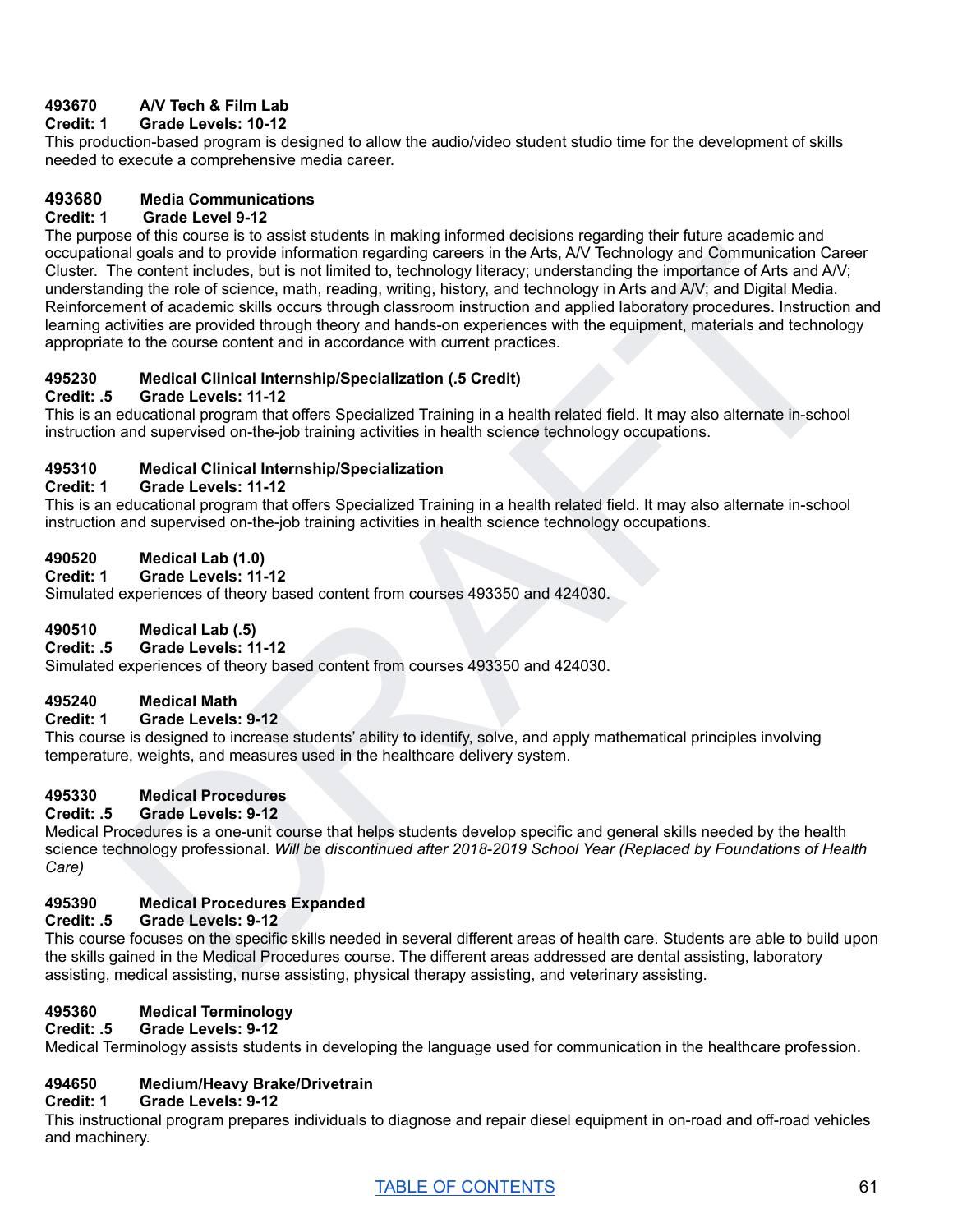# **494660 Medium/Heavy Electrical Systems/HVAC**

# **Credit: 1 Grade Levels: 9-12**

This instructional program prepares individuals to diagnose and repair diesel equipment in on-road and off-road vehicles and machinery. Advanced on-the-job training may be included.

#### **494230 Medium/Heavy Steering & Suspension/Hydraulics**

#### **Credit: 1 Grade Levels: 9-12**

This course prepares individuals to apply technical knowledge to diagnose and repair steering & suspension/hydraulics in trucks, buses, and other commercial and industrial vehicles.

# **494240 Medium/Heavy Diesel Engines/CAB**

#### **Credit: 1 Grade Levels: 9-12**

This course prepares individuals to apply technical knowledge to diagnose and repair diesel engines and CAB in trucks, buses, and other commercial and industrial vehicles.

# **490090 Medium/Heavy Truck Lab**

# **Credit: 1 Grade Levels: 9-12**

This course provides the student time to build skills and knowledge of the related industry through a series of progressive exercises that cover a broad range of projects.

# **495570 Skilled Trades Manufacturing**

#### **Credit: 1 Grade Levels: 9-12**

ses, and other tommercial and industrial vehicles.<br>
Medium-Hasse projections are projected as a proportion of the projections and consider a provide is a proportion of the set of the consideration of the consideration of o The Skilled Trades Manufacturing course is designed to introduce students to many different types of manufacturing and machining-related career fields. Students will increase knowledge of the job skills that align with the different types of manufacturing processes, equipment and products that are produced by companies within the manufacturing and machining industries.

#### **495850 Navy JROTC I**

#### **Credit: 1 Grade Levels: 9-12**

The JROTC program stresses military discipline, with a curriculum that emphasizes study of military science and military history.

# **495860 Navy JROTC II**

# **Credit: 1 Grade Levels: 10-12**

The JROTC program stresses military discipline, with a curriculum that emphasizes study of military science and military history.

#### **495870 Navy JROTC III**

#### **Credit: 1 Grade Levels: 11-12**

The JROTC program stresses military discipline, with a curriculum that emphasizes study of military science and military history.

# **495910 Navy JROTC IV**

#### **Credit: 1 Grade Level: 12**

The JROTC program stresses military discipline, with a curriculum that emphasizes study of military science and military history

#### **494300 Non-Structural Analysis/Repair**

#### **Credit: 1 Grade Levels: 9-12**

This course concentrates on analysis and repair of the nonstructural components as they pertain to collision repair.

#### **494310 Painting/Refinishing**

#### **Credit: 1 Grade Levels: 9-12**

This course concentrates on painting and refinishing as they pertain to collision repair. The course includes causes and correction of finish defects.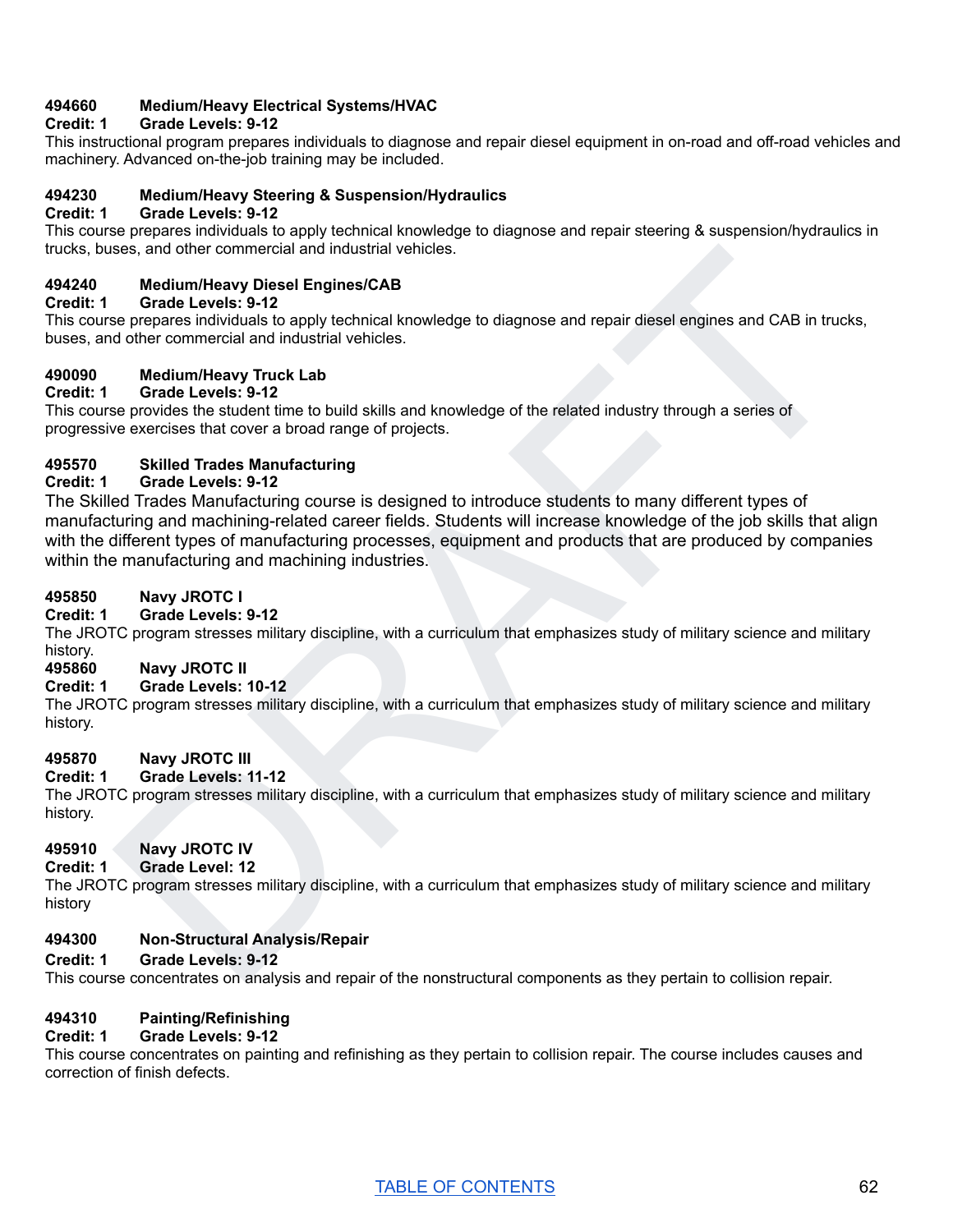# **495290 Pathology**

# **Credit: .5 Grade Levels: 9-12**

This course is devoted to the exploration of human pathology. Pathology is the branch of medical science that studies the causes, nature, and effects of diseases. This course of study begins with an introduction to pathology-related terms, predisposing factors of diseases, the relationship between diagnosis and prognosis, and disease treatments. Following the introduction, the course delves into a range of pathology-related topics and their relationships to specific systems of the human body. The topics include signs and symptoms of pathology, the effects of trauma, the effects of age, and characteristics of common diseases.

# **495280 Pharmacy Technology Fundamentals**

#### **Credit: 1 Grade Levels: 9-12**

Provides an overview of the pharmacy technology field and develops the fundamental concepts and principles necessary for successful participation in the pharmacy field.

# **494510 Plumbing**

#### **Credit: 1 Grade Levels: 9-12**

This course prepares individuals to apply technical knowledge and skills to lay out, assemble, install, and maintain piping fixtures and piping systems, hot water, heating, cooling, and drainage systems.

# **495400 Power Equipment Technology I**

#### **Credit: 1 Grade Levels: 9-12**

Pharmacy Technology Fundamentals<br>an overview of the pharmacy technology field and develops the fundamental concepts and principles necessary<br>and partocology field and develops the fundamental concepts and principles necess Power Equipment Technology I prepares students for careers in the Power Equipment industry. The course focuses on safety, duties and tasks performed by professionals in power equipment repair occupations, as well as pre-employment and employment skills.

# **495420 Power Equipment Technology II**

# **Credit: 1 Grade Levels: 9-12**

Power Equipment Technology II prepares students for entry level employment. The course focuses on diagnostic analysis, and pre-employment and employment skills

# **490100 Power Equipment Technology Lab**

#### **Credit: 1 Grade Levels: 9-12**

This course provides the student time to build skills and knowledge of the transportation industry through a series of progressive exercises that cover a broad range of projects. Simulated experiences of theory based content from courses 495400 and 495420.

# **493410 Radio Broadcasting Lab**

#### **Credit: 1 Grade Levels: 10-12**

This production-based program is designed to allow the broadcasting student studio time for the development of skills needed to execute a comprehensive radio career.

# **495580 Shielded Metal Arc Welding**

#### **Credit: 1 Grade Levels: 9-12**

This instructional program prepares individuals to apply technical knowledge and skills to unite or separate metal parts by heating, using a variety of techniques and equipment. Emphasis of this course will be the use of shielded metal arc welders.

# **494070 Sports Medicine Injury Assessment**

# **Credit: 1 Grade Levels: 9-12**

#### **Prerequisite**: 494050 Foundations of Sports Medicine

This course provides students with the skills needed to evaluate sports related injuries. Students will gain an understanding of common injuries that affect athletes, injury assessment, and treatment.

# **494320 Structural Analysis/Repair**

# **Credit: 1 Grade Levels: 10-12**

This course concentrates on analysis and repair of the structural components as they pertain to collision repair.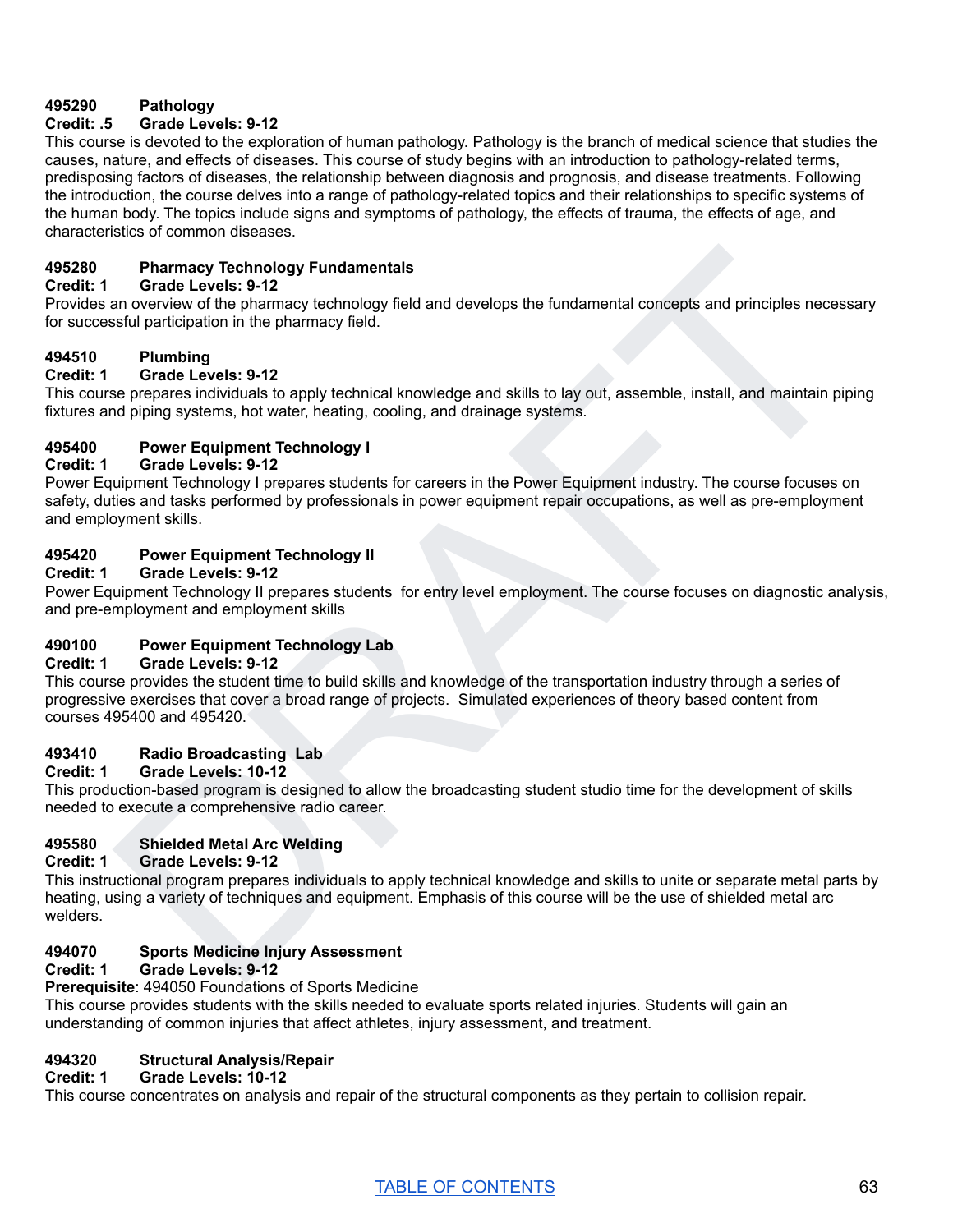# **494210 Suspension & Steering/Automatic Transmissions**

#### **Credit: 1 Grade Levels: 9-12**

This course prepares individuals to engage in the diagnosis and repair of suspension and steering. Instruction will include units on steering systems diagnosis and repair; suspension systems diagnosis and repair; wheel alignment diagnosis, adjustment, and repair; and wheel and tire diagnosis and repair.

# **493450 Digital Cinema Productions Lab**

# **Credit: 1 Grade Levels: 10-12**

uction-based program is designed to allow the television student studio time for the development of skills needed<br>of a comprehensive TV career.<br>Welding Lab<br>welding Lab<br>se provides the student time to build skills and knowl This production-based program is designed to allow the television student studio time for the development of skills needed to execute a comprehensive TV career.

# **490190 Welding Lab**

#### **Credit: 1 Grade Levels: 9-12**

This course provides the student time to build skills and knowledge of the related industry through a series of progressive exercises that cover a broad range of projects.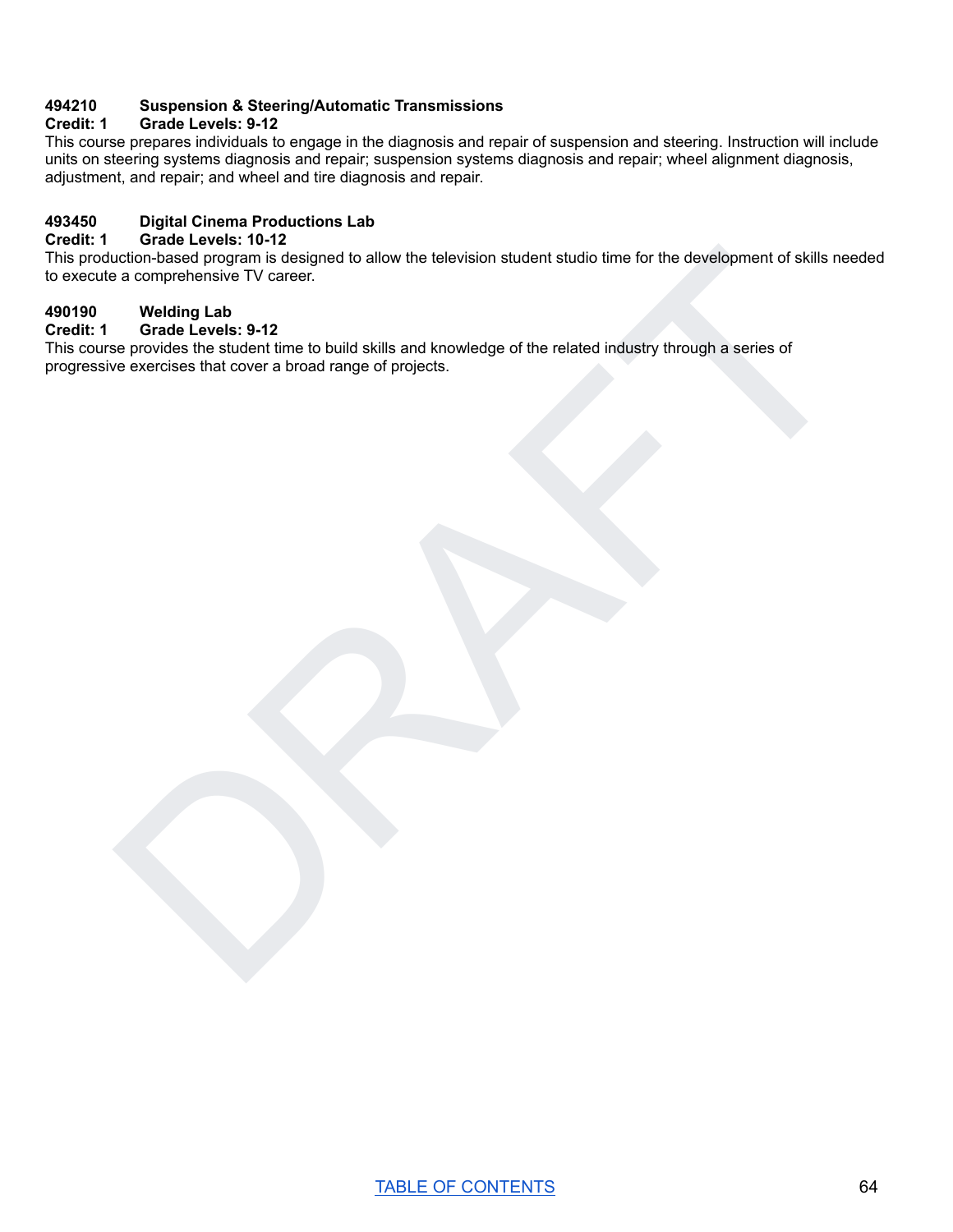# **Career Readiness and Work Based Learning (WBL)**

# **Program Description**

The Career Readiness\Work-Based Learning office provides a continuum of courses to assist students in planning for a successful career beyond high school.

Career Education instruction is delivered through the following major components:

- Exploring the sixteen career clusters
- Identifying students' personal interests and strengths
- Analyzing postsecondary and occupational career pathways
- Developing employability and 21st century skills
- The opportunity to apply career knowledge and skills through Work-Based Learning.

# **MIDDLE SCHOOL COURSES (Grade Levels 7-8)**

|        | <b>Middle School Elective</b> | <b>Credit</b> | <b>7th</b> | 8th <sup>'</sup> |
|--------|-------------------------------|---------------|------------|------------------|
| 399280 | Career Development            | n/a           | ,,         |                  |

# **399280 Career Development**

#### **Credit: Grade Levels 7-8**

| $\bullet$<br>٠               | Exploring the sixteen career clusters<br>Identifying students' personal interests and strengths<br>Analyzing postsecondary and occupational career pathways<br>Developing employability and 21st century skills<br>The opportunity to apply career knowledge and skills through Work-Based Learning.<br><b>MIDDLE SCHOOL COURSES (Grade Levels 7-8)</b>                                                                                                                                                                                                                                                 |               |                           |     |                    |          |  |
|------------------------------|---------------------------------------------------------------------------------------------------------------------------------------------------------------------------------------------------------------------------------------------------------------------------------------------------------------------------------------------------------------------------------------------------------------------------------------------------------------------------------------------------------------------------------------------------------------------------------------------------------|---------------|---------------------------|-----|--------------------|----------|--|
| <b>Course Code</b>           | <b>Middle School Elective</b>                                                                                                                                                                                                                                                                                                                                                                                                                                                                                                                                                                           | <b>Credit</b> |                           | 7th |                    | 8th      |  |
| 399280                       | <b>Career Development</b>                                                                                                                                                                                                                                                                                                                                                                                                                                                                                                                                                                               | n/a           |                           | X   |                    | Χ        |  |
| 99280<br>redit:              | <b>Career Development</b><br><b>Grade Levels 7-8</b><br>areer Development is an examination of careers using the 16 career clusters and other technology applications for students<br>analyze career planning, preparation, research and development. Students will be knowledgeable about the world of work,<br>ith job shadowing and career resource speakers available to offer career options, personal skills, aptitudes, and<br>xpectations to complete the education and training requirements to enter into a future career. Students will begin the<br>evelopment of the Student Success Plan. |               |                           |     |                    |          |  |
| <b>Course</b><br><b>Code</b> | <b>High School Offerings</b>                                                                                                                                                                                                                                                                                                                                                                                                                                                                                                                                                                            | <b>Credit</b> |                           |     | 9th 10th 11th 12th |          |  |
| 493850                       | Keystone                                                                                                                                                                                                                                                                                                                                                                                                                                                                                                                                                                                                | .5            | X                         | X   |                    |          |  |
| 493900                       | <b>Career Readiness</b>                                                                                                                                                                                                                                                                                                                                                                                                                                                                                                                                                                                 | .5            | $\boldsymbol{\mathsf{X}}$ | X   | X                  | X        |  |
| 493880                       | College and Career Readiness *                                                                                                                                                                                                                                                                                                                                                                                                                                                                                                                                                                          | $.5\,$        | $\times$                  | X   | X                  | X        |  |
| 493910                       | Work Ready*                                                                                                                                                                                                                                                                                                                                                                                                                                                                                                                                                                                             | $.5\,$        | X                         | X   | X                  | X        |  |
| 493860                       | Internship                                                                                                                                                                                                                                                                                                                                                                                                                                                                                                                                                                                              | $\mathbf 1$   |                           | X   | X                  | X        |  |
| 490600                       | Career Practicum - AG: Agriculture, Food, and Natural Resources                                                                                                                                                                                                                                                                                                                                                                                                                                                                                                                                         | $\mathbf 1$   |                           |     | X                  | X        |  |
| 490610                       | Career Practicum - Bus: Finance                                                                                                                                                                                                                                                                                                                                                                                                                                                                                                                                                                         | 1             |                           |     | X                  | X        |  |
| 490620                       | Career Practicum - Bus: Hospitality and Tourism                                                                                                                                                                                                                                                                                                                                                                                                                                                                                                                                                         | 1             |                           |     | Χ                  | Χ        |  |
| 490630                       | Career Practicum - Bus: Management and Administration                                                                                                                                                                                                                                                                                                                                                                                                                                                                                                                                                   | 1             |                           |     | X                  | $\times$ |  |
| 490640                       | Career Practicum - Bus: Marketing Sales and Services                                                                                                                                                                                                                                                                                                                                                                                                                                                                                                                                                    | 1             |                           |     | X                  | X.       |  |
| 490650                       | Career Practicum - Bus: Transportation, Distribution and Logistics                                                                                                                                                                                                                                                                                                                                                                                                                                                                                                                                      | $\mathbf 1$   |                           |     | X                  | X        |  |
| 490660                       | Career Practicum - FCS: Education and Training                                                                                                                                                                                                                                                                                                                                                                                                                                                                                                                                                          | 1             |                           |     | X                  | X        |  |
| 490670                       | Career Practicum - FCS: Hospitality and Tourism                                                                                                                                                                                                                                                                                                                                                                                                                                                                                                                                                         | 1             |                           |     | X                  | X        |  |
| 490680                       | Career Practicum - FCS: Human Services                                                                                                                                                                                                                                                                                                                                                                                                                                                                                                                                                                  | $\mathbf 1$   |                           |     | X                  | X        |  |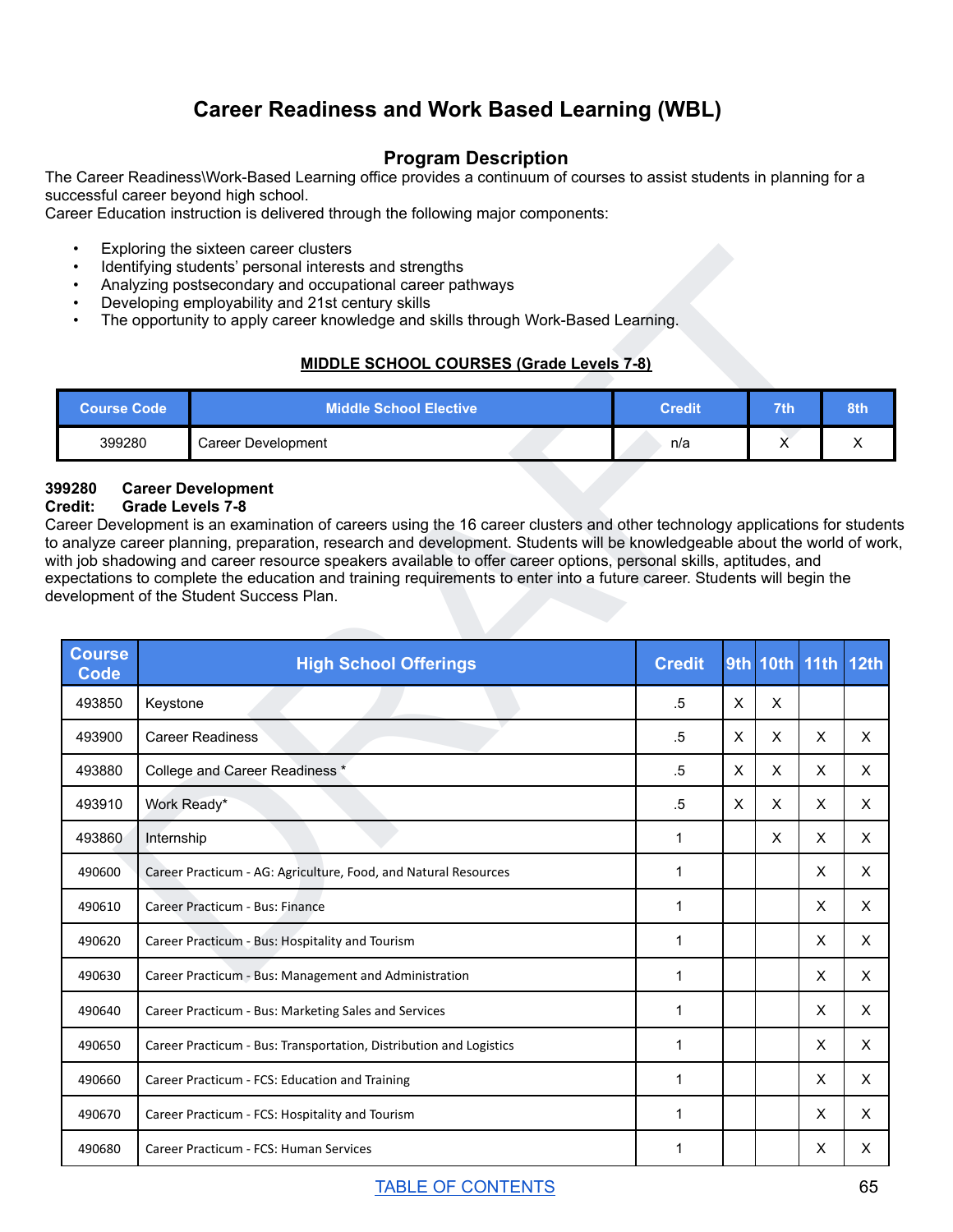| X<br>490280<br>Career Practicum - FCS: Arts, AV/Technology & Communications<br>1<br>X<br>490690<br>Career Practicum - STEM: Architecture and Constructions<br>1<br>490700<br>1<br>X.<br>Career Practicum - STEM: Health Science<br>1<br>X<br>490710<br>Career Practicum - STEM: Information Technology<br>1<br>X<br>490720<br>Career Practicum - STEM: STEM Cluster<br>X<br>490730<br>Career Practicum - T&I: Architecture and Construction<br>1<br>X<br>490740<br>$\mathbf 1$<br>Career Practicum - T&I: Arts, Audio/Video Technology and Communications<br>X<br>490760<br>Career Practicum - T&I: Health Science<br>1<br>1<br>X<br>490770<br>Career Practicum - T&I: Law, Public Safety, Corrections and Security<br>X<br>490780<br>Career Practicum - T&I: Manufacturing<br>1<br>1<br>X<br>Career Practicum - T&I: Transportation, Distribution and Logistics<br>490790<br>X<br>1<br>490110<br>Pre-Apprenticeship I<br>X<br>490120<br>1<br>Pre-Apprenticeship II<br>X<br>1<br>490130<br>Pre-Apprenticeship III<br>X<br>1<br>490140<br>Pre-Apprenticeship IV | X<br>X.<br>X.<br>X<br>X<br>X<br>X<br>X<br>X<br>X<br>X<br>X<br>X<br>X<br>X<br><b>Keystone</b><br>aders successfully navigate high school. Students will receive instruction in self-realization, interpersonal skills, study skills,<br>lf-management skills, goal setting, and planning strategies. This transition course will create a sense of belonging among<br>vestigating their own interests, values, and aptitudes in relation to possible Career Pathways with life-long learning and will<br>egin developing a flexible education plan for high school and beyond. |       |                                                                                                                                                                                                                                                                                                                             |  |  |  |
|----------------------------------------------------------------------------------------------------------------------------------------------------------------------------------------------------------------------------------------------------------------------------------------------------------------------------------------------------------------------------------------------------------------------------------------------------------------------------------------------------------------------------------------------------------------------------------------------------------------------------------------------------------------------------------------------------------------------------------------------------------------------------------------------------------------------------------------------------------------------------------------------------------------------------------------------------------------------------------------------------------------------------------------------------------------|-------------------------------------------------------------------------------------------------------------------------------------------------------------------------------------------------------------------------------------------------------------------------------------------------------------------------------------------------------------------------------------------------------------------------------------------------------------------------------------------------------------------------------------------------------------------------------|-------|-----------------------------------------------------------------------------------------------------------------------------------------------------------------------------------------------------------------------------------------------------------------------------------------------------------------------------|--|--|--|
|                                                                                                                                                                                                                                                                                                                                                                                                                                                                                                                                                                                                                                                                                                                                                                                                                                                                                                                                                                                                                                                                |                                                                                                                                                                                                                                                                                                                                                                                                                                                                                                                                                                               |       |                                                                                                                                                                                                                                                                                                                             |  |  |  |
|                                                                                                                                                                                                                                                                                                                                                                                                                                                                                                                                                                                                                                                                                                                                                                                                                                                                                                                                                                                                                                                                |                                                                                                                                                                                                                                                                                                                                                                                                                                                                                                                                                                               |       |                                                                                                                                                                                                                                                                                                                             |  |  |  |
|                                                                                                                                                                                                                                                                                                                                                                                                                                                                                                                                                                                                                                                                                                                                                                                                                                                                                                                                                                                                                                                                |                                                                                                                                                                                                                                                                                                                                                                                                                                                                                                                                                                               |       |                                                                                                                                                                                                                                                                                                                             |  |  |  |
|                                                                                                                                                                                                                                                                                                                                                                                                                                                                                                                                                                                                                                                                                                                                                                                                                                                                                                                                                                                                                                                                |                                                                                                                                                                                                                                                                                                                                                                                                                                                                                                                                                                               |       |                                                                                                                                                                                                                                                                                                                             |  |  |  |
|                                                                                                                                                                                                                                                                                                                                                                                                                                                                                                                                                                                                                                                                                                                                                                                                                                                                                                                                                                                                                                                                |                                                                                                                                                                                                                                                                                                                                                                                                                                                                                                                                                                               |       |                                                                                                                                                                                                                                                                                                                             |  |  |  |
|                                                                                                                                                                                                                                                                                                                                                                                                                                                                                                                                                                                                                                                                                                                                                                                                                                                                                                                                                                                                                                                                |                                                                                                                                                                                                                                                                                                                                                                                                                                                                                                                                                                               |       |                                                                                                                                                                                                                                                                                                                             |  |  |  |
|                                                                                                                                                                                                                                                                                                                                                                                                                                                                                                                                                                                                                                                                                                                                                                                                                                                                                                                                                                                                                                                                |                                                                                                                                                                                                                                                                                                                                                                                                                                                                                                                                                                               |       |                                                                                                                                                                                                                                                                                                                             |  |  |  |
|                                                                                                                                                                                                                                                                                                                                                                                                                                                                                                                                                                                                                                                                                                                                                                                                                                                                                                                                                                                                                                                                |                                                                                                                                                                                                                                                                                                                                                                                                                                                                                                                                                                               |       |                                                                                                                                                                                                                                                                                                                             |  |  |  |
|                                                                                                                                                                                                                                                                                                                                                                                                                                                                                                                                                                                                                                                                                                                                                                                                                                                                                                                                                                                                                                                                |                                                                                                                                                                                                                                                                                                                                                                                                                                                                                                                                                                               |       |                                                                                                                                                                                                                                                                                                                             |  |  |  |
|                                                                                                                                                                                                                                                                                                                                                                                                                                                                                                                                                                                                                                                                                                                                                                                                                                                                                                                                                                                                                                                                |                                                                                                                                                                                                                                                                                                                                                                                                                                                                                                                                                                               |       |                                                                                                                                                                                                                                                                                                                             |  |  |  |
|                                                                                                                                                                                                                                                                                                                                                                                                                                                                                                                                                                                                                                                                                                                                                                                                                                                                                                                                                                                                                                                                |                                                                                                                                                                                                                                                                                                                                                                                                                                                                                                                                                                               |       |                                                                                                                                                                                                                                                                                                                             |  |  |  |
|                                                                                                                                                                                                                                                                                                                                                                                                                                                                                                                                                                                                                                                                                                                                                                                                                                                                                                                                                                                                                                                                |                                                                                                                                                                                                                                                                                                                                                                                                                                                                                                                                                                               |       |                                                                                                                                                                                                                                                                                                                             |  |  |  |
|                                                                                                                                                                                                                                                                                                                                                                                                                                                                                                                                                                                                                                                                                                                                                                                                                                                                                                                                                                                                                                                                |                                                                                                                                                                                                                                                                                                                                                                                                                                                                                                                                                                               |       |                                                                                                                                                                                                                                                                                                                             |  |  |  |
|                                                                                                                                                                                                                                                                                                                                                                                                                                                                                                                                                                                                                                                                                                                                                                                                                                                                                                                                                                                                                                                                |                                                                                                                                                                                                                                                                                                                                                                                                                                                                                                                                                                               |       |                                                                                                                                                                                                                                                                                                                             |  |  |  |
|                                                                                                                                                                                                                                                                                                                                                                                                                                                                                                                                                                                                                                                                                                                                                                                                                                                                                                                                                                                                                                                                |                                                                                                                                                                                                                                                                                                                                                                                                                                                                                                                                                                               |       |                                                                                                                                                                                                                                                                                                                             |  |  |  |
| 93850<br>redit: .5 Grade Levels 9-10<br>ne Keystone course is a one-semester course offered in grades 9-10. This course is designed to help ninth and tenth<br>udents by having them become productive citizens of their school and community. Students will receive guidance in                                                                                                                                                                                                                                                                                                                                                                                                                                                                                                                                                                                                                                                                                                                                                                               |                                                                                                                                                                                                                                                                                                                                                                                                                                                                                                                                                                               |       |                                                                                                                                                                                                                                                                                                                             |  |  |  |
| <b>Career Readiness</b><br>93900<br>redit: .5  Grade Levels: 9-12<br>areer Readiness is a semester course recommended for students in grades 9-10. It focuses on career preparation skills,<br>terpersonal skills, problem solving, critical thinking skills, teamwork, self-management, communications skills, and<br>chnology skills. Emphasis will be placed on employable skills in job application and job search. Each student will develop a<br>areer portfolio.                                                                                                                                                                                                                                                                                                                                                                                                                                                                                                                                                                                        |                                                                                                                                                                                                                                                                                                                                                                                                                                                                                                                                                                               | 93880 | <b>College and Career Readiness</b><br>redit: .5 Grade Levels: 9-12<br>ollege and Career Readiness is a semester course recommended for students in grades 11-12. The course content shall<br>flect nostsecondary education and training opportunities for success at the college level or employable level. It is designed |  |  |  |

#### **493850 Keystone Credit: .5 Grade Levels 9-10**

# **493900 Career Readiness**

# **Credit: .5 Grade Levels: 9-12**

# **493880 College and Career Readiness**

#### **Credit: .5 Grade Levels: 9-12**

College and Career Readiness is a semester course recommended for students in grades 11-12. The course content shall reflect postsecondary education and training opportunities for success at the college level or employable level. It is designed to prepare students for the actions necessary to pursue their career. It also focuses on WorkKeys skills including Graphic Literacy, Applied Math, and Workplace Documents. The online computer-based WorkKeys curriculum is to prepare students for the National Career Readiness Certificate. One assessment is provided free of charge fto students in public education or open- enrollment charter school under the state contract.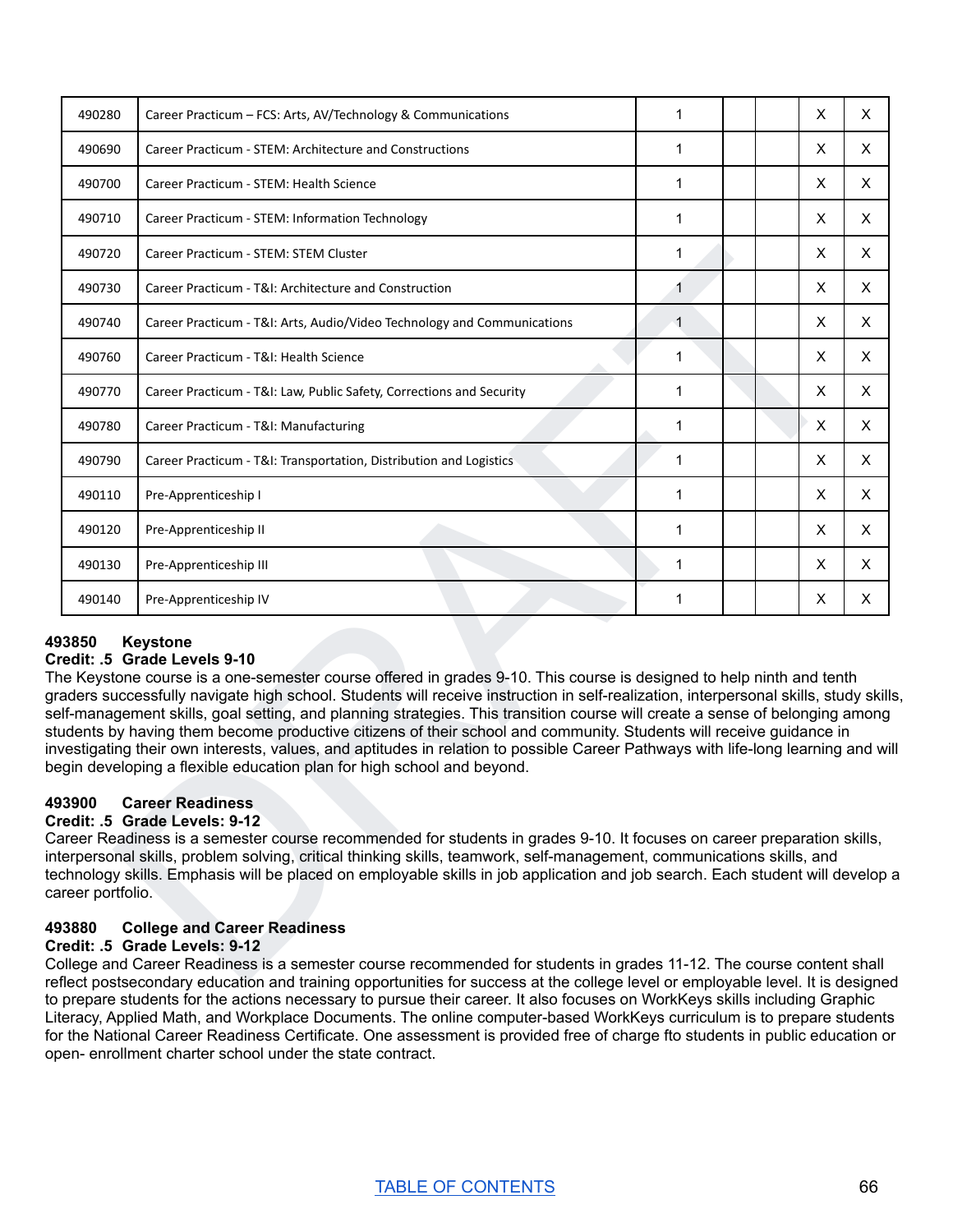# **493910 Work Ready**

#### **Credit: .5 Grade Levels 9-12**

This is a course offered online for high school students in grades 9-12. However, it is highly recommended for students in grades 11-12. The curriculum for this course is the same as Career Readiness (493900) with the addition of the WorkKeys skills of Graphic Literacy, Applied Math, and Workplace Documents from (493880).

#### **493860 Internship**

#### **Credit: 1 Grade Levels: 10-12**

haling courses is paid or unpaid experiential work-based learning experience far integrates knowledge and fieroy<br>the classicon with packinal application and skills development in a professional selling. The course will se The Internship course is a paid or unpaid experiential work-based learning experience that integrates knowledge and theory learning in the classroom with practical application and skills development in a professional setting. The course will serve as an introductory work experience course for 10-12 grade students. This course is eligible for an employer tax credit, and it is not eligible for completer status. Internships give students the opportunity to gain valuable applied experience and make connections in professional fields, and it gives employers the opportunity to guide and evaluate talent (2018 Advance CTE, Career Technical Education Glossary). An Internship agreement and training plan must be developed for each student. The WBL Coordinator and the workplace supervisor will evaluate the student. The students must be employed prior to enrolling in the class or at the end of the second week of school. An instructor must have the 412 Career Preparation Endorsement. *\*Please refer to the Internship Instructor Manual for specific details on the DCTE Website.*

# **(Multiple – See Table Beginning Page 65) Career Practicum**

#### **Credit: 1 Grade Levels 11-12**

The Career Practicum course is offered to students in grades 11-12. To be eligible, students must:

- be at least 16 years of age.
- be in good academic standing according to the school.
- have completed the Level 1 and Level 2 course in an approved Program of Study.
- Career Practicum is designed to assist students in their specific CTE career pathway areas and to help them successfully transition from school to career. This course is eligible for an employer tax credit and may count toward becoming a completer. Career Practicum is a worksite-learning option, designed for high school students, that includes a combination of classroom instruction and paid or unpaid worksite training ending with an approved credential.

This course is a structured learning experience at the worksite for a specific timeframe that leads to a career path (Workforce Innovation and Opportunity Act). It requires high-quality supervised learning opportunities for students at both the worksite and integrated learning in the classroom. The structure includes a strong business partnership that links the course and its participants to current resources, information, and guidance from industry professionals. The student, Work-Based Learning Coordinator, and worksite supervisor must develop a detailed training plan. Guidelines for this course must be followed and documented. The WBL Coordinator and worksite supervisor will evaluate the student. The students must be employed prior to enrolling in the class or at the end of the second week of school. An instructor must have the 412 Career Preparation Endorsement.

*\*Please refer to the Career Practicum Instructor Manual for specific details on DCTE Website.*

#### **Course Credits for Internship and Career Practicum**

Students can earn up to four (4) credits, in a two-year period. To earn two (2) credits PER YEAR, a student will need 36 hours of classroom instruction (at least 1 hour per week) and 240 work hours (approximately 7 hours per week). One (1) credit may be granted for an entire year for students that work 120 hours throughout the year and are in class at least 36 hours.

| Hours of Classroom Instruction - Semester Hours of Work Experience - | <b>Semester</b> | <b>Credits Earned</b> |
|----------------------------------------------------------------------|-----------------|-----------------------|
| Minimum 18 hours                                                     | l120 hours      | 1 credit              |
| Minimum 36 hours                                                     | 240 hours       | 2 credits             |
| Minimum 54 hours                                                     | 1360 hours      | 3 credits             |
| Minimum 72 hours                                                     | 1480 hours      | I4 credits            |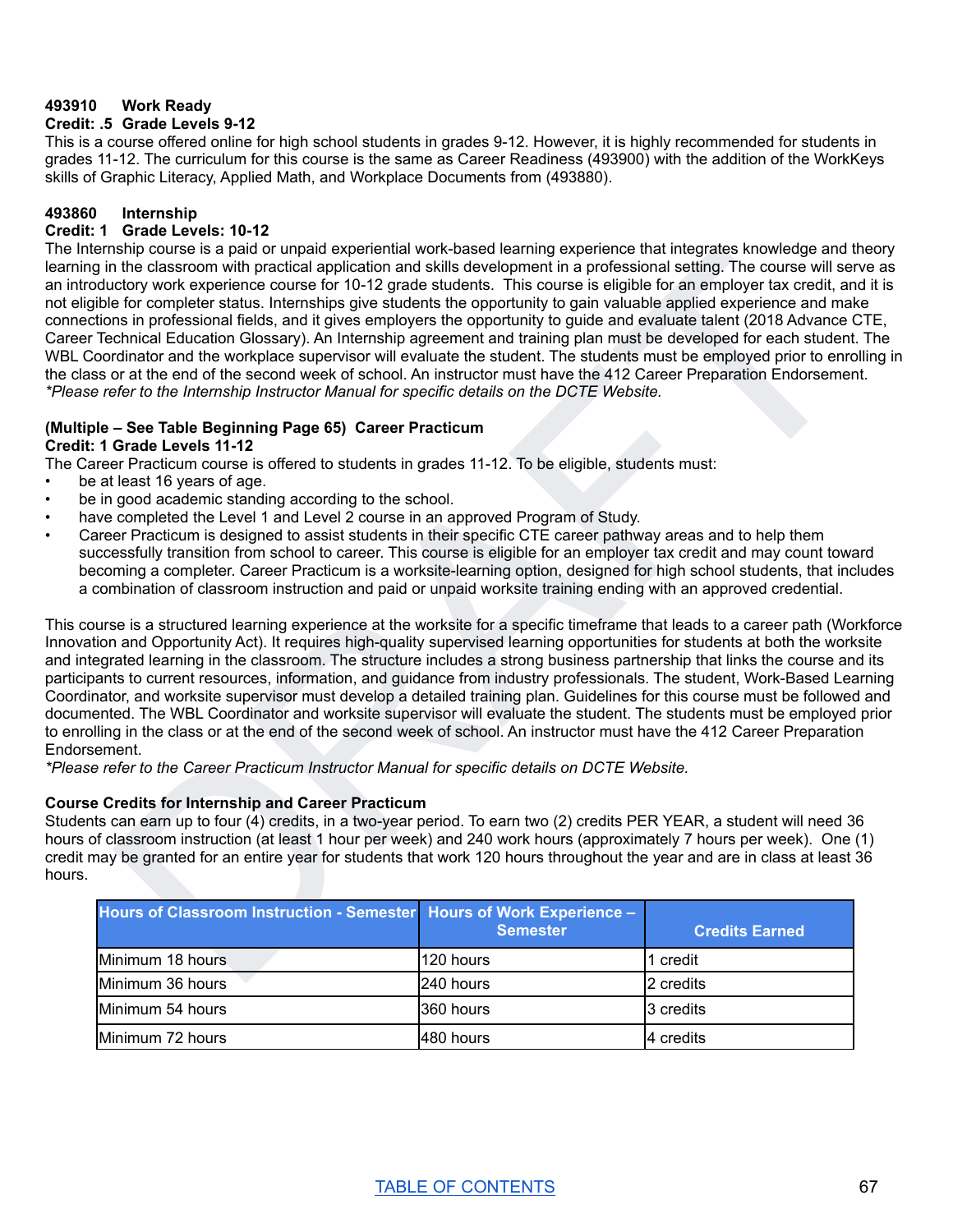**Classroom hours** should include all students and should incorporate discussions about soft skills, employability skills, and pre-employment and employment documents.

**Hours of work experience** should be on the job site working weekly to meet the above required hours.

# **WBL COORDINATOR SUPERVISION PERIOD REQUIRED FOR INTERNSHIP AND CAREER PRACTICUM**

- 1. One supervision period for 1-25 students
- 2 Two supervision periods for 26-50 students
- 3. Three supervision periods for 51 or more students.
	- The conference/planning period may count as one of the three (3) supervision periods.

#### **490110 Pre-Apprenticeship I**

- **490120 Pre-Apprenticeship II**
- **490130 Pre-Apprenticeship III**
- **490140 Pre-Apprenticeship IV**

# **Credit 1: Grade Levels: 11-12 (At Least 16 years of age)**

he conference/planning period may count as one of the three (3) supervision periods.<br>
Pre-Apprenticeship III<br>
Pre-Apprenticeship III<br>
Pre-Apprenticeship III<br>
DRAFTENT IV IV IS and the system of age of approximate of the pr The Pre-Apprenticeship program is an unpaid or paid program designed to prepare students for entry into a Department of Labor registered apprenticeship program. Instruction may vary in length and scope and may include basic skills training, academic skills remediation, or an introduction to the industry. Completers of this program may be given preferential consideration for entry into an apprenticeship program and/or applied time served or credits earned toward fulfilling program requirements 2018 Advanced CTE, Career Technical Education Glossary).

The Pre-Apprenticeship must be sponsored by at least one Department of Labor registered apprenticeship program. Pre-Apprenticeship programs must follow the guidelines provided by the Arkansas Apprenticeship Coordination Steering Committee, the Arkansas Department of Commerce, and Office of Skills Development. An instructor must have the 412 Career Preparation Endorsement.

*\*Please refer to the Pre-Apprenticeship Instructor Manual for specific details on DCTE Website.*

#### **Course Credits for Pre-Apprenticeship**

Students can earn up to four (4) credits, in a two-year period. The rate at which the credits are earned is determined by the Department of Labor Registered Apprenticeship partner.

# **WBL COORDINATOR SUPERVISION PERIOD REQUIRED FOR PRE-APPRENTICESHIP**

- 1. One supervision period for 1-25 students
- 2 Two supervision periods for 26-50 students
- 3. Three supervision periods for 51 or more students. The conference/planning period may count as one of the three (3) supervision periods.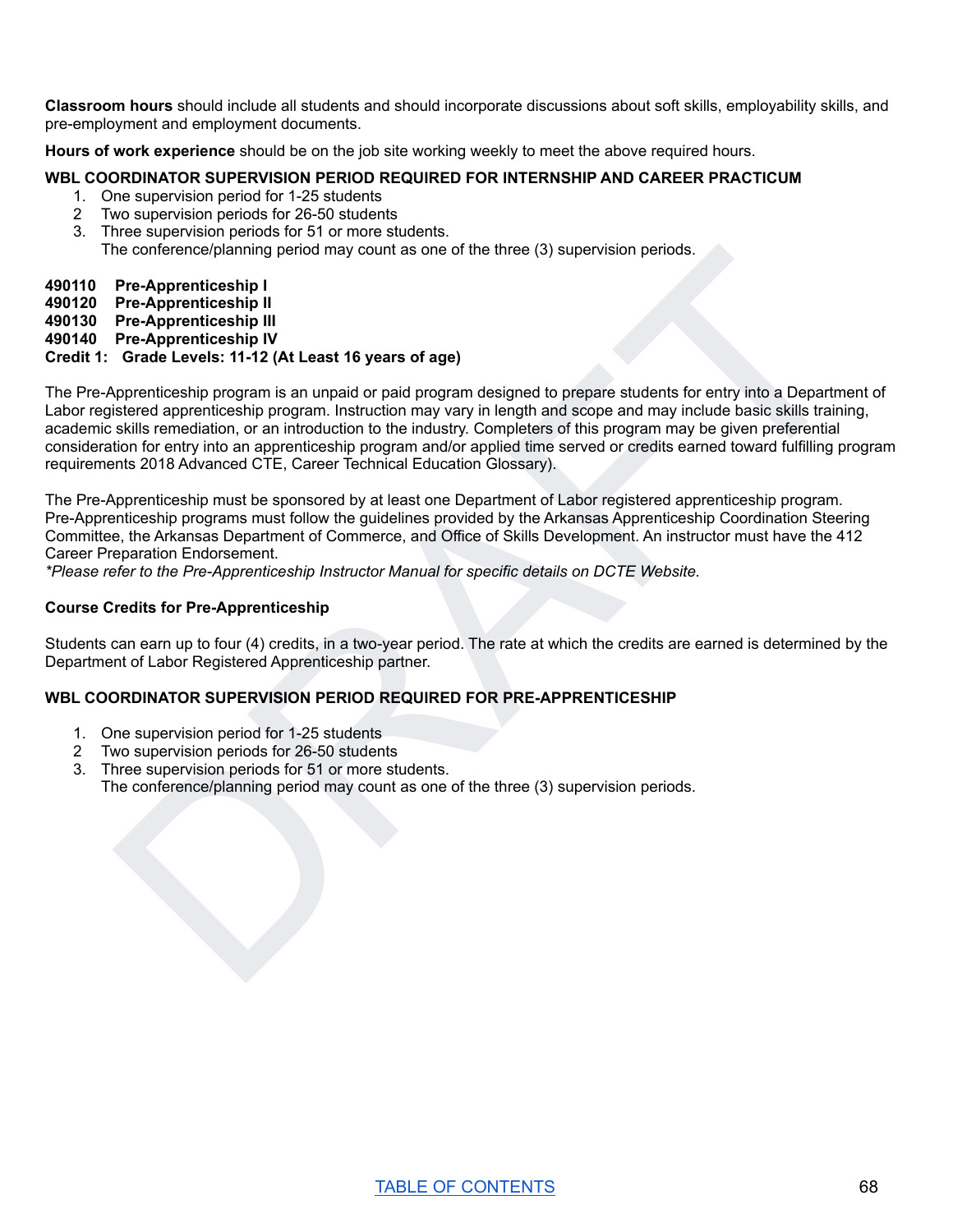# **JOBS FOR ARKANSAS GRADUATES (JAG)**

#### **Program Description**

Jobs for Arkansas Graduates is a broad based School-to-Work program designed to assist students whose ability to successfully graduate from high school and obtain meaningful employment is in jeopardy. The program's goal is to identify students with a need for modest interventions in order to ensure graduation (or GED) and to prepare them for workplace success. The JAG program provides one year of follow-up to monitor the student's outcomes through data recording of graduation dates, civil and military job placement, career, and college success.

#### **Teacher Qualifications**

The "JAG Specialist" is to be secondary certified in Career and Technical Education or any core academic area and endorsed through the completion of program management training developed and approved by Division of Career and Technical Education (DCTE). Training includes New Specialist Training (one to two days) and National Data Management System training (one day). Training leads to the 413 Special Populations endorsement. Be able to have the ability to establish and maintain relations with industries in the community. Demonstrate proficiency in computers and written communication skills. Registration can be found on the DCTE website under Professional Development.

#### **Teacher Contract Length**

<sup>9</sup> Qualifications<br>
Capacitait is the secondary certified in Career and Technical Education or any core academic area and<br>
Discussion of program management training developed and approved by Division of Career and<br>
If choc It is strongly recommended that, during the first year of operation, the specialist be employed on a contract of a minimum of 215 days. It also is strongly recommended that during each subsequent year, the specialist be employed on a contract of a minimum of 225 days. Arkansas JAG recommends that the specialist be provided one period for Data Entry and Employer Marketing/Job Development for every 25 in school participants. The model requires 12 months of follow-up after graduation, which means monthly contact with each participant beginning the month of June following completion of senior year and at least six contacts with the participant's employer/school/military recruiter.

#### **Funding**

New program start-up equipment funds are available. Districts may be eligible for Division of Workforce Service grants for high poverty areas. Corporate start-up grants are often available.

#### **Eligible Students**

Career and Technical students with two or more identified barriers may apply for acceptance into the JAG class. A JAG class roster typically has an average of five barriers. Students may be identified by the school advisory committee as eligible for the program due to existing barriers to graduation. The specialist/teacher or administrator identifies a student's barriers prior to placement into the program. JAG students should have an identified career and technical focus/major and have completed at least one unit and be enrolled in a second unit of the identified career focus/major.

#### **Class Size and Credits**

"Standards of Accreditation", Arkansas Public Schools states: "in grades seven through twelve, a teacher shall not be assigned more than one hundred fifty (150) students daily and an individual class shall not exceed thirty (30) students, provided that, in exceptional cases or for courses that that lend themselves to large group instruction, these ratios may be increased." (JAG is not an exceptional case). Large JAG classes have proven to be less practical and effective because they place limitations on the types and quality of hands-on, individualized, or other class activities.

The JAG model requires 35-45 students to be the maximum in the in-school phase. The JAG program may encompass several class periods, thus enforcing the Standards of Accreditation for class size. Programs in alternative schools can request a waiver to lower the student load. All students in the JAG class must be recorded in the JAG electronic data management system roster in order to hold the integrity of the Jobs for America's Graduates guidelines.

Class periods shall conform to the minimum class hours established by the Standards for Accreditation of Public Schools and North Central Association (NCA): (NCA: 120 hours = 1 unit; 60 hours =  $\frac{1}{2}$  unit)

One unit of credit per year is to be given for JAG participants in the High School program. Depending on the application of the model and the particular need or risk, a student may be identified for placement in the JAG program for multiple years, starting in Middle School. JAG may be utilized as a related option of any program of study. JAG is not a stand-alone program of study or career focus/major.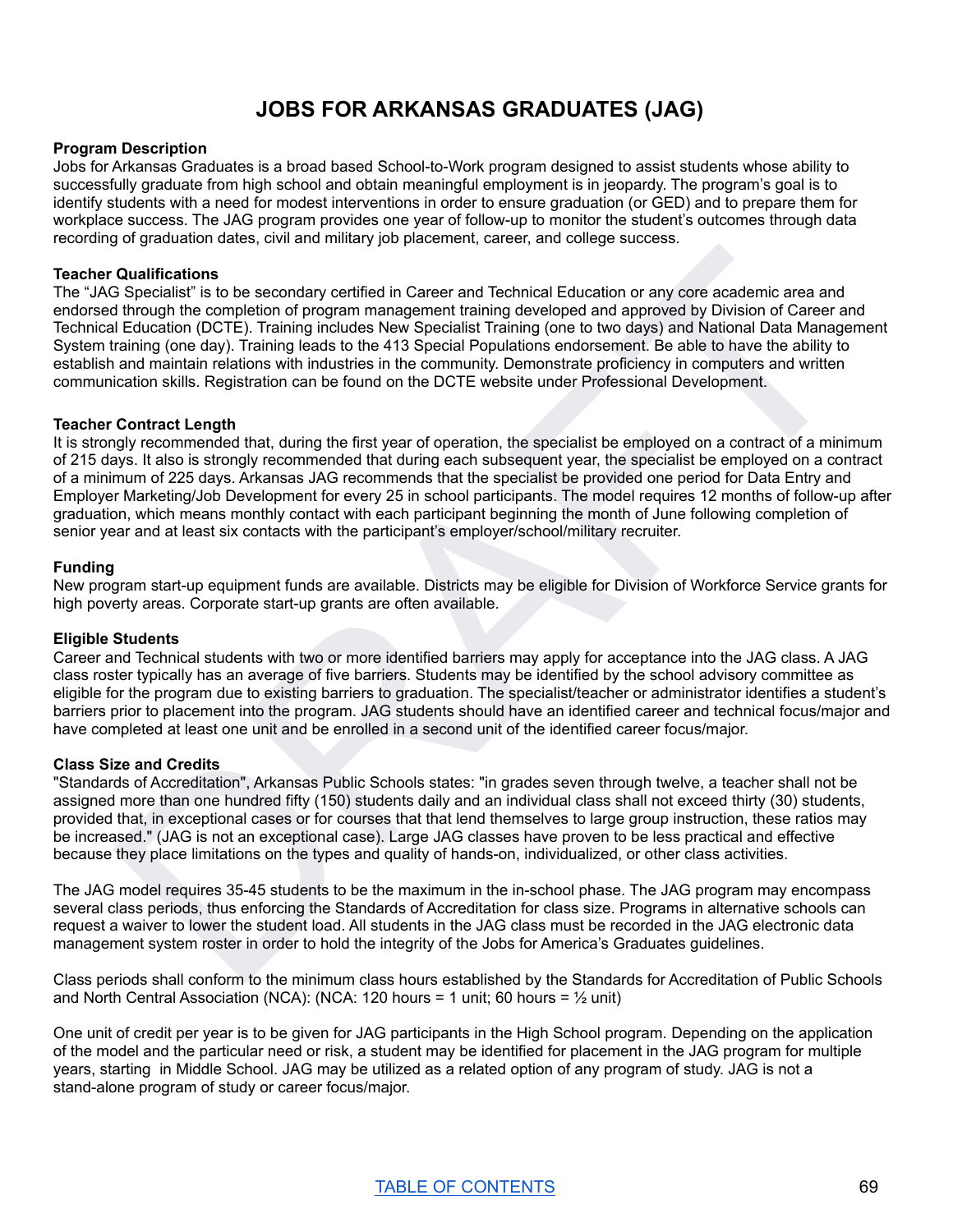#### **JAG Career Association**

The JAG Career Association embodies a fundamental purpose of the JAG program: to provide motivation and practical strategies to help young people to succeed both in school and on the job. The Career Association is a student-led organization for career-minded students who are interested in preparing themselves to enter the workforce and are enrolled in a program that is affiliated with the Jobs for America's Graduates National Network. Each student enrolled in the local JAG program is automatically a member of the Career Association.

Three levels exist in the Career Association – national, state, and local chapter (the JAG program in your school).

# **Middle School Courses:**

| <b>Course</b><br><b>Code</b> | DCTE Middle School Electives         | Units of<br><b>Credit</b> | $\nabla$ th  | S <sub>th</sub> | 9 <sub>th</sub> | 10 <sub>th</sub> | 11 <sub>th</sub> | 12 <sub>th</sub> |
|------------------------------|--------------------------------------|---------------------------|--------------|-----------------|-----------------|------------------|------------------|------------------|
| 399290                       | <b>JAG Middle School</b>             |                           | $\checkmark$ |                 |                 |                  |                  |                  |
| 399350                       | <b>JAG Middle School ALTERNATIVE</b> |                           | v<br>⌒       | ↗               |                 |                  |                  |                  |

# **High School Courses:**

| vant.                 | AG believes that programs with successful Career Association chapters will experience a lower school dropout rate and<br>higher retention rate in the program. The Career Association chapter is a support system that most members need and                                                                                                                                                                                                                                                                                                                                                                                                     |                                  |                 |                 |                 |                  |                  |                  |  |
|-----------------------|--------------------------------------------------------------------------------------------------------------------------------------------------------------------------------------------------------------------------------------------------------------------------------------------------------------------------------------------------------------------------------------------------------------------------------------------------------------------------------------------------------------------------------------------------------------------------------------------------------------------------------------------------|----------------------------------|-----------------|-----------------|-----------------|------------------|------------------|------------------|--|
|                       | The activities of the Career Association are integral to the instructional program and should be perceived as co-curricular.<br>Since all Career Association activities are offered to develop, practice, and refine skills necessary for personal, academic<br>ind career success, chapter activities enhance classroom learning, thus are considered co-curricular.                                                                                                                                                                                                                                                                            |                                  |                 |                 |                 |                  |                  |                  |  |
|                       | ocal Career Association chapters provide activities to help members develop the confidence and competencies needed<br>o stay in school through graduation and achieve a successful transition from school to the work-place. The chapter<br>dvisor (JAG Specialist) is held accountable for implementing the Career Association and using it effectively to achieve<br>ive (5) fundamental yet powerful goals of leadership development, career development, social awareness, civic<br>wareness, and community service. JAG suggests each goal area have a committee with a President, Vice President or<br>Chairperson leading that committee. | <b>Middle School Courses:</b>    |                 |                 |                 |                  |                  |                  |  |
| <b>Course</b>         | <b>DCTE Middle School Electives</b>                                                                                                                                                                                                                                                                                                                                                                                                                                                                                                                                                                                                              | <b>Units of</b><br><b>Credit</b> | 7 <sub>th</sub> | 8 <sub>th</sub> | 9 <sub>th</sub> | 10 <sub>th</sub> | 11 <sub>th</sub> | 12 <sub>th</sub> |  |
| Code                  |                                                                                                                                                                                                                                                                                                                                                                                                                                                                                                                                                                                                                                                  |                                  |                 |                 |                 |                  |                  |                  |  |
| 399290                | <b>JAG Middle School</b>                                                                                                                                                                                                                                                                                                                                                                                                                                                                                                                                                                                                                         | $\mathbf 0$                      | $\mathsf{X}$    | $\mathsf{X}$    |                 |                  |                  |                  |  |
| 399350                | JAG Middle School ALTERNATIVE                                                                                                                                                                                                                                                                                                                                                                                                                                                                                                                                                                                                                    | 0                                | X               | X               |                 |                  |                  |                  |  |
| have prior approval.  | This course may be taken in both $7th$ and $8th$ grades. Must receive prior approval from DCTE Office of Special<br>Populations. Traditional and Alternative Programs at one school are considered two programs and must each                                                                                                                                                                                                                                                                                                                                                                                                                    | <b>High School Courses:</b>      |                 |                 |                 |                  |                  |                  |  |
| <b>Course</b><br>Code | <b>Core Requirements</b>                                                                                                                                                                                                                                                                                                                                                                                                                                                                                                                                                                                                                         | <b>Units of</b><br><b>Credit</b> | 7th             | 8th             | 9th             | <b>10th</b>      | 11th             | <b>12th</b>      |  |
| 493780                | JAG I (Multi-Year Program)                                                                                                                                                                                                                                                                                                                                                                                                                                                                                                                                                                                                                       | 1                                |                 |                 | X               | X                | X                | X                |  |
| 493790                | JAG II (Multi-Year Program)                                                                                                                                                                                                                                                                                                                                                                                                                                                                                                                                                                                                                      | 1                                |                 |                 |                 | X                | X                | X                |  |
| 493770                | <b>JAG Senior Applications</b>                                                                                                                                                                                                                                                                                                                                                                                                                                                                                                                                                                                                                   | 1                                |                 |                 |                 |                  |                  | X                |  |
| 493760                | JAG Multi-Year ALTERNATIVE                                                                                                                                                                                                                                                                                                                                                                                                                                                                                                                                                                                                                       | 1                                |                 |                 | X               | X.               | X.               | X                |  |

These courses may be taken in 9th – 12th grades (as indicated). All JAG courses must receive prior approval from DCTE Office of Special Populations. It is expected that a JAG program will expand to accommodate needs among student populations. Adding a Senior Applications program requires approval for an addition to an already established JAG program. Traditional and Alternative Programs at one school are considered two programs and must have prior approval. JAG Work-Based Learning follows the course credit guidelines for the DCTE Internship program. Students must be concurrently enrolled in JAG I, JAG II, JAG Senior Applications, or JAG Multi- Year

Alternative program in order to be enrolled in JAG Work-Based Learning.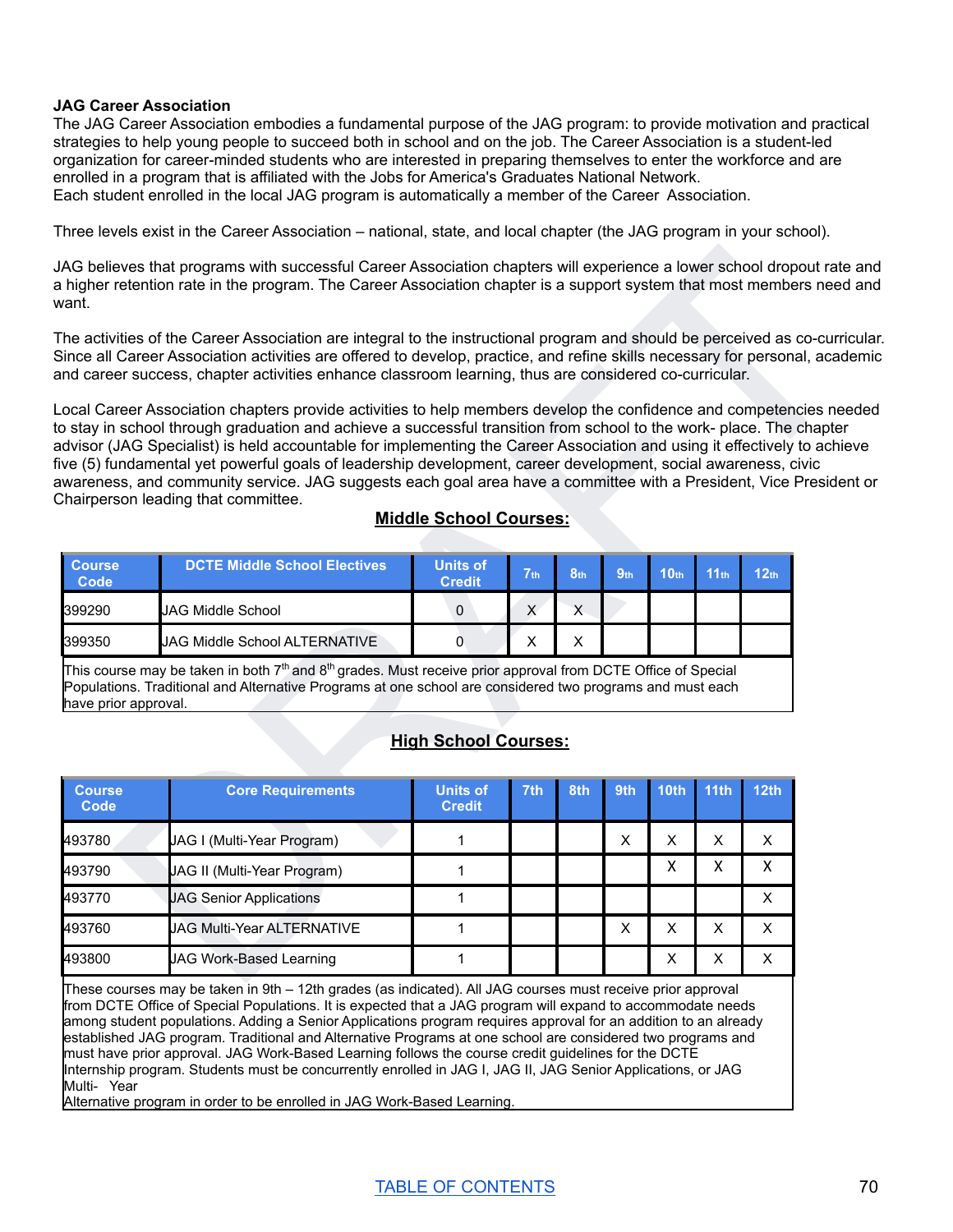# **Middle School Courses:**

# **399290 JAG Middle School**

# **Credit: 0 Grade Levels: 7-8**

Middle School Program serves seventh and eighth grade students. Middle school staff and administrators identify students at risk of not reaching their potential or leaving school prematurely. **(Must have DCTE approval prior to implementation)**

# **399350 JAG Middle School ALTERNATIVE**

#### **Credit: 0 Grade Levels: 7-8**

JAG Middle School AE Program serves grades seventh through eighth students. The program is designed to serve students in alternative learning environments. Middle school staff and administrators identify students at risk of not reaching their potential or leaving school prematurely.

# **High School Courses:**

# **493780 JAG Multi-Year I**

#### **Credit: 1 Grade Levels: 9-12**

JAG utilizes the National Jobs for America's Graduates model and curriculum. It is designed to assist career and technical students whose ability to successfully graduate from high school and obtain meaningful employment is in jeopardy. High school staff and administrators identify students at risk of not reaching their potential or leaving school prematurely. **(Must have DCTE approval prior to implementation)**

# **493790 JAG Multi-Year II**

#### **Credit: 1 Grade Levels:10-12**

JAG II continues the JAG curriculum and may be repeated. JAG utilizes the National Jobs for America's Graduates model. It is designed to assist career and technical students whose ability to successfully graduate from high school and obtain meaningful employment is in jeopardy. High school staff and administrators identify students at risk of not reaching their potential or leaving school prematurely.

# **(Must have DCTE approval prior to implementation)**

# **493770 JAG Senior Applications**

#### **Credit: 1 Grade Levels: 12**

0 Grabe Levels 7-8<br>
and Corol AE Program serves grades seventh through eighth students. The program is designed to serve students<br>title eleming environments. Middle school staff and administrators dentify students at risk A senior-only program that focuses classroom attention on eligible high school seniors to provide support for school-to-career success. JAG utilizes the National Jobs for America's Graduates model. It is designed to assist career and technical students whose ability to successfully graduate from high school and obtain meaningful employment is in jeopardy. High school staff and administrators identify students at risk of not reaching their potential or leaving school prematurely. It is recommended, for early intervention, that a Multi-Year class precede the implementation of a JAG Senior Applications. **(Must have DCTE approval prior to implementation)**

# **493760 JAG Multi-Year ALTERNATIVE**

#### **Credit: 1 Grade Levels: 9-12**

JAG Multi-Year AE Program serves ninth through twelfth grade students. The program is designed to serve students in alternative learning environments. High school staff and administrators identify students at risk of not reaching their potential or leaving school prematurely. **(Must have DCTE approval prior to implementation)**

# **493800 JAG Work-Based Learning**

# **Credit: 1 Grade Levels: 9-12**

While employment is not a requirement of the JAG program, this instructor-supervised work release course may be offered concurrent to the JAG High School courses listed above. JAG Work-Based Learning includes monthly employer evaluations of participants. Credit can be given at the discretion of the individual school district for student work-based learning experiences. Participants should be expected to complete 180 hours of work-based learning in order to receive one credit-with a maximum of four credits for completing 720 hours of work study within a consecutive two-year period. JAG Work-Based Learning may be utilized in both traditional and alternative environments. The JAG WBL course follows the Work-Site Instruction and Course Credit guidelines for the CTE Internship Course (See Course Code 493860) while providing the JAG curriculum instruction as noted in JAG High School programs. **(Must have DCTE approval prior to implementation)**